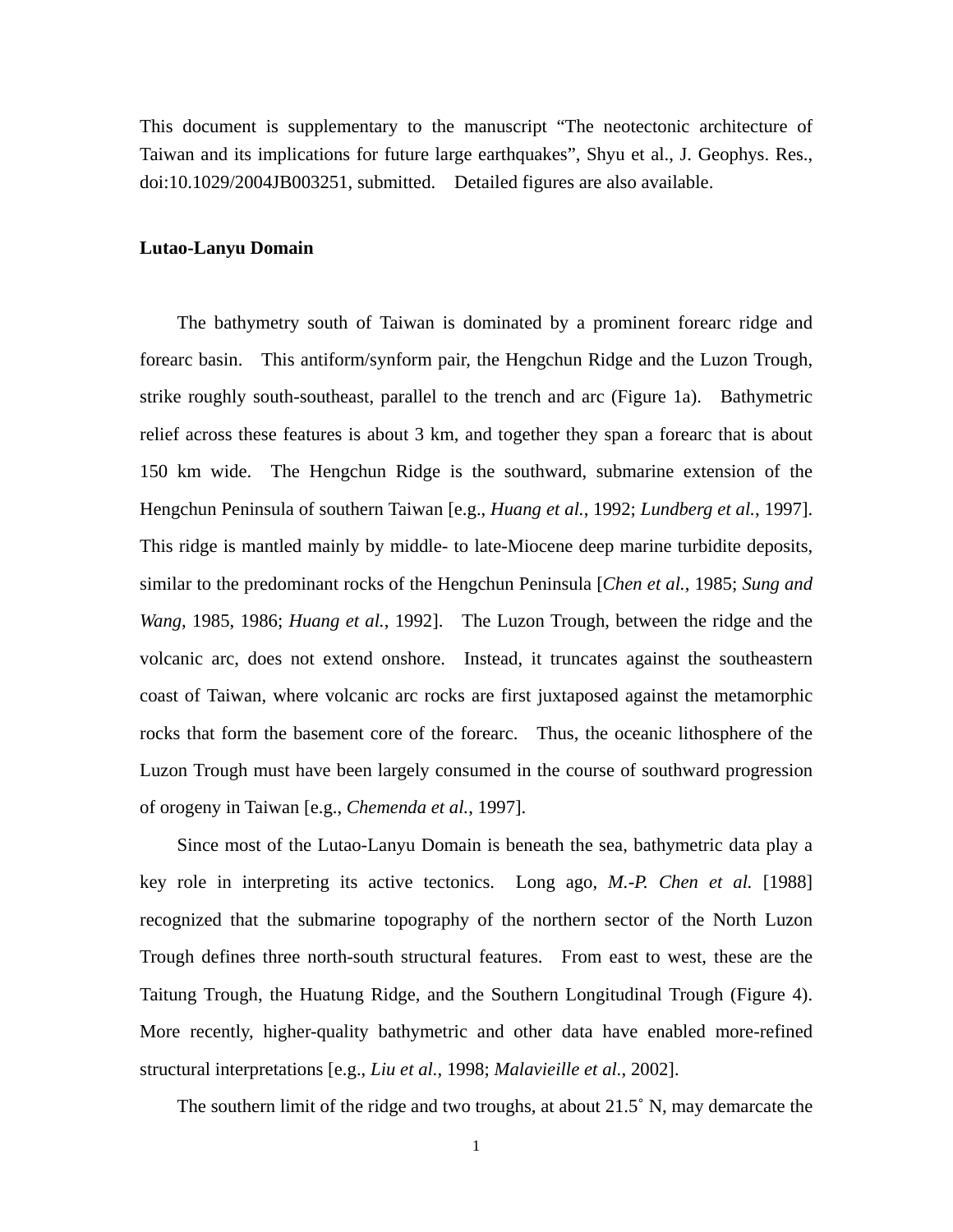southern front of forearc shortening [e.g., *Huang et al.*, 1992, 1997, 2000]. The east-dipping Wadati-Benioff zone of the Manila trench, however, extends under these structures as far north as Taitung [*Huang*, 1997; *Kao et al.*, 2000]. This indicates that seismic deformation of subducting Eurasian oceanic lithosphere continues beneath the entire Lutao-Lanyu Domain but does not extend farther north (dashed black line in Figure 1a).

A closer examination of the structures within the Lutao-Lanyu Domain enables a better definition of the active structures of the incipient collision (Figure 4). The Huatung Ridge is probably an anticline or an anticlinorium. Seismic reflection lines show, in fact, that sediments on the western flank of the ridge at about 22˚20' latitude tilt westward [*Huang et al.*, 1992]. The along-strike discontinuity in the ridge suggests that the magnitude of shortening across the structure varies along strike. Bathymetry and seismic reflection profiles clearly show a west-dipping thrust fault on the east flank of the ridge from about 21˚40' to 22˚20'N [*Lundberg et al.*, 1997; *Chang et al.*, 2001; *Malavieille et al.*, 2002]. Kilometer-scale wrinkles in topography west of Lanyu Island suggest many active secondary folds exist in the hanging wall block of this thrust fault. In the vicinity of 22˚N, a clear scarp exists on the west side of the ridge as well. Because of its lesser prominence, we interpret this to be a southeast-dipping back-thrust that rises off the principal west-dipping structure. This back-thrust also appears in seismic reflection profiles [e.g., *Chang et al.*, 2001]. North of about 22˚20'N, however, no scarps are obvious on either side of the ridge, so either the underlying thrust faults are blind or currently inactive.

These observations and the basic symmetry of the Huatung Ridge suggest that it is the submarine expression of a fault-bend fold above a variably west-dipping thrust fault. Growth of the fold has been incremental, as evidenced by the presence of an antecedent meandering submarine channel cutting across the feature about halfway between the latitudes of Lanyu and Lutao islands (Figure 4).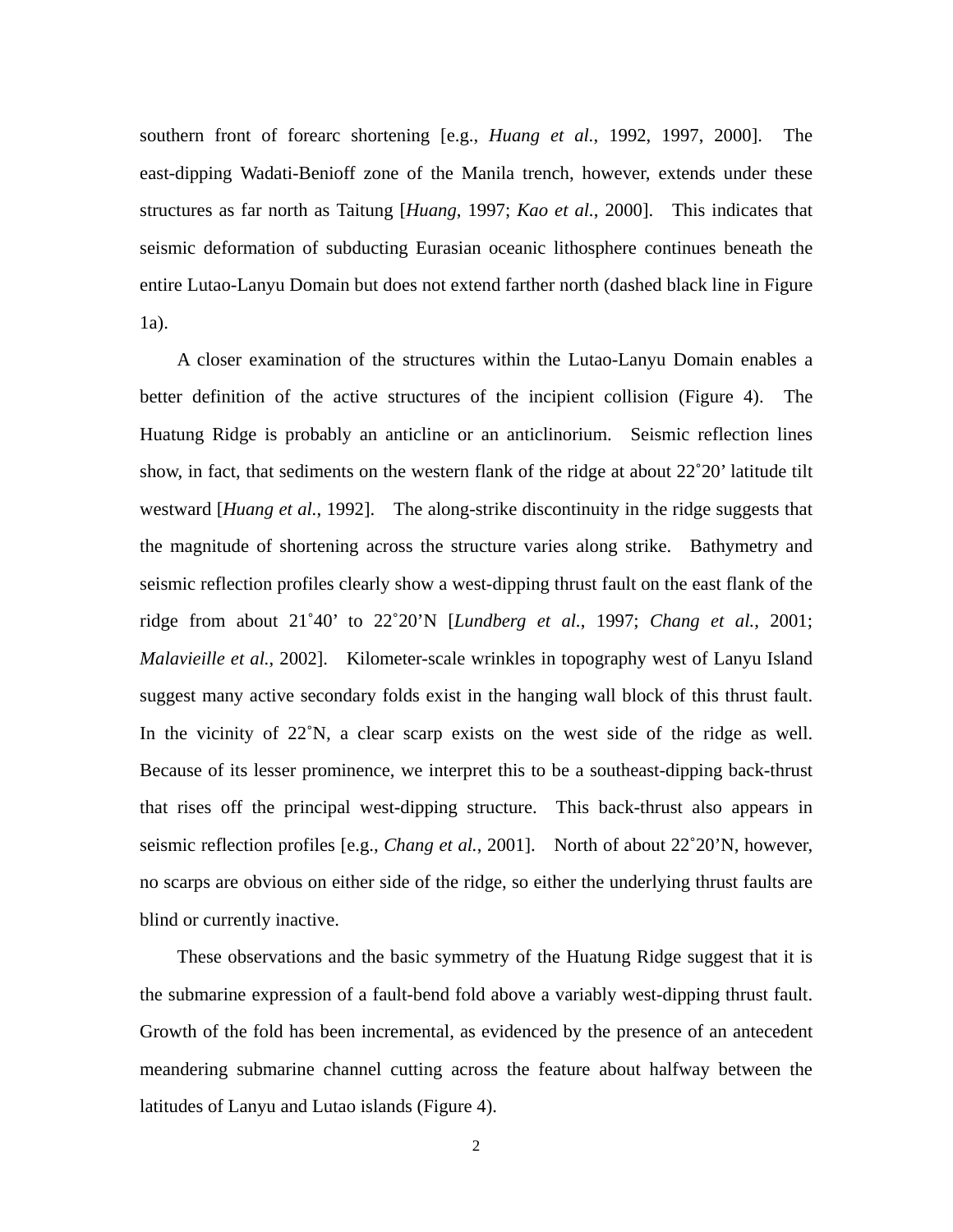The Huatung Ridge is approximately collinear with the Coastal Range to the north. Thus the temptation is to seek structural analogies with the better-studied Coastal Range. Only part of the range is, however, analogous to the Huatung Ridge. The Coastal Range consists of three major types of geologic materials [e.g., *W.-S. Chen*, 1988; *Ho*, 1988]: Mio-Pliocene arc volcanic rocks, associated turbidite and reef sediments, and a mélange, the Lichi Formation. Clearly, we should not expect to find *in situ* arc volcanic rocks in the Huatung Ridge, except perhaps for debris sloughed off the volcanic islands. If the ridge has risen in the middle of the forearc basin, we would expect its carapace to consist predominantly of distal and proximal turbidite deposits derived from sediments exiting the southern end of the Longitudinal Valley or sweeping down the flanks of the Hengchun Ridge or the volcanic arc. Any sediment that has been highly sheared by the west-dipping thrust fault east of the ridge might be analogous to the Lichi Formation of the Coastal Range [e.g., *Biq*, 1971; *Karig*, 1973; *Teng*, 1981; *Teng and Lo*, 1985; *Chen and Wang*, 1988; *Hsü*, 1988; *Chen*, 1991; *Huang et al.*, 1992; *Chang et al.*, 2000, 2001]. Alternatively, Lichi-like mélange might also form by slump deposits associated with collapse of sediments on the steeper slopes of the ridge [e.g., *Ernst*, 1977; *Page and Suppe*, 1981; *Barrier and Muller*, 1984; *Barrier and Angelier*, 1986].

Small scarps on alluvial fans southwest of Taitung and the very linear mountain front extending south about 45 km along the coast from these small scarps suggest the presence of an active structure there (Figure 4). However, there may not be a major west-dipping thrust fault along the eastern flank of the Hengchun Ridge, since seismic reflection profiles offshore show that the eastern flank of the ridge extends eastward under the Southern Longitudinal Trough as an almost undeformed east-dipping plane [e.g., *Lundberg et al.*, 1997]. Therefore, instead of over-riding the forearc basin along a thrust fault, rocks of the Hengchun Peninsula are likely to be rising above a ramp of the thrust fault that crops out along the eastern flank of the Huatung Ridge.

High rates of uplift of the volcanic islands suggest that the volcanic arc is also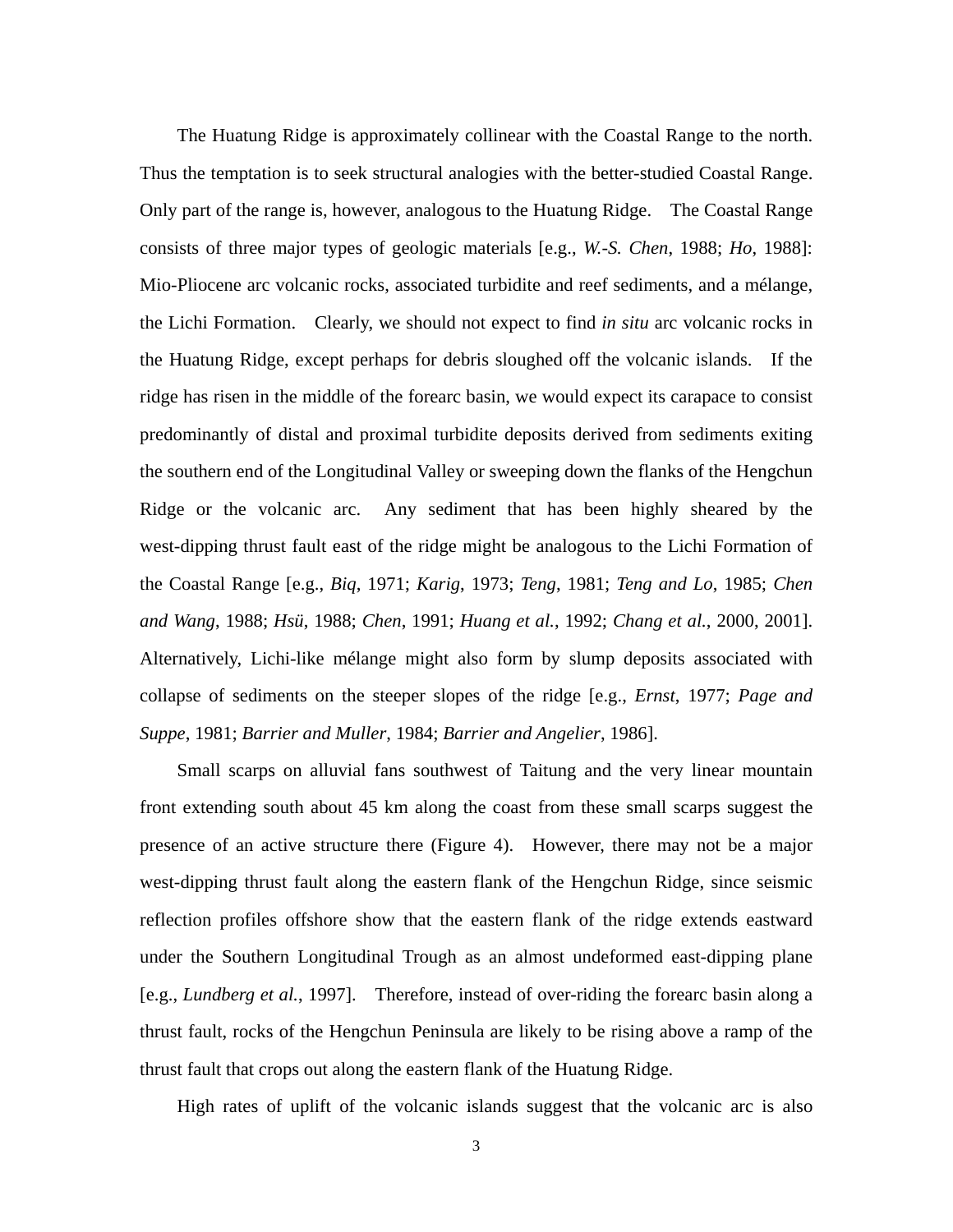involved substantially in the incipient collision of the Lutao-Lanyu Domain. Late Pleistocene rates of uplift of Lutao and Lanyu are about 3.4 mm/yr [*Chen and Liu*, 1992; *Chen*, 1993]. However, only one fault is obvious in the bathymetry: A 20-km long linear scarp west of Lutao (Figure 4) suggests that an east-dipping fault crops out there and dips under the island. If we assume a 30˚ dip for this fault, the uplift rates of Lutao and Lanyu would translate into a component of horizontal shortening perpendicular to strike of about 6 mm/yr.

In summary, bathymetric data supplemented by seismic reflection lines suggest that a major thrust fault dips west under at least the southern half of the Huatung Ridge. If an active thrust fault underlies the northern half of the ridge, it would be blind. Rapid uplift of the volcanic arc suggests the arc is also involved in the early stages of collision. A short scarp on the western side of Lutao island suggests that an east-dipping fault dips under the island.

Recent geodetic measurements by GPS reveal that Lutao and Lanyu are converging northwestward toward the Hengchun Peninsula at about 40 mm/yr [*Yu et al.*, 1997, 1999]. We propose that slip on the major west-dipping thrust fault, on the east flank of the Huatung Ridge, accommodates most of this strain. The fact that the GPS vectors are oblique to the strikes of these structures indicates that they must have a large component of left-lateral slip.

The high uplift rates of Lutao and Lanyu islands suggest that thrust faults beneath them also are contributing significantly to the shortening. The high late Pleistocene uplift rates of these islands suggest that the component of horizontal shortening on the underlying thrusts is about 6 mm/yr, perpendicular to strike. If we resolve convergence parallel to the GPS vector, the full horizontal component of slip would be about 8 mm/yr, about 20% of the total geodetically determined shortening across the domain.

At present, we cannot discriminate whether or not slip on any of these faults is seismic or aseismic, because the aperture of the geodetic measurements is many tens of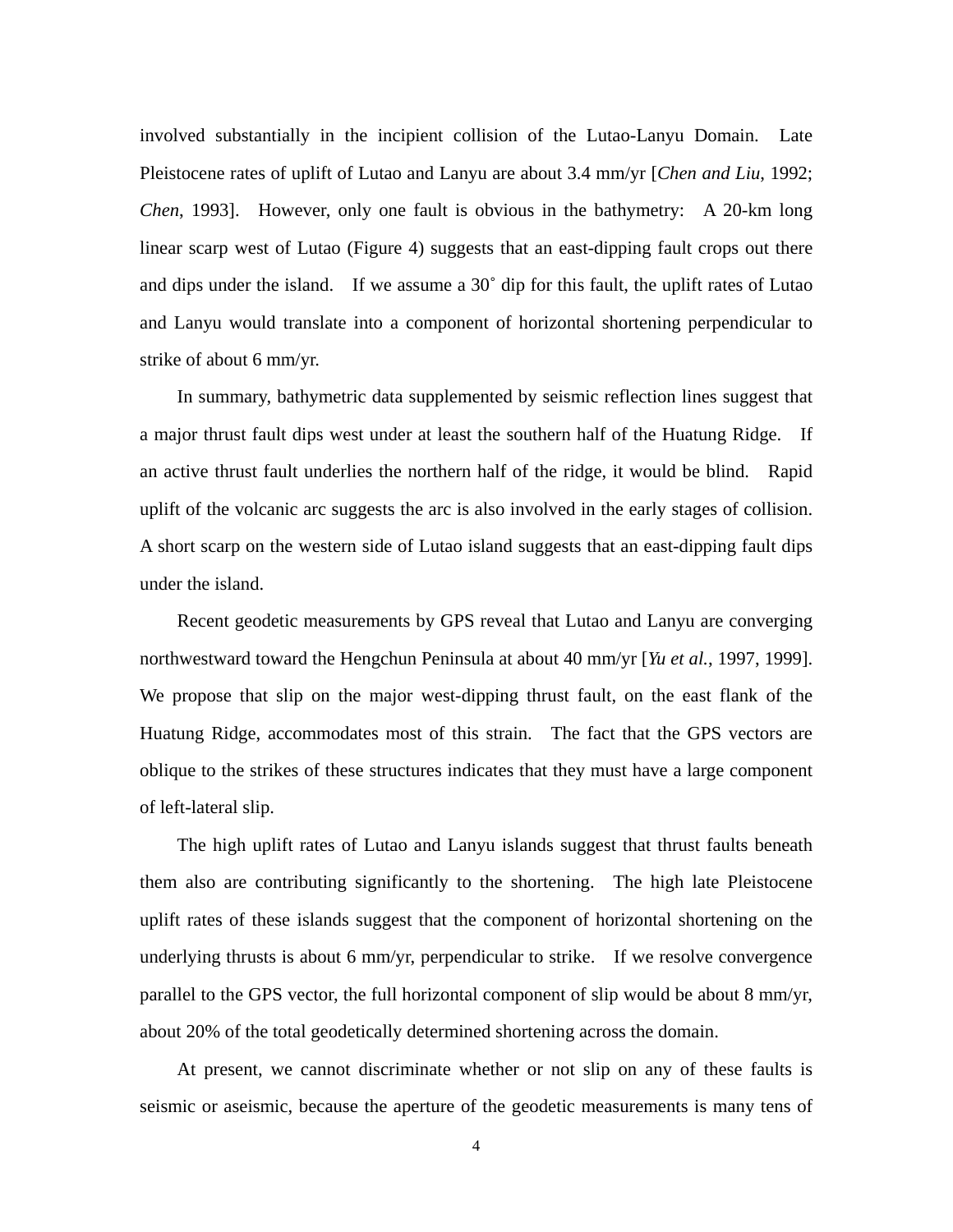kilometers. Regardless, the strains measured geodetically across this domain constitute about half of the total convergence rate between the Philippine Sea plate and the Eurasian plate [*Lundberg et al.*, 1997; *Malavieille et al.*, 2002].

# **Taitung Domain**

The northern edge of the Lutao-Lanyu Domain is abrupt. The Southern Longitudinal Trough, the Taitung Trough and the Huatung Ridge do not continue northward beyond the latitude of Taitung city (Figure 4). The submarine ridge of the volcanic arc disappears only a little farther north. The topography and bathymetry to the north is utterly different. Figure 5 shows that the Taitung Domain is characterized by a long, narrow valley, between the Central Range and the arc-volcanic rocks of the Coastal Range, and a precipitous offshore escarpment. The active structures that have created these features are not contiguous with those of the Lutao-Lanyu Domain. In fact, the sense of vergence of the dominant structure changes abruptly across the boundary between the two domains.

The dominant active structure of the Taitung Domain is the Longitudinal Valley fault. This fault dips steeply eastward beneath the Coastal Range and locally is slipping aseismically at the surface at about 30 mm/yr. The fault has nearly equal components of sinistral and thrust motion. A second thrust fault lies just to the west, along the flank of the Central Range. This fault dips west and has both blind and emergent sections. A third thrust fault crops out on the deep sea floor about 40 km east of the coast. Accommodation structures must lie between these three principal structures of the Taitung Domain and the two principal structures of the Lutao-Lanyu Domain, but these are not readily apparent in the bathymetry.

The onshore portion of the Taitung Domain comprises three geologically distinct strips. On the east is the Coastal Range, an assemblage of young (Miocene through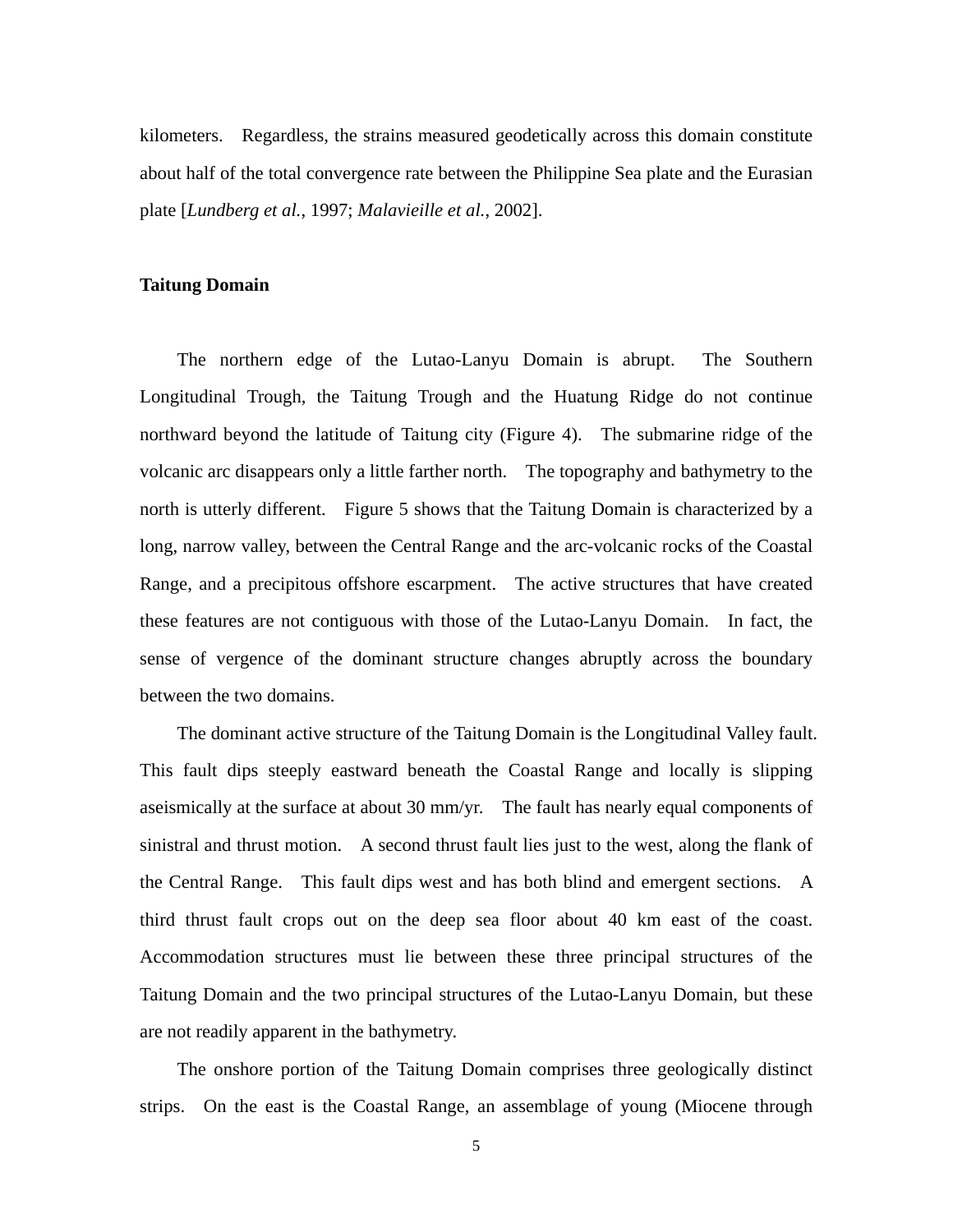early Pliocene) volcanic arc rocks and associated turbidite deposits, mélange, and fringing-reef limestones [*W.-S. Chen*, 1988; *Ho*, 1988]. These rocks are similar to rocks of the forearc basin and island arc immediately to the south. Thus, the Coastal Range rocks appear to represent a highly shortened forearc basin and volcanic arc [e.g., *Chang et al.*, 2001]. To the west, the eastern flank of the Central Range is composed of Mesozoic to Paleogene schist and slate [*Ho*, 1988]. The contrast in the constitution between the two ranges demonstrates that the intervening long, linear Longitudinal Valley is a major tectonic suture [e.g., *York*, 1976; *Teng*, 1990]. Coarse-grained late Quaternary clastic fluvial sediments fill the valley. The thickness of these sediments is unknown, but could be more than a kilometer [e.g., *Chen et al.*, 1974; *Chen*, 1976].

The Longitudinal Valley fault (Figure 5) is characterized by high rates of sinistral reverse motion. Previously, identification of this fault in the field depended on scarce observations of the fault in outcrop [e.g., *Hsu*, 1956, 1976; *Wang*, 1976; *York*, 1976; *Barrier et al.*, 1982; *Chu and Yu*, 1997]. However, the geomorphic evidence of the fault is very clear along most of the Taitung Domain, although they are rather complex. Discontinuous scarps several meters high are common along the range front. As is common for thrust-fault scarps, these are lobate and irregular in plan view, and along most of the valley are accompanied by secondary anticlines and synclines in the hanging-wall block. Occasionally, scarps characterized by linear traces and other geomorphic features more typical of strike-slip structures also occur near the thrust fault scarps. In most places, the strike-slip structures lie east of the thrust fault scarps in the hanging-wall block of the main fault. Rarely, as near Yuli and east of the Wuhe Tableland (Figure 5), there are strike-slip faults lying west of the thrust fault scarp. We are unsure whether or not these strike-slip structures dip eastward at depth and are, thus, integral parts of an obliquely slipping Longitudinal Valley fault zone. They might, instead, represent separate, steeply dipping, discontinuous strike-slip faults, within the sediments of the valley.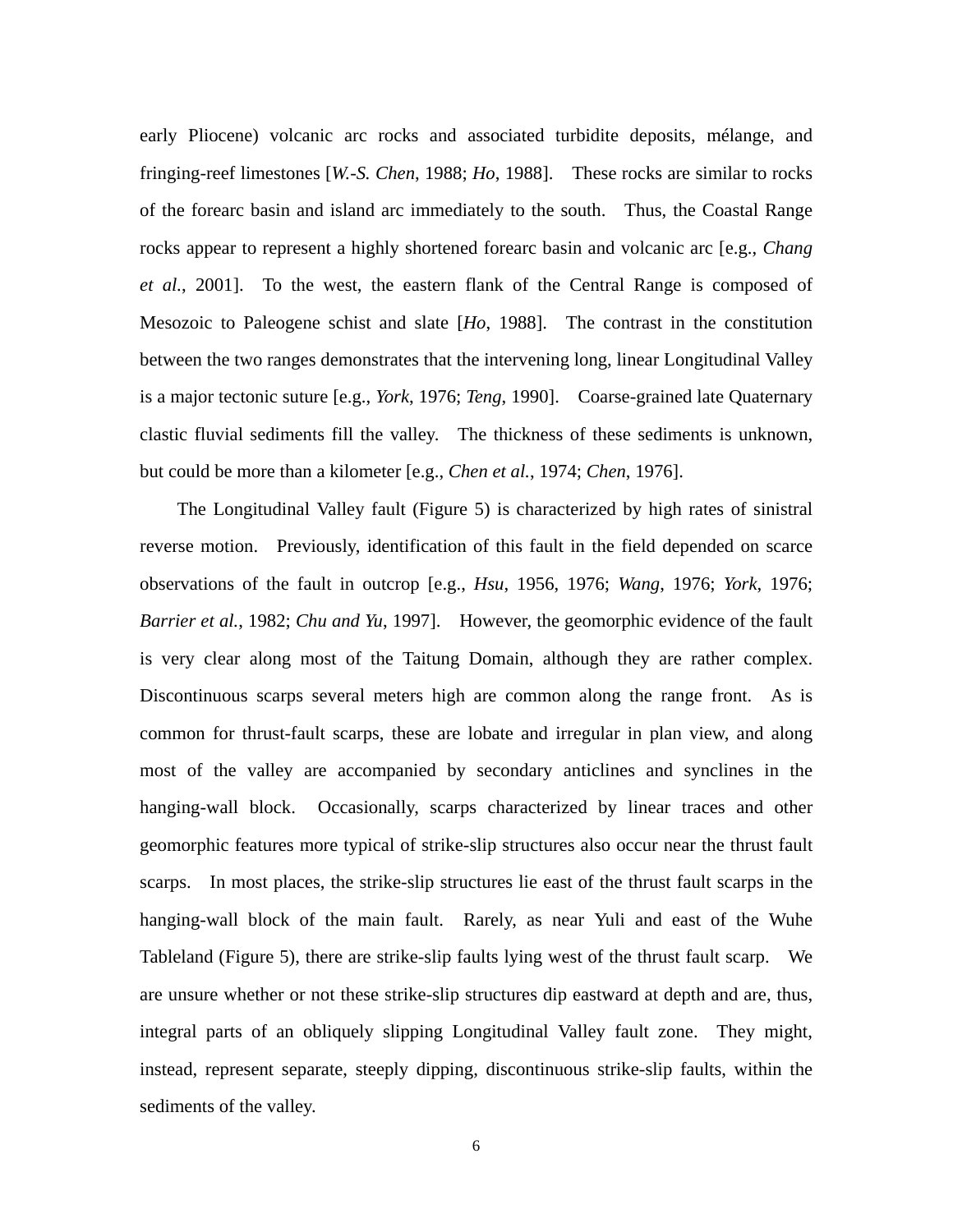A clear example of slip partitioning between strike-slip and dip-slip faulting occurs in the southern 20 km of the Taitung Domain [*J.-C. Lee et al.*, 1998; *Hu et al.*, 2001a; *Shyu et al.*, 2002]. Between Taitung and Rueiyuan, the fault on the eastern side of the valley is clearly left-lateral strike-slip, as evidenced by left-lateral geodetically measured creep of about 25 mm/yr, across the Taitung Bridge 3 km north of Taitung [*Yu et al.*, 1992] and linear scarps with left-lateral offset just north of Shanli [*Shyu et al.*, 2002] (Figure 5). Thrust fault morphology, on the other hand, is clear several kilometers farther west, along the western edge of a low hill referred to as both the Peinanshan and the "Foot," because of its peculiar shape (Figure 2b). This thrust fault has been called the Luyeh fault, and has progressively deformed fluvial terraces of several ages on the Foot [*Lin*, 1957; *Hsu*, 1976; *York*, 1976; *Shih et al.*, 1983a, 1984a; *Yang*, 1986; *Chu and Yu*, 1997; *Shyu et al.*, 2002]. This fault dies out gradually to the north near Rueiyuan, where GPS measurements suggest that the sinistral and thrust components partitioned onto the two separate faults rejoin along the solitary fault trace on the eastern side of the valley [*Yu and Kuo*, 2001].

Geodetic measurements confirm that the Longitudinal Valley fault is active and slipping at a high rate. Across a segment of the Longitudinal Valley fault zone near Chihshang, creepmeters show that it is creeping obliquely at a high rate [*Angelier et al.*, 1997; *Lee et al.*, 2001a]. Field measurements of deformed man-made structures indicate that the rate of horizontal shortening is about 22 mm/yr directed 323˚ [*Angelier et al.*, 1997], and leveling confirms a vertical separation rate of up to 20-24 mm/yr [*Yu and Liu*, 1989; *Yu and Kuo*, 2001]. The ratio of vertical to horizontal motion suggests that the dip of the fault in the shallow subsurface is about 45˚ eastward. However, rates of uplift of monuments along the coastline, many km east of the fault trace, are smaller than at the fault trace [*Liu and Yu*, 1990]. Moreover, uplifted mid-Holocene shorelines along the coast yield rates of only about 10 mm/yr [*Hsieh et al.*, 2001]. The fact that these rates are much lower than the rates of creep across the trace of the Longitudinal Valley fault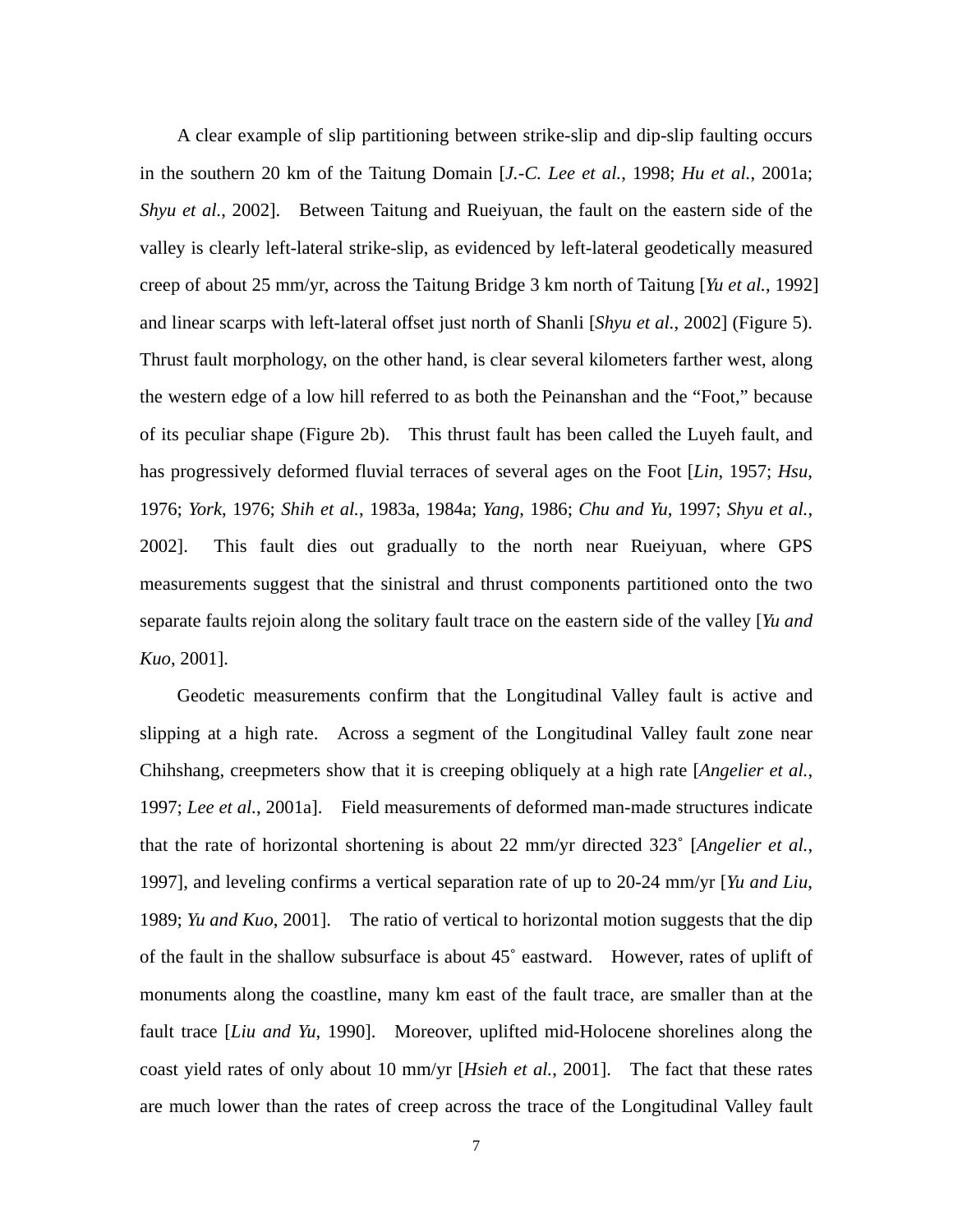suggests a listric geometry for the fault. Aftershocks of two moderate earthquakes in 1995 and 2003, in fact, suggest that the dip of the fault plane decreases with depth [*Chen and Rau*, 2002; *R.-J. Rau*, unpublished data].

Rupture of the Longitudinal Valley fault in the Taitung Domain produced two large earthquakes, three minutes apart, on 25 November 1951 — a M7.0 earthquake in the north, near Yuli, and a M6.2 earthquake in the south, near Chihshang [*Cheng et al.*, 1996]. The ruptures were not well documented, but there were sparse observations of fault rupture between about Chihshang and a point about 40 km north of Rueisuei [*Hsu*, 1962; *Cheng et al.*, 1996; *Shyu et al.*, 2005a] (Figure 5). The observations indicate both left-lateral and dip slip. A M6.8 earthquake in 1972 centered near Rueisuei may also have been produced by rupture of the Longitudinal Valley fault. The fault-plane solution of this earthquake indicates reverse faulting on a southeast dipping structure beneath the Coastal Range [*Chan*, 1985].

East-facing scarps on the seafloor about 50 km east of the Longitudinal Valley are evidence of active thrust faulting there. *Malavieille et al.* [2002] suggest that this fault is the principal fault of the Coastal Range block, and that the Longitudinal Valley fault is a back thrust that rises from it. We question the proposal that the Longitudinal Valley fault plays a subsidiary role, given its very high rate of slip. Such high rates suggest that the Longitudinal Valley fault is, in fact, the principal fault, and that the fault on the sea floor is subsidiary, perhaps only serving to scoot the accreting volcanic arc a few km or tens of km out over the Philippine Sea plate.

The existence of a reverse fault dipping westward beneath the eastern flank of the Central Range has long been suspected. *Biq* [1965], in fact, named this structure the Central Range fault. Several independent lines of evidence suggest its existence. First, the exposed slates of the Central Range formed at depths far below the land surface and, thus, must have been uplifted many kilometers. Second, the range's eastern flank is notably straighter than it is in the Hualien Domain to the north. Third, fluvial terraces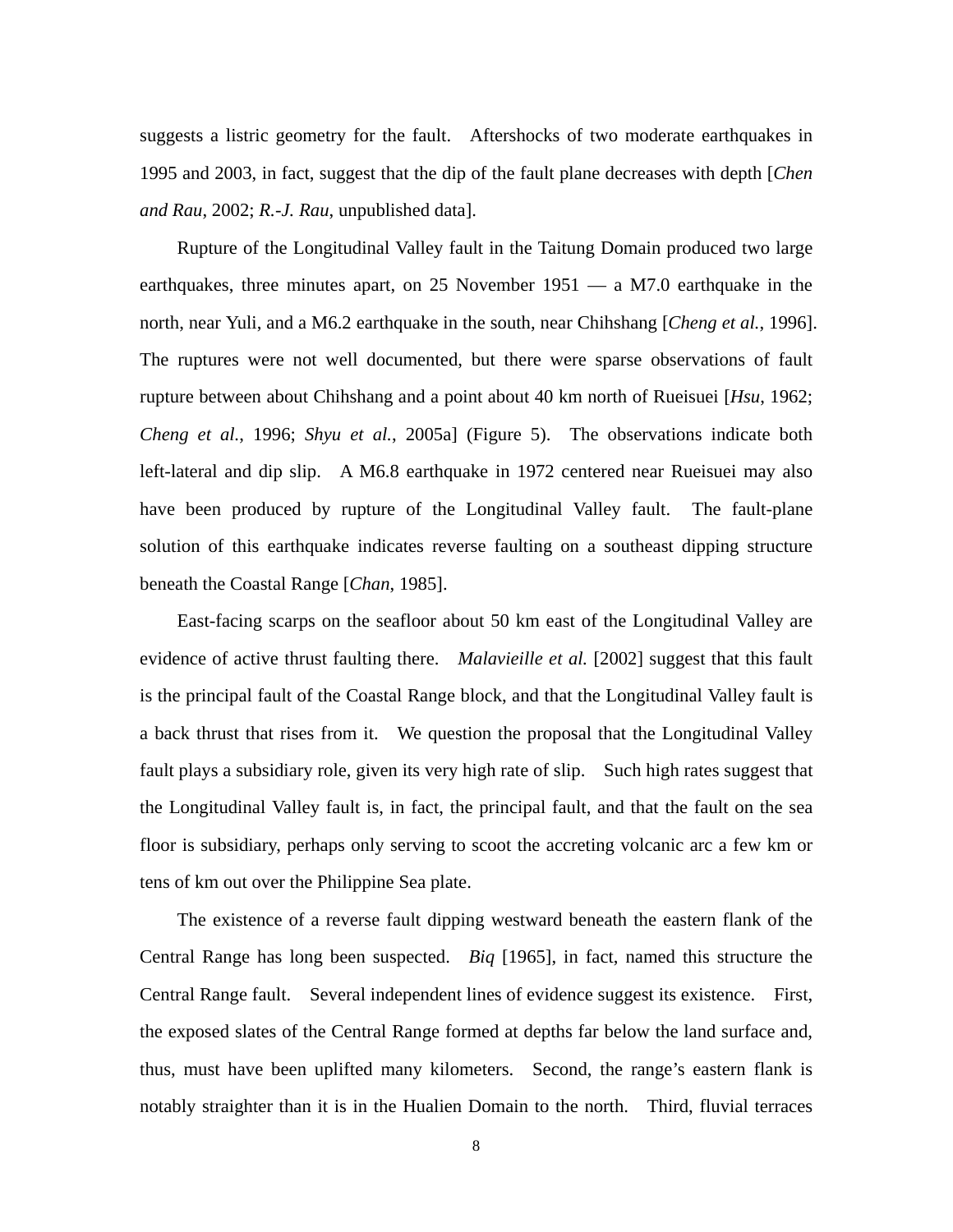are perched tens to hundreds of meters above modern streambeds along the eastern range front of the Central Range from at least the Wuhe Tableland to Fuli, and along the Luyeh River. Fourth, a leveling line that extends 16 km into the Central Range near Chihshang shows tilt of the easternmost 16 km of the range at about 0.8 µradian/year [*Liu and Yu*, 1990]. Thus a point 16 km into the range is rising at about 13 mm/yr relative to the Longitudinal Valley. Similar eastward tilting of the eastern Central Range is also occurring west of the Yuli area [*Yu and Kuo*, 2001]. Fifth, a seismic-refraction survey revealed that at the western edge of the Longitudinal Valley, a high-speed  $(-6.2 \text{ km/s})$ unit exists in the shallow subsurface, in direct contact with a low-speed (3.2-4.3 km/s) unit to the east. This contact may be the Central Range fault [*Chen et al.*, 1974; *Chen*, 1976]. Furthermore, recent analysis of seismicity may support the presence of a west-dipping structure beneath the eastern Central Range [e.g., *Carena et al.*, 2001].

The thrust fault that could be producing these phenomena appears to be partly blind. Along the southern half of the Taitung Domain, approximately south of Fuli, the eastern Central Range mountain front displays no small landforms indicative of an emergent young thrust fault. However, in the northern half of the domain, a west dipping thrust fault probably reaches the surface (Figure 5). For example, the fault is likely to crop out along the eastern edge of the Wuhe Tableland. The tableland is so-called because of its gently sloping surface more than 100 meters above the surrounding valley floor. The surface is a set of gently folded fluvial terraces. A blind back-thrust, or more likely, a monoclinal hinge, may delineate the tableland's western edge. Southward, numerous uplifted fluvial terraces can be found along the eastern flank of the Central Range, especially near Yuli. Small scarps at several localities along the base of these terraces indicate the fault is emergent there.

The northern boundary of the Taitung Domain is defined by a major change in the manifestation of active thrust faulting and geodetically measured strain, at about the latitude of the Ryukyu trench (Figure 3).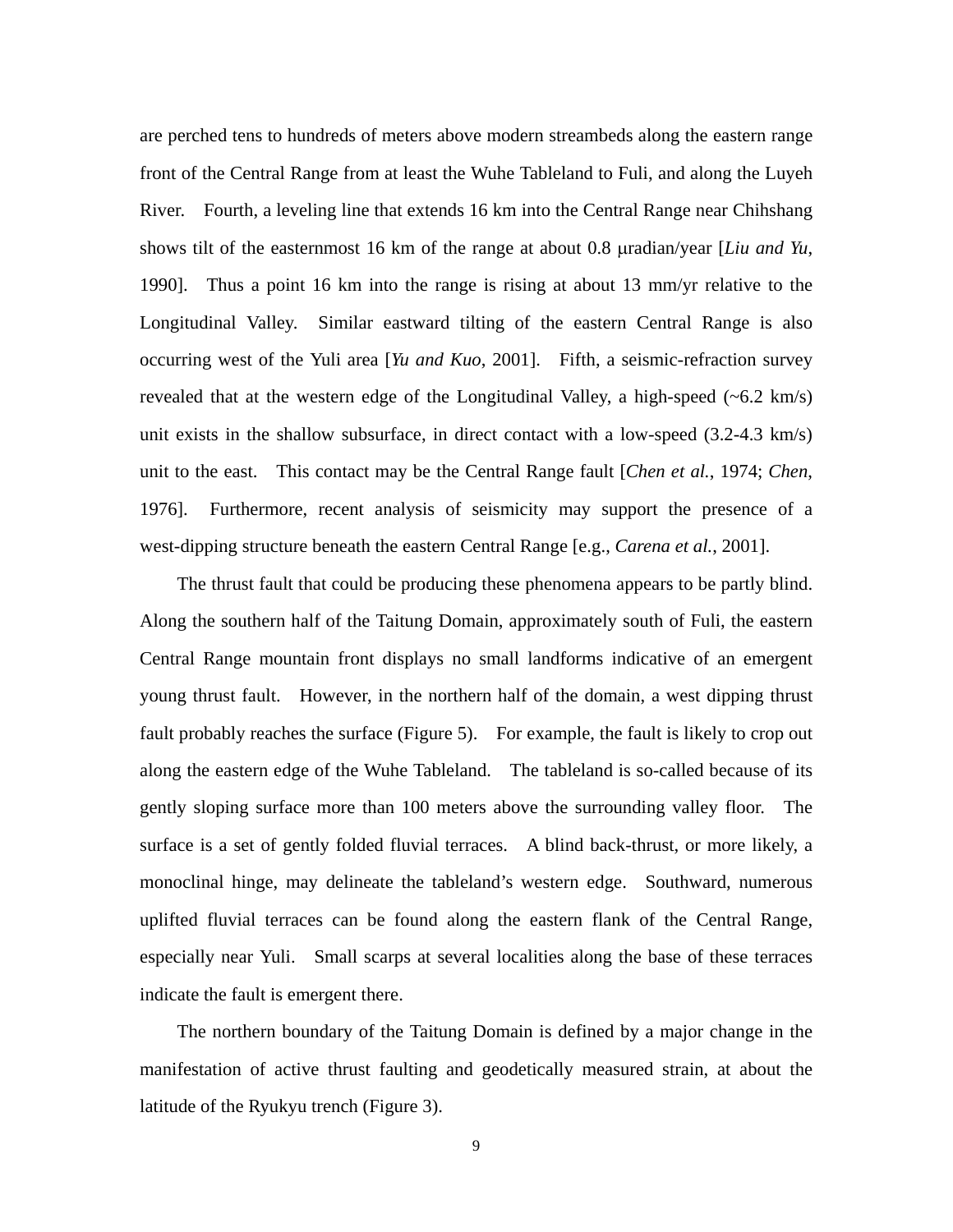In summary, the principal structures of the Taitung Domain are accommodating about 40 mm/yr of obliquely convergent shortening. Most of this is currently being taken up across the rapidly creeping (but occasionally seismic) Longitudinal Valley fault, which dips east beneath the Coastal Range. A subsidiary west-dipping reverse fault crops out about 40 km offshore, on the seafloor. The Central Range thrust, which dips under the eastern flank of the Central Range, also appears to be active.

### **Hualien Domain**

In the Hualien Domain, the Luzon volcanic arc has almost completed its accretion to the Eurasian continental shelf. Geodetic measurements suggest that convergence is occurring at only about 5 mm/yr, far slower than the 40 mm/yr of the Taitung Domain [*Yu and Kuo*, 2001]. As to the south, the dominant structure is the Longitudinal Valley fault. Geomorphic data suggest that in this domain, however, the fault is experiencing a higher ratio of sinistral to dip slip.

At first glance, the northern half of the Longitudinal Valley does not appear to be all that different from the southern half (Figure 3). As to the south, the width of the valley is about 5 km (Figure 6) and it is filled with coarse-grained clastic sediment derived predominantly from the Central Range to the west.

Despite these similarities, the Hualien Domain is fundamentally distinct from its neighbor to the south. The principal differences are that 1) the west-dipping Central Range thrust appears to be either inactive or much less active than it is to the south, 2) the east-dipping Longitudinal Valley fault has a higher ratio of sinistral to dip slip, and 3) rather than a west-dipping thrust fault offshore, the edge of the Ryukyu deformation front sits offshore.

Along the entire 65 km onland length of the Hualien Domain, the Longitudinal Valley fault crops out at the base of the western edge of the Coastal Range. Along much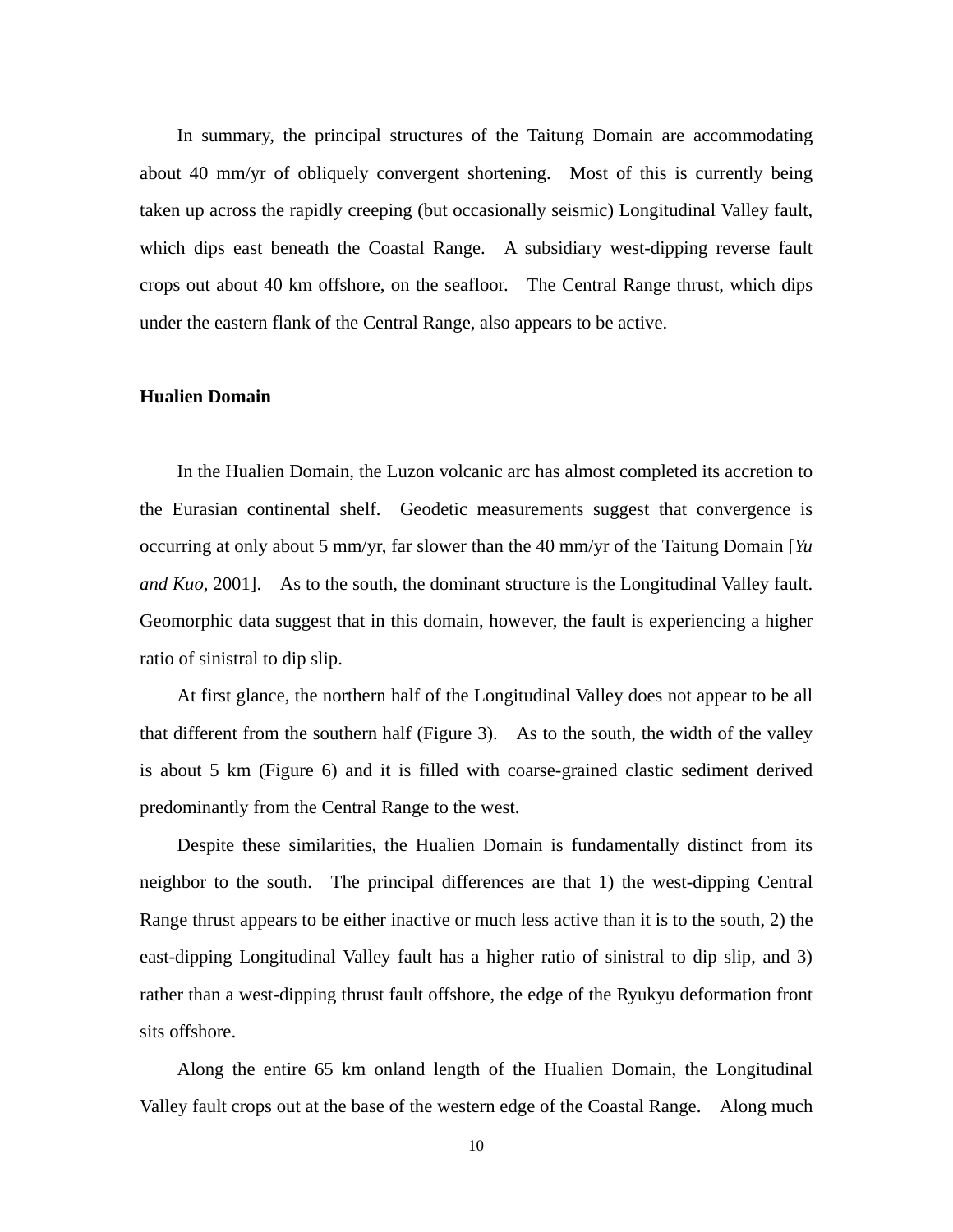of that length, the fault has separate strike-slip and dip-slip strands. The strike-slip strands crop out up to a km or so east of the dip-slip strands. Geomorphic features characteristic of strike-slip faults, such as offset streams and linear ridges, are common along these traces. Geomorphic features along the dip-slip traces of the fault are those commonly seen along thrust faults – hummocky topography and the rollover of surfaces in the hanging wall block. The strike-slip traces of the fault are much more prominent and continuous than they are in the Taitung Domain. The thrust fault scarps seldom rise more than 20 meters above the valley floor. The dominance of left-lateral movement on the northern Longitudinal Valley fault system near Hualien is also clear in both early triangulation data [*C.-Y. Chen*, 1974] and in more recent leveling data [*Yang*, 1999]. The average elevation of the Coastal Range is also lower in the Hualien Domain. The highest peaks in the northern Coastal Range are all less than 1000 m above sea level, whereas many peaks to the south are much higher, with the highest peak at 1682 meters.

Seismic rupture of a section of the Longitudinal Valley fault provides additional support for the predominance of strike-slip over dip-slip. Rupture of the Meilun strand, which runs along the western edge of the Meilun Tableland near Hualien City, produced a M7.3 earthquake in October 1951 [*Yang*, 1953; *Hsu*, 1962]. Vertical offsets across the rupture were about 1.2 meters, and left-lateral offsets were about 2 meters [*Hsu*, 1955; *Lin*, 1957; *Bonilla*, 1975, 1977; *Yu*, 1997]. Minor scarps on the tableland are also likely to reflect active faults, and most of them may also have slipped during the 1951 earthquake [*Taiwan Weather Bureau*, 1951; *Yu*, 1994, 1997].

A submarine ridge extends northeastward approximately 10 km from the Meilun Tableland (Figure 6). The steep and linear western flank of the ridge appears to be the continuation of the Meilun fault strand [*Tsao*, 1975]. Further northeast is another submarine ridge, which trends nearly E-W and seems to be unconnected to any onland topography. The abrupt and steep scarp at its western edge is likely to be a further extension of the Meilun fault strand. Moreover, the northern flank of this ridge is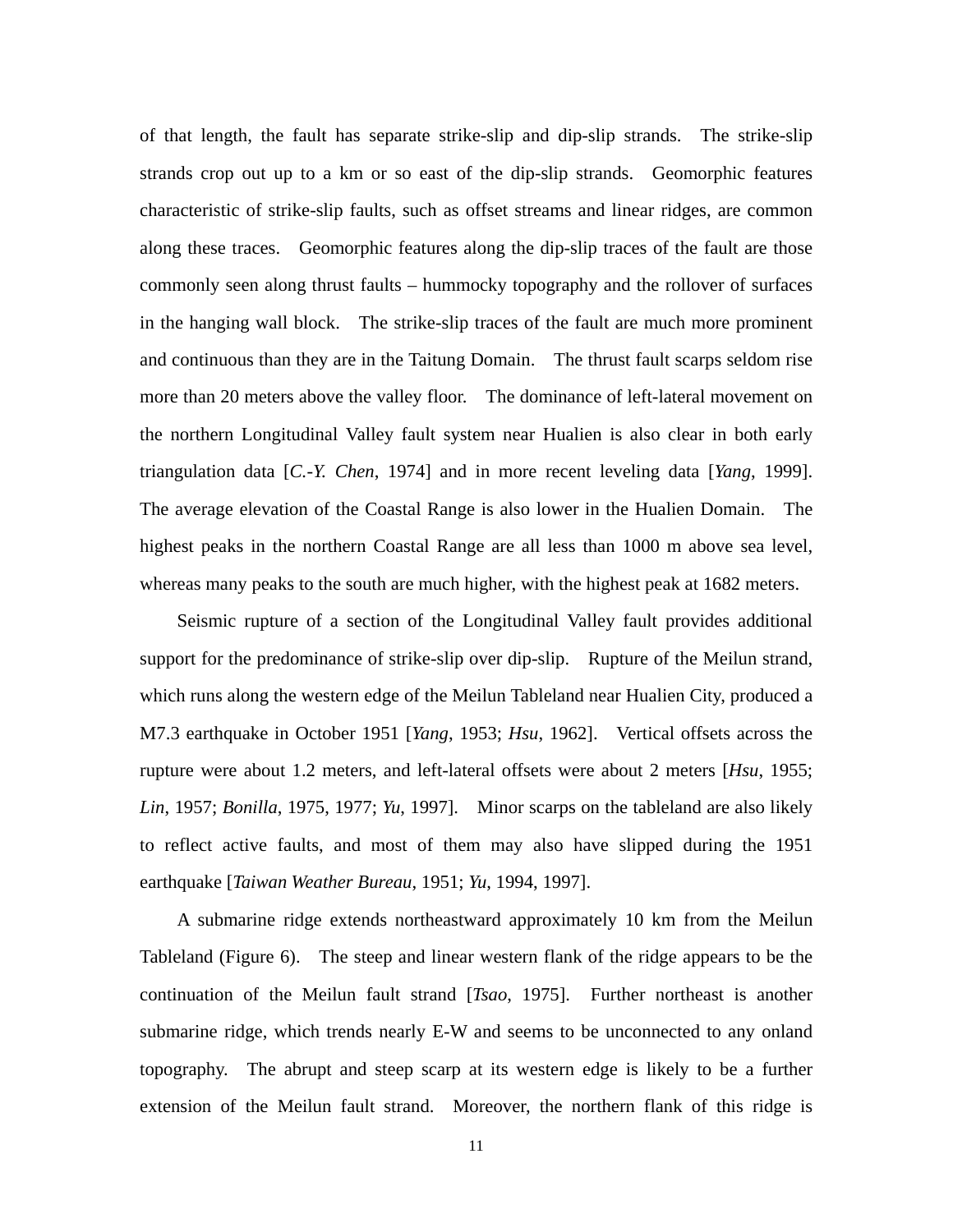another steep scarp, which separates the ridge from the much lower and smoother Hoping Basin. These scarps appear to represent the initiation of the eastward peeling off of the Coastal Range from the Taiwan orogen. As one would expect in a region of transition between suturing and unsuturing, many minor structures are present in this area. We will discuss this transition zone in conjunction with discussion of the Ryukyu Domain.

We find scant evidence for activity of the Central Range thrust within the Hualien Domain. The rarity of high lateritic fluvial terraces in the river drainages of the eastern flank of the range [*Yang*, 1986; *Chang et al.*, 1992] suggests lower uplift rates than to the south. Moreover, the sinuosity of the eastern flank of the Central Range indicates that rates of alluvial deposition outpace rates of uplift of the range. The sinuosity is due to the fact that the apices of large alluvial fans delivering debris to the valley extend upstream many km into the Central Range [*Chang et al.*, 1994]. This would not be the case if uplift rates exceeded rates of alluviation. One might argue that alluvial sedimentation rates are greater in the north than in the south. This is implausible, however, since the average drainage basin area, the average slope of the rivers, the bedrock type and the weathering patterns are very similar in the two domains. Thus it appears that the Longitudinal Valley fault is the only major active structure of the onshore part of the Hualien Domain.

The southern and northern boundaries of the Hualien Domain are well defined. The southern boundary appears to be a 20-km-wide transition zone between Rueisuei and Kuangfu (Figure 6). At Rueisuei, the northernmost clear evidence for activity of the Central Range thrust is present. There the traces of the Central Range thrust and Longitudinal Valley thrust come within 300 meters or less of each other. Immediately north of this intersection, the trace of the Longitudinal Valley thrust fault deviates markedly to the west. Between Rueisuei and Kuangfu, the geomorphology of the fault trace suggests that thrusting is dominant over sinistral slip, as in the Taitung Domain to the south. But we find no indication of activity of the Central Range thrust along this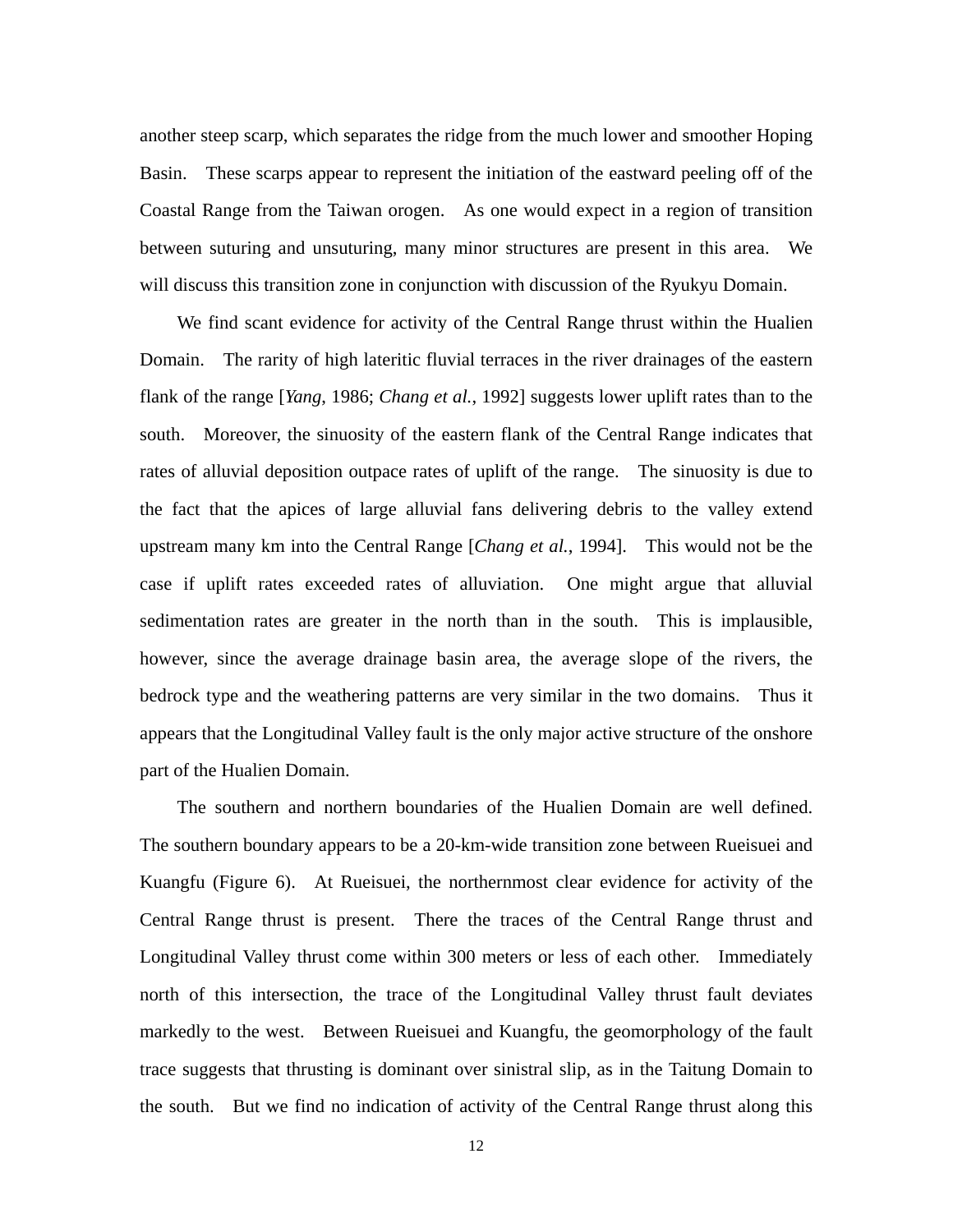portion of the valley. Thus, this section of the valley is transitional between the two domains. Recent GPS measurements support this conclusion. They show that the transition from highly oblique convergence to predominant sinistral motion spans a ~15-km length of the valley, near Kuangfu. South of Kuangfu, the convergence rate normal to the strike of the Longitudinal Valley fault is as high as 30 mm/yr [*Yu et al.*, 1997, 1999]. North of Kuangfu, however, the convergence rate is dramatically lower—just 5 mm/yr. The left-lateral component of the GPS vectors does not change appreciably across this region [*Yu and Kuo*, 2001]. Finally, the limit of rupture of the November 1951 rupture may signal the transition between domains. The northern limit of reported rupture along the fault in 1951 is near Kuangfu [*Hsu*, 1962].

This striking difference in the component of convergence across the transition from Taitung to Hualien Domains has inspired several researchers [e.g., *Angelier et al.*, 1997; *Hu et al.*, 2001b] to propose a hypothetical active fault, which cuts through the Coastal Range and extends offshore at a point between Fengpin and Hualien. Right-lateral and dip slip on this hypothetical fault would serve to accommodate the contrast in magnitude of convergence between the Taitung and Hualien Domains. However, geomorphic and structural data enable us to argue against the existence of such a fault. The dramatic change in convergence rate across the domain boundary appears to reflect an abrupt northward slowing of the accretional process of the collision, but a discrete accommodation structure is not apparent at the surface. Instead, the change in convergence rates is more probably accommodated by clockwise rotation of a section of the Coastal Range across the transition zone. A denser GPS array in this part of the Coastal Range would enable a test of this idea.

The eastern and northern boundaries of the Hualien Domain are the edge of the Ryukyu subduction system. North of Hualien, the Coastal Range and Longitudinal Valley drop to sea level, and the sea laps against a precipitous eastern flank of the Central Range (Figure 3). This is the southern edge of the extension associated with the Ryukyu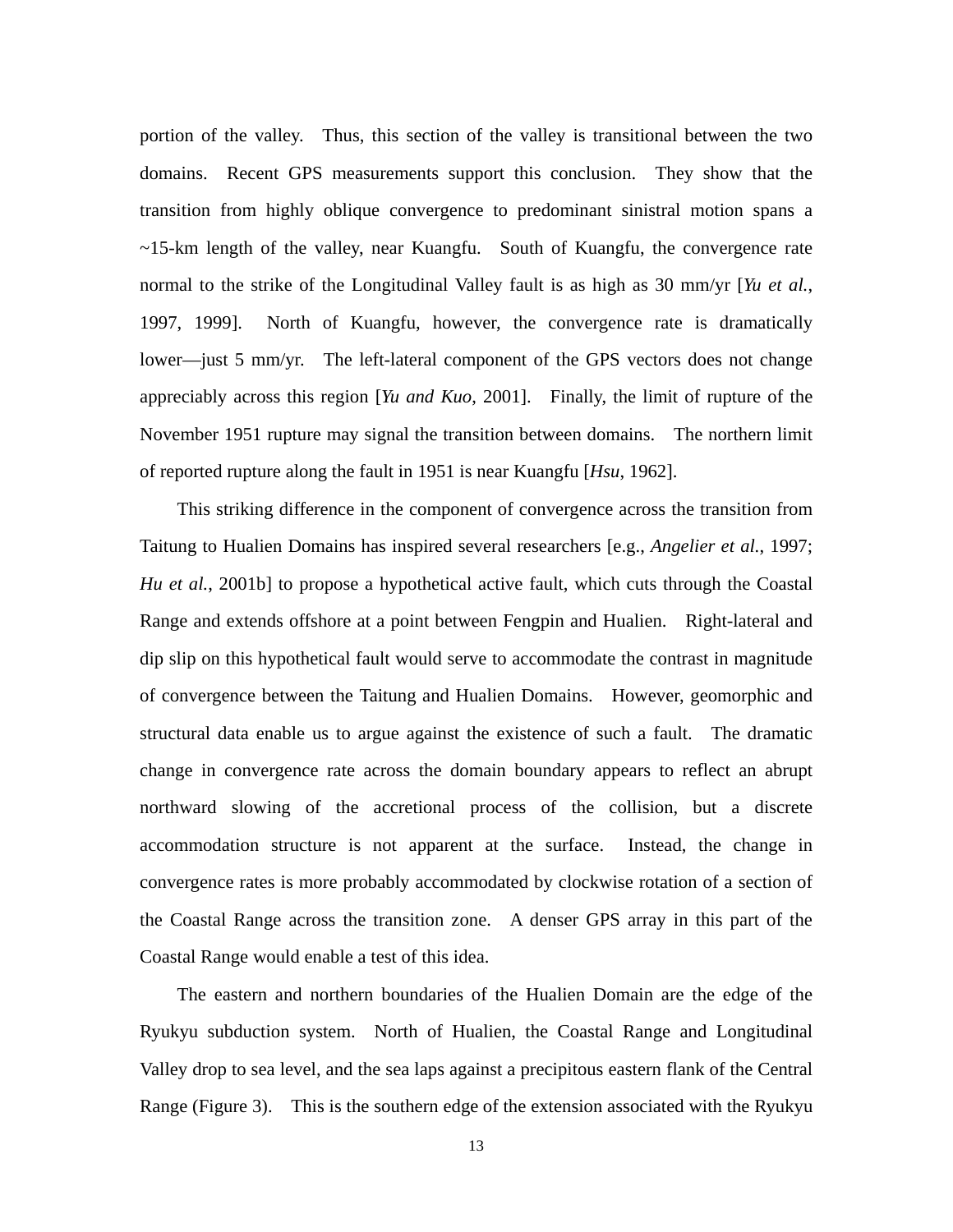subduction system and the tearing apart of the forearc/volcanic arc suture. To the east is the deformation front of the Ryukyu subduction zone. We will now turn our attention to these extensional and subduction elements of the Ryukyu Domain.

## **Ryukyu Domain**

The Ryukyu Domain encompasses that part of the Ryukyu subduction megathrust nearest Taiwan that is capable of producing large subduction earthquakes. We have drawn the boundaries of the domain with the intention of encompassing all active structures between the trench and the southern side of the back-arc Okinawa Trough. The dominant structure in this domain is, of course, the subduction interface, but accommodation structures on the western edge of the domain are also important. In this section, we discuss the principal structure first, and then turn to the transitional structures on the western edge of the domain.

Isobaths drawn on the top of the Wadati-Benioff zone show that the dip of the Ryukyu subduction interface averages about 40˚ to a depth of about 50 km and steepens downdip from there to more than 55˚. The Wadati-Benioff zone defines the subducting slab to a depth of greater than 250 km [*Kao et al.*, 1998; *Kao and Rau*, 1999]. The interface is approximately 120-140 km beneath Taipei [*Kao et al.*, 1998]. Along the western portion of the subduction zone, the isobaths shallower than 50 km curve gently westward. This indicates that the westernmost part of the interface bends northward and transforms from a gently dipping surface to a nearly vertical plane [*Kao et al.*, 1998]. The termination of seismicity at the western edge of the Wadati-Benioff zone is abrupt. It trends nearly north-south, from the edge of the Ryukyu Domain to the western edge of the Taipei Domain (dashed black line in Figure 1a).

Secondary thrust faults in the hanging-wall block are also apparent. Immediately north of the Ryukyu trench is the Yaeyama forearc ridge [*Liu et al.*, 1998] (Figures 3 and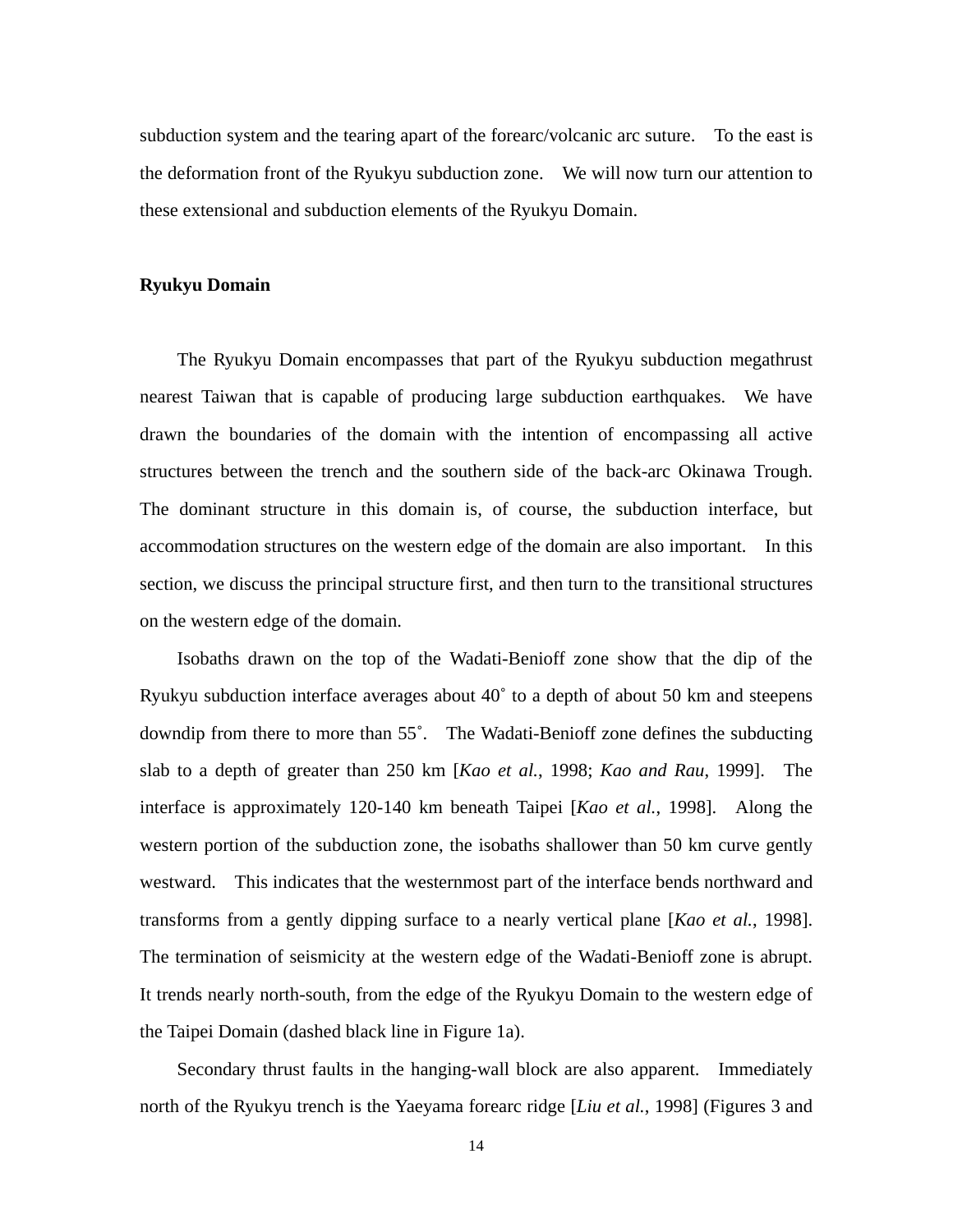7), a 40-km-wide feature that consists of a series of E-W striking anticlinal ridges and synclinal valleys. These are likely the manifestation of trench-orthogonal shortening of an accretionary prism above the subduction interface [e.g., *Lallemand et al.*, 1999; *Font et al.*, 2001]. The folds may be the result of slip on thrust faults that splay upward from the subduction interface. Also, two major right-lateral faults in the northern portion of the ridge have been proposed to accommodate the oblique subduction direction [e.g., *Lallemand et al.*, 1999; *Chemenda et al.*, 2000; *Font et al.*, 2001].

North of this fold-and-thrust belt of the accretionary prism is an irregular 40-kmforearc trough that includes the Hoping and Nanao forearc basins [*Liu et al.*, 1998] (Figures 3 and 7). The steep escarpments that flank the trough suggest the presence of active structures. However, seismic reflection profiles across the northern flank indicate that the sediments of the basin drape the flank of the trough and are not faulted [e.g., *Lallemand et al.*, 1997; *Schnürle et al.*, 1998]. The southern flank, on the other hand, is clearly faulted, with deformed and offset sediment layers in the seismic reflection profiles [e.g., *Schnürle et al.*, 1998; *Font et al.*, 2001].

North of the forearc basins is the Ryukyu arc, an ~80-km-wide submarine ridge with several small subaerial islands. We have found no clear evidence for young faulting on top the ridge, nor on the southern slope of the ridge. As mentioned earlier, the Ryukyu arc may well be constructed on the ancient forearc ridge of the Luzon arc on the Philippine Sea plate and may be the submarine, northeast extension of the Central Range [*Shyu et al.*, 2005b].

The western margin of the Ryukyu Domain is a very complex transition zone between three domains: the Hualien, Ryukyu and Ilan Domains. Thus, in this region, one may expect to find numerous minor accommodation structures. Also, bathymetry shows that the westernmost part of the Ryukyu deformation front swings abruptly northward (Figure 7). This abrupt turn of the deformation front is associated with the western edge of the Wadati-Benioff zone (Figure 1a). The linearity of the scarp along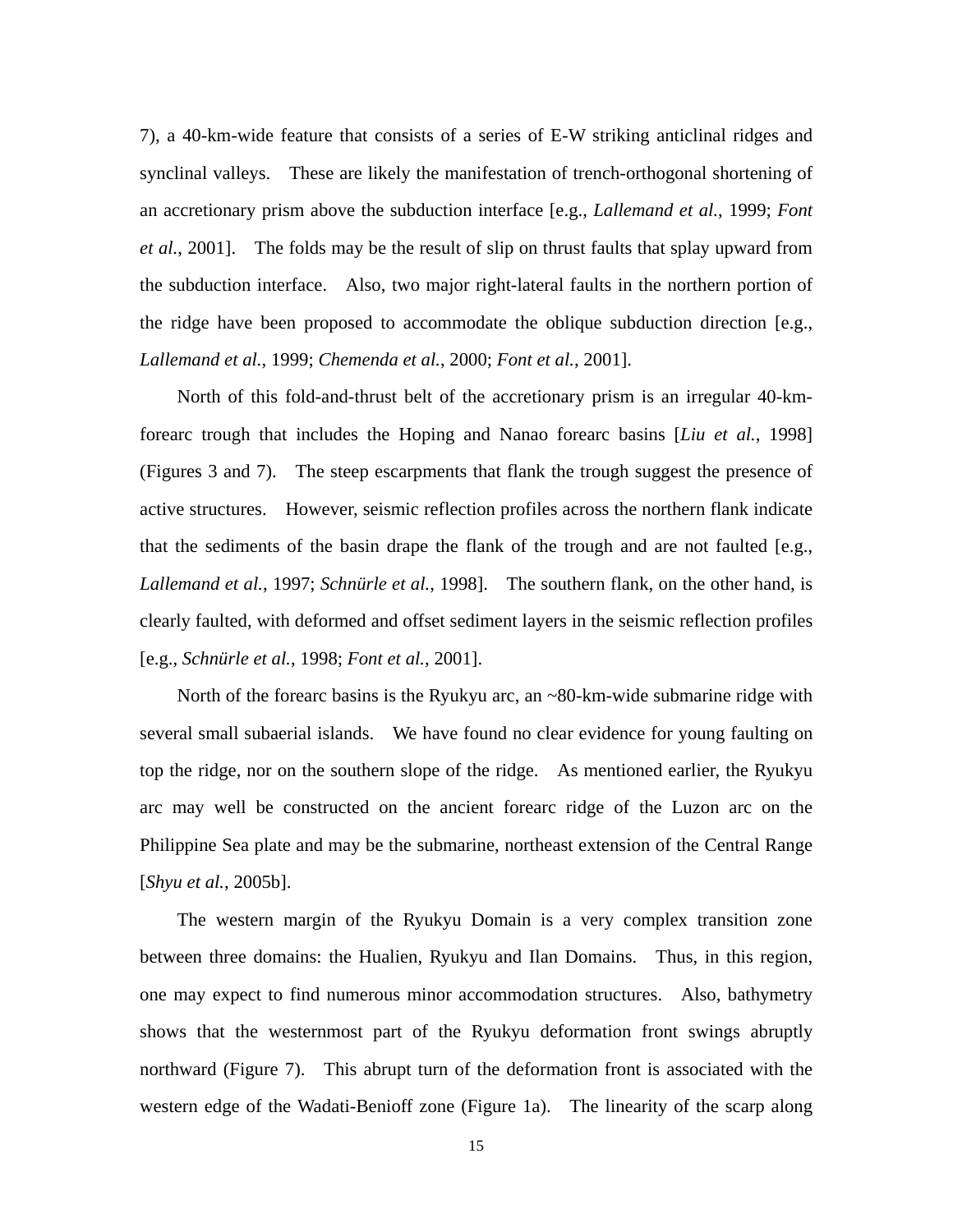this north-trending segment suggests a substantial component of right-lateral strike-slip. This is supported by the fact that the westernmost part of the Ryukyu subduction interface bends northward and transforms into a nearly vertical plane [*Kao et al.*, 1998]. Two more right-lateral faults are present in the eastern part of the Hoping basin. These structures probably aid in the southward translation of the Ryukyu arc associated with the opening of the Okinawa Trough.

On May 15<sup>th</sup>, 2002, a moderate earthquake ( $M_w = 6.0$ ) resulted from slip on a related right-lateral strike-slip fault. The epicenter of the earthquake was offshore, about 25 km north of Nanao. According to the database of the Broadband Array in Taiwan for Seismology (BATS; <http://bats.earth.sinica.edu.tw/>), the fault plane solutions of the main shock and its aftershocks showed right-lateral movement on an approximately N-S striking plane. This structure is properly situated and oriented to serve as one of the structures that form the western boundary of the Ryukyu subduction zone.

Other transitional structures are also present. The steep scarp at the southern edge of the Hoping basin may result from a normal fault cropping out at its base. North of Hualien, the coastline traces its course along a high, steep cliff. The cliff exposes metamorphic bedrock of the Central Range. Although the embayed river mouths near Nanao [*Hsu*, 1978] are not typical of scarps along normal faults, several short scarps farther back into the range appear to reflect minor active normal faulting. Thus, we believe the coastal cliff is the result of normal faulting. Thus, the Hoping basin appears to be a triangular shaped graben that opens to the northeast. This geometry suggests it is the product of initial post-collisional extension.

### **Kaoping Domain**

The Kaoping Domain, the southernmost of the western domains, encompasses the final episode of subduction of oceanic lithosphere prior to collision of forearc ridge and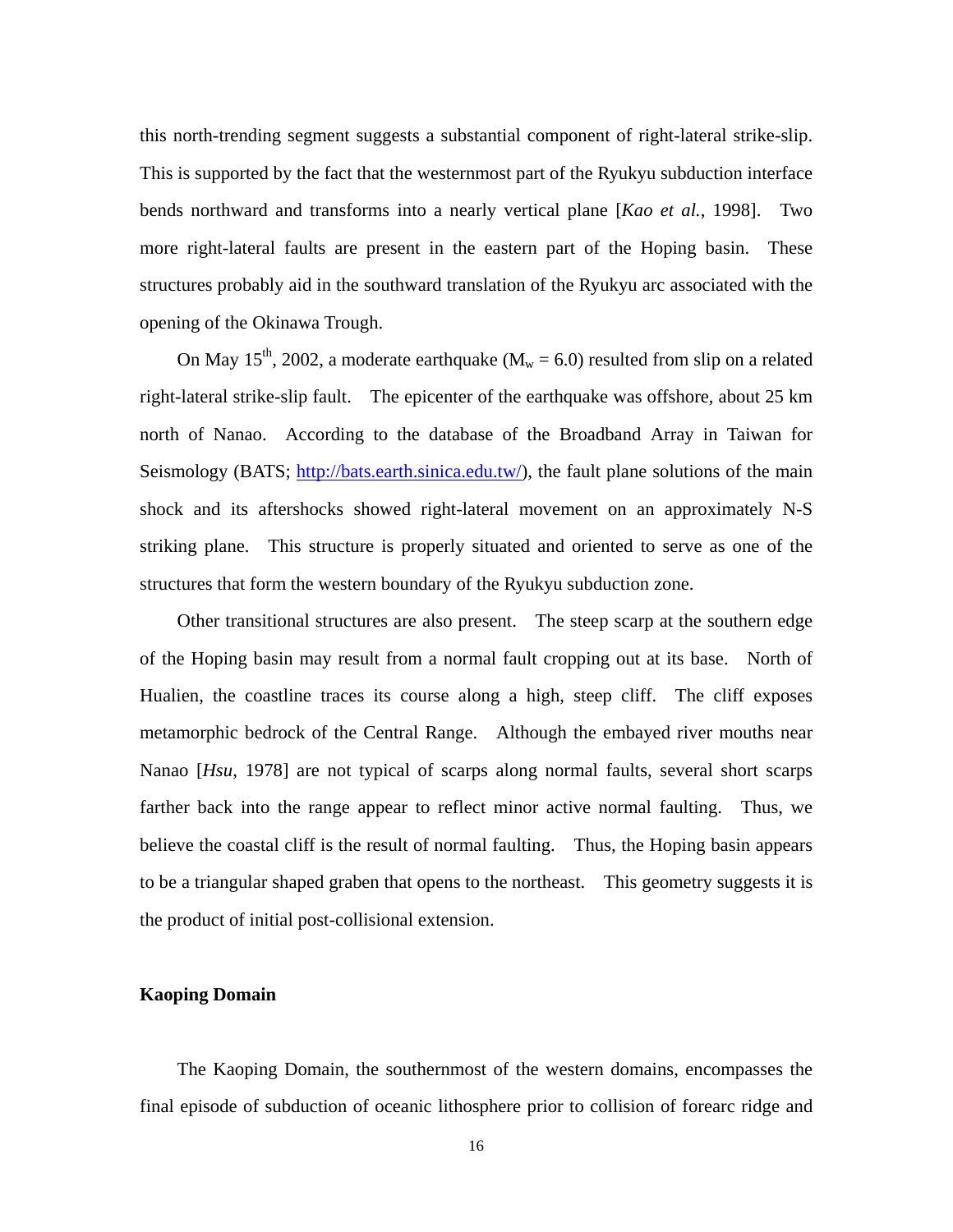continental margin. Its northern boundary coincides with the northern limit of the Wadati-Benioff zone of the Manila trench [e.g., *Huang et al.*, 1992; *Kao et al.*, 2000] (dashed black line in Figure 1a). Its northern boundary also coincides with the impingement of the Western Foothills and the Central Range, which we infer to reflect the elimination of oceanic lithosphere from between the edge of the Eurasian continental shelf and the forearc ridge. Unlike the more mature collisional domains farther north, the Kaoping Domain includes a rapidly subsiding basin, between the Central Range and the Western Foothills. We interpret this to be analogous to the submarine part of the Lutao-Lanyu Domain, its neighbor to the east: these are the last vestiges of oceanic lithosphere to be consumed prior to suturing (converging arrows in Figure 1a).

Both the submarine and subaerial sectors of the Kaoping Domain consist of three tracts. On the east is the forearc ridge, which continues onto land as the rapidly rising Hengchun Peninsula and Central Range (Figures 3 and 8). The peninsula and range consist of deep-marine turbidites and mélange in the south and metamorphosed slate and continental basement rocks in the north. This south-to-north progression of lithology indicates the progressive uplift and unroofing of the basement of the forearc ridge across the Kaoping Domain. On the western margin of the domain is a 50-km-wide submarine fold-and-thrust belt above the shallowest part of the Manila trench. This appears to extend onto land as the subaerial belt of deformation between Tainan and the Western Foothills. Between these eastern and western structural elements is a structurally non-descript tract of what must be marine lithosphere overlain mostly by deep-sea sediments. This extends onshore to the Pingtung Plain, where subsidence is occurring at prodigious rates.

On the western flank of the Central Range, Miocene slates are metamorphosed marine sediments, possibly deposits that draped the outer-arc ridge. The southern extension of the Central Range at the southern tip of Taiwan is the Hengchun Peninsula. Rocks of this lower ridge consist of Miocene to early Pliocene shallow to deep marine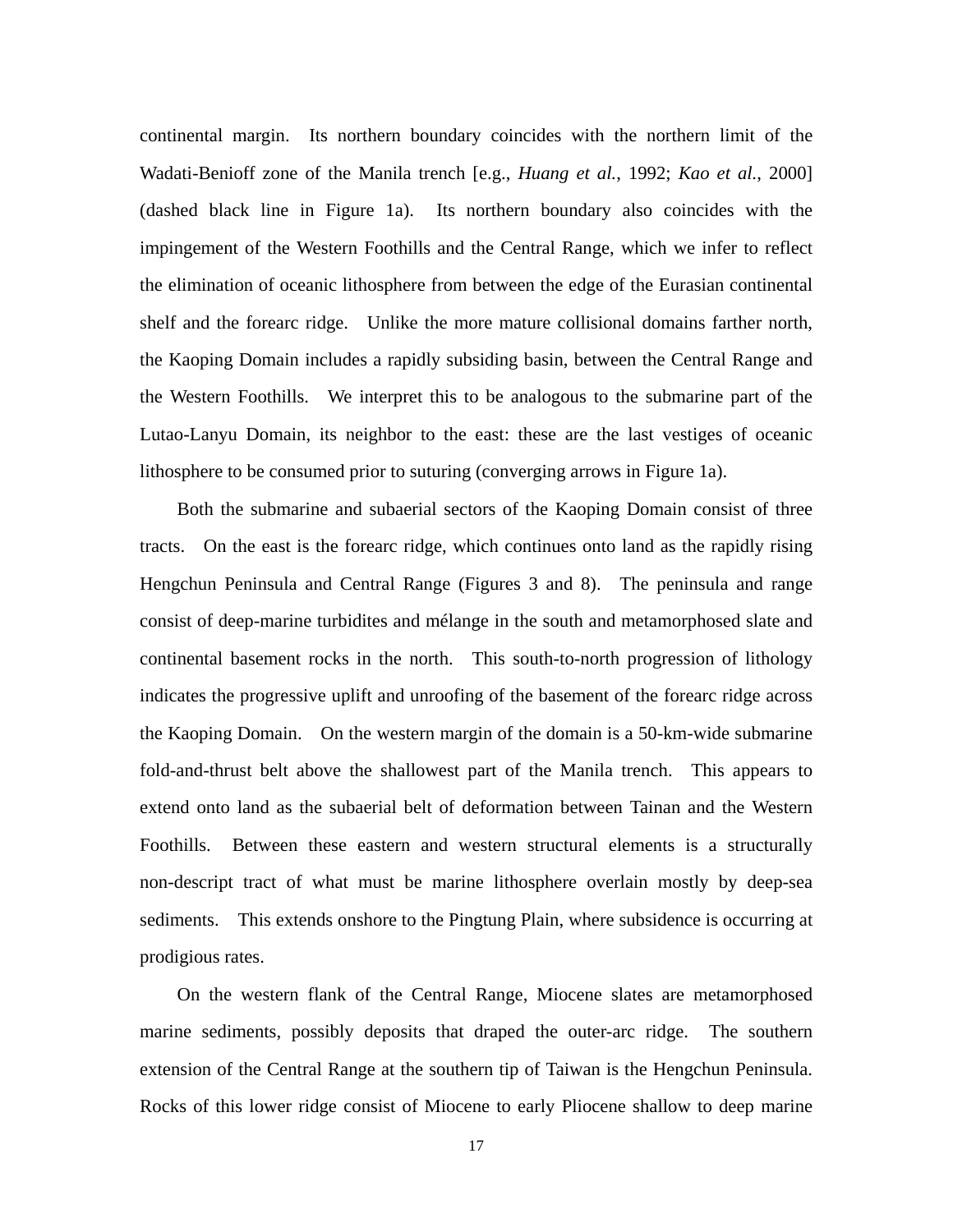sandstones, mudstones and mélange [e.g., *Chen et al.*, 1985; *Sung and Wang*, 1985, 1986; *H.-Y. Lin*, 1998]. These sediments appear to be emerged accretionary wedge deposits [e.g., *Huang et al.*, 1992], and are very likely to be the unmetamorphosed equivalent of the slates of the Central Range.

In the west of the Kaoping Domain is the southernmost part of the Western Foothills, a strip of low, hilly terrain. Rocks of the Western Foothills are dominated by Miocene to late Pliocene sandstones and mudstones [*Ho*, 1988]. Although similar in age, these sediments are distinct from the rocks of the western Central Range in that they are mostly shallow continental shelf deposits. The deposition of some of the sediments could be in environments as shallow as coastal or even fluvial [*Yue*, 1997; *Yu*, 2001]. It is therefore likely that the Western Foothills are sediments scraped off continental shelf and incorporated into the fold and thrust belt. At the northwestern corner of the domain, incipient growth of the Western Foothills is manifest as several sub-parallel folds that interrupt the otherwise flat topography of the Chianan Coastal Plain. This is best illustrated by the low tableland around Tainan, where the deformation front appears to make landfall.

Between the Central Range and the Western Foothills lies the Pingtung Plain, a wide fluvial valley with thick Quaternary deposits. The upper hundred or so meters of sediments are coastal to estuarine sand and mud, rich in shallow-marine to lagoonal shells and foraminifera and deposited during the latest sea-level transgression [*Shyu*, 1999]. The rapid subsidence of the Pingtung Plain, especially near the coast, has caused many land-use problems in the area. Although present-day subsidence rates of up to 100 mm/yr [*Hou et al.*, 1998] appear to be due mostly to the pumping of ground water, this historical phenomenon only accounts for about 3 meters of total subsidence [*Hsu et al.*, 1998; *Chien et al.*, 1998]. An average Holocene subsidence rate of about 13 mm/yr has been determined using dates from sediment cores from the plain [*Lu et al.*, 1998; *Shyu*, 1999]. This rapid long-term subsidence rate supports the idea that an oceanic crystalline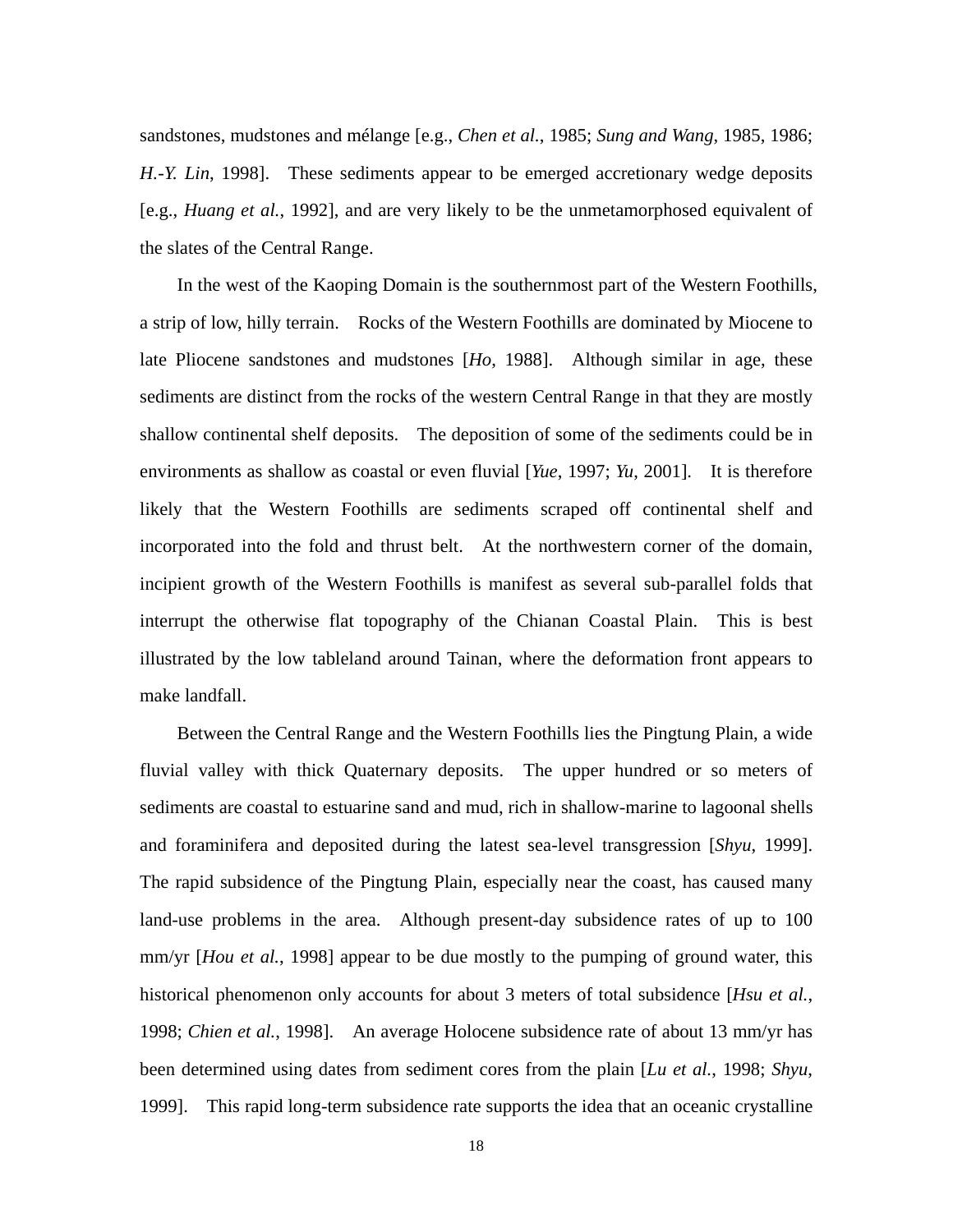basement beneath the plain is sinking in this last stage of elimination of oceanic lithosphere between continental margin and forearc ridge.

The Chaochou fault separates the Pingtung Plain from the Central Range (Figure 8). The presence of Miocene-age rocks in the mountains on the east and a thick section of Quaternary strata in the basin to the west demonstrates that the fault has a significant component of vertical slip, up on the east [e.g., *Ho*, 1988]. The linearity of this fault suggests that it also has a significant component of strike-slip motion. This strike-slip component is also apparent in the details of morphology of the mountain front. Along the northern portion of this mountain front, a series of uplifted terrace surfaces are present. The eastern edges of these terraces are east-facing scarps, which are associated with linear ridges and troughs suggestive of strike-slip motion [*Bonilla*, 1975; *Shih and Teng*, 1983; *Shih et al.*, 1984b; *Yang*, 1986]. South of the Ailiao River (Figure 8), an abandoned linear river valley suggests the possibility that sinistral displacement could be as great as 10 kilometers. These sinistral faults appear to form a major high-angle fault zone [*Hsieh*, 1970; *Chiang*, 1971; *Yu et al.*, 1983]. The western edge of the uplifted terraces, on the other hand, is a reverse fault. Locally, it has produced scarps tens of meters high [*Hsu and Chang*, 1979; *Shih and Teng*, 1983; *Shih et al.*, 1984b; *Yang*, 1986]. Two of the major terrace surfaces are warped into anticlines. Together these strike-slip and reverse faults may represent strain partitioning of a steep east-dipping oblique-slip fault [*Chiang*, 1971; *Yang*, 1986].

Some previous mapping [e.g., *Wu*, 1978; *Ho*, 1988] inferred that the Chaochou fault continues southward along the western front of the Hengchun Peninsula and becomes the Hengchun fault [e.g., *Shih et al.*, 1985a; *Yang*, 1986] near the southern tip of the peninsula, just east of a prominent east-tilted Quaternary fluvial terrace (Figure 8). Alternatively, *Malavieille et al.* [2002] suggest that the Chaochou fault runs southward into a submarine canyon west of the Hengchun Peninsula (Figure 3). The east-tilted fluvial surface west of the town of Hengchun appears to be the result of slip on yet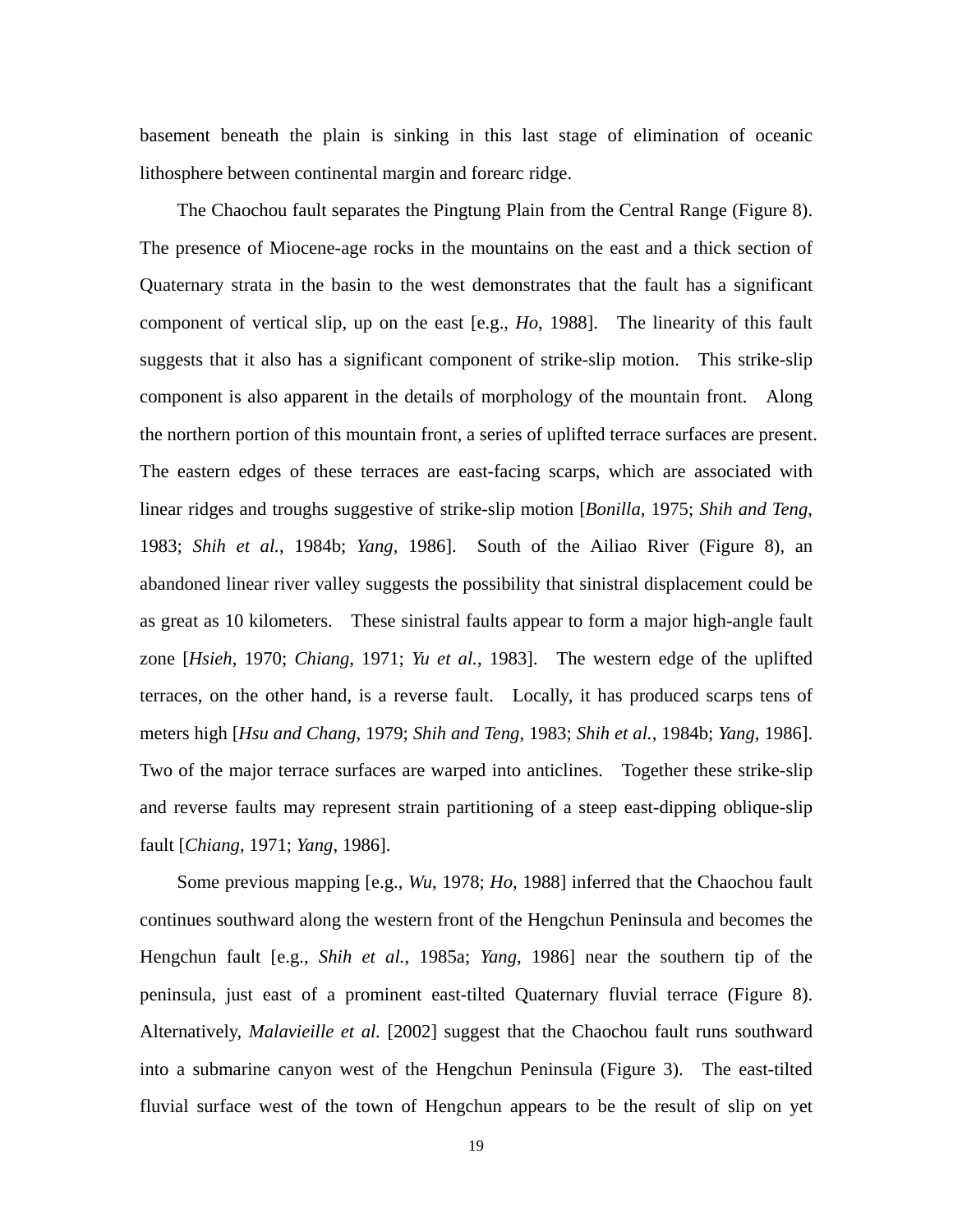another east-dipping reverse fault that would crop out on the sea floor west of the coast [*Biq*, 1972]. Dating of Holocene coral terraces along the coastline reveals that the tilted surface has been rising at rates as high as 5-7 mm/yr [*Chen*, 1993; *Chen and Liu*, 1993].

The western flank of the Pingtung Plain may also represent an active fault (Figure 8). Although this low escarpment has clearly been modified by erosion of the Kaoping River, sediment cores retrieved from the basin suggest that pre-Quaternary rocks are more than 200 meters lower in the basin than they are in the hills to the west [*Wu and Tsai*, 1996; *Wu*, 1997; *Shyu*, 1999]. This indicates that a fault with at least several hundred meters of vertical slip separates the rocks of the hills from those of the basin.

Offshore to the southwest are numerous anticlinal ridges and minor thrust faults on the seafloor [e.g., *Liu et al.*, 1997]. Some of these ridges may be mud diapirs [e.g., *Huang*, 1993; *Sun and Liu*, 1993; *Yu and Lu*, 1995]. However, many of the ridges are too long and narrow to be diapirs and are more likely to represent a submarine fold-and thrust belt [e.g., *Liu*, 1993; *Yu*, 1993; *Fuh et al.*, 1994; *Lacombe et al.*, 1999; *Yu and Song*, 2000] (Figure 8). Several submarine canyons cut through a series of these ridges, clearly indicating their antecedence and the incremental growth of the folds. We interpret this submarine fold-and thrust belt to be the result of the shortening of the forearc between the continental margin and the forearc Hengchun Ridge, and the embryonic form of Taiwan's Western Foothills.

On land, NE-SW striking right-lateral faults and N-S striking folds dominate the deformation of the Western Foothills (Figure 8). The orientations of these structures indicate an overall N-S stretching and E-W shortening of the shallow crust. A series of short, NE-SW striking scarps west of the Pingtung Plain in the Western Foothills characterize the strike-slip faults. These scarps also include several previously documented faults in the suburban area north of Kaohsiung City [*Sun*, 1964; *Hsu and Chang*, 1979; *Yang*, 1986]. Locally, these scarps show right-lateral offset. Individual offsets appear to be small, but these structures form a wide belt of dextral deformation.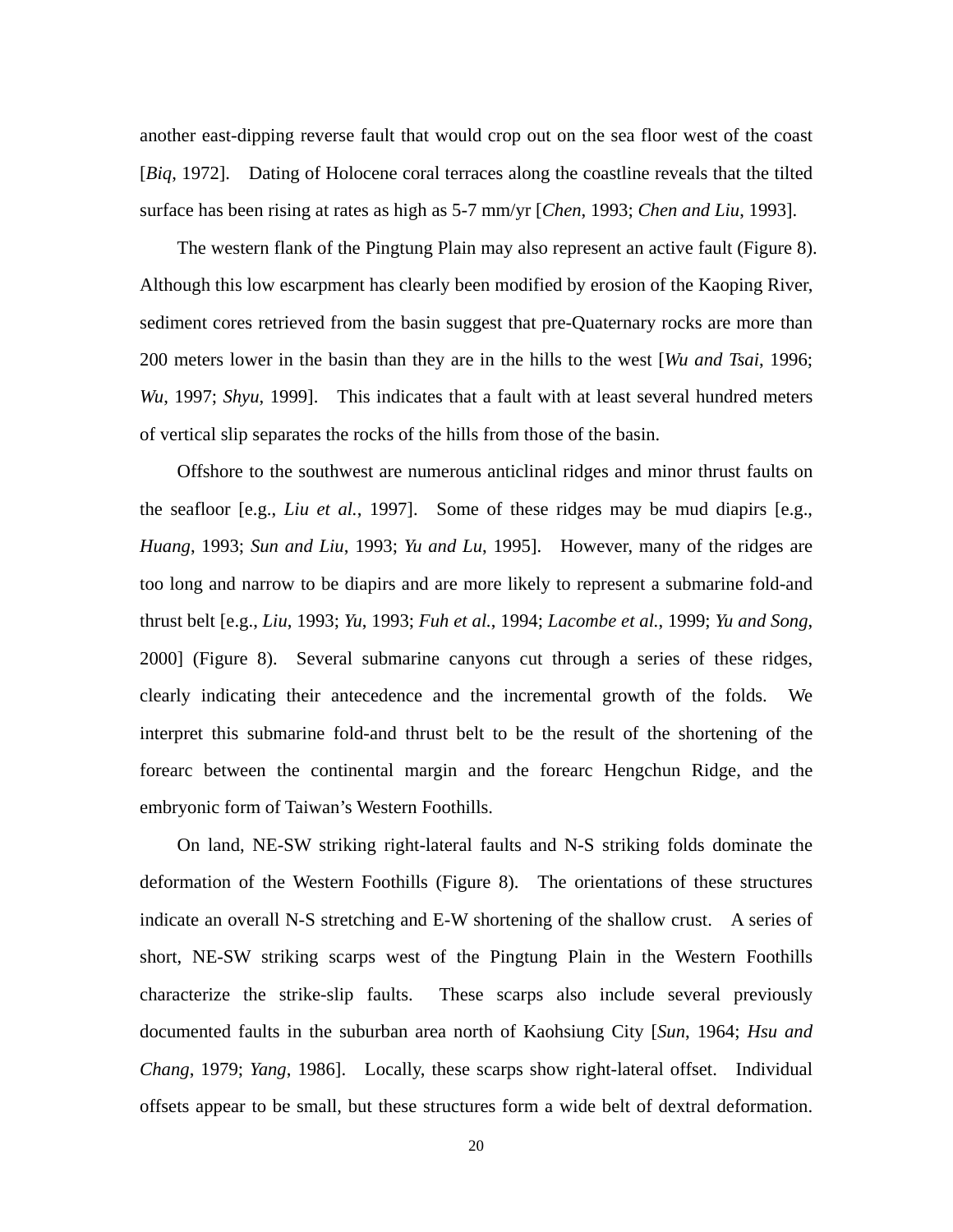The crust between these right-lateral structures and the two major left-lateral structures of the Pingtung Plain must be extruding southwestward [e.g., *Lacombe et al.*, 1999, 2001; *Chan et al.*, 2001, 2002].

Also in the Western Foothills of the Kaoping Domain are a series of sub-parallel, N-S trending folds [*Meng*, 1967]. Some of these are anticlines less than 10 kilometers long. These anticlines typically form high ridges, covered by late Quaternary coralline limestone [*Ichikawa*, 1927; *Hanzawa*, 1931; *Heim and Chung*, 1962; *Sun*, 1963]. They are generally considered to result from mud diapirs on the sea floor, as illustrated by the widespread mud diapirs offshore southwestern Taiwan [e.g., *Huang*, 1993; *Liu*, 1993; *Sun and Liu*, 1993; *Yu*, 1993]. Alternatively, they may be fault-propagation folds [e.g., *Lacombe et al.*, 1997]. Many young fluvial terraces in the Western Foothills clearly show deformation across these active folds [*Hsieh*, 1999; *Hsieh and Knuepfer*, 2002]. Among these structures are the anticline-syncline pair underlying the city of Tainan [*Hsieh*, 1972; *Wu et al.*, 1992] (Figure 8). Although some of the anticlines in this group may have been produced by mud diapirism, the location of the folds just east of the deformation front suggests that they represent the initial deformation of the coastal plain. A recent SAR interferometry analysis suggests that the Tainan area is rising aseismically at a rate of ~16 mm/yr [*Fruneau et al.*, 2001]. Some have argued that this is an anthropogenic phenomenon, possibly resulting from groundwater withdrawal, since the average Holocene uplift rate of the anticline under Tainan is only about 5 mm/yr [*Chen and Liu*, 2000]. If instead it is of tectonic origin, the aseismic nature of the uplift may be an indication that motions on structures of this domain are partially aseismic, even at shallow depth.

In summary, deformation in the Kaoping Domain reflects E-W shortening and southward extrusion of sediments above a foundering oceanic lithosphere [e.g., *Lacombe et al.*, 1999, 2001]. This shortening reduces the width of the domain from more than 100 km in the south to less than 50 km in the north. With the shortening, a broad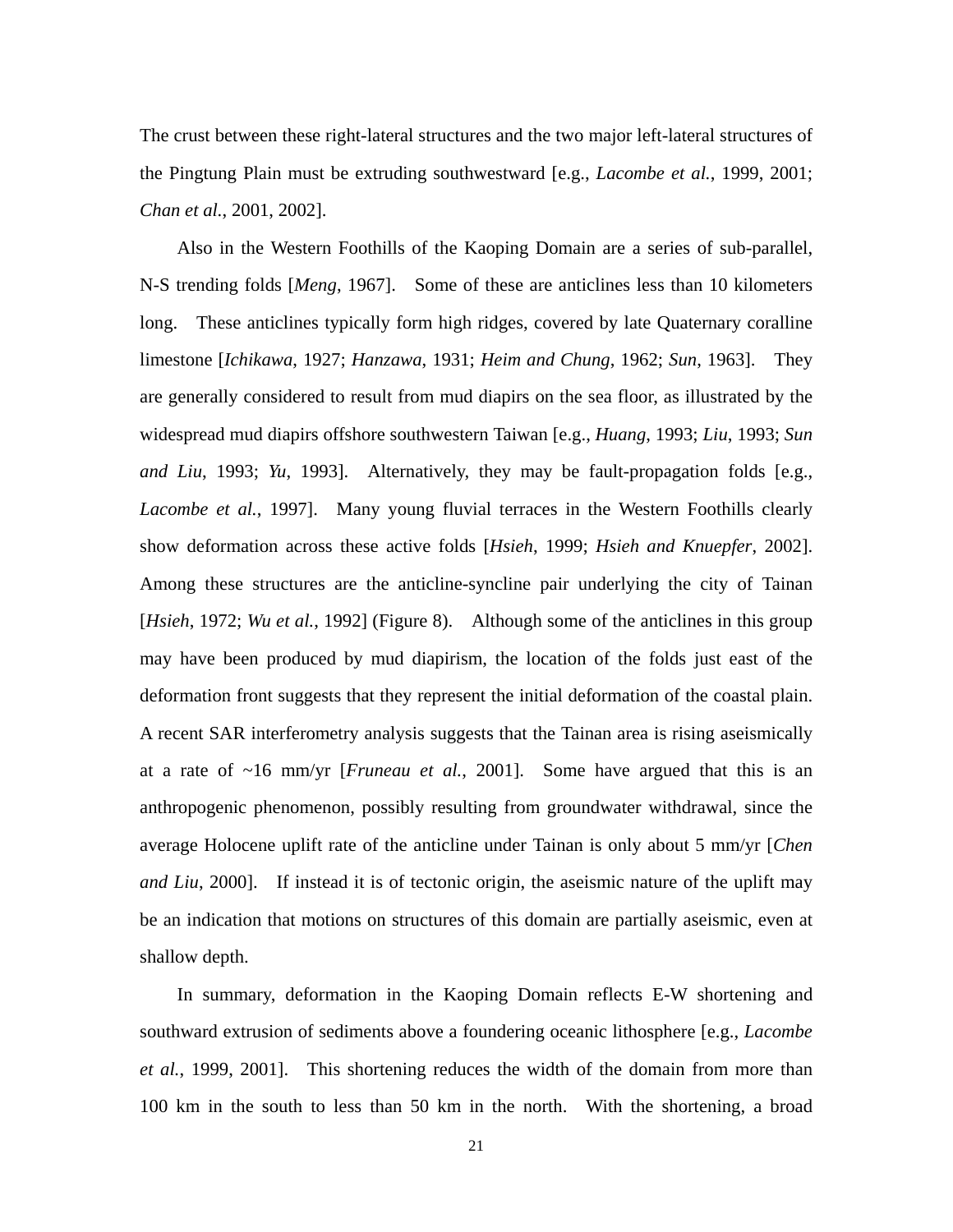offshore fold and thrust belt in the south transforms into the nascent, narrow Western Foothills in the north, characterized by several prominent N-S trending folds and NE-SW trending right-lateral faults. Geodetic observations suggest that some of these structures may be slipping aseismically. Farther east, the rapidly-sinking Pingtung Plain is bounded by left-lateral faults that facilitate its southwestward extrusion, and is likely to be above the last piece of sundering South China Sea oceanic lithosphere. GPS observations support the conclusion that both the Chaochou fault and the unnamed fault bounding the Pingtung Plain on the west are dominated by sinistral deformations, and that the entire area is moving southwestward [*Yu et al.*, 1997]. It is noteworthy that, even so, the vectors on the west coast still require a significant right-lateral component of motion on some as-yet-unknown fault offshore, between the coast and the Penghu Islands.

#### **Chiayi Domain**

Farther north, in the Chiayi Domain, the collision of forearc ridge and continental shelf has begun. There is no intervening basin analogous to the Pingtung Plain between the Western Foothills and the Central Range (Figures 3 and 9). Instead these two ranges abut along a fault zone that displays no clear evidence of activity. Furthermore, the Kaoping Domain's complex of small active folds and strike-slip faults within the Western Foothills does not extend northward into the Chiayi Domain. Rather, the folds of the Western Foothills there display no clear evidence for activity. Instead, the most prominent geomorphic evidence of youthful deformation exists in the low Chiayi Hills, farther west. Young lateritic fluvial terraces and active streambeds display evidence of recent folding along axes that trend nearly north-south. The geometry of these folds is broadly consistent with the presence of a shallow-dipping blind thrust fault complex beneath the Chiayi Hills and the coastal plain.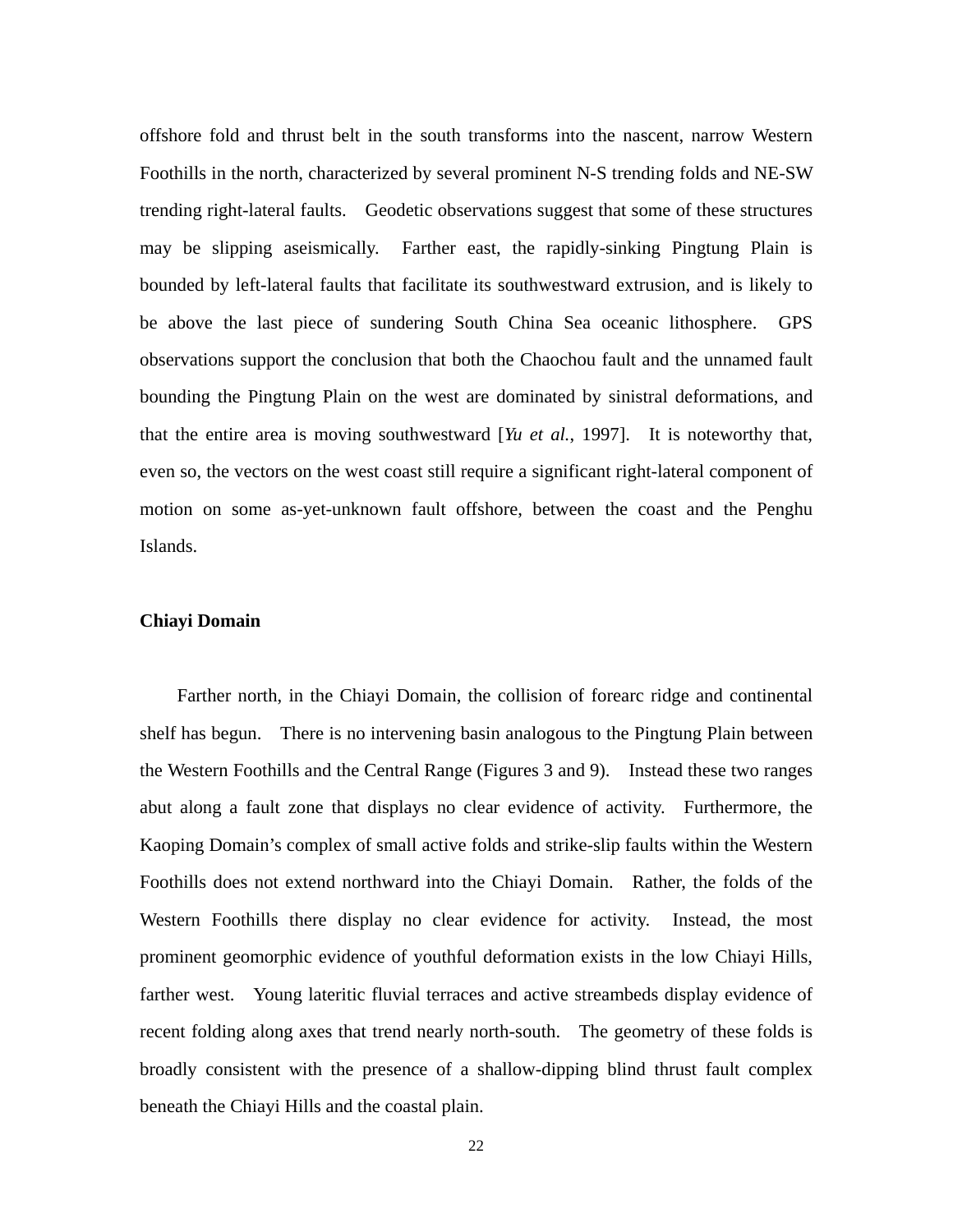GPS geodesy reveals a pattern of horizontal strain that is quite consistent with the geomorphic pattern of late Quaternary deformation. Unlike the Kaoping Domain, deformation across the Chiayi Domain is dominated by vectors that trend northwestward, perpendicular to the strike of the active folds. The difference in magnitude of the vectors across the domain indicates NW-SE shortening at a rate of about 30 mm/yr. Historically active right-lateral strike-slip faults near the southern and northern ends of this blind thrust system are parts of the transition zones that separate the blind thrust system of the Chiayi Domain from neighboring domains to the south and north.

From east to west, there are four physiographic and stratigraphic belts comprising the Chiayi Domain: the Central Range, the Western Foothills, the Chiayi Hills and the Chianan Coastal Plain. The major rocks of the Central Range are metamorphosed Miocene marine sediments, and the rocks of the Western Foothills consist mostly of Miocene to late Pliocene sandstones and mudstones deposited on the shallow-marine continental margin. NNE-SSW-striking ridges and valleys in the Western Foothills are the geomorphic expressions of major folds or minor faults in the western fold and thrust belt of Taiwan, which are the products of fault-bend folding over an underlying décollement [*Suppe*, 1976, 1980]. These folds are likely to be the more mature equivalent of the N-S striking folds in the Kaoping Domain to the south.

The low hills immediately west of the Western Foothills are commonly referred to as the Chiayi Hills. These hills are mantled with uplifted late-Quaternary lateritic fluvial terraces and consist of Quaternary fluvial sandstones and conglomerates. Between the Chiayi Hills and the west coast is the gently sloping Chianan Coastal Plain, the most important agricultural area in Taiwan. This basin is filled with Quaternary coastal and fluvial sediments up to 1500-2000 meters thick [*Stach*, 1958; *Hsiao*, 1971, 1974; *Sun*, 1970, 1971, 1972; *Tong and Yang*, 1999; *Yeh et al.*, 1999].

Bedrock structures east of the Chiayi Hills do not exhibit evidence of recent activity. Although the Laonung fault, the boundary between the Central Range and the Western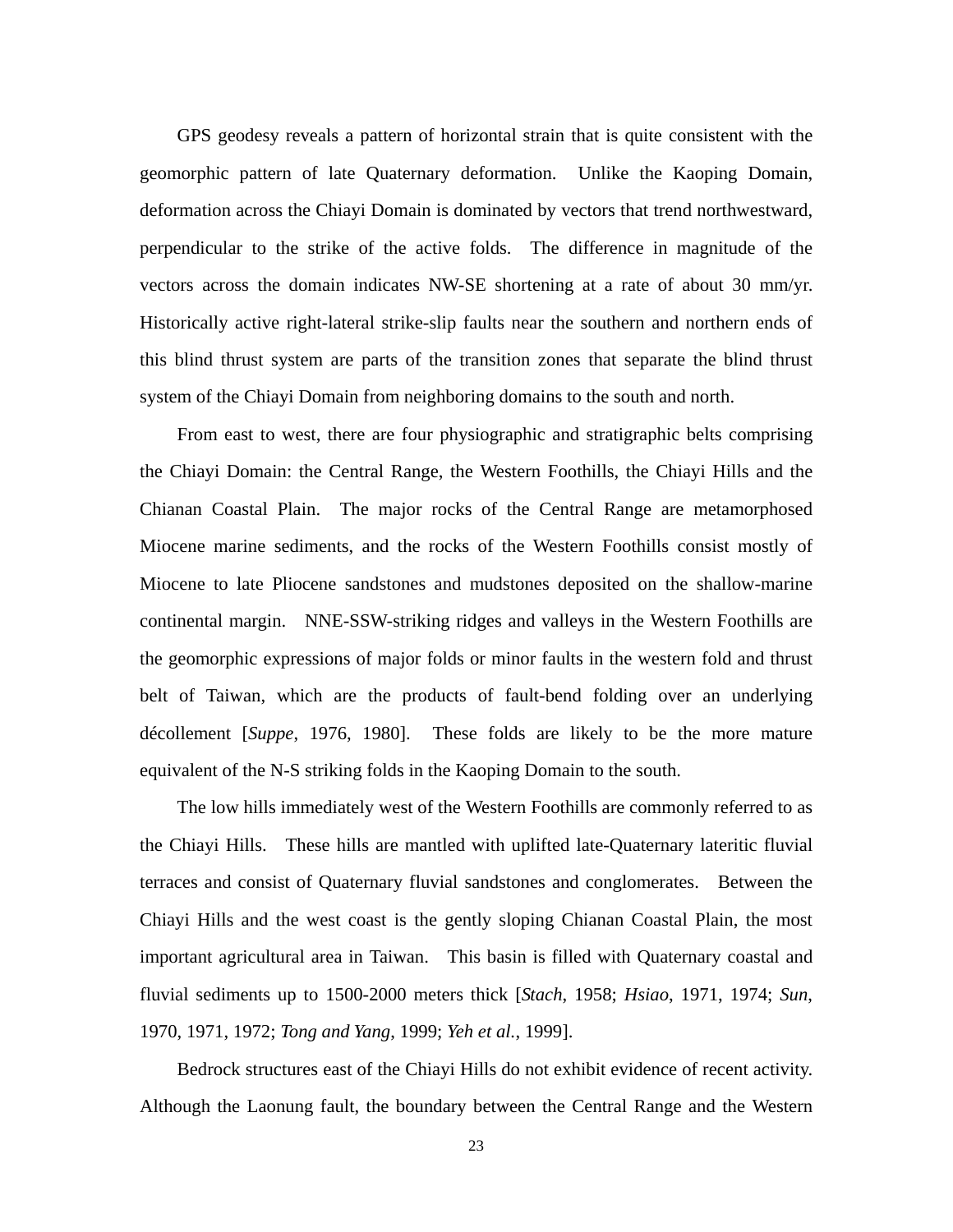Foothills, follows approximately a major river valley (Figure 9), detailed geomorphic features indicate that this fault is inactive, since neither the tributary valleys nor the ridgelines are disturbed by the fault. The Chukou thrust fault is the boundary between the Miocene to late Pliocene rocks of the Western Foothills and the Quaternary sandstones and conglomerates of the Chiayi Hills. For several reasons, this fault is considered by some to be the major active structure of the region [e.g., *H.-C. Chang et al.*, 1998; *Lin et al.*, 2000a]. First, this fault is contiguous with the Chelungpu fault, which ruptured in 1999. Thus some consider these two structures to be segments of the same fault zone and to be contemporaneous. Second, the Chukou fault crops out along the front of the Western Foothills, which suggests it is active. Third, a gradient of about 30 mm/yr in horizontal GPS velocities straddles this structure [*Yu et al.*, 1997; *Yu and Chen*, 1998; *Hung et al.*, 1999]. Fourth, geomorphologic and paleoseismic analyses indicate that this fault may have slipped at 38 ka [*Huang et al.*, 1994a]. Finally, there have been many earthquakes in the region [*Wu et al.*, 1979; *Yu et al.*, 1983], including the hypocenter of a M6.2 earthquake in 1998, which was very close to the down-dip projection of the Chukou fault.

None of these five observations is compelling evidence that the Chukou fault is active. In fact, geomorphic evidence suggests that this fault is inactive, or at the very least is not absorbing more than a small percentage of the 30 mm/yr of shortening that is occurring across the Chiayi Domain. First, ruptures in 1999 along the Chelungpu fault did not continue onto the Chukou fault. In fact, co-seismic and post-seismic deformations measured on scarps in the field and by GPS indicate that the deformation might continue onto a right-lateral strike-slip fault within the transition zone between the Chiayi Domain and the domain to the north [*Central Geological Survey*, 1999a; *Y.-H. Lee et al.*, 2002]. Strictly speaking, the Chelungpu thrust fault ends at the point where this strike-slip tear and the thrust fault join. Second, although the Chukou fault crops out along the western flank of the Western Foothills, it is not along the base of the mountain.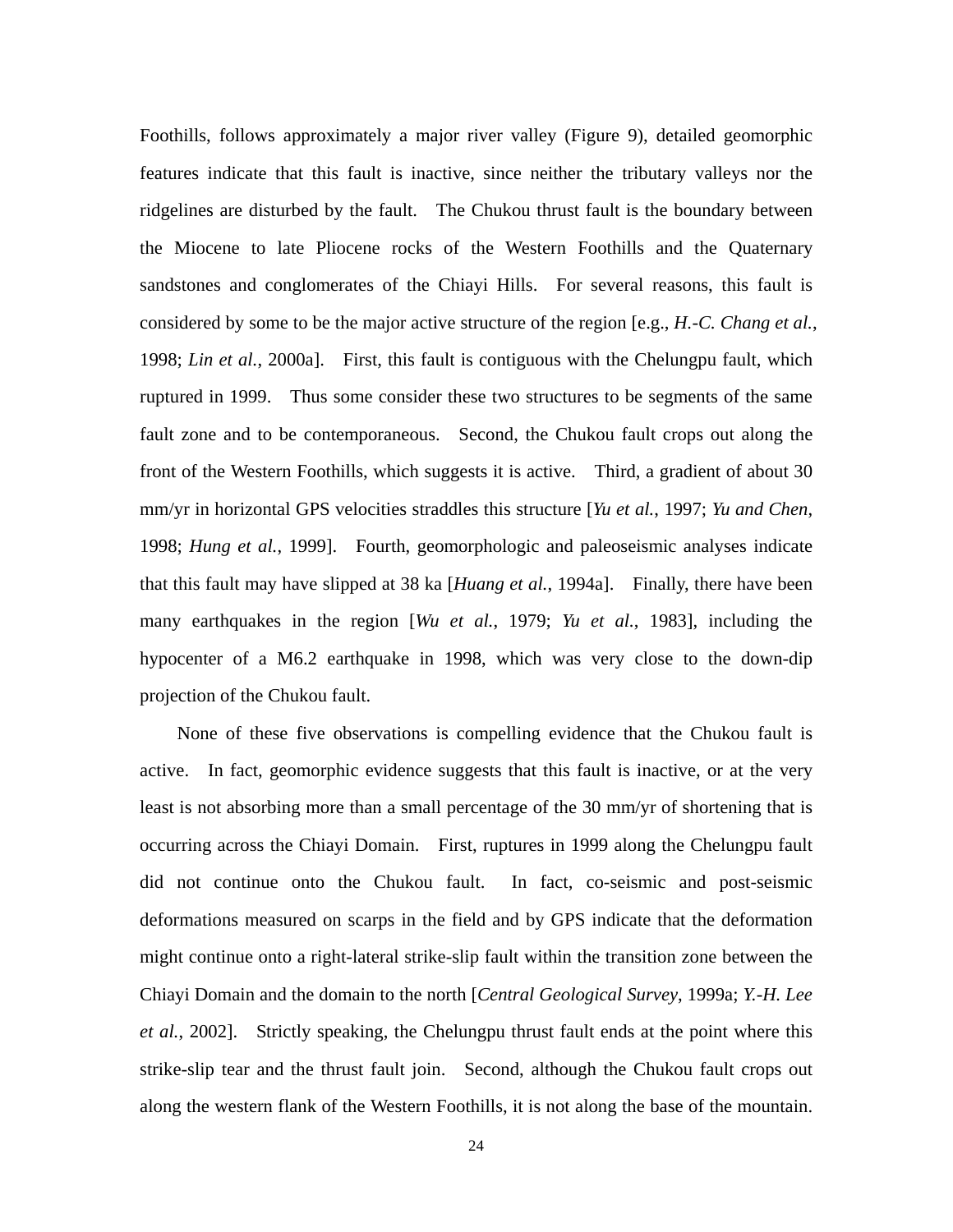In most places the fault crops out in the middle of the western slope of the mountain front. Numerous uplifted hills and terraces are present west of the slope, in the footwall block of the Chukou fault, and these terraces have been deformed by folding [e.g., *Chung*, 1968; *Chyi and Sung*, 2000]. Third, the 30-mm/yr GPS gradient mentioned above is rather broad, and the decrease in horizontal velocities extends well into the footwall block of the Chukou fault [*Yu and Chen*, 1998; *Hung et al.*, 1999]. Fourth, after 38 ka, there is no evidence that the Chukou fault has been active. And finally, detailed three-dimensional mapping shows that the aftershocks of the 1998 earthquake are distributed on a surface deeper than the Chukou fault [*Lo*, 2001].

In contrast, evidence for youthful tectonic deformation is abundant in the Chiayi Hills and the Chianan Coastal Plain, west of the Chukou fault (Figure 9). Uplifted fluvial terraces in the Chiayi Hills west of the Chukou fault clearly indicate deformation across several folds and minor faults [e.g., *Huang*, 1996; *Chen*, 1999]. Progressively tilted lateritic surfaces indicate ongoing deformation over the past few tens of thousands of years. Across the Hsiaomei anticline, such folding even deforms the present day river bed [*Chen*, 1999; *R.-F. Chen et al.*, 2001]. Terraces along the major rivers of the Chianan Coastal Plain indicate regional uplift. Moreover, below the surface of the coastal plain, presence of minor faults and folds has been inferred in some sediment core analyses and in seismic surveys [e.g., *Tsai and Chiu*, 1976; *Sun et al.*, 1998, 1999; *Lee*, 2000].

The evidence for anticlinal deformation of lateritic terraces and modern streambeds belies the presence of a major active thrust fault below the Chiayi Hills and the Chianan Coastal Plain. This deeper structure has long been suspected [*Suppe*, 1980; *Hung*, 1996; *Hung et al.*, 1999] and is likely to be the blind décollement of the western Taiwan fold-and-thrust belt. The deformation front associated with this blind structure, just a few kilometers inland from the west coast, is aligned with the deformation front of the Kaoping Domain, to the south. Small folds of the Chiayi Domain, such as the Hsiaomei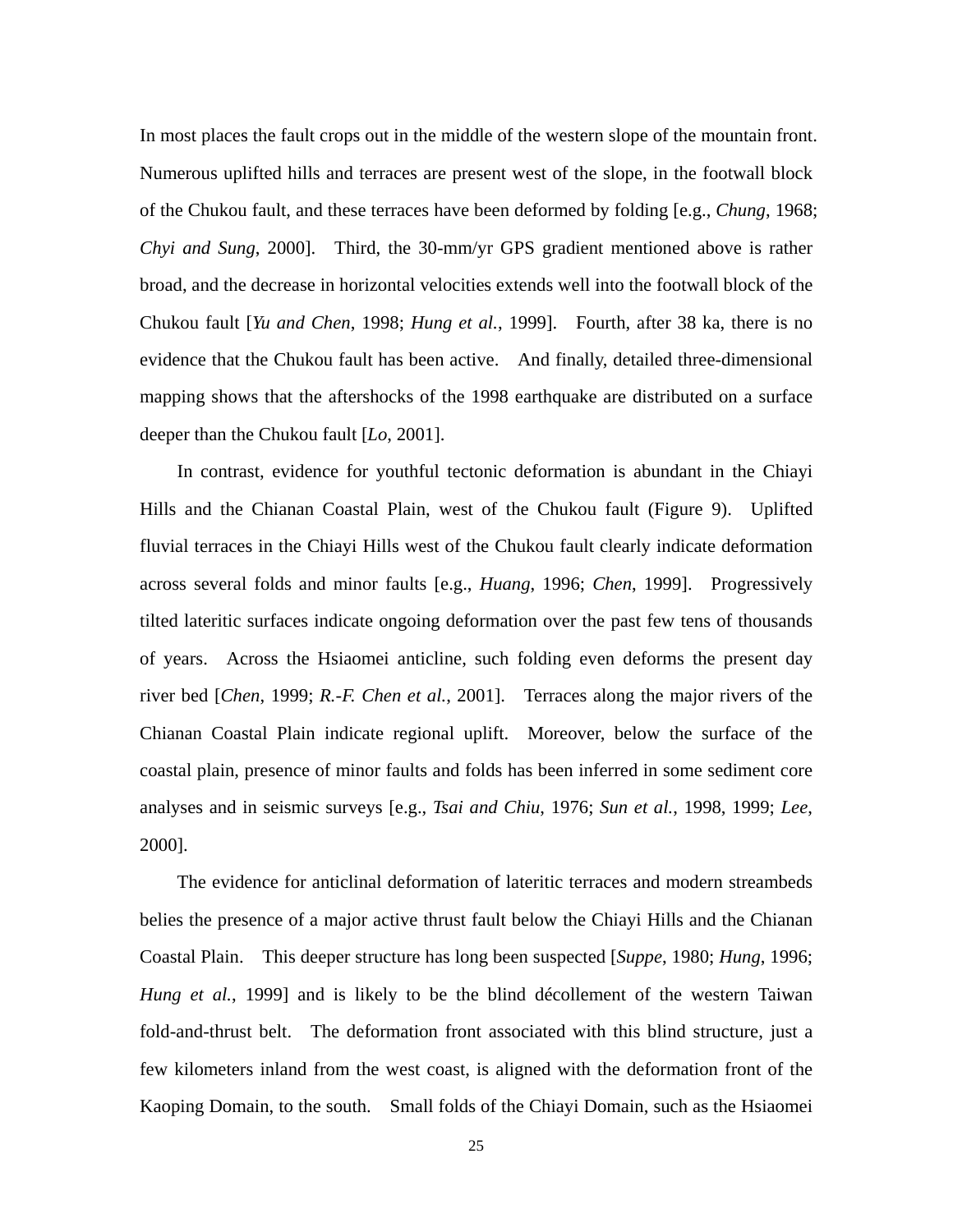anticline, may be the result of irregularities in the underlying décollement and secondary structures above it [*Suppe*, 1976, 1980].

In the past decade, several moderate earthquakes have occurred in the Chiayi area. These include the M5.9 Tapu earthquake of 1993, M6.2 Rueyli earthquake of 1998, and the M6.4 Chiayi earthquake of 1999 [e.g., *Lo*, 2001; *R.-J. Rau*, unpublished data]. Although most of the hypocenters of these earthquakes and their aftershocks are along a shallow and flat detachment underlying the Chianan Coastal Plain, many other earthquakes also occurred along steeply-dipping planes below the detachment [*R.-J. Rau*, unpublished data]. In order to interpret these deeper seismic events, *Mouthereau et al.* [2002] have suggested the existence of another, deeper detachment beneath the Chiayi area, within the pre-Tertiary basement rocks. Alternatively, these deeper earthquakes may reflect the re-activation of pre-existing high-angle normal faults under the coastal plain sediments [e.g., *Hsiao*, 1971; *Chang et al.*, 1996; *C.-I. Lee et al.*, 2002]. A third possibility is that the earthquakes are being caused by rupture of small faults distributed broadly in the basement rocks below the décollement.

Recent GPS measurements of the velocity field within the Chiayi Domain are consistent with the neotectonic evidence for a shallow blind master thrust fault. For the period between 1993 and 1999, GPS velocity vectors for the handful of stations within the domain show a northwest decrease in convergence rates that amounts to about 30 mm/yr over the 70-km width of domain [e.g., *Yu et al.*, 1997; *Yu and Chen*, 1998; *Hung et al.*, 1999]. Aseismic slip on a 2˚ to 11˚ east-dipping décollement, down-dip from a brittle-ductile transition beneath the Western Foothills, mimics this broad gradient, if the rate on the shallow-dipping detachment is about 35 mm/yr and its depth is about 8-9 kilometers [*Hsu et al.*, 2003]. Moreover, according to their model, the up-dip terminus of aseismic slip on the décollement is about 8 km beneath the trace of the Chukou fault. This implies that the up-dip section of the décollement, west of the Chukou fault and beneath it is locked and the future source of large earthquakes [*Hsu et al.*, 2003].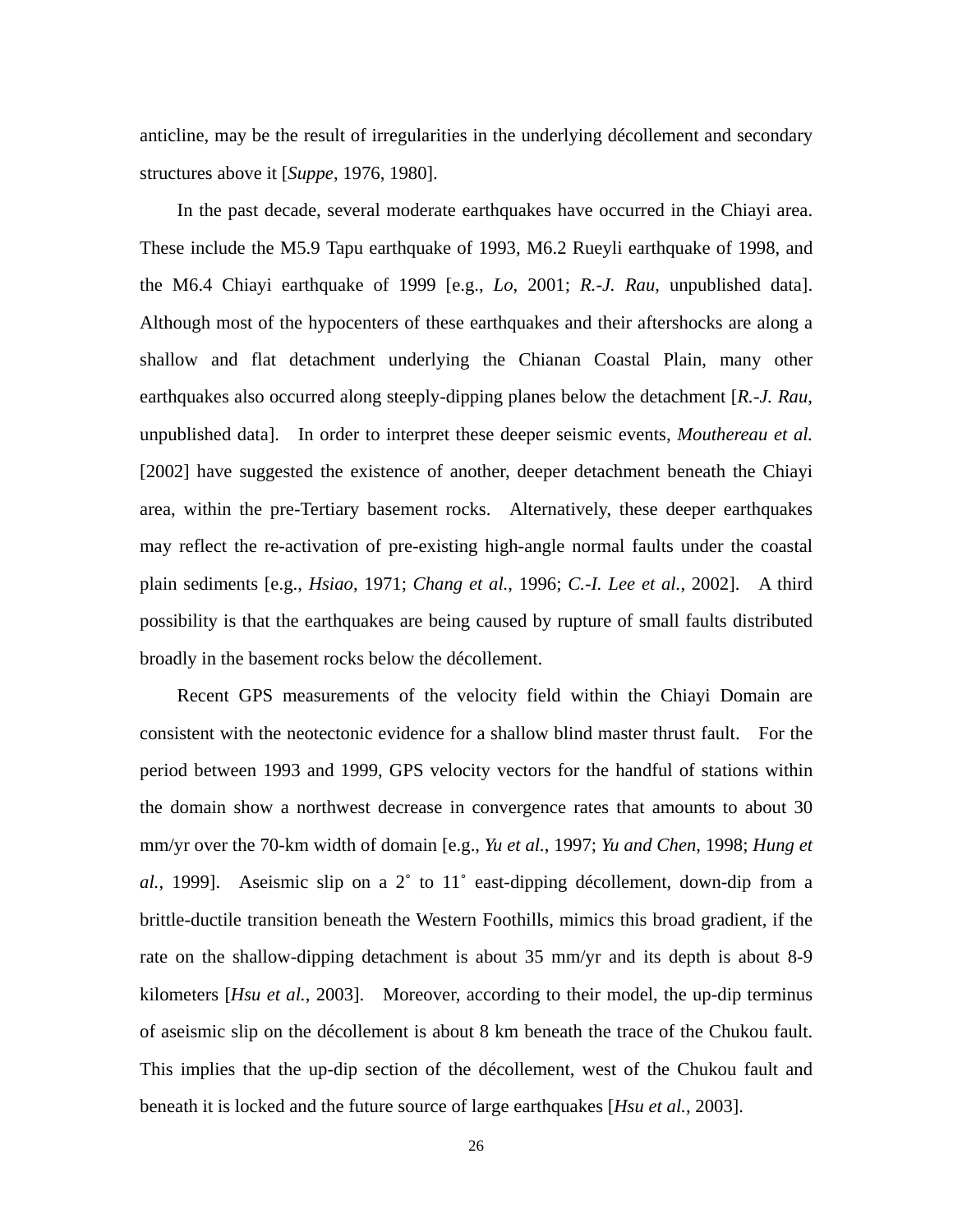The surface ruptures associated with two large destructive historical earthquakes provide important insights regarding the northern and southern boundaries of the Chiayi Domain. A M7.1 earthquake in 1906 occurred near the northern boundary of the domain. This earthquake was accompanied by right-lateral ruptures along the ENE striking Meishan fault (Figure 9). The rupture was about 13.5 kilometers in length, and its maximum dextral and vertical displacements were 2.4 meters and 1.8 meters [*Omori*, 1907; *Bonilla*, 1975, 1977; *Hsu and Chang*, 1979; *Huang et al.*, 1985]. The vertical component changed sense along the course of the rupture, as is common for ruptures dominated by lateral movement [*Biq*, 1976, 1991].

The southern few kilometers of the 1999 Chi-Chi rupture was a strike-slip fault that appears to be collinear with the 1906 Meishan rupture [*Central Geological Survey*, 1999a, b; *Lin et al.,* 2000b]. Together, these two segments formed an important boundary between two blocks moving separately during and after the 1999 Chi-Chi earthquake [*Y.-H. Lee et al.*, 2002], revealed by a GPS based co-seismic and post-seismic deformation analysis. Therefore, the Meishan fault and the terminal right-lateral fault of the 1999 rupture serve as accommodation structures between the blind thrust décollement of the Chiayi Domain and the active thrust faults of the neighboring domain to the north.

Another historic fault rupture appears to have served a similar purpose at the southern end of the Chiayi Domain. This N70˚E rupture of the right-lateral Hsinhua fault produced the M6.8 earthquake in 1946 (Figure 9). The rupture was at least 6 kilometers and perhaps more than 12 kilometers long [*Chang et al.*, 1947; *Bonilla*, 1977]. Dextral displacement of up to 2 meters prevailed, and the maximum vertical displacement reached 0.76 meters. All surface evidence of the fault has been obliterated by human activity, so the location of the fault is known solely from historical documents and shallow seismic reflection surveys [*Wang et al.*, 1994; *Shih et al.*, 1998; *Wu*, 1998]. Judging from its location, orientation and sense of slip, this structure is also likely to be an accommodation structure in the transition zone between the Kaoping and Chiayi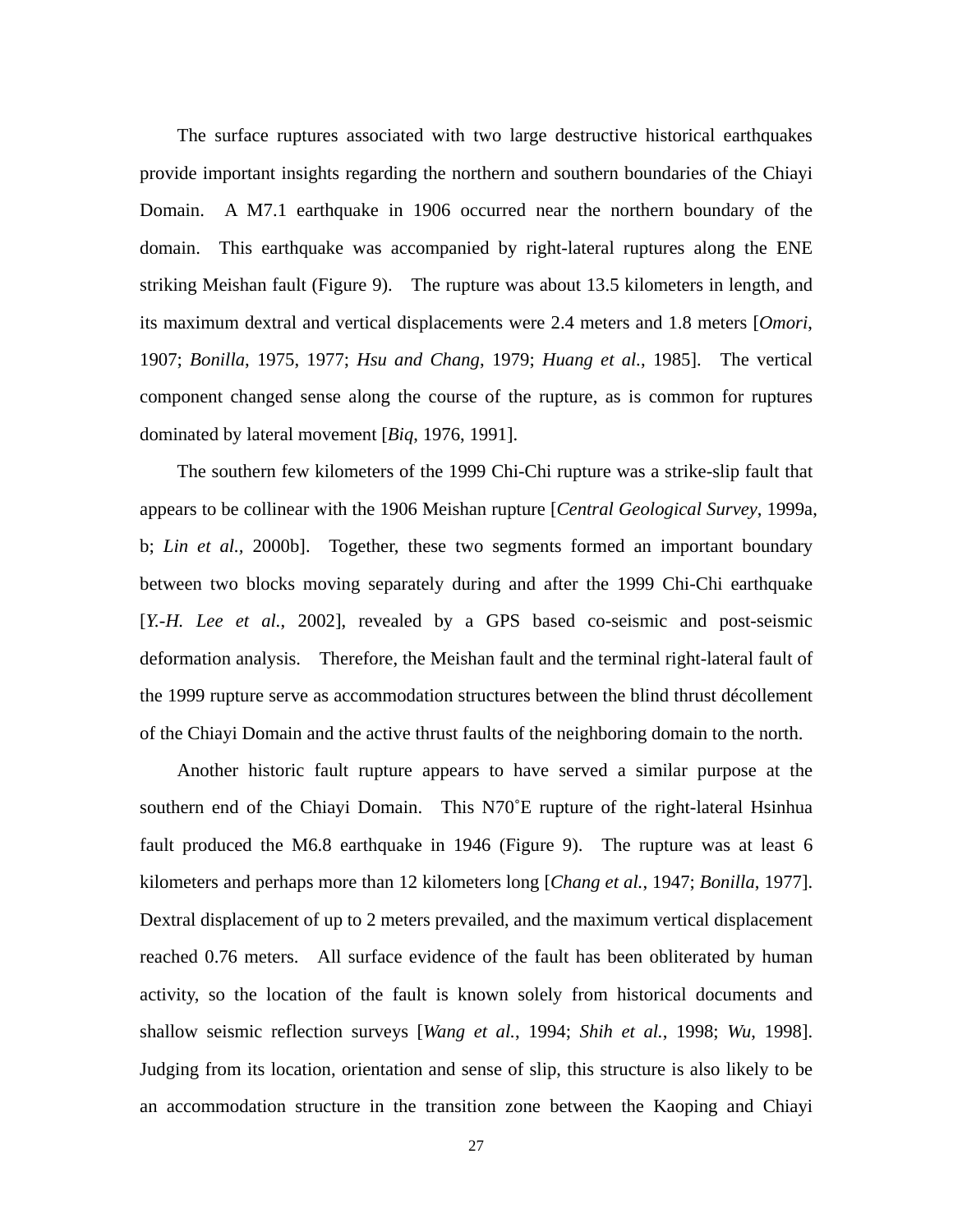Domains (Figure 3).

A few other dextral-slip faults may exist within the Chiayi Domain, as evidenced from seismic profiles [e.g., *Shen and Wang*, 1999]. These may be re-activated high-angle normal faults that strike ENE to E-W in the basement rocks beneath the sediments of the Chianan Coastal Plain, [*Hsiao*, 1971, 1974; *Chow et al.*, 1988; *Chang et al.*, 1996]. Depositional patterns and differential subsidence rates across these faults [*S.-Y. Lin*, 1998; *Wu*, 1999, 2000; *Huang*, 2001] suggest that some may have been recently re-activated.

### **Taichung Domain**

In the center of the western Taiwan orogenic belt, imbricated thrust sheets with many kilometers of accumulated slip reveal that the collision is well-established. Two sub-parallel thrust faults, the Chelungpu in the east and the Changhua in the west, are the major active components (Figure 10) of the Taichung Domain. These structures merge and die out near the southern edge of the domain and through a complex 20-km-wide transition zone in the north.

The Taichung Domain consists of four geomorphically and structurally distinct strips (Figure 10). From west to east, these are the coastal plain, the Pakua and other tablelands, the Taichung piggyback basin and the Western Foothills. The coastal plain in the west is an unfaulted, unfolded portion of the foreland basin, underlain by more than a thousand meters of thick Quaternary gravels and sands derived by erosion of the deforming terrains to the east [e.g., *Stach*, 1958]. East of this coastal strip lies a chain of uplifted and folded late-Quaternary lateritic fluvial surfaces, underlain by Quaternary coastal and fluvial sandstones and conglomerates [*Ko*, 1997]. These gently deformed Houli, Tatu, and Pakua Tablelands have risen above the surrounding plains on the back of the underlying Changhua thrust [*Chang*, 1971; *Chen*, 1978]. East of the tablelands is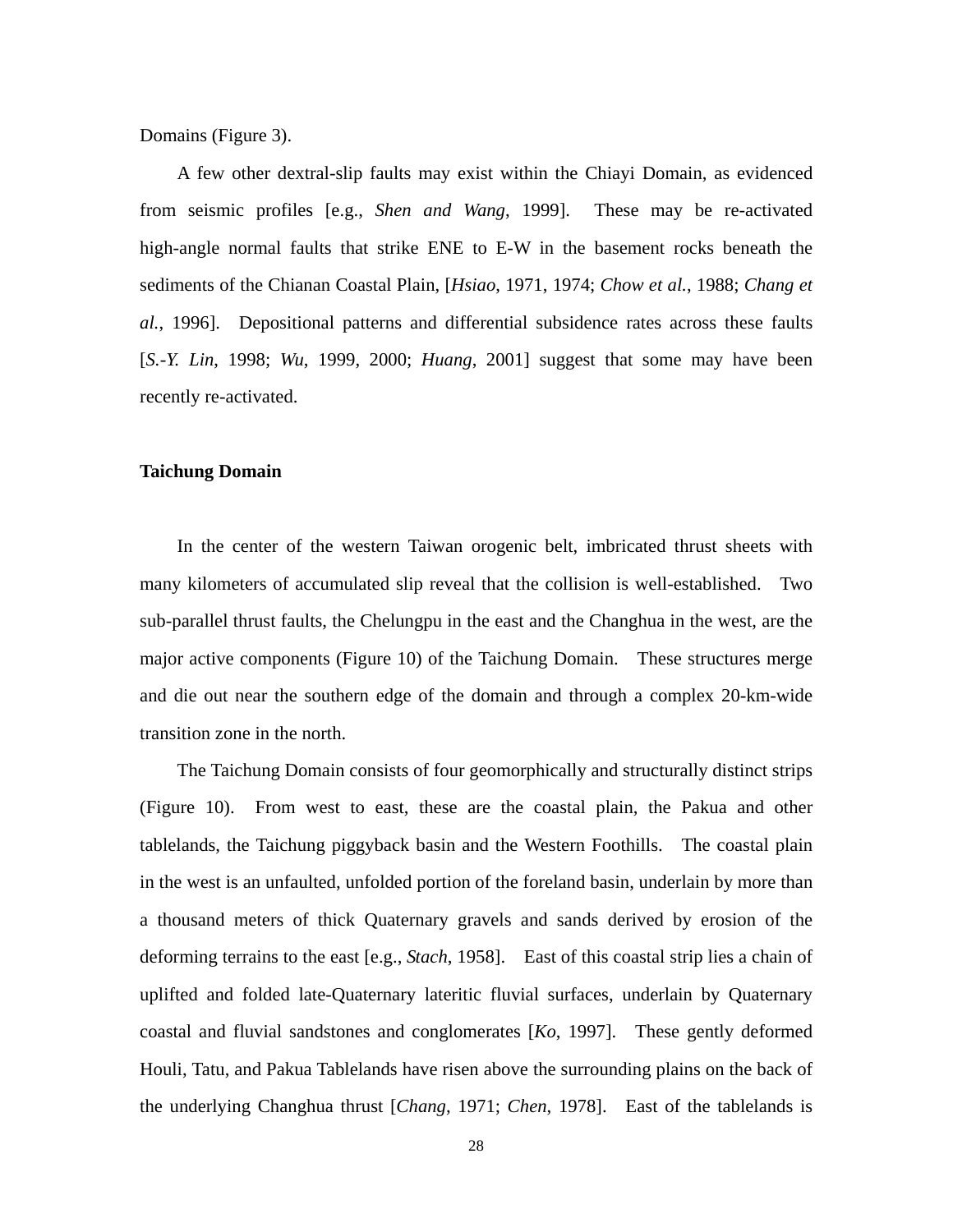the Taichung foreland basin, which rides piggyback on the Changhua thrust and receives debris from the rising hills to the east. Late Quaternary fluvial sediments in this basin reach thicknesses of 3 km [*Chang*, 1971]. Abutting the Taichung basin on the east are the Western Foothills, which consist of Mio-Pliocene shallow continental shelf sediments and Plio-Pleistocene foreland basin deposits. These sedimentary rocks form the hanging-wall block of the Chelungpu thrust fault.

The 1999 rupture of the Chelungpu fault provided the critical first clue that the active Taiwan orogeny segregates naturally into discrete structural domains. The principal clue was that the fault broke along nearly the entire length of the active mountain front. Only along the ~90-km length of the 1999 rupture does the flank of the Western Foothills sport such a sharp, youthful, pre-existing thrust scarp [*Chen et al.*, 2002] (Figure 10). The length of this young scarp also coincides with the lengths of the Taichung piggyback basin and the tablelands.

The northern termination of the 1999 rupture occurred in a region where the structural and geomorphic expression of the thrust belt changes markedly [*Chen et al.*, 2000; *Lee et al.*, 2000]. North of the 1999 rupture, the tablelands dramatically change character and the Taichung foreland basin ends. All these observations indicate that there are fundamental structural differences between the portion of the Western Foothills and foreland basin adjacent to the rupture of 1999 and the regions to the north.

Much has been written about the Chelungpu fault, especially since its rupture in 1999. This structure may, in fact, have become the most thoroughly studied thrust fault on Earth, given the treasure trove of seismologic, geodetic, geomorphic and structural data that was mined in the aftermath of the earthquake. Here we summarize only that subset of information relevant to defining the Taichung Domain.

It is clear from structural analyses that the Chelungpu is the principal late-Quaternary thrust fault of the Taichung Domain. All agree that the fault dips shallowly east under the Western Foothills [e.g., *Lee*, 1949; *Meng*, 1963; *Pan*, 1967;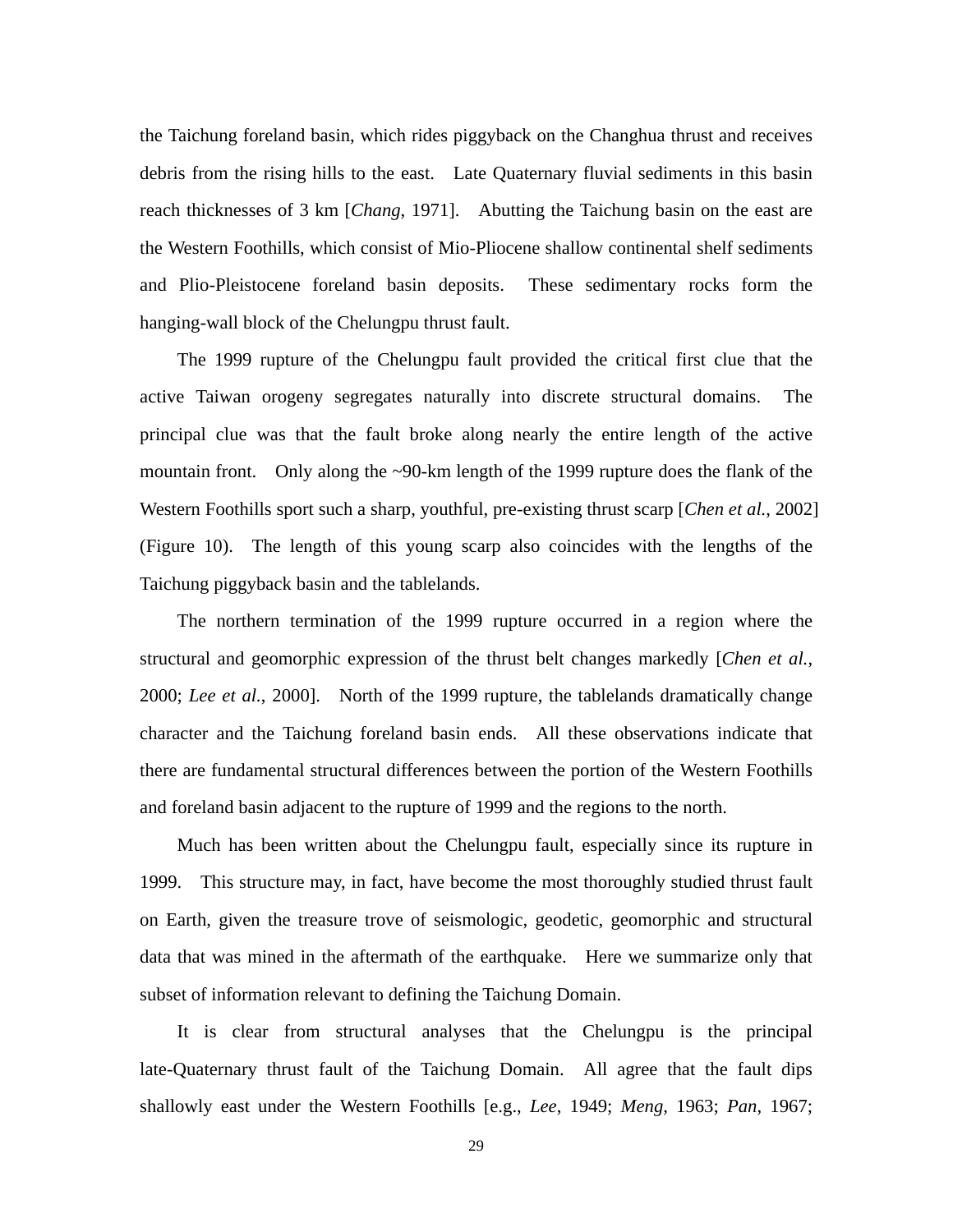*Chang*, 1971; *Namson*, 1981]. The fact that the fault plane is at the base of and parallel to bedding of the Pliocene Chinshui Shale indicates that the fault dip must shallow at a depth of about 6 km into a bedding-plane detachment [*Namson*, 1981; *Y.-G. Chen et al.*, 2001a]. Total dip-slip offset on the fault must be at least 5000 m at the latitude of Taichung Basin to have produced this relationship. Hundreds to thousands of nominal Chi-Chi ruptures would have been necessary to accumulate this offset.

Pre-existing scarps along the 1999 rupture are strong evidence for the repetition of rupture of the Chelungpu fault in the Holocene and late Pleistocene [*Chen et al.*, 2000; *Chen et al.*, 2002]. Paleoseismological research indicates that the penultimate event occurred between 200-800 years ago [e.g., *W.-S. Chen et al.*, 2001a, b, c; *Lee et al.*, 2001b; *Ota et al.*, 2001a, b], and at least at one site vertical offset was nearly identical to the ~1.5 meter experienced in 1999 [*Streig et al.*, 2005].

Geodetic measurements made in the years prior to the earthquake [e.g., *Yu et al.*, 1997; 2001] yielded strain rates of about 10 mm/yr across the Taichung Domain, far lower than contemporaneous rates across the Chiayi Domain to the south. This relatively low pre-seismic geodetic rate led some to the conclusion that the Chelungpu fault was inactive [e.g., *Hu et al.*, 2001b]. However, even a horizontal strain accumulation rate of 10 mm/yr would suggest repetitions of 1999-like events every few hundred years [e.g., *Dominguez et al.*, 2003].

Deformed river terraces in the hanging-wall block of the Chelungpu fault reveal the presence of active fold scarps above kink bands associated with changes in dip of the fault. The most prominent of these is a fold scarp that traverses terraces of the Tachia River, about 6 km east of the northernmost section of the Chelungpu fault (Figure 10). Another fold scarp clearly disrupts terraces of the Wu River about 3 km east of the fault. These scarps were known before the 1999 event, but were thought to be secondary fault scarps [e.g., *Ku*, 1963; *Shih et al.*, 1985b, 1986; *Yang*, 1986]. Detailed investigation after the earthquake revealed that they are monoclinal flexures produced by movement of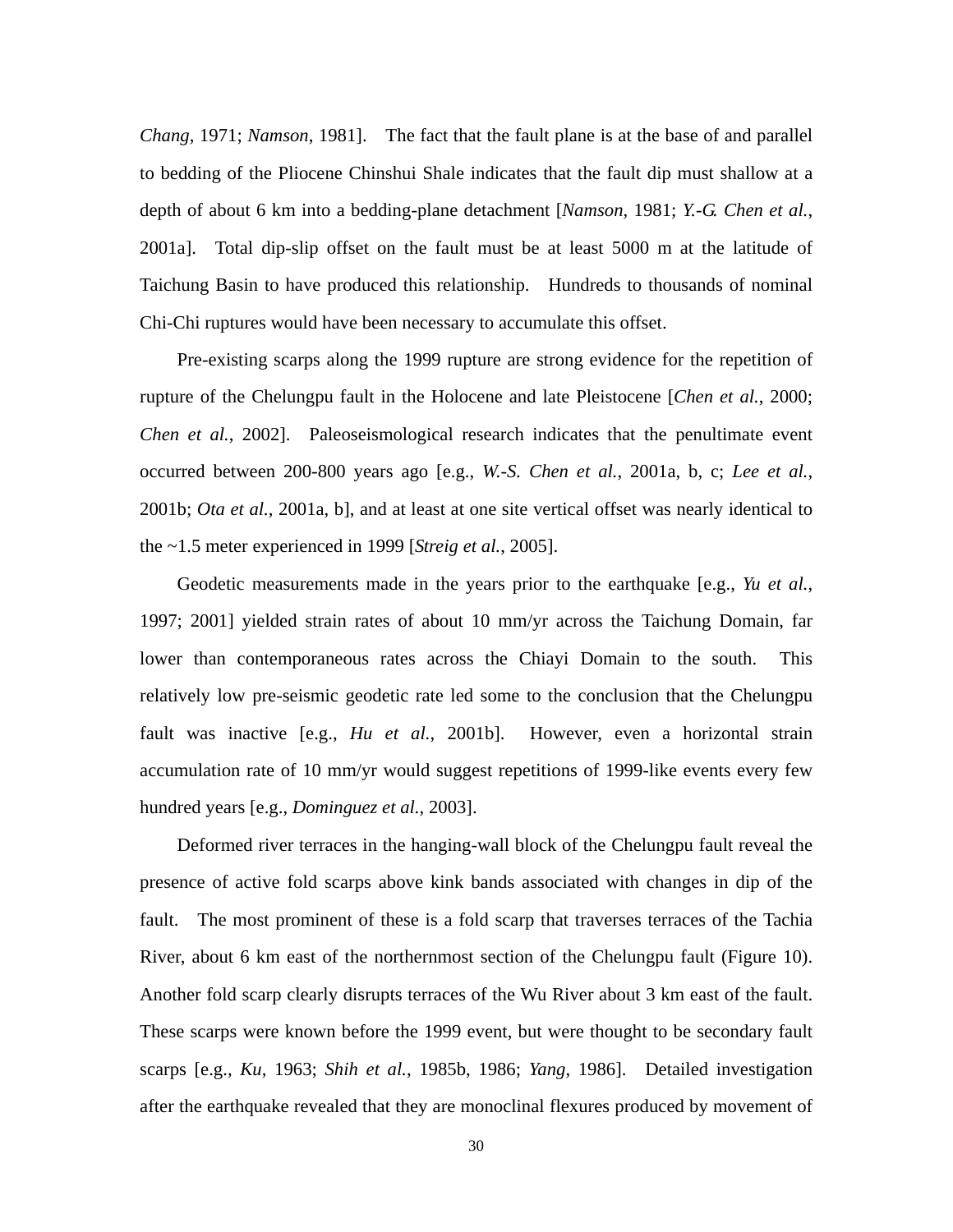the hanging-wall block through a change in the dip of the underlying Chelungpu fault [*Suppe et al.*, 2001; *Lai*, 2002].

The other major active fault of the Taichung Domain underlies the Taichung Basin and the tablelands to the west (Figure 10). This fault bears several names in the literature [e.g., *Shih et al.*, 1983b, 1984b, c; *Shih and Yang*, 1985; *Yang*, 1986], but is commonly referred to as the Changhua fault.

The tablelands are the geomorphic expression of the Changhua fault (Figure 10). Their surfaces and underlying Quaternary deposits form an anticlinal welt separating the Taichung and coastal foreland basins. Along the southern portion of the Pakua Tableland, its western limb is much steeper and shorter than its eastern limb [*Deffontaines et al.*, 1997; *Ota et al.*, 2002]. To the north, the anticline is more symmetrical, with its axis running along the center of the tableland. Small steep west-facing scarps along the western flank of the Houli and Tatu Tablelands suggest that the Changhua fault breaks the surface, at least locally [*Pan et al.*, 1983; *Shih et al.*, 1983b, 1984b, c; *Shih and Yang*, 1985; *Yang*, 1986]. Additionally, sharp, minor east-facing scarps east of, and parallel to, the major scarp suggest that minor back-thrusts or kink bands are present at least locally in the hanging-wall block of the Changhua fault [*Lin*, 1957; *Ku*, 1963; *Sun*, 1965; *Tang*, 1969; *Shih et al.*, 1983b, 1984b, c; *Shih and Yang*, 1985; *Yang*, 1986]. Despite these steep scarps, several recent seismic reflection lines suggest that the Changhua fault itself may be a fault-propagation fold that does not break cleanly to the surface [*J.-C. Lee et al.*, 1997a; *Shih et al.*, 2000, 2002; *Yang et al.*, 2000; *Hsu*, 2001], as was suggested by *Chen* [1978]. Nonetheless, the presence of steep scarps suggests that deformation on the western flank of the tablelands could be severe locally during ruptures of the Changhua fault.

On the southern part of the Pakua Tableland are several E-W striking scarps (Figure 10). Although some have suggested that these scarps represent active faults [e.g., *Tomita*, 1932; *Mouthereau et al.*, 1999; *Tsai and Sung*, 2000], others consider them to be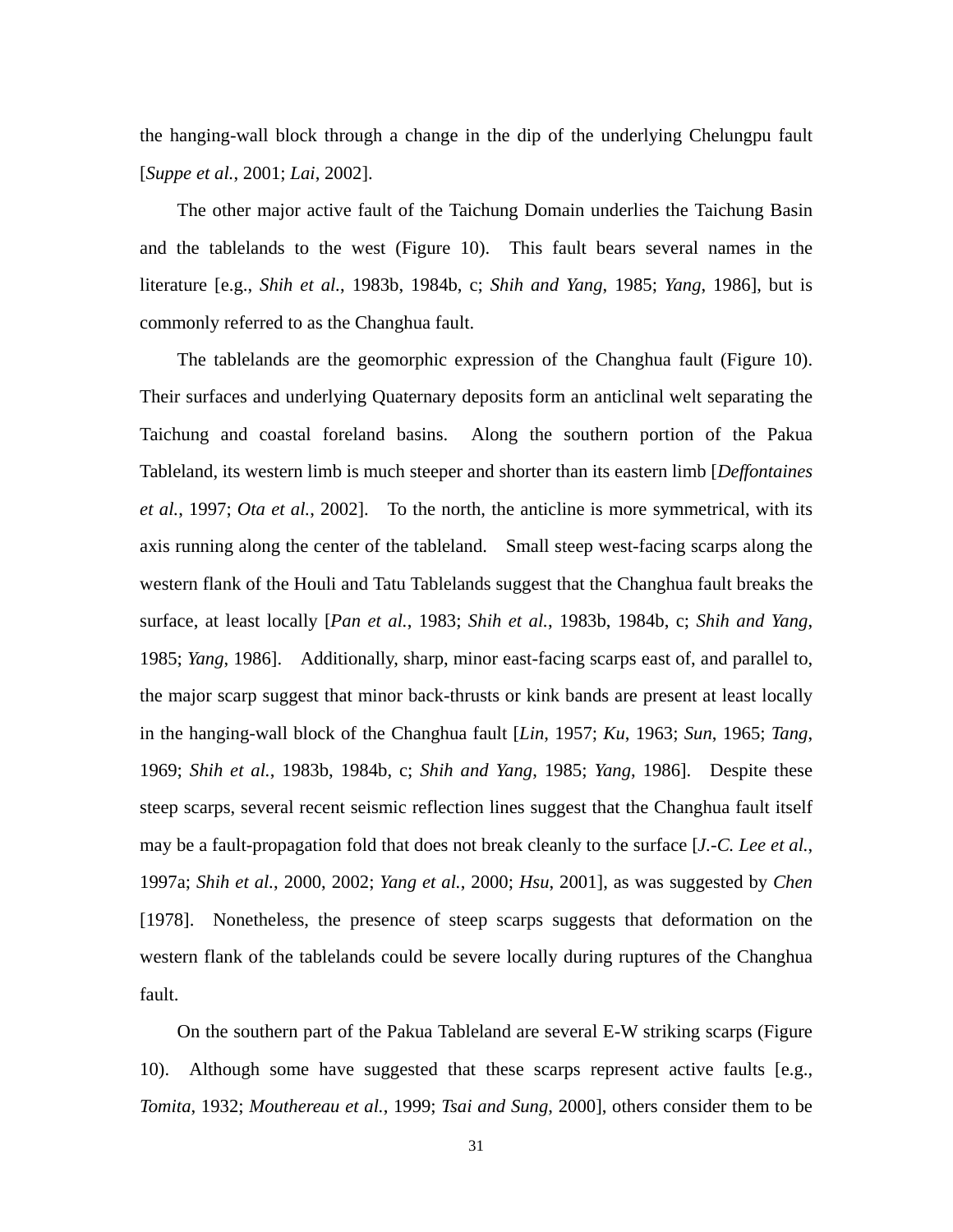fluvial terrace risers [*Ku*, 1963; *Shih and Yang*, 1985; *Yang*, 1986]. The latter interpretation is more plausible, because the scarps are approximately parallel to the flow direction of the nearby Choushui River, and the lateritic soils on top of surfaces separated by those scarps are less well developed on the lower surfaces [e.g., *Chien*, 1993; *Shyu*, 1994].

The Changhua fault appears to represent the western limit of active deformation at the latitude of the Taichung Domain. Thus, the western limit of deformation in the Taichung Domain is substantially farther to the east than it is in the neighboring Chiayi and Miaoli Domains (Figure 3). Its surface trace lies approximately above a major, inactive normal fault [e.g., *Pan*, 1967; *Hsiao*, 1968; *Chang*, 1971; *Chou*, 1971; *Chen*, 1978]. It is not clear that the two faults are coincident at depth, but if they are, the Changhua fault would be a thrust fault that has re-activated a Tertiary normal fault, a phenomenon that appears to widespread in the western Taiwan fold and thrust belt [*Suppe*, 1984; 1986].

Total reverse slip on the Changhua fault is merely a few hundred meters [*Chen*, 1978], far less than the many kilometers of slip on the Chelungpu fault. However, the long-term slip rate and the age of initiation of the Changhua fault are unknown currently, so that the fraction of strain across the Taichung Domain that is taken up by the Changhua fault is not known. Nor have paleoseismic studies shed any light on the recurrence characteristics of the fault.

Both ends of the 1999 rupture provide important information about the transitions of the Taichung Domain with its neighbors to the north and south. In the south, geomorphic features indicate that both the Chelungpu fault and the Changhua fault diminish in prominence south of the Choushui River and terminate in the dextral strike-slip fault mentioned earlier. Along the Chelungpu fault, the 1999 rupture became more obscure south of the Choushui River [*Central Geologic Survey*, 1999a, b] (Figure 10). The geomorphic expression of the Chelungpu and Changhua faults also diminishes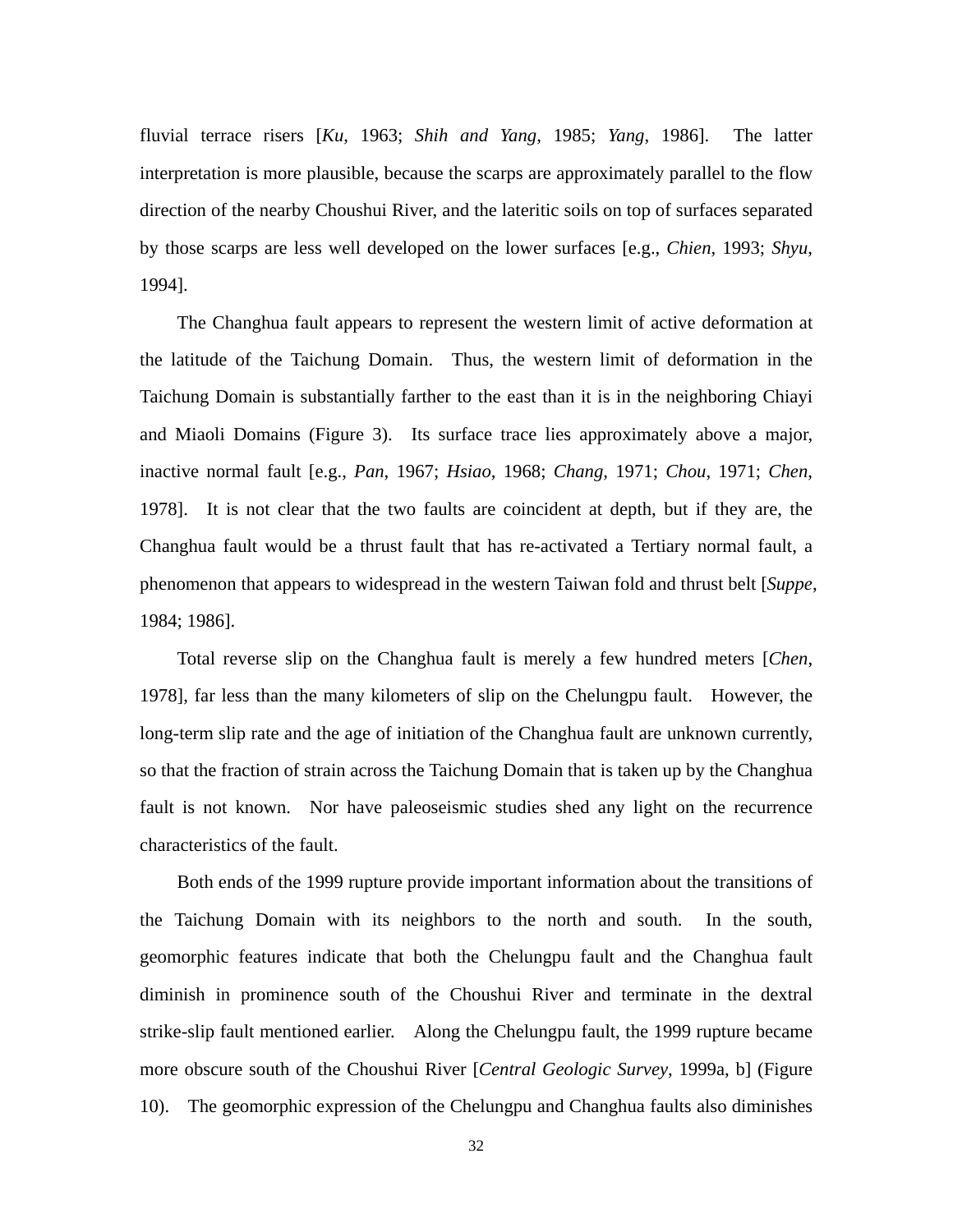in this region. Some maps correlate the monoclinal western margin of the Pakua Tableland with the western flank of the Touliu and Chiayi Hills to the south [e.g., *Chinese Petroleum Corporation*, 1982, 1986]. However, the fundamentally different geomorphic expression of these two hills and structural form of the underlying sediments suggests that this correlation is inappropriate. Instead, the western flank of the Pakua Tableland, and by association the underlying tip of the Changhua fault, probably extend along scarps on the east side of the Chinshui River valley (Figure 10). Therefore, the Changhua fault probably diminishes southward along this tributary river valley and merges with the Chelungpu fault as shown in Figure 10 [*Ota et al.*, 2002].

This interpretation suggests an overlap in structures of the Taichung and Chiayi Domains. Structures underlying the Touliu and Chiayi hills are the northernmost expressions of the Chiayi Domain, and the dying southern strands of the Chelungpu and Changhua faults south of the Choushui River are the southernmost expressions of the Taichung Domain. The overlap of these structures indicates that the transition between the two domains is about 20 kilometers wide (Figure 3).

Complexities at the northern end of the Taichung Domain define a wide transition zone with its northern neighbor, the Miaoli Domain. We have already noted that the trace of the 1999 rupture ends near the northern end of clear topographic definition of the Chelungpu fault. In addition, the dip of the fault shallows northward, in concert with the shallowing dip of the Chinshui Shale, and the active fault dies out into a broad syncline to the north [*Lee et al.*, 2000; *J.-C. Lee et al.*, 2002]. The odd, east-striking anticlinal welt and bounding thrust faults and kink bands that formed the  $\sim$ 10-km-long northern segment of the 1999 rupture [*Y.-G. Chen et al.*, 2001a] form a small rabbit-ear-like anticline that cuts across regional bedding and into this syncline. Spectacular though this co-seismic welt was, it is not a large regional structure. Although *Ji et al.* [2001] and *Johnson et al.* [2001] considered this feature to extend to a depth more than 10 km in their geodetic models, the surficial deformation along this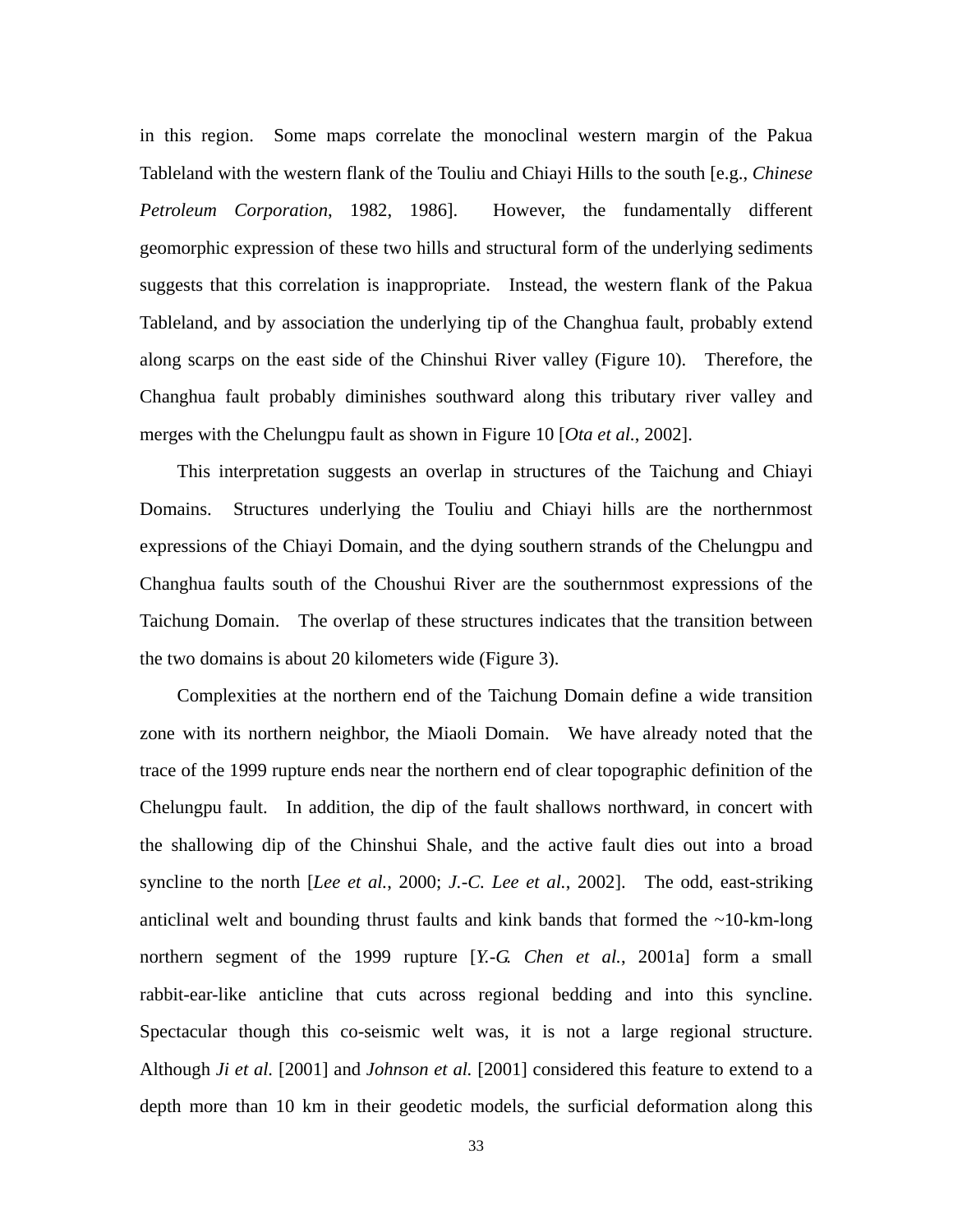sector of the rupture suggested that these folds and faults are minor and shallow [*Lee et al.*, 2000; *J.-C. Lee et al.*, 2002].

The Chihhu syncline, across which this minor appendage of the 1999 rupture cut, is a major element of the Miaoli Domain to the north (Figures 10 and 11). This indicates that the northernmost rupture of the Chi-Chi earthquake is not really part of the Chelungpu fault; rather it is a surficial accommodation structure within the transition zone between the Taichung and Miaoli Domains.

Another indication of the broad transition between the Taichung and Miaoli Domains are the complexities of the Sanyi fault (Figure 10). Structurally, this fault is the principal northern extension of the Chelungpu fault [*Meng*, 1963; *Chinese Petroleum Corporation*, 1982, 1994; *Chen et al.*, 2000]. It ends in a sharp curve near the town of Sanyi that is perhaps analogous to the northern curve of the 1999 rupture. Minor geomorphic features indicate that this fault system has experienced minor slip in the recent past [*Tang*, 1969; *Yang*, 1986; *Lee*, 1994].

A co-seismic fault rupture, associated with a large earthquake in 1935, is also within the transition zone between these two domains. The predominantly right-lateral Tuntzuchiao fault extends southwestward across the northern edge of the Taichung Basin into the Houli and Tatu Tablelands. Vertical and right-lateral displacements were 0.5 to 1 meter and 1.5 to 2 meters, respectively [*Otuka*, 1936; *Bonilla*, 1975, 1977; *Chang*, 1976] (Figure 10). In fact, the fault appears to separate distinct deformational styles of these two tablelands. The topographic expression of this fault has been mostly obliterated, but the location of the 1935 rupture is known from the detailed map of *Otuka* [1936], and some small landforms are still visible on the 40-m DEM. Furthermore, the location of the fault is also constrained by several geophysical studies [e.g., *Pan et al.*, 1983; *Wang et al.*, 1994]. The Tuntzuchiao fault cuts across the strike of the basin and tablelands at about a 45˚ angle, about the relationship one would expect for a strike-slip structure serving as an accommodation structure within a fold-and-thrust belt [e.g., *Yeats et al.*,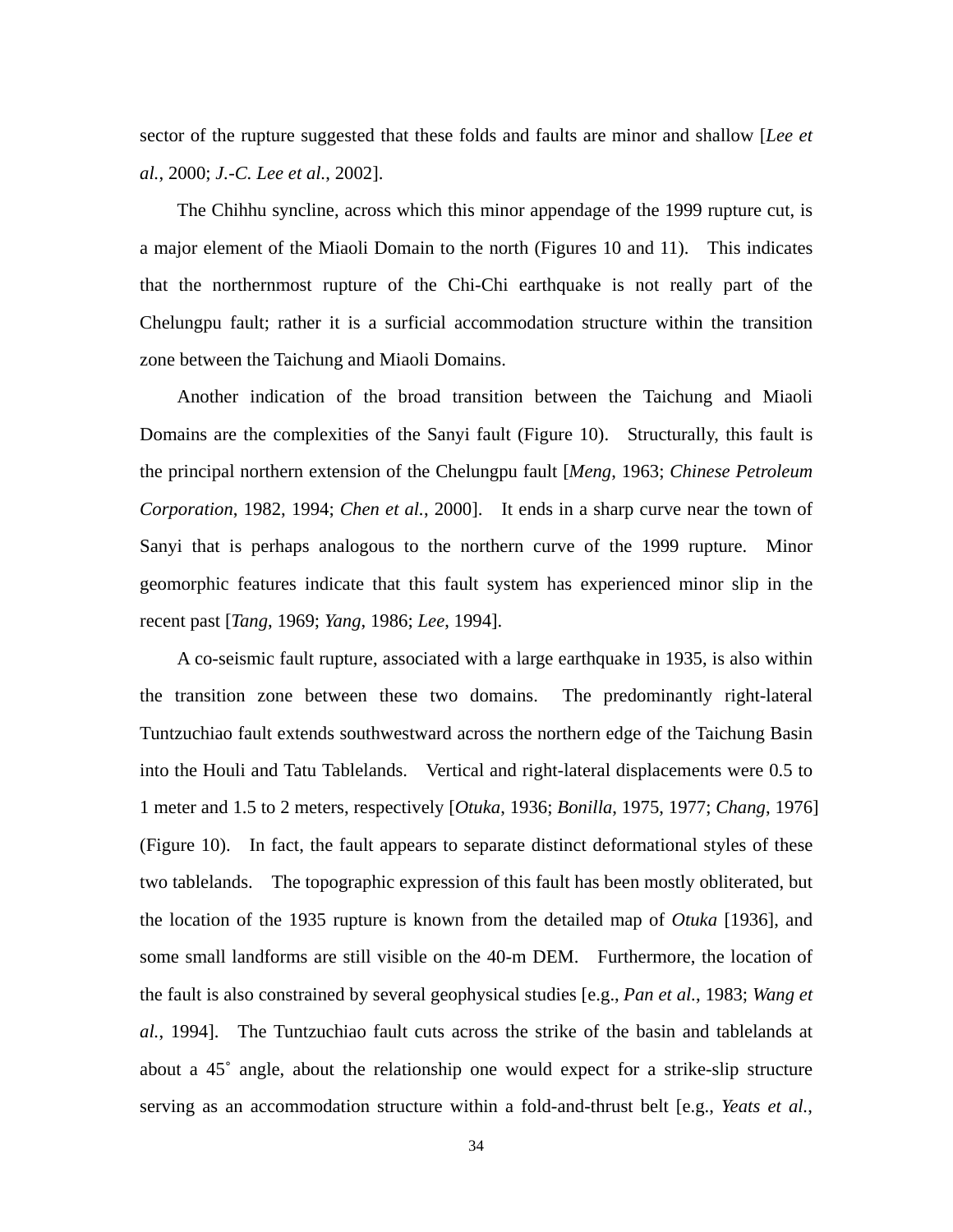1997]. The fault separates the tablelands to the south from the broad open Tunghsiao anticline and associated folds of the Miaoli Domain to the north (Figures 10 and 11). The width of the transition zone between the Taichung and the Miaoli Domains, as measured by the distance between the southern end of the Tuntzuchiao fault and the northern end of the Sanyi fault, is about 20 kilometers.

# **Miaoli Domain**

The active structures of the Miaoli Domain are roughly on trend but contrast sharply with those of the Taichung Domain (Figure 3). The active tectonic landforms on land are broad coastal and narrower foothill anticline-syncline pairs (Figure 11). Reverse faults, including one that ruptured during an earthquake in 1935, are locally clear in the topography. The fact that active folding extends to the west coast suggests that a west-verging master thrust fault underlies the entire region between the Western Foothills and the coast. GPS geodetic measurements show that convergence across the domain is approximately N40˚W at about 5 mm/yr [e.g., *Yu et al.*, 1997], similar in azimuth but far lower in magnitude than convergence across domains to the south.

The narrow Miaoli valley occupies a position analogous to the Taichung Basin, farther south, in that it separates the two major geologic units of the domain (Figure 11). To the east, Mio-Pliocene, shallow continental-shelf sediments compose the Western Foothills [*Chou*, 1976]. The lower hilly areas to the west are mostly underlain by Quaternary post-orogenic sandstones and conglomerates, and are capped by deformed fluvial surfaces cut by small, recent fluvial valleys.

The two major anticline-syncline pairs that dominate the landforms of the Miaoli Domain are along strike with the features of the Taichung Domain. The eastern pair, the Chuhuangkeng anticline and Chihhu syncline, forms the western flank of the Western Foothills. The anticline is a very prominent landform (Figure 11). Its steep limbs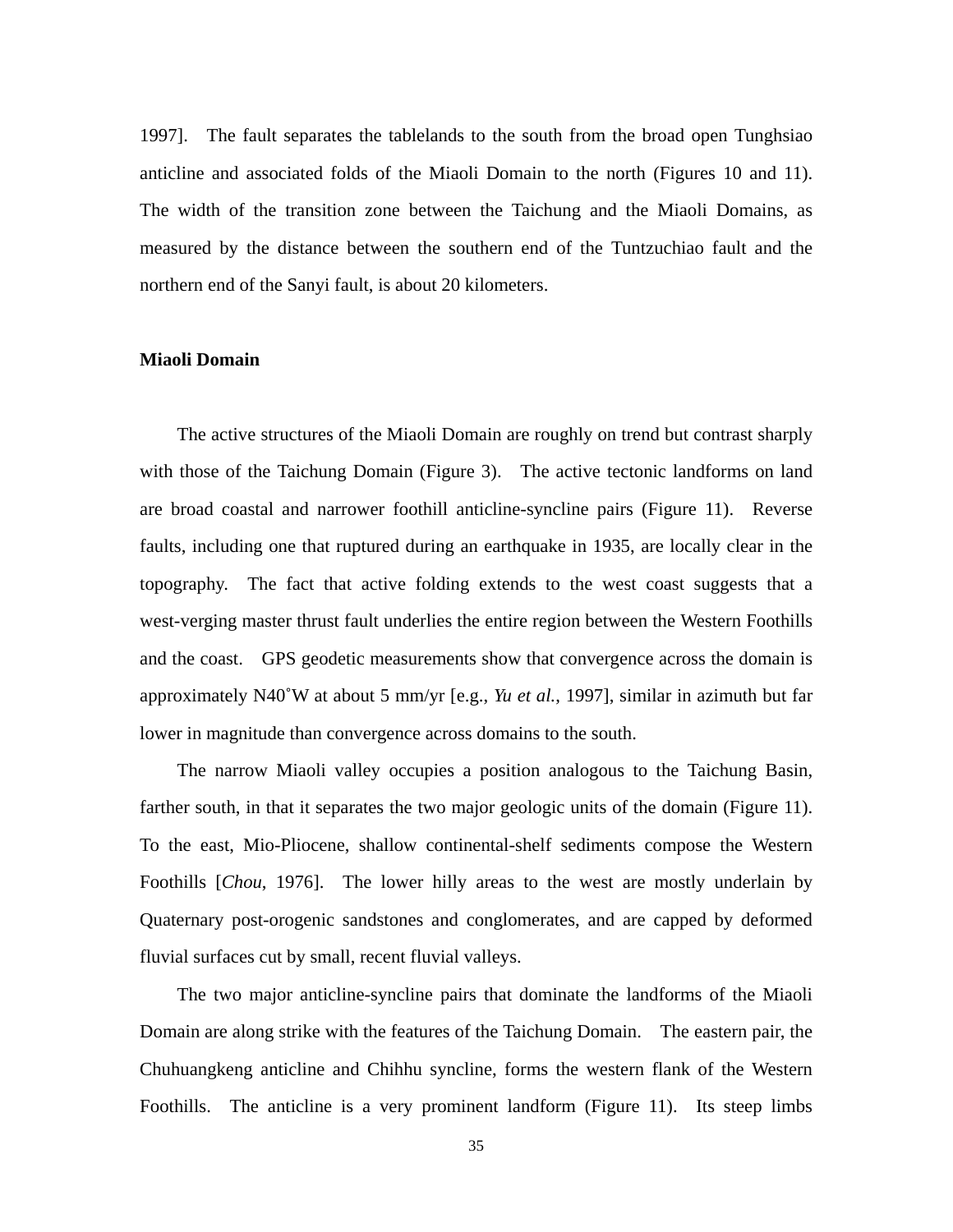strike about N20˚E and demarcate one of the major oil and gas fields in Taiwan. The Chihhu syncline parallels the anticline but broadens to the south. Its axis appears to be contiguous with an active east-verging kink band that deforms fluvial terraces of the Tachia River farther south, on the hanging-wall block of the Chelungpu fault, as discussed above (Figures 10 and 11).

The Shihtan fault, a bedding-plane back-thrust on the steep eastern limb of the syncline, ruptured during the 1935 earthquake [*Hayasaka*, 1935; *Otuka*, 1936; *Wang et al.*, 1994]. This fault dips at about 70 to 80 degrees to the west, and sustained vertical offset of about 3 meters during the earthquake [*Hsu and Chang*, 1979; *Pan et al.*, 1983]. Geomorphic and stratigraphic evidence suggests that the fault had been active before the earthquake [*Bonilla*, 1975; *Pan et al.*, 1983]. The structural position of the Shihtan fault, on the limb of a syncline and parallel to bedding, indicates that it is not a major structure.

West of the Miaoli valley is the other pair of major folds, the Tunghsiao anticline and Tunglo syncline [e.g., *Chang*, 1974; *Chinese Petroleum Corporation*, 1994]. In contrast to the Chuhuangkeng anticline, the Tunghsiao anticline is broad, and its flanks dip gently. The geomorphic expression of this anticline is less clear than that of the Chuhuangkeng anticline, because only gently dipping, less consolidated young beds are exposed in its eroded core. Tilted remnants of a lateritic terrace west of the town of Sanyi form a prominent cap to the eastern limb of this anticline [e.g., *J.-C. Chang et al.*, 1998]. The Tunglo syncline traverses the valley that runs northward from Sanyi [*Chinese Petroleum Corporation*, 1994]. The steepness of the hillside west of Sanyi suggests that a minor reverse fault separates the anticlinal and synclinal limbs there [*Y. Ota*, unpublished data].

In contrast to the Taichung Domain, no major thrust fault crops out on land within the Miaoli Domain. Even the largest historical event in this domain, the destructive M 7.1 earthquake of 1935, involved rupture of relatively minor faults: the Shihtan fault, on the limb of the Chihhu syncline, and the Tuntzuchiao fault, a right-lateral accommodation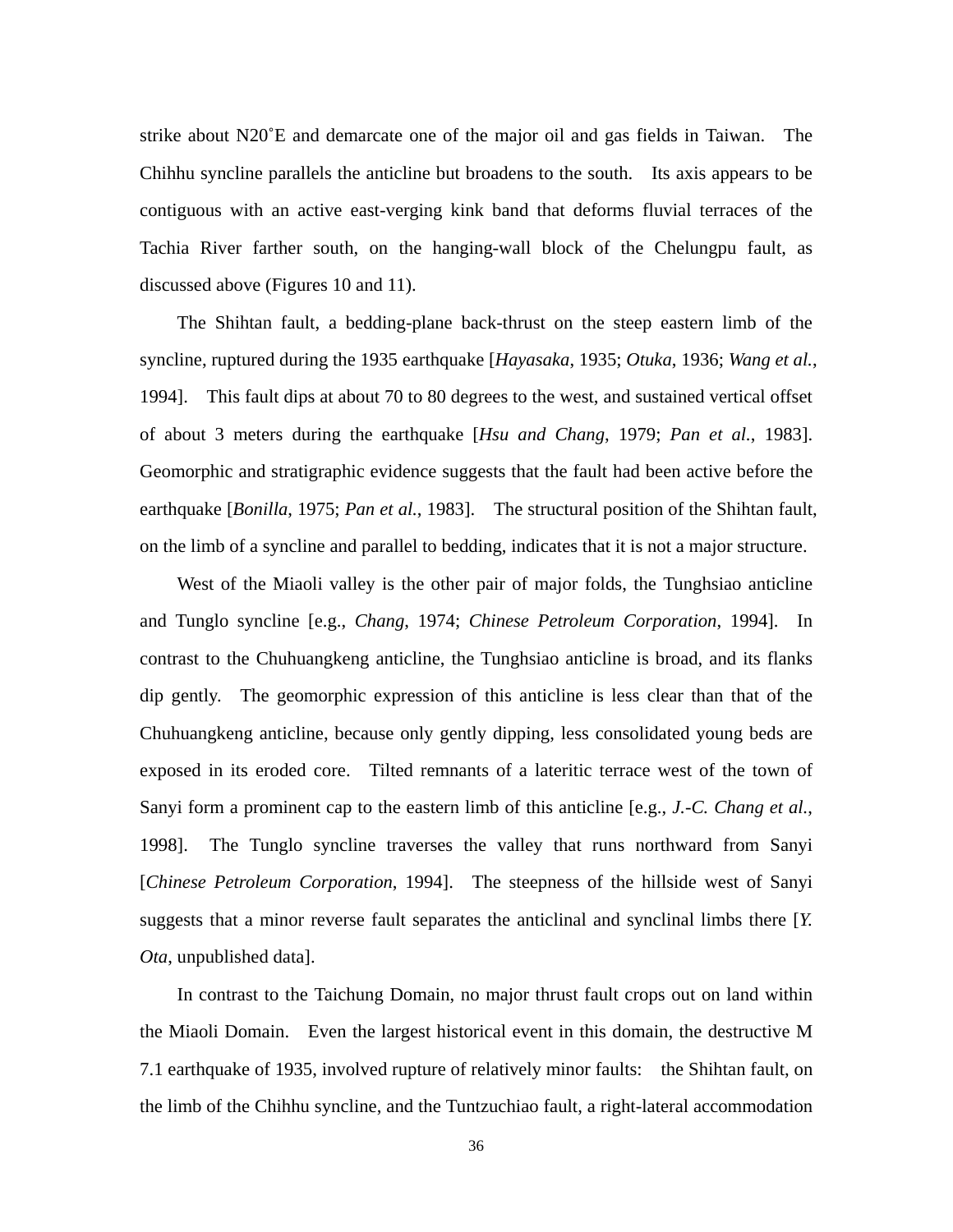structure within the transition zone between the Miaoli and Taichung Domains (Figure 11). Nonetheless, the two major anticline and syncline pairs probably are the superficial manifestation of a major underlying detachment [e.g., *Elishewitz*, 1963; *Suppe and Namson*, 1979; *Namson*, 1981, 1983, 1984; *Hung and Wiltschko*, 1993]. This major detachment, if it were to crop out at the surface, would do so offshore and delimit the western edge of the Miaoli Domain. In fact, previous seismic reflection surveys have found folds offshore of the Miaoli area [*Wang*, 1967], indicating that the detachment does indeed continue beneath the offshore region.

The fact that the deformation front of the Miaoli Domain is much farther west than that of the Taichung Domain suggests a structural down-step from the Changhua and Chelungpu faults of the Taichung Domain to the décollement of the Miaoli Domain [e.g., *Y.-G. Chen et al.*, 2001a]. This step is accommodated by many minor structures in the transition zone between the two domains.

A dense NW-trending belt of seismicity (the Sanyi-Puli seismic belt) crosses the southern Miaoli Domain [*Lee*, 1994; *J.-F. Lee et al.*, 1997]. Based on a hypothesis that left-lateral structures are important active structural systems throughout western Taiwan [e.g., *Deffontaines et al.*, 1997; *Mouthereau et al.*, 1999, 2001], this seismic belt has been considered by some to be a major left-lateral fault, extending from the west coast to the Central Range (the Puli fault) [*C.-I. Lee et al.*, 1998]. However, no geomorphic evidence supports the existence of such a structure. Terrace surfaces above the seismic lineament do not exhibit sinistral disruption. Thus, we do not believe the Puli fault exists. Alternatively, the wide seismic belt may well indicate a zone of abundant minor fractures in the transition zone between the Taichung and Miaoli Domains. A more detailed analysis of the locations and mechanisms of this seismicity is needed to interpret its structural significance.

A series of E-W striking structures appear on some geologic maps between the Miaoli Domain and the Hsinchu Domain to the north [e.g., *Yang et al.*, 1996; *Chinese*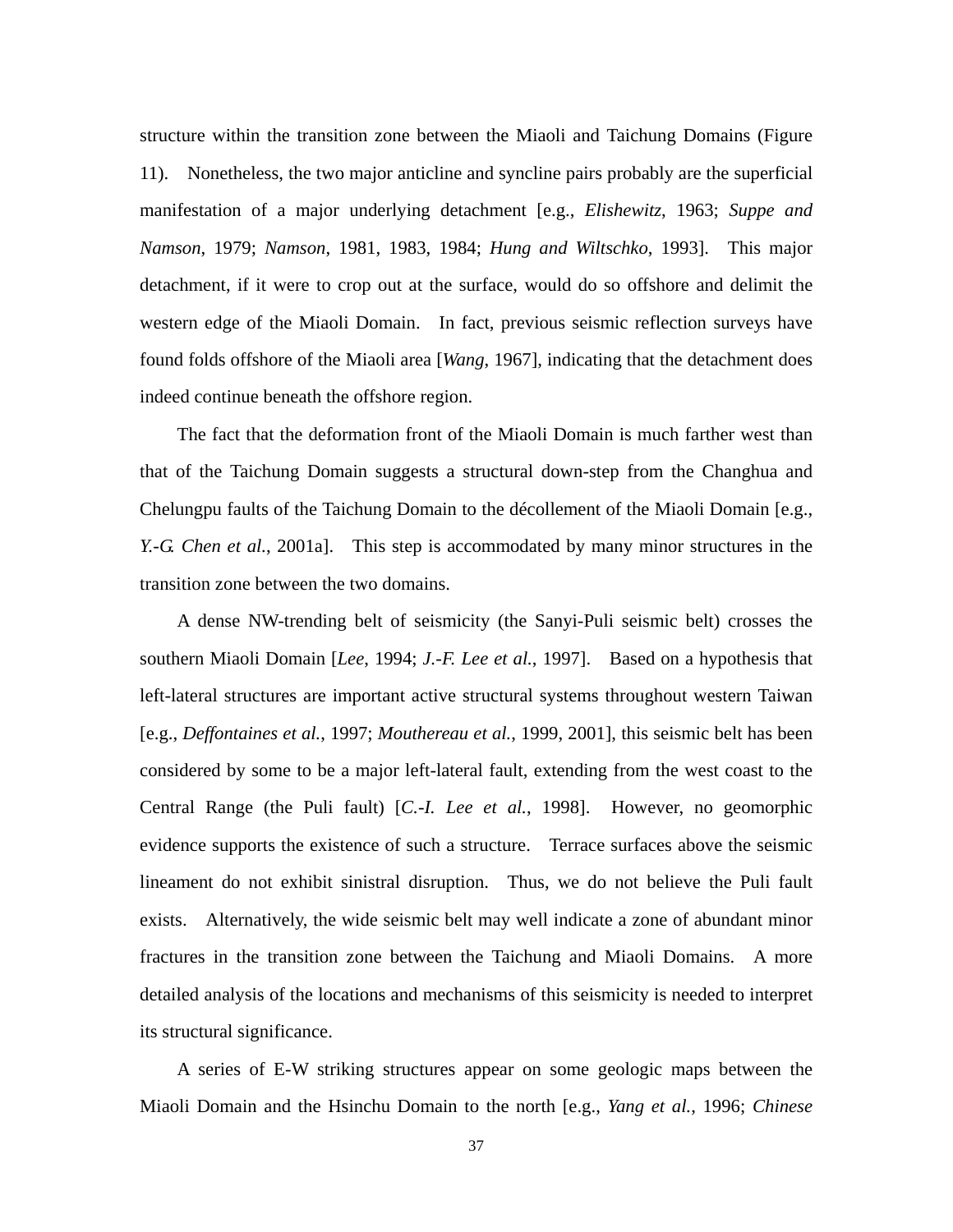*Petroleum Corporation*, 1994]. Geomorphically, only the Touhuanping fault is well-expressed (Figure 11). This fault truncates the major folds both to the south and to the north, and is likely to be dominated by right lateral movement [e.g., *Tang*, 1968; *J.-S. Chen*, 1970, 1974; *Chiang*, 1970; *Tang and Hsu*, 1970; *Chang*, 1972; *Huang*, 1984; *Shih et al.*, 1985c; *Yang*, 1986; *Yang et al.*, 1997; *Shih et al.*, 1999]. Such E-W striking dextral faults have been suggested to be high-angle faults, possibly occupying pre-existing normal fault traces [e.g., *Chen*, 1972; *Lee et al.*, 1993]. These dextral structures are likely to also be accommodation structures between the detachment faults of the Miaoli and Hsinchu Domains. In places, deformation of young fluvial terraces indicates that these faults have been active recently [e.g., *Shih et al.*, 1985c; *J.-C. Chang et al.*, 1998].

Less than ten GPS stations are within or near the Miaoli Domain, and these show widely varying motions relative to the Penghu Islands [e.g., *Yu et al.*, 1997]. These stations appear to indicate N40˚W contraction across the region at about 5 mm/yr. This rate of strain accumulation is far lower than the rate in the Chiayi Domain, farther south. At this rate, the recurrence interval of a 5-m event would be about 1000 years, far longer than the proposed recurrence interval of the Chelungpu fault. This indicates that the crustal movement from the collisional processes is decreasing north of the Taichung Domain.

## **Hsinchu Domain**

The Hsinchu Domain contains the northernmost evidence for active crustal shortening in Taiwan. It is a transitional domain between the active shortening of the Miaoli Domain and active extension of the Taipei Domain (Figure 3). Its reverse and strike-slip faults bring the active deformation front of the Miaoli Domain back onto land. N-S shortening across the domain is accommodated by two groups of reverse faults and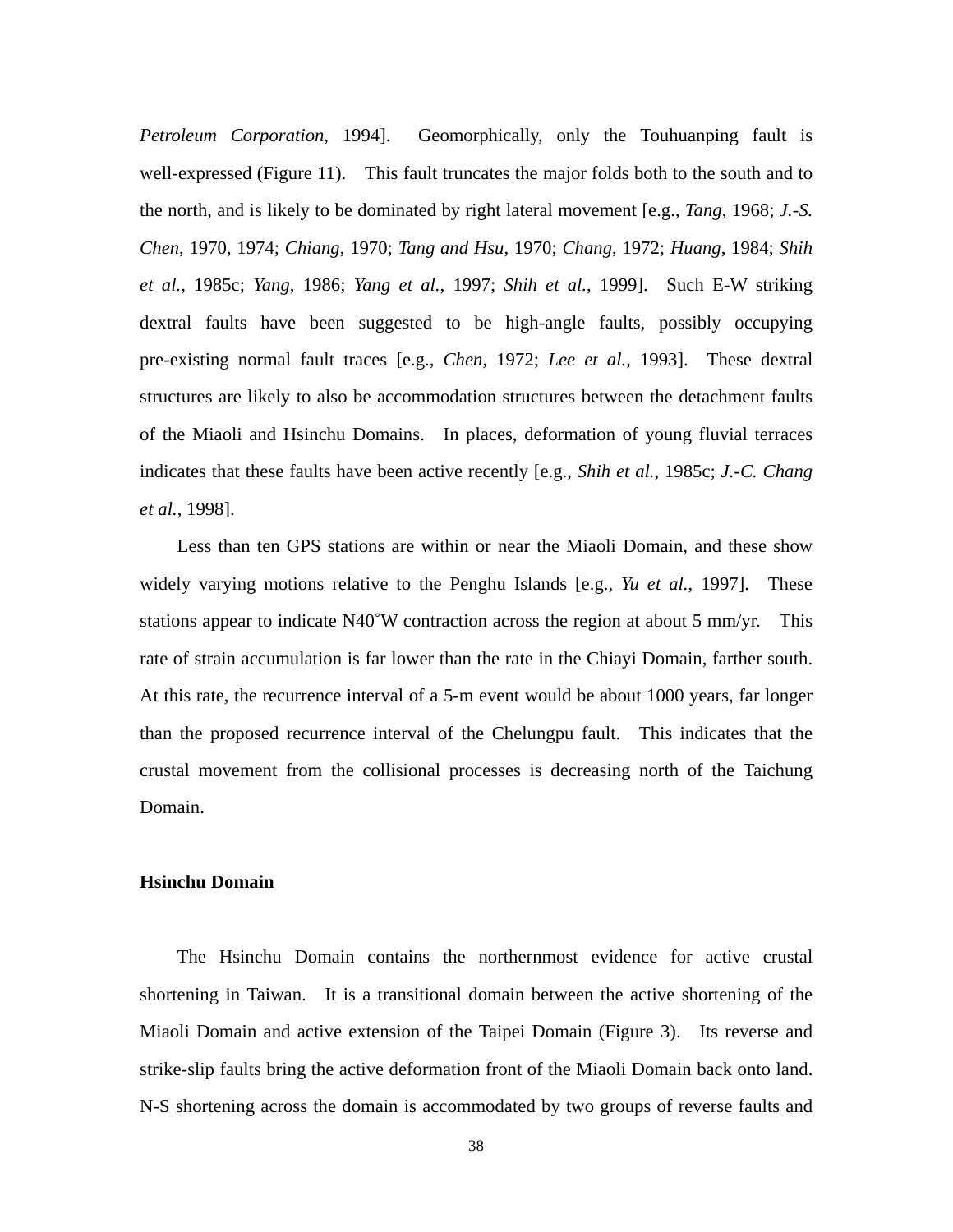folds. GPS measurements are not coherent across the Hsinchu Domain but do suggest that shortening rates are no more than a few mm/yr.

Most of the Hsinchu Domain is underlain by post- and syn-orogenic fluvial and marine sandstones and conglomerates. These were deposited in the foreland basin that formed atop the shallow continental shelf and west of the orogeny that produced the Western Foothills between the middle and late Pleistocene. Although numerous faults associated with that initial phase of the orogeny have been mapped within the shallow-marine continental shelf rocks of the Western Foothills [e.g., *Chinese Petroleum Corporation*, 1978], none of these appear to have produced geomorphic or stratigraphic evidence of activity in the past few hundred ky. Instead, the expressions of currently active structures lie farther west, in low hills that have risen recently from the coastal plain.

Two groups of active structures disrupt rocks of the foreland basin. Deformed geomorphic surfaces atop these sediments aid in defining their nature. Surfaces south of the west-flowing Touchien River are distinctly different from those to the north (Figure 12). North of the river is the Taoyuan-Hukou Tableland, a 25-km-square, largely uneroded parcel of land that consists predominantly of abandoned lateritic terraces of the Tahan River. The fact that older and higher terraces are in the south and younger and lower terraces are in the north and east demonstrates the northward migration of that river during the late Pleistocene. The youngest and northernmost of the Tahan River terraces formed about 32 ka [*Y.-G. Chen, 1988*]. The paleo-Tahan River was captured soon thereafter and now flows into the Taipei Basin [*Lin*, 1957; *Y.-G. Chen*, 1988; *Huang*, 1995] (Figure 13).

The northern of the two groups of active structures disrupts the surfaces of the Taoyuan-Hukou Tableland as a series of ENE-WSW striking scarps and fold axes (Figure 12). The scarps have long been considered to be active fault or fold scarps [e.g., *Hanai*, 1930; *Ku*, 1963; *Sunlin*, 1982; *Yang*, 1986]. The most prominent scarps are as much as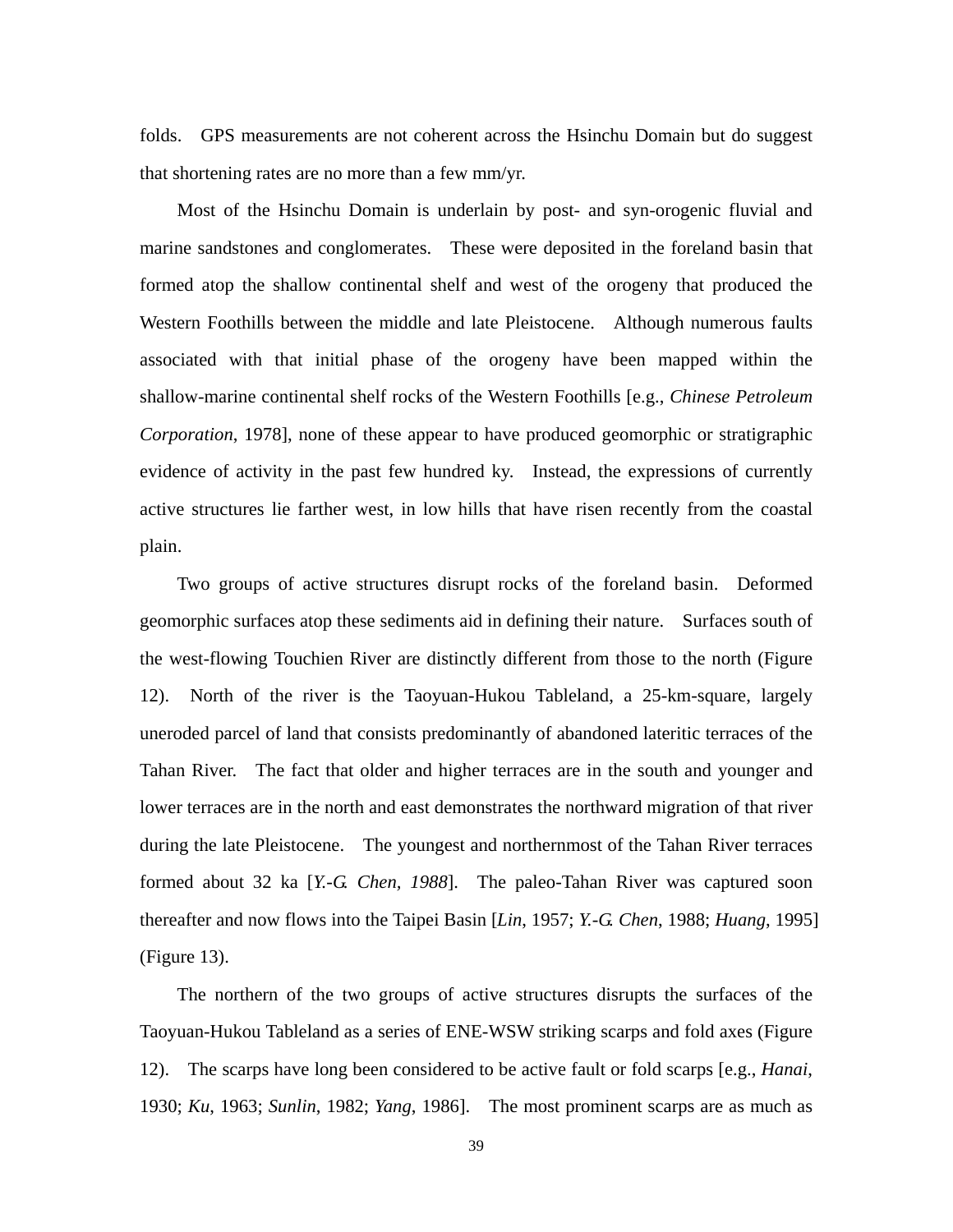110 meters high and face each other across a 2-km-wide valley. All of the scarps are related to two major structures, the Pingchen and Hukou anticlines [e.g., *Tang*, 1963; *Wang*, 1964]. The Hukou anticline is likely to be a fault-bend fold created by an underlying thrust ramp, and the higher scarp south of the valley is a manifestation of its forelimb. The Pingchen anticline appears to be the result of a wedge thrust, and the lower scarp north of the valley may be a fold scarp related to its forelimb [*Wang*, 2003].

The two principal scarps become lower and less prominent to the east, where they traverse younger terrace surfaces. Earlier work suggested that the scarps terminate at the terrace riser between the youngest (Taoyuan) surface and the second youngest (Chungli) lateritic terrace [*Chan*, 1995]. However, a recent survey indicates that these scarps do extend onto the Taoyuan surface, only with a much smaller offset [*Wang*, 2003]. This new discovery demonstrates that the structures have been slightly active since formation of the Taoyuan surface, about 32 kyr ago.

A right-lateral fault zone that strikes WNW-ESE forms the southern boundary of the structures of the Taoyuan-Hukou Tableland [*Wang*, 2003]. Squeeze-ups and other geomorphic features along the fault zone clearly indicate a right-lateral sense of slip. In places this structure also appears to offset the above-mentioned scarps on the tableland. The fact that this right-lateral fault zone heads offshore suggests that it is a tear fault between the structures of the Tableland and unidentified structures offshore.

The other group of active structures in the Hsinchu Domain is geomorphically apparent just south of the Touchien River (Figure 12). Scarps of the Hsincheng and Hsinchu faults and enigmatic intervening scarps cut and deform the narrow fluvial terraces south of the river. The overall trend of the fault system is east-west.

The Hsincheng fault is expressed as a N50E-striking scarp that ranges in height from 50 meters on the oldest fluvial terrace to just a few meters on younger ones—a clear indication of the continuing activity of the fault during the period of formation of the river terraces. The existence of this scarp has long been known [e.g., *Tan*, 1934; *Ku*,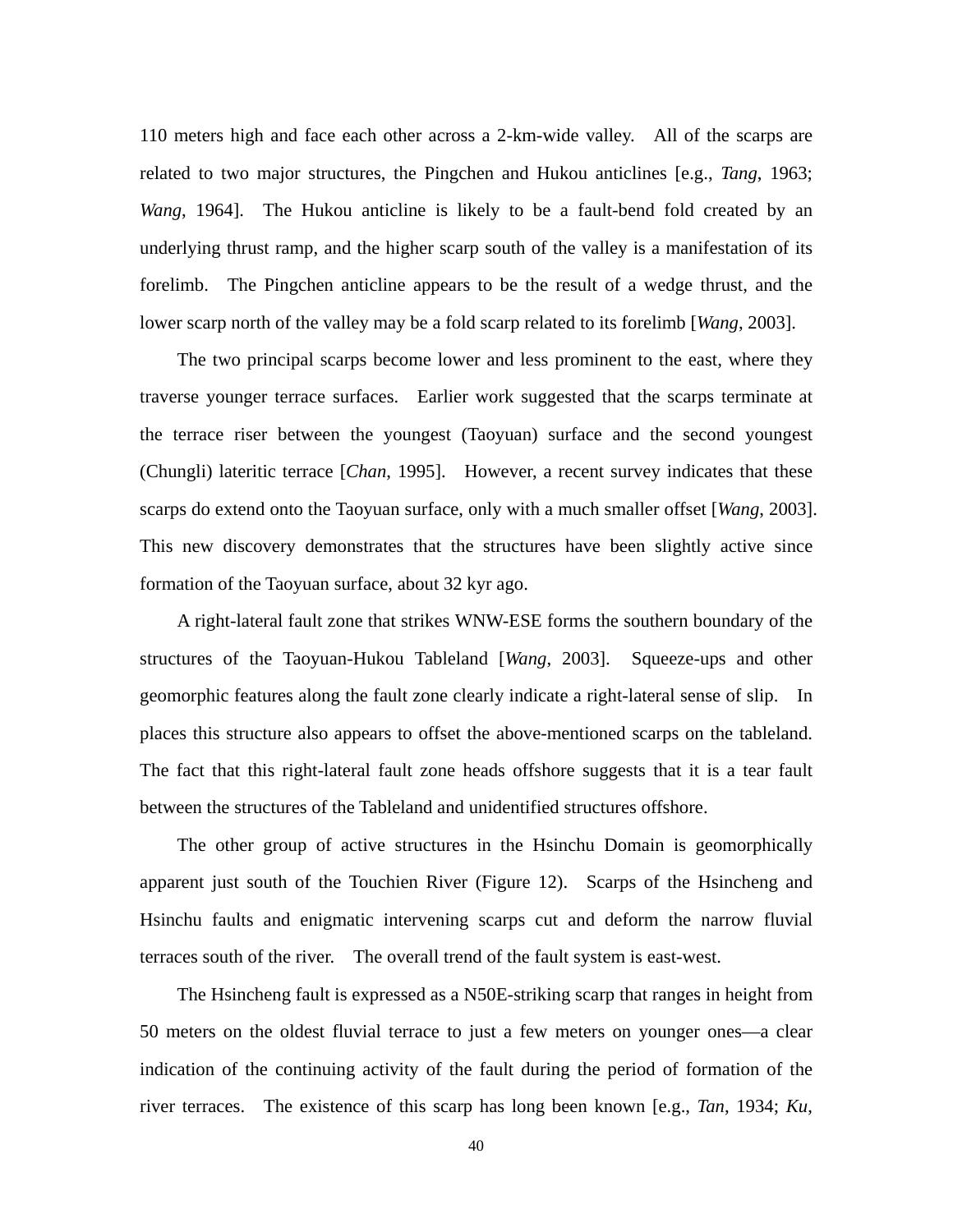1963; *Tang*, 1968; *Shih et al.*, 1985c; *Yang*, 1986; *Chang et al.*, 1999]. On the bank of the Touchien River, an outcrop shows that this fault cuts the youngest terrace surface [*Lu et al.*, 2000; *Chen et al.*, 2004].

Subsurface evidence for the Hsincheng fault demonstrates that it is one of several major thrust faults in the western fold and thrust belt of Taiwan [e.g., *Pan*, 1965; *Tang*, 1968; *Tang and Hsu*, 1970; *Chang*, 1972; *J.-S. Chen*, 1974; *Hsu and Chang*, 1979; *Huang*, 1984; *Lu et al.*, 2000]. Moreover, *Namson* [1984] synthesized a variety of these stratigraphic data in a structural analysis that proposed this fault to be a major boundary thrust, with the décollement located within the Chinshui Shale, the same unit as is occupied by the major décollement of the Chelungpu fault [e.g., *Chang*, 1971]. It may be that only the short length of the Hsincheng fault that traverses the southern terraces of the Touchien River is currently active, however [*Chen et al.*, 2004]. The trace of the fault within the eroded hills southwest of the terraces displays no clear evidence of recent activity. If this reach is active, the rate of erosion would have to be equal to or greater than the rate of vertical motion across the fault.

Published evidence for the existence of the Hsinchu fault is less compelling than for the Hsincheng fault, so that this fault has not been considered to be an important active fault [e.g., *H.-C. Chang et al.*, 1998; *Lin et al.*, 2000a]. Most prior analyses consider it to be a minor high-angle reverse fault, reactivated along a pre-existing normal fault [*Pan*, 1965; *Tang*, 1968; *Chiu*, 1970; *Tang and Hsu*, 1970; *Chang*, 1972; *Shih et al.*, 1985c; *Yang*, 1986; *Lee et al.*, 1993; *Yang et al.*, 1994; *Lu et al.*, 2000]. The obvious fault scarp south of Hsinchu City, however, indicates that this fault is a major active structure. The fact that scarps related to the Hsinchu fault are at an angle with the coastline and far from the present-day riverbed indicates that they are unlikely to have been cut by the ocean or the river. Moreover, the Touchien River terraces immediately to the east of the scarps are anticlinally deformed and tilt upstream [*Chen et al.*, 2004]. Locally, small scarps are also present on very young river terrace surfaces [*Shih et al.*, 1985c; *Yang*, 1986].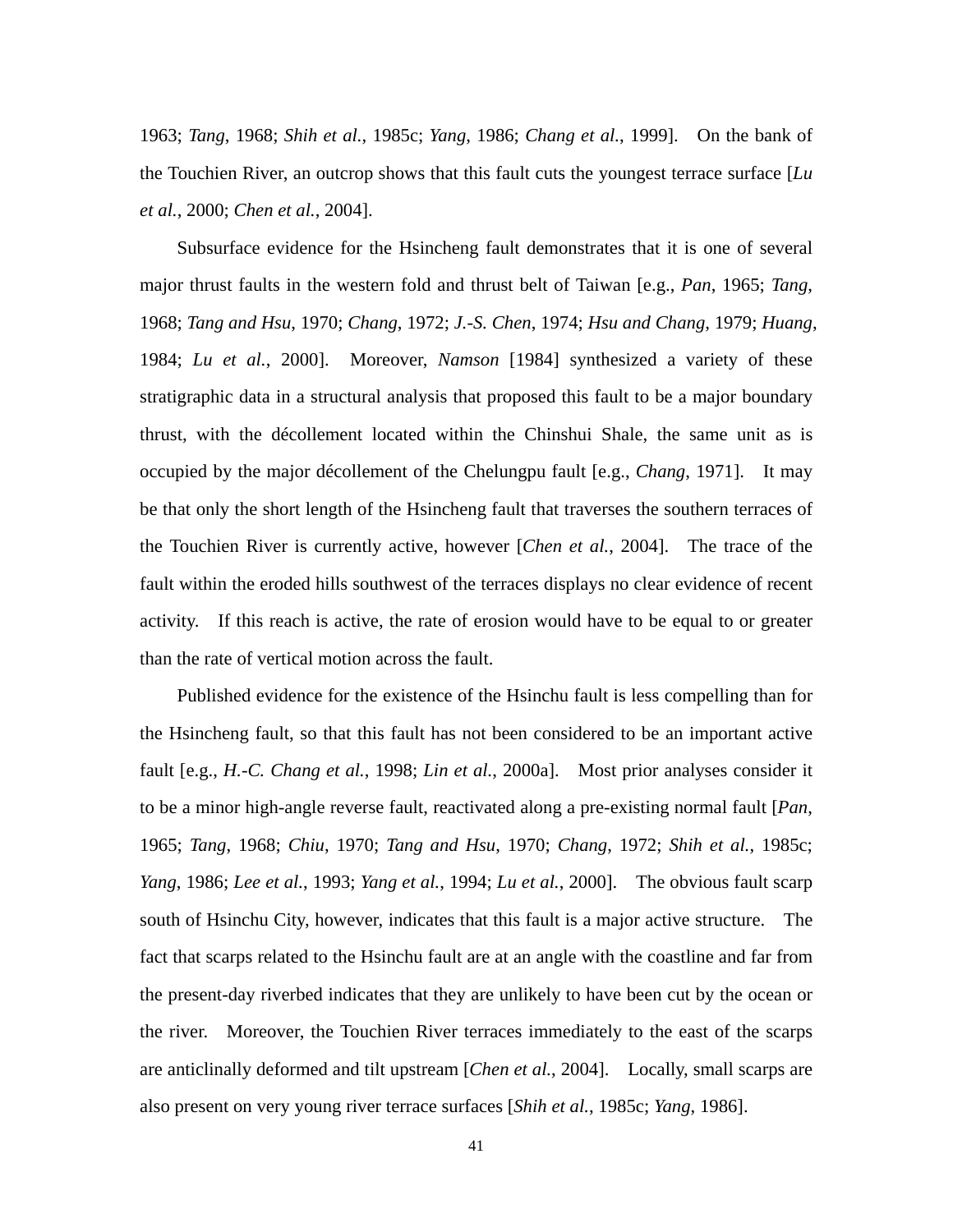The Hsinchu and Hsincheng faults appear to be linked by a 5-km-long zone of strike-slip faults that cut the terraces of the Touchien River [*Chen et al.*, 2004]. It is not surprising that previous workers [e.g., *Shih et al.*, 1985c; *Yang*, 1986; *Chang et al.*, 1999] mapped these scarps as fluvial terrace risers, because they are parallel to the Touchien River valley. However, two characteristics indicate that they may not be simple erosional scarps. First, they are not uniform in height and, in fact, are not even continuous. Second, anticlinal welts are associated with the scarps locally. Although there is no clear direct evidence for the sense of slip on these faults, their orientation relative to the Hsinchu and Hsincheng faults suggests that they are right-lateral, with a component of vertical motion, south side up.

Both of the two groups of faults in the Hsinchu Domain accommodate shortening in a direction that is nearly north-south. Thrust faults that strike NNE dominate the domain, but right-lateral faults intersect these at angles of about 45˚ [e.g., *Yang et al.*, 1996, 1997]. The direction of shortening across these faults is NNW, nearly 80˚ clockwise from the direction of shortening across the Miaoli Domain.

This kinematic interpretation is consistent with the Hsinchu Domain being the northernmost region of shortening in Taiwan. The plane separating the influence of the Manila and the Ryukyu subduction systems lies immediately to the north. To the south, the Miaoli Domain continues to suffer WNW-ESE shortening as a result of the collision of the forearc sliver of the Central Range and the South China continental shelf. To the north, the Taipei Domain is experiencing post-collisional collapse in the region of back-arc extension above the Wadati-Benioff zone of the Ryukyu subduction system [*Teng*, 1996; *Teng et al.*, 2000] (Figure 3). The neutral plane separating these two regimes is immediately north of the Hsinchu Domain. In this context it is reasonable to conclude that the structures of the Hsinchu Domain are merely the northern end of the structures associated with the major detachment of the Miaoli Domain, as suggested by *Biq* [1992]. However, bathymetric data offshore Hsinchu and Miaoli are insufficient to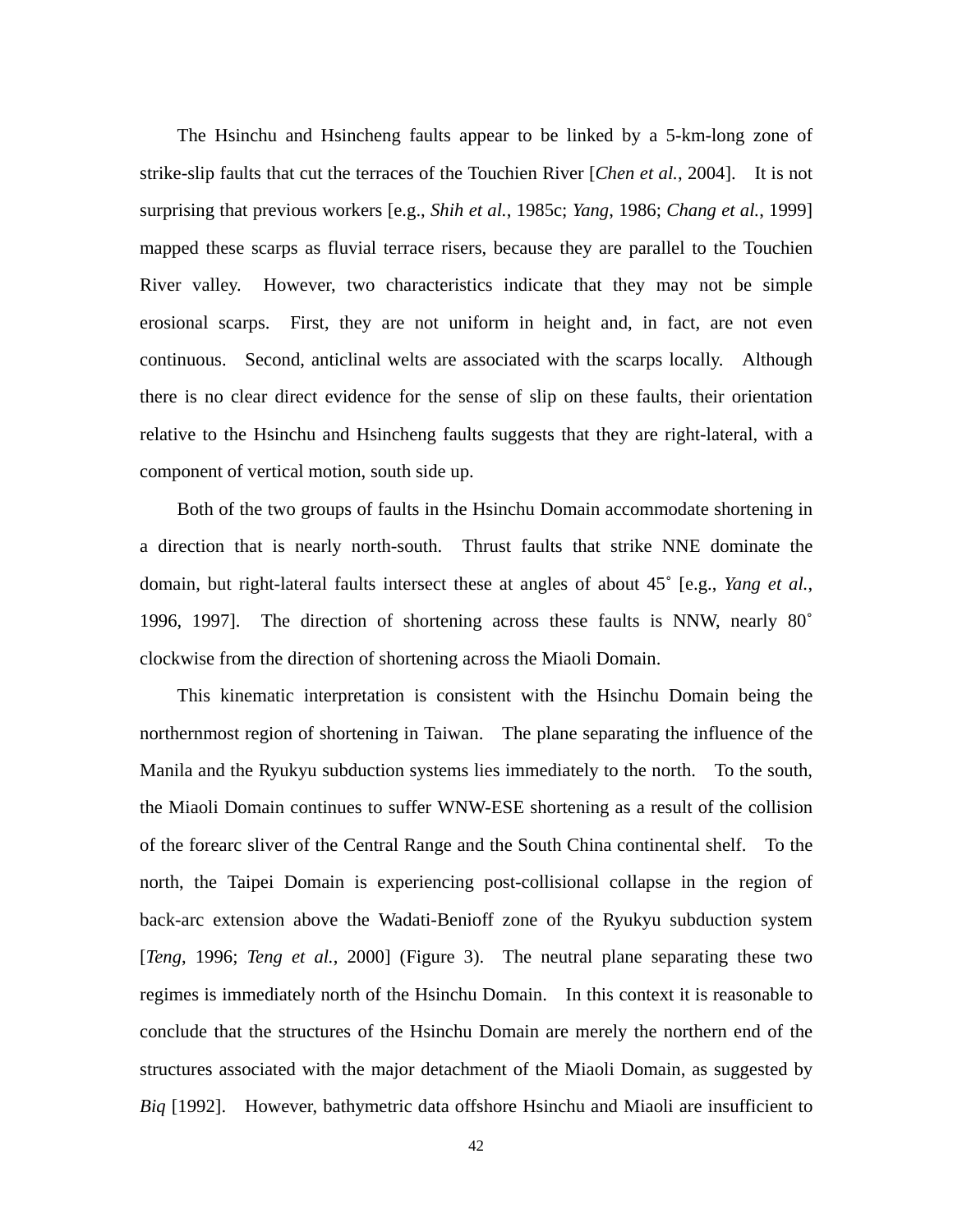test this hypothesis [e.g., *Pan and Hu*, 1972].

As with the GPS vectors in the Miaoli Domain, those in the Hsinchu Domain are not coherent but suggest rates of shortening less than about 10 mm/yr [*Yu et al.*, 1997]. A longer period of monitoring will be required to establish a coherent pattern of strain and to assess whether or not the decadal geodetic pattern of strain is consistent with the patterns that are apparent from the geomorphology, stratigraphy and structural geology.

## **Taipei Domain**

Within the Taipei Domain, formerly active thrust faults are being buried by young fluvial, marine, and volcanic sediment and locally obliterated by the construction of a volcanic edifice. NW-SE extension across the domain is concentrated on one principal normal fault, across which the long-term rate of extension appears to be at least 1 mm/yr (Figure 13). Motion across this structure, the Shanchiao fault, has been producing the Taipei Basin half-graben for the past few hundred thousand years. Seismic slip on the fault may have produced a marine incursion into the Taipei Basin in 1694. Decadal rates of extension across the domain are poorly constrained by GPS measurements [*Yu et al.*, 1997], but the magnitude of extension could be consistent with the long-term rate of extension across the Shanchiao fault.

The Taipei Domain comprises four physiographic regions: the Taipei Basin, the Linkou Tableland, the Tatun volcanic edifice, and the Western Foothills (Figure 13). The Western Foothills consist of Miocene marine rocks deposited on the continental shelf and subsequently folded and faulted during NW-SE shortening. The Linkou Tableland is a dissected flat lateritic surface [*Chen and Teng*, 1990; *Liew et al.*, 1990, 1991]. This ancient surface is underlain by up to 300 meters of undeformed fluvial sands and gravels, the oldest of which is several hundred thousand years old [*Liew et al.*, 1990, 1991]. A thrust fault that runs along the eastern flank of the tableland does not penetrate these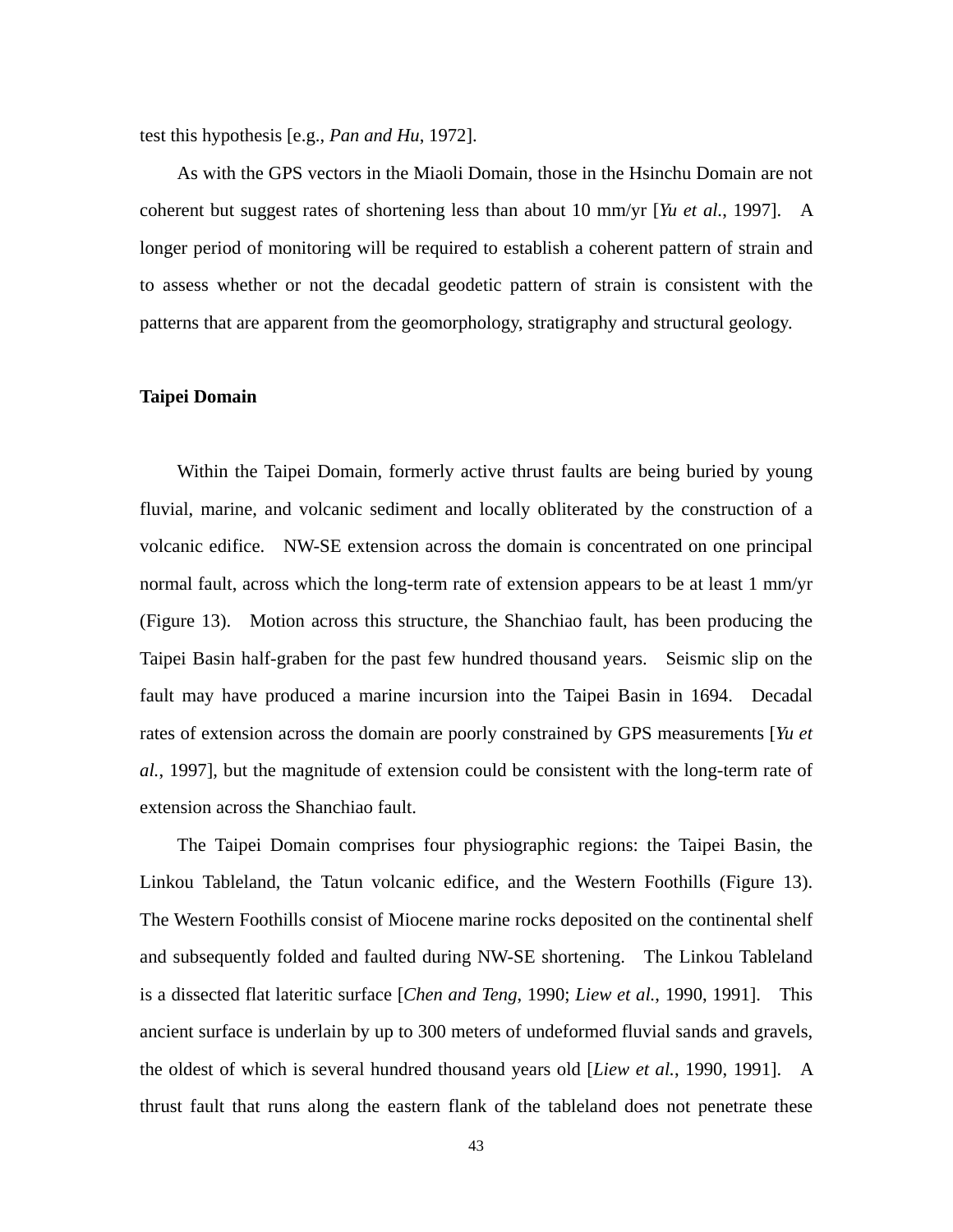deposits, so one can infer that shortening across at least that thrust fault had ceased before their deposition [*Teng et al.*, 2001].

The Tatun volcanic edifice, in the northern part of the Taipei Domain, consists of a series of late Quaternary volcanoes [e.g., *Chen and Wu*, 1971; *Juang and Bellon*, 1984; *Juang and Chen*, 1989; *Wang*, 1989; *Tsao*, 1994]. The predominance of andesitic volcanic rocks suggests a relation to Ryukyu arc volcanism [e.g., *Chen*, 1975, 1990], although certain geochemical characteristics suggest a post-orogenic extensional origin to some [e.g., *K.-L. Wang et al.*, 1999; *Chung et al.*, 2001]. The oldest andesitic rocks of the group are about 2.6 Myr old [e.g., *Wang*, 1989; *Chen*, 1990], but the bulk of volcanic production appears to have occurred about 200-300 Kyr ago [e.g., *Tsao*, 1994; *Song et al.*, 2000a, b]. Many of the craters and flows of the Tatun volcanic edifice remain well expressed geomorphically (Figure 13).

At the center of the Taipei Domain lies the Taipei Basin, home to the capital city of Taiwan (Figure 13). The basin is a half-graben, filled with sediments that lie upon Tertiary sedimentary rocks of the northern fold and thrust belt [*Teng et al.*, 2001]. Its fluvial fill has come from the major drainages that converge on the basin from the southwest, south, and northeast. The sedimentary fill is up to 679 meters thick near its northwestern edge [*Central Geologic Survey*, unpublished data] and thins to the south [*Peng*, 1998; *Teng et al.*, 2001]. According to luminescence dating of the deepest sediments of the basin, the filling of the basin with fluvial, estuarine and lacustrine sediments began about 400,000 years ago [*Peng*, 1998; *Wei et al.*, 1998].

The major active structure of the Taipei Domain is the Shanchiao fault, which separates the Taipei Basin and the Linkou Tableland (Figure 13). The observation of numerous triangular facets along the eastern foothills of the Linkou Tableland led to the discovery of the fault many decades ago [*Tan*, 1939; *Lin*, 1957]. The difference of more than 500 m between the elevations of basement rocks across the fault also points to its existence [e.g., *Wang-Lee et al.*, 1978; *Wang et al.*, 1995]. The fault also appears in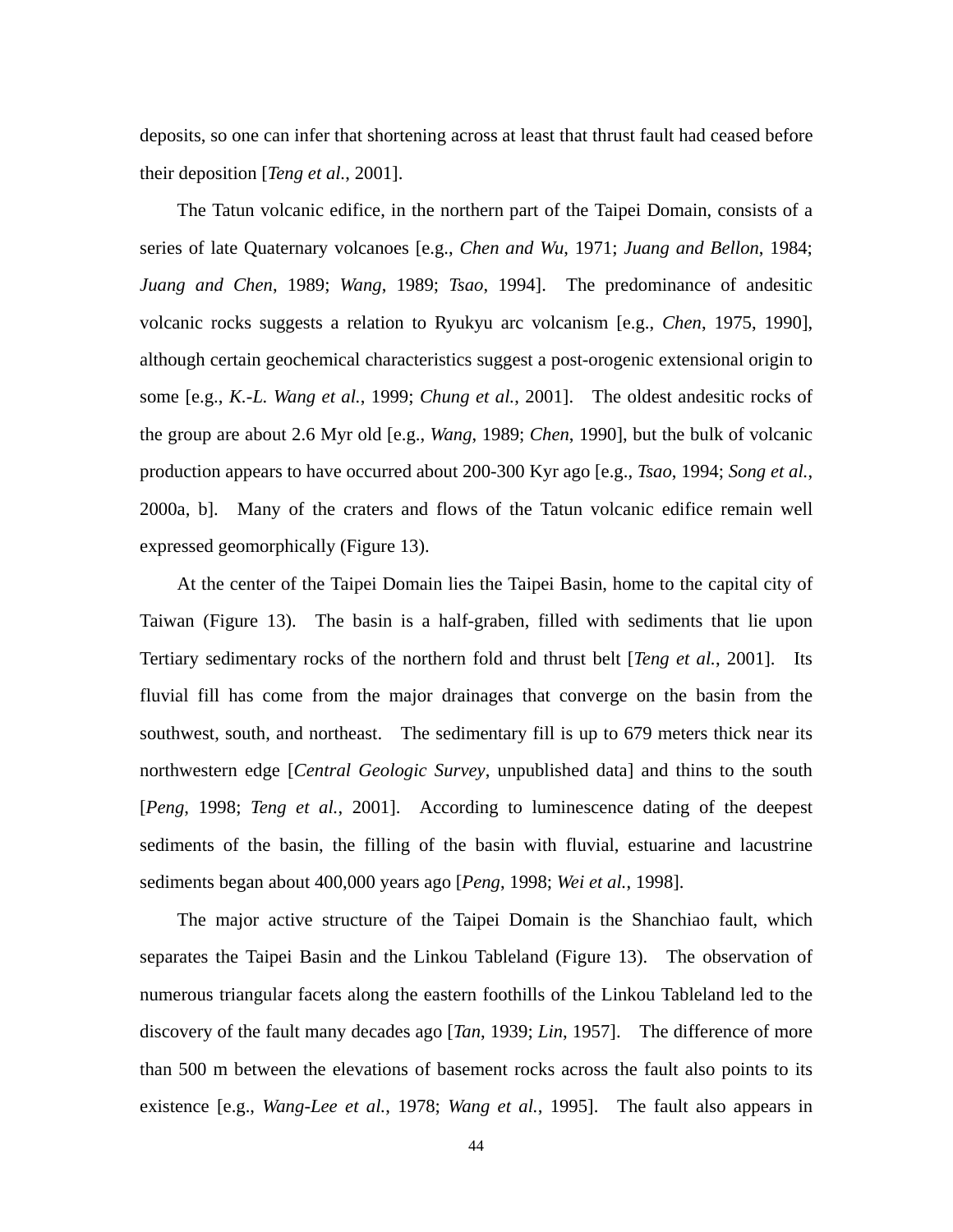shallow seismic reflection and refraction profiles [*Hsieh et al.*, 1991, 1992; *Sun*, 1990; *Hsiao*, 1993]. Recently, a dense array of drill cores has located the trace of the Shanchiao fault in the shallow subsurface more precisely [e.g., *Teng et al.*, 2001]. Also, *Yeh et al.* [1989a] and *Chen et al.* [1995] have interpreted small earthquake hypocenters to lie along the fault plane.

In general, the surface trace of the Shanchiao fault lies slightly east of the inactive Hsinchuang fault [*Sun*, 1990], a thrust fault that probably represents the deformation front of northern Taiwan in the early Quaternary Period [*Ho*, 1988; *Wang-Lee et al.*, 1978; *Teng et al.*, 2001]. The parallel traces of the two faults suggest that the steeper normal fault and shallower thrust fault merge at depth and that the younger Shanchiao fault has reoccupied the older fault plane [e.g., *Wu*, 1965; *Hsieh et al.*, 1992].

The Tatun volcanic edifice is clearly bisected by the northern extension of the Shanchiao fault (Figure 13). On the uplifted block, northwest of the fault, the semi-circular perimeter of about half the edifice is preserved. Southeast of the fault, the narrower width of the volcanic construct may well be due to burial of the flanks by sediments of the Taipei Basin. In detail, the scarp across the volcano is not as clear as it is between the Taipei Basin and Linkou Tableland. Nonetheless the overall trajectory of the fault zone over the volcano is clear, and numerous small scarps and other linear features form a clear fault zone. A recent fractal geometric analysis of the topography of the Tatun volcanic edifice revealed that the erosional rate northwest of the fault is higher than it is on the southeast, indicating that the northwest block of the fault is uplifting [*Yeh*, 1994]. The trace of the fault is also the locus of a linear distribution of hot springs and active fumaroles [*Chen and Wu*, 1971; *Tsao*, 1994; *Chu et al.*, 1998].

Farther northeast, west of Chinshan, the trace of the Shanchiao fault appears to follow a northeast-trending scarp in the volcano (Figure 13). A seismic reflection survey confirms the presence of the fault along this scarp [*Hsieh et al.*, 1991]. A scarp on the seafloor indicates that the fault continues offshore [*Yu and Shyu*, 1994; *Ma*, 1995].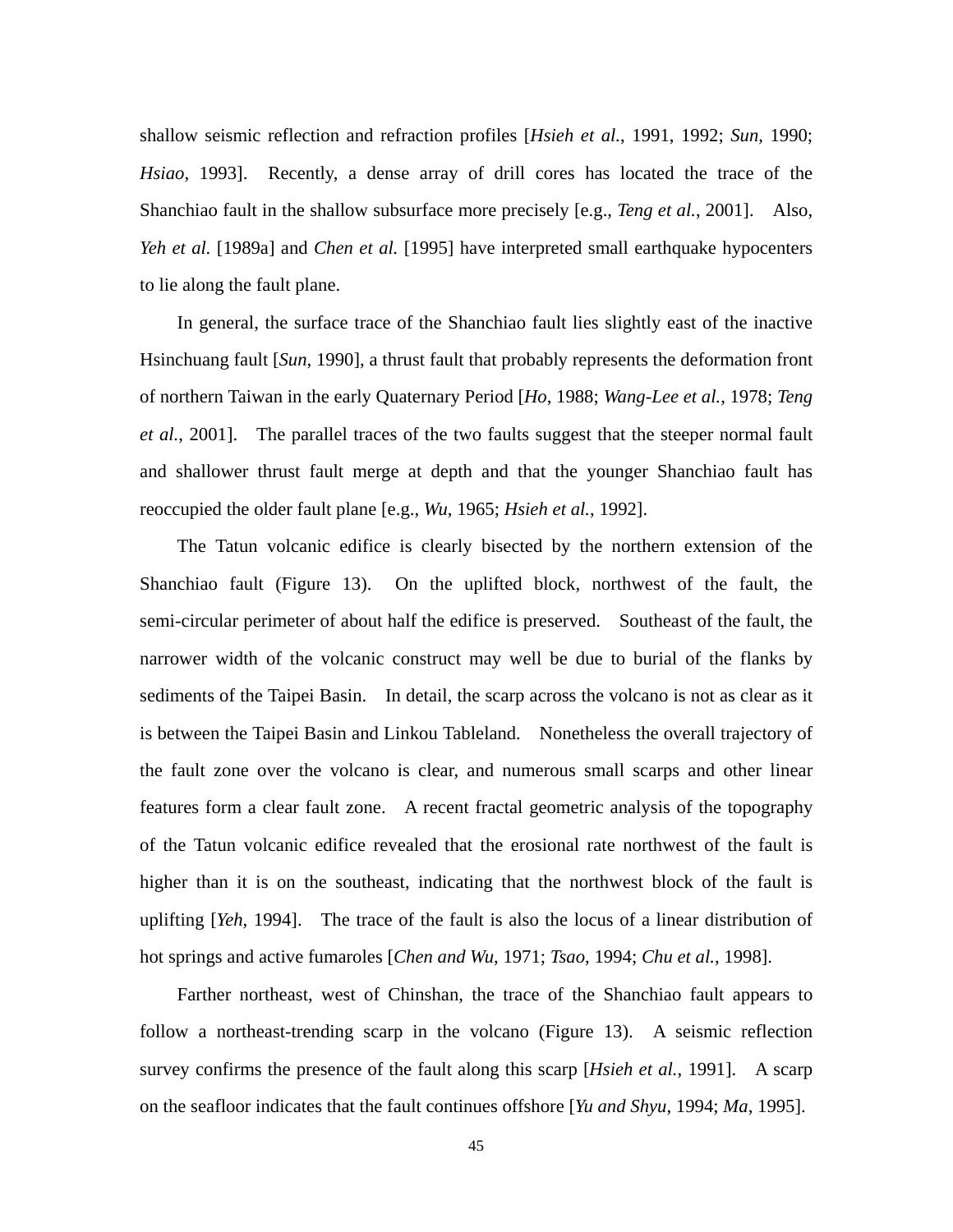History records a very interesting occurrence that is quite relevant to understanding the relevance of the Shanchiao fault to seismic hazard assessment. In 1694, historical documents indicate an abrupt subsidence in the Taipei region, with the formation of a brackish-water lake that inundated at least a third of the basin [*Shieh*, 2000]. The lake was deep enough to permit large ships to sail far into the basin. The formation of the lake is most easily explained by several meters of slip on the Shanchiao fault, since such a rupture would result in subsidence of a large portion of the Taipei Basin.

We have found no geomorphic evidence for other active structures within the Taipei Domain. Many bedrock faults crop out in the Western Foothills along the southern flank of the basin. Some of these have been considered active by others [e.g., *Hsu*, 1974; *Huang et al.*, 1994b; *H.-C. Chang et al.*, 1998]. However, the lack of geomorphic evidence of recent activity suggests that activity has ceased. The most recent version of the Central Geological Survey's active fault map, which does not include these faults, reflects this opinion [*Lin et al.*, 2000a].

The steep and tall escarpment along the southwestern flank of the Linkou Tableland is more difficult to dismiss (Figure 13). This feature has been attributed to normal offset along a fault that has been called the Nankan fault [e.g., *Hanai*, 1930; *Ku*, 1963; *Ho*, 1969; *Sunlin*, 1982; *Yang*, 1986; *K.-J. Chen et al.*, 1988; *Chen et al.*, 1994]. Others have suggested that it is not a fault scarp, but rather an erosional scarp formed by the Tahan river as it swept northward across the Taoyuan surface about 30,000 years ago [e.g., *Tsai*, 1986; *Shih et al.*, 1999; *C.-Y. Wang et al.*, 1999]. Certainly, the extreme difference in age of the Taoyuan surface and the thick lateritic Linkou surface [e.g., *Yang*, 1986; *Lin*, 1991] demonstrates that, even if it is a fault scarp, the height of the scarp does not represent the amount of vertical offset. More information is needed to resolve this debate, but the orientation of the feature suggests to us that it is not likely to be an active fault scarp.

The reoccupation by the Shanchiao fault of the Hsinchuang fault in the late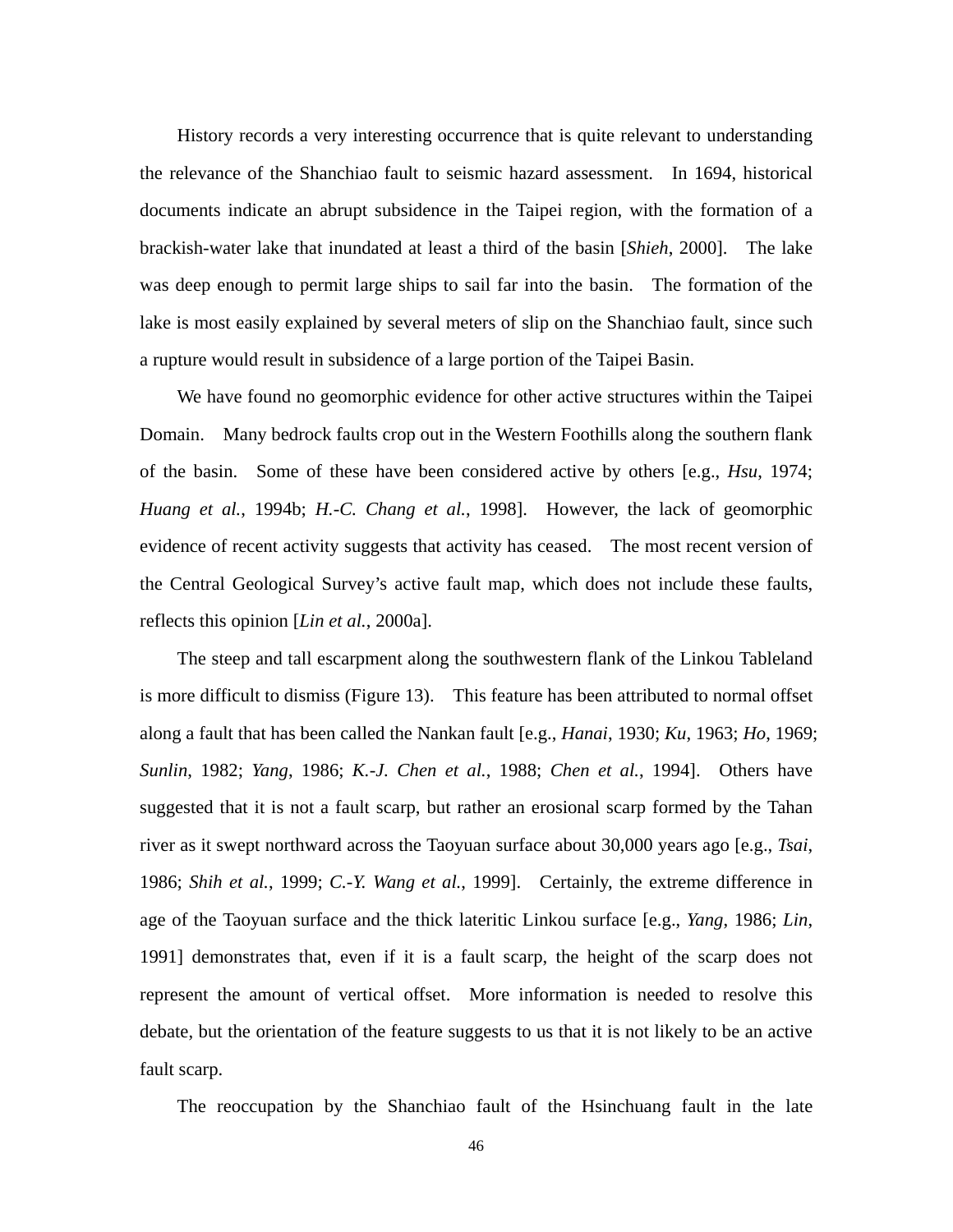Quaternary Period demonstrates that the Taipei Domain has changed recently from a regime of shortening to one of extension. This is consistent with the movement of the domain out of the influence of the Manila subduction system to that of the Ryukyu subduction system [e.g., *Suppe*, 1984, 1987; *Teng*, 1996; *Teng et al.*, 2000]. The strain field of northern Taiwan has changed from a contraction-dominated environment to an extension-dominated one [*Lee and Wang*, 1988; *Lee*, 1989; *Wu*, 1994], wherein the extension is associated with the opening of the Okinawa Trough, the back-arc basin of the Ryukyu system [*Suppe*, 1984, 1987]. In marine seismic reflection sections offshore to the northeast of Taiwan, many old reverse faults have become normal faults in their uppermost parts, indicating the re-activation of these structures [*Hsiao et al.*, 1998; *B.-H. Hsu*, 1999].

## **Ilan Domain**

The Okinawa Trough is the back-arc basin of the Ryukyu subduction system (Figure 1). Its progressive westward propagation is splitting the country's mountainous backbone along the western suture, now occupied by the Lanyang Plain (Figure 14). This large, triangular basin reflects the current foundering of the western tip of the westward propagating Okinawa back-arc trough (Figure 14). On the northwestern flank of the Lanyang Plain is the Hsueshan Range, consisting of late Eocene to early Miocene strata deposited probably in a submarine half-graben of the Asian continental shelf [*Teng*, 1992]. On the southern flank of the plain is the northern tip of the Central Range, a complex of late Paleozoic to late Mesozoic greenschist-facies metamorphic rocks and Miocene slates. Two observations suggest that these flanking ranges are sinking as well. First, their crests are appreciably lower than range crests farther south. Second, their flanks are being buried by alluvium on the east coast and in the Taipei Basin.

If *Suppe*'s [1987] calculation is correct that the western edge of Ryukyu subduction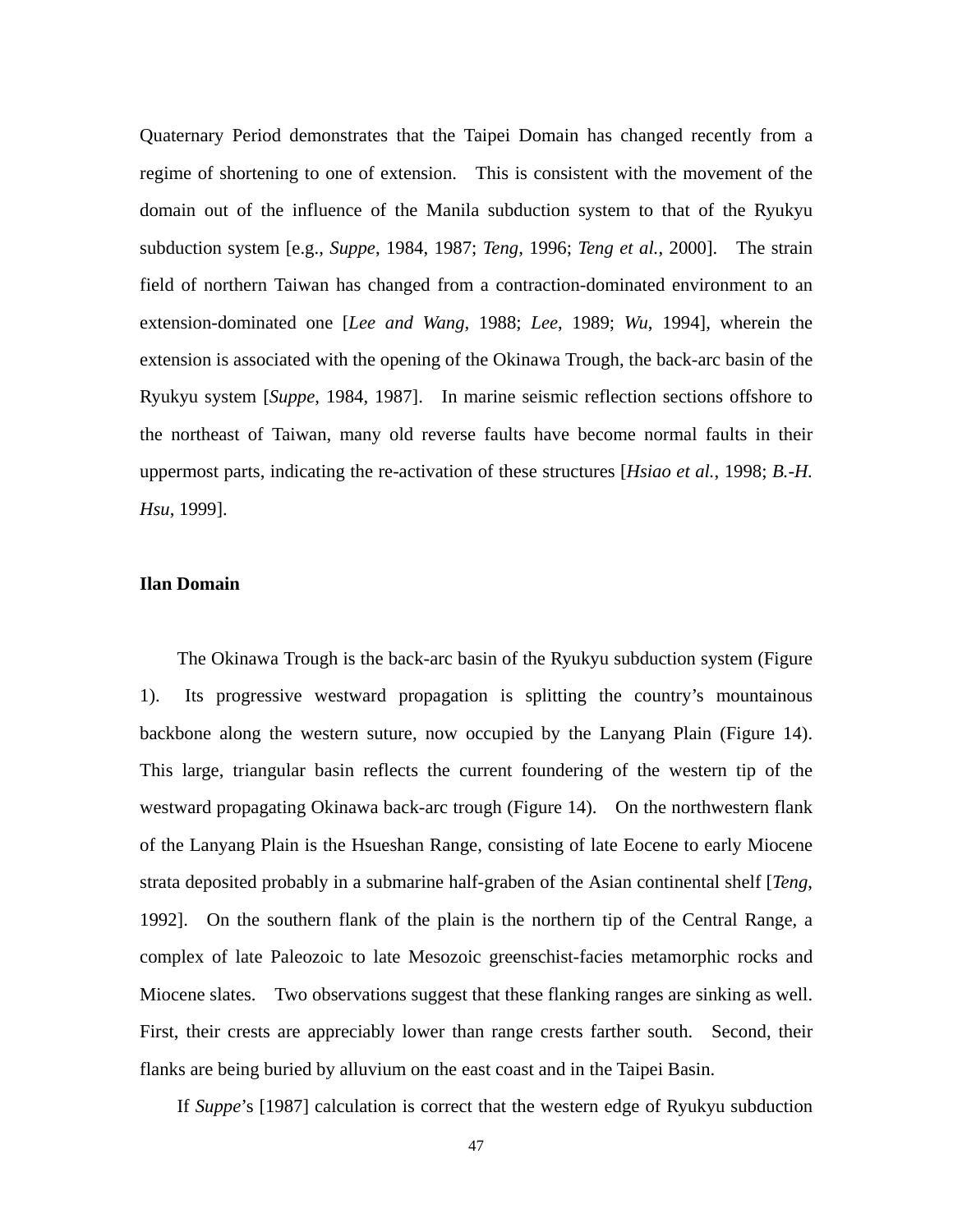is migrating southwestward at about 100 mm/yr, then one would anticipate that none of the extensional features nor the sinking of the onshore part of the Ilan Domain would be older than about a half million years. This is supported by stratigraphic evidence that post-collisional collapse of northeastern Taiwan has occurred in just the past million years [*Teng*, 1996; *Teng et al.*, 2000]. Paleo-strain analyses also reveal a change from contraction to extension in the stress field of northern Taiwan [*Lee and Wang*, 1988; *Lee*, 1989].

Leveling and triangulation measurements suggest that the direction of extension across the Lanyang Plain is toward the SE, similar to the opening direction of the southern Okinawa Trough. They also suggest a fan-like opening of the plain about a vertical rotational axis at the western corner of the plain [*Sheu*, 1987; *Kuo and Yu*, 1994; *Liu*, 1995]. Recent GPS results indicate that the extensional direction is SE (139˚), with a maximum principal strain rate about 1 µstrain/yr [*Yu et al.*, 1995; *Yu and Chen*, 1996; *Y.-J. Hsu*, 1999]. Focal mechanisms of shallow earthquakes near Ilan and Kueishan Island also support a SE direction of extension [*Shen*, 1996; *Kao and Jian*, 1999].

Another important indication of recent back-arc activity near the Lanyang Plain is Kueishan Island (Figure 14), a small volcanic island just offshore. Its most recent eruption occurred less than 7 ka ago [*Y.-G. Chen et al.*, 2001b].

Two systems of geomorphically expressed normal faults are apparent in the onland portion of the Ilan Domain. They bound the Lanyang Plain on the northwest and on the south. Normal faulting along the northwestern flank of the Lanyang Plain is complex. Instead of possessing the simple morphology of a simple normal fault, the Hsueshan Range front displays a complex family of triangular facets that step up slope from the base of the range [*C.-T. Lee et al.*, 1998] (Figure 14). The scarps are especially prominent near the town of Toucheng. This family of short, discontinuous faults, marked by triangular facets, reflects the existence of a zone of normal faults several km wide.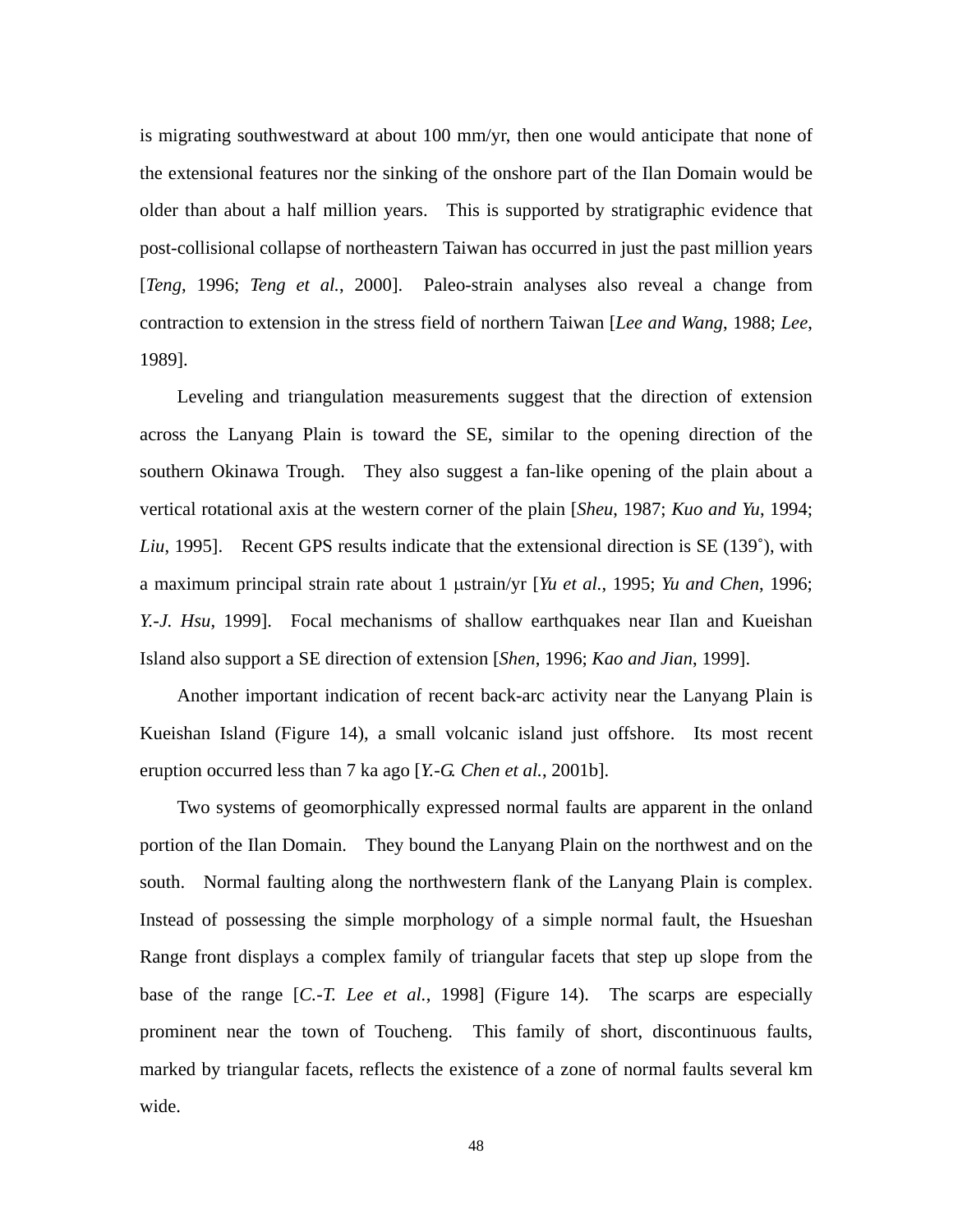The southern edge of the Lanyang Plain also appears to be controlled by normal faulting. The eastern half of this southern boundary, near Suao, is a very straight mountain front that is most simply interpreted as a fault scarp (Figure 14). The western half, however, shows no clear sign of a fault scarp. Instead, the valley edge consists of bedrock ridges protruding toward the valley and large alluvial fans extending up into the range. If there is an active normal fault along this section, sedimentation rates must be higher than faulting rates. Sediment cores from the plain reveal that this may indeed be the case. A sharp contact between bedrock and young sediment exists very close to the mountain front. Drilling just north of the mountain front encountered the top of bedrock at a depth about 40 meters. At a nearby site, only several hundred meters farther north, drilling to a depth of 200 meters did not encounter bedrock [*Chen*, 2000]. Hence, a steep scarp exists in the shallow subsurface between these two sites.

The seaward extension of these two normal fault systems is not very clear, and the lack of high-resolution bathymetry near the coast prohibits resolution of the issue (Figure 14). However, a submarine scarp along the northeastern extension of the northern normal fault system suggests that the northern structure continues for at least another 15 km. The presence of a submarine canyon just offshore Suao, on the other hand, indicates that the southern structure may not extend very far seaward.

Geophysical exploration sheds some light on the structure beneath the Lanyang Plain. Seismic reflection data, for example, may help explain why the faults on the northwest side of the plain are better expressed than those on the south. These data show that the sedimentary fill beneath the plain is asymmetrical. It is thickest along an axis striking about N60˚E and passing through Ilan [*Chiang*, 1976]. Along this axis, sediments just offshore reach thicknesses greater than 1500 meters. The fact that the gradient in sediment thickness is greater northwest of this axis than southeast suggests that rates of downdropping are greater on the faults to the northwest than on those to the south.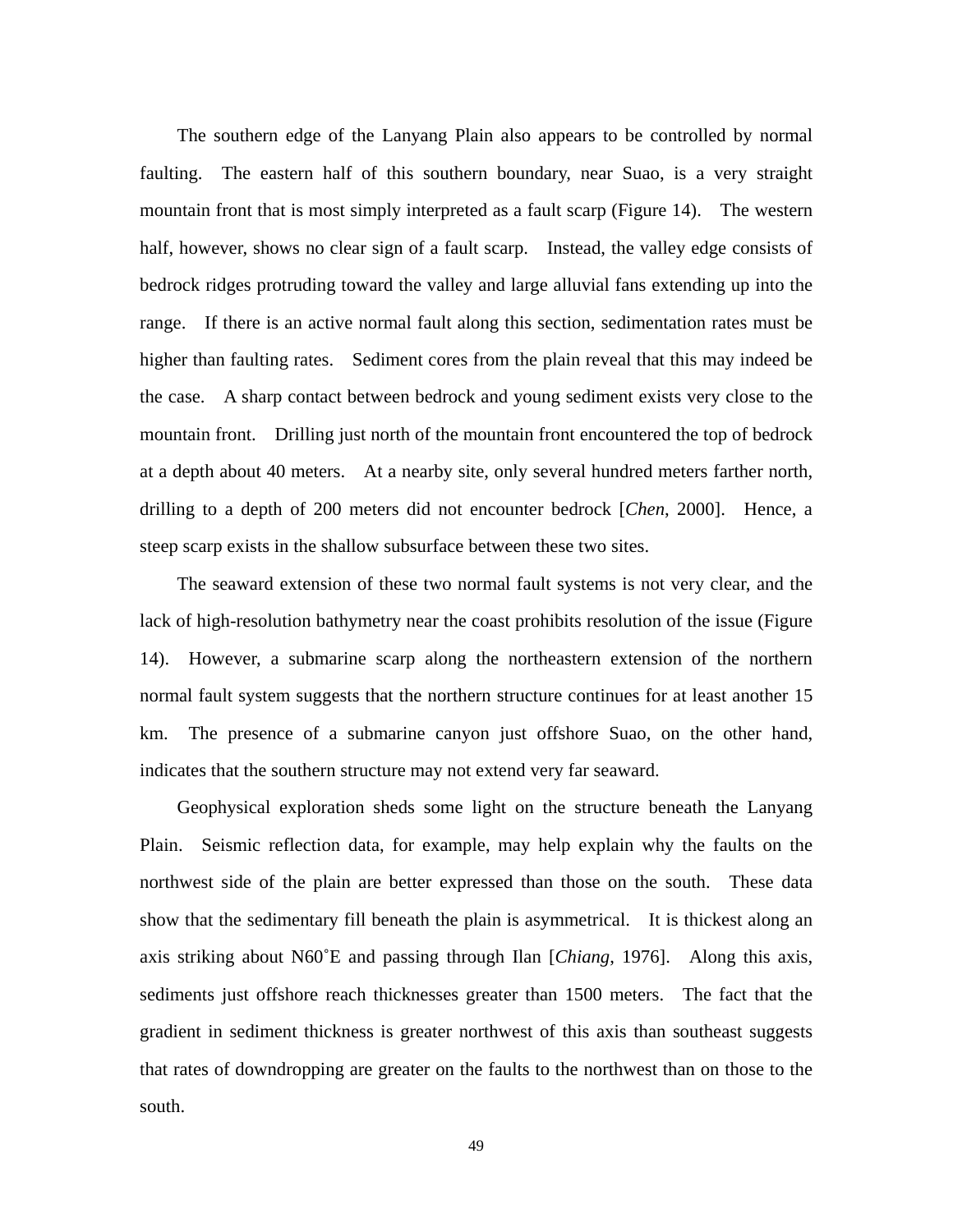The axis of maximum sediment thickness is also nearly coincident with the axis of geodetically measured subsidence of the plain between Ilan and Luotung [*Earthquake Research Institute*, 1934]. Along this axis, the maximum subsidence rate is locally as high as 20 mm/yr [*Sheu*, 1987; *Kuo and Yu*, 1994; *Liu*, 1995]. Moreover, this axis of geodetic submergence coincides with a hypothetical structural line, suggested by both clusters of small earthquakes [*Tsai et al.*, 1975; *Tsai*, 1976] and a linear magnetic feature [*Yu and Tsai*, 1979]. However, whether this hypothetical line is an actual buried geologic structure remains unresolved.

The normal faults that bound the Lanyang Plain are generally considered to be the southwestward extension of normal faults bounding the Okinawa Trough. Bathymetry of the Okinawa Trough indicates that the most active opening area in the recent 2 million years is its southern part [*Hsu et al.*, 1996; *Wang et al.*, 1998], adjacent to the Lanyang Plain. The active opening is supported by many young normal faults shown in seismic reflection studies [e.g., *Herman et al.*, 1978; *Letouzey and Kimura*, 1986; *Sibuet et al.*, 1987, 1998; *B.-H. Hsu*, 1999], abundant seismicity [e.g., *Yeh et al.*, 1989b; *Sibuet et al.*, 1998], and high heat flow [e.g., *Lu et al.*, 1981] in that region.

The Lishan fault, which runs along the Lanyang River valley, upstream from the Ilan Plain, is not likely to be an active structure, despite its linear course. This fault is a major bedrock structure in Taiwan [e.g. *Ho*, 1986, 1988; *Yang*, 1986] (Figure 3), and it has a complicated structural history. It may have moved as both a normal fault and reverse fault, and has been reactivated at least once [e.g., *Teng et al.*, 1991; *Teng*, 1992; *J.-C. Lee et al.*, 1997b]. Geomorphic evidence, however, indicates that the fault is not likely to be active. Upstream of the small village of Tuchang, neither tributary valleys nor ridgelines show any disturbance by the fault (Figure 14). Downstream of Tuchang, the only active tectonic features form a swath of minor sub-parallel ridge-cutting scarps about five kilometers northwest of the valley floor. These are probably geomorphic evidence of active normal faults. These minor active normal faults are probably related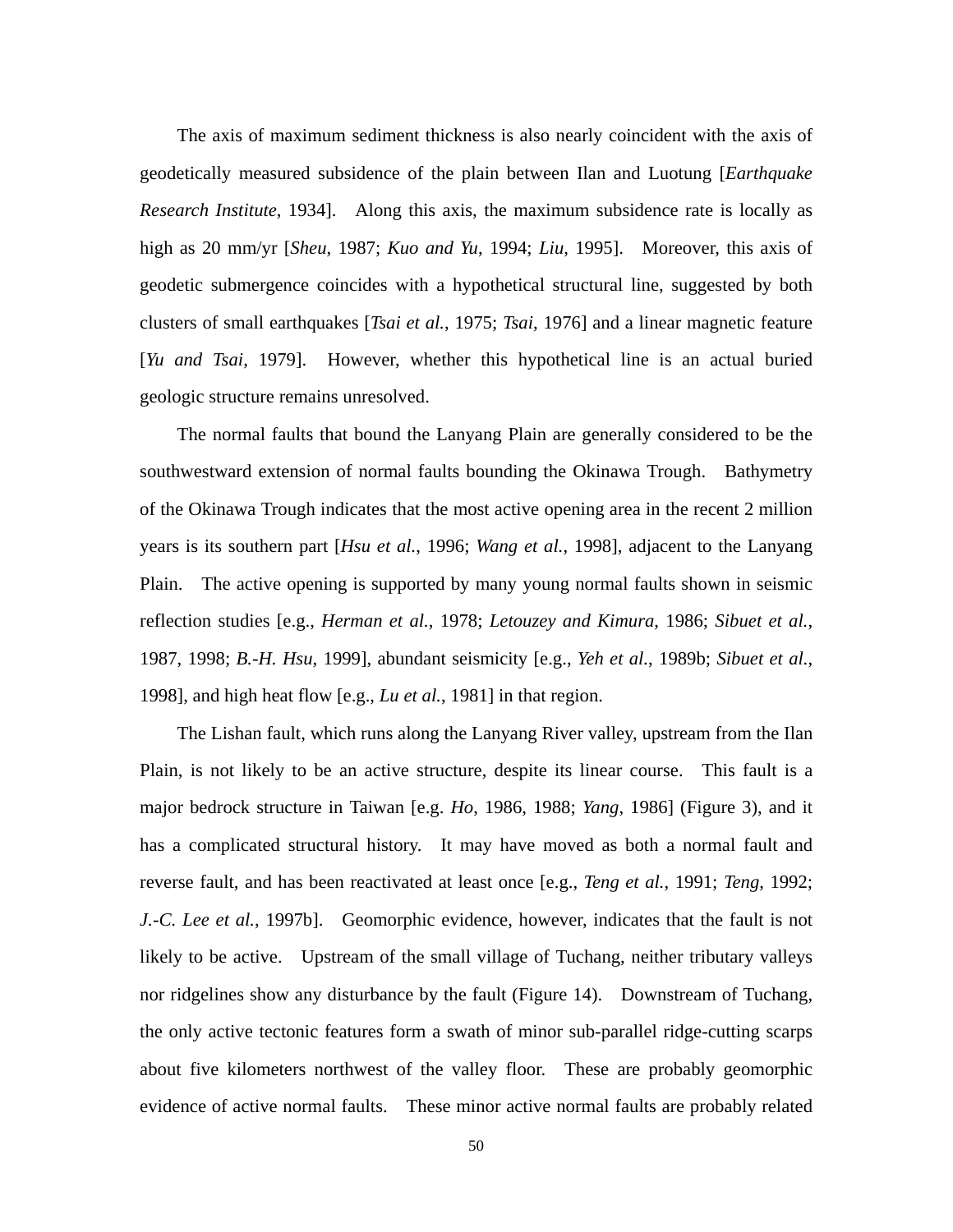to the incipient opening of the Lanyang Plain along the ancient Lishan suture.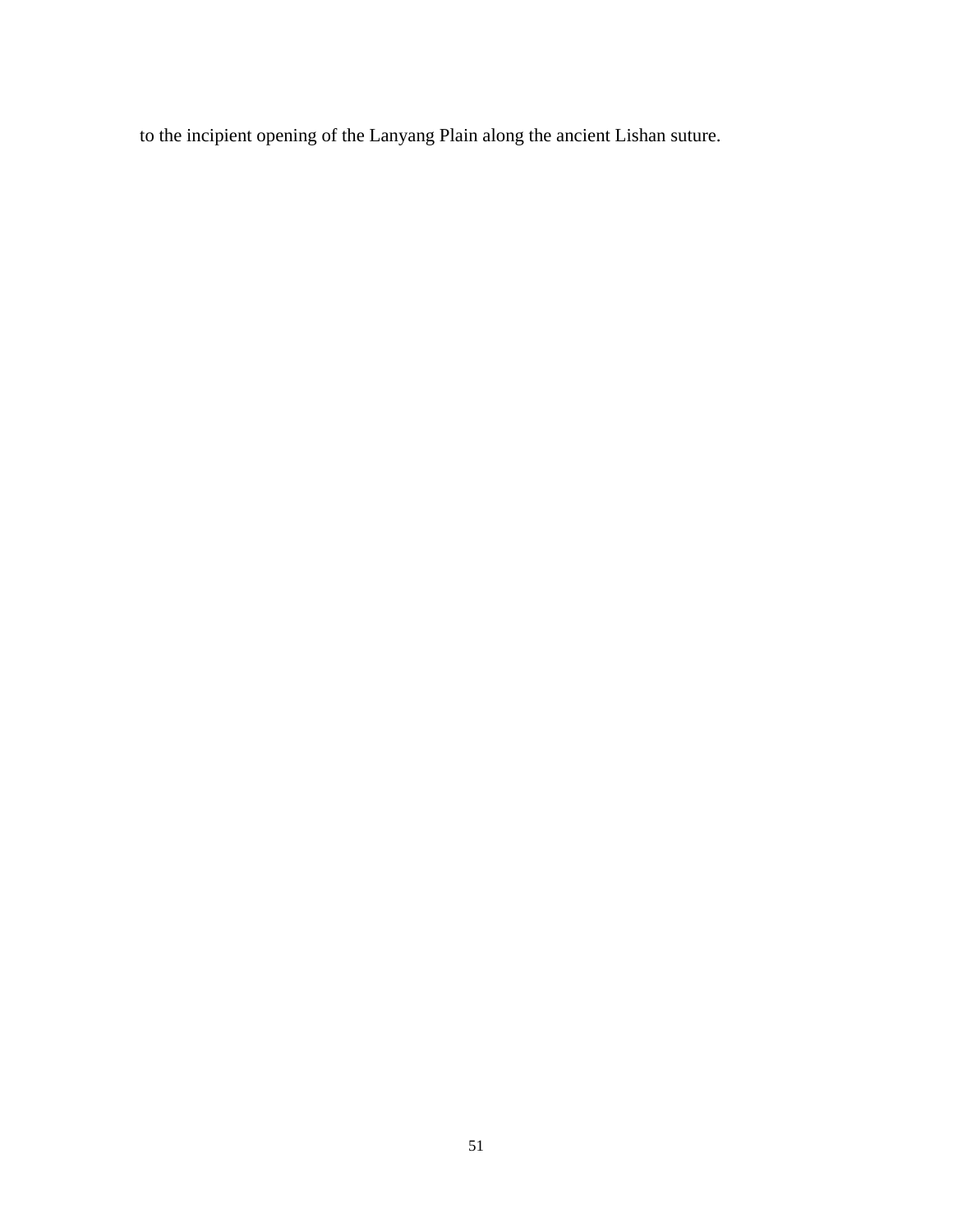## References

- Angelier, J., H.-T. Chu, and J.-C. Lee (1997), Shear concentration in a collision zone: kinematics of the Chihshang Fault as revealed by outcrop-scale quantification of active faulting, Longitudinal Valley, eastern Taiwan, *Tectonophysics*, *274*, 117-143.
- Barrier, E., and J. Angelier (1986), Active collision in eastern Taiwan: the Coastal Range, *Mem. Geol. Soc. China*, *7*, 135-159.
- Barrier, E., and C. Muller (1984), New observations and discussion on the origin and age of the Lichi Mélange, *Mem. Geol. Soc. China*, *6*, 303-325.
- Barrier, E., J. Angelier, H. T. Chu, and L. S. Teng (1982), Tectonic analysis of compressional structure in an active collision zone: the deformation of the Pinanshan Conglomerates, eastern Taiwan, *Proc. Geol. Soc. China*, *25*, 123-138.
- Biq, C. (1965), The East Taiwan Rift, *Pet. Geol. Taiwan*, *4*, 93-106.
- Biq, C. (1971), Comparison of mélange tectonics in Taiwan and in some other mountain belts, *Pet. Geol. Taiwan*, *9*, 79-106.
- Biq, C. (1972), Dual-trench structure in the Taiwan-Luzon region, *Proc. Geol. Soc. China*, *15*, 65-75.
- Biq, C. (1976), Western Taiwan earthquake-faults as miniature transform faults (in Chinese with English abstract), *Bull. Geol. Surv. Taiwan*, *25*, 1-7.
- Biq, C. (1991), Wrench-fault characteristics of the Meishan earthquake fault near Chia-I, Taiwan (in Chinese with English summary), *Ti-Chih*, *11*(2), 111-119.
- Biq, C. (1992), Another Coastal Range on Taiwan (in Chinese with English summary), *Ti-Chih*, *12*, 1-12.
- Bonilla, M. G. (1975), A review of recently active faults in Taiwan, *Open File Rep. 75-41*, 58pp., U. S. Geol. Surv., Menlo Park, Calif.
- Bonilla, M. G. (1977), Summary of Quaternary faulting and elevation changes in Taiwan, *Mem. Geol. Soc. China*, *2*, 43-55.
- Carena, S., J. Suppe, and H. Kao (2001), Imaging the main detachment under Taiwan: implications for the critical-taper mechanics and large-scale topography, *EOS, Trans., Am. Geophys. Uni.*, *82*(47), Fall Meet. Suppl., Abstract T32A-0863.
- Central Geologic Survey (1999a), Map of surface ruptures along the Chelungpu fault during the Chi-Chi earthquake, Taiwan, scale 1:25,000, Cent. Geol. Surv., Ministry Econ. Affairs, Taipei, Taiwan.
- Central Geologic Survey (1999b), Report of the geological survey of the 1999 Chi-Chi earthquake (in Chinese), 314pp., Cent. Geol. Surv., Ministry Econ. Affairs, Taipei,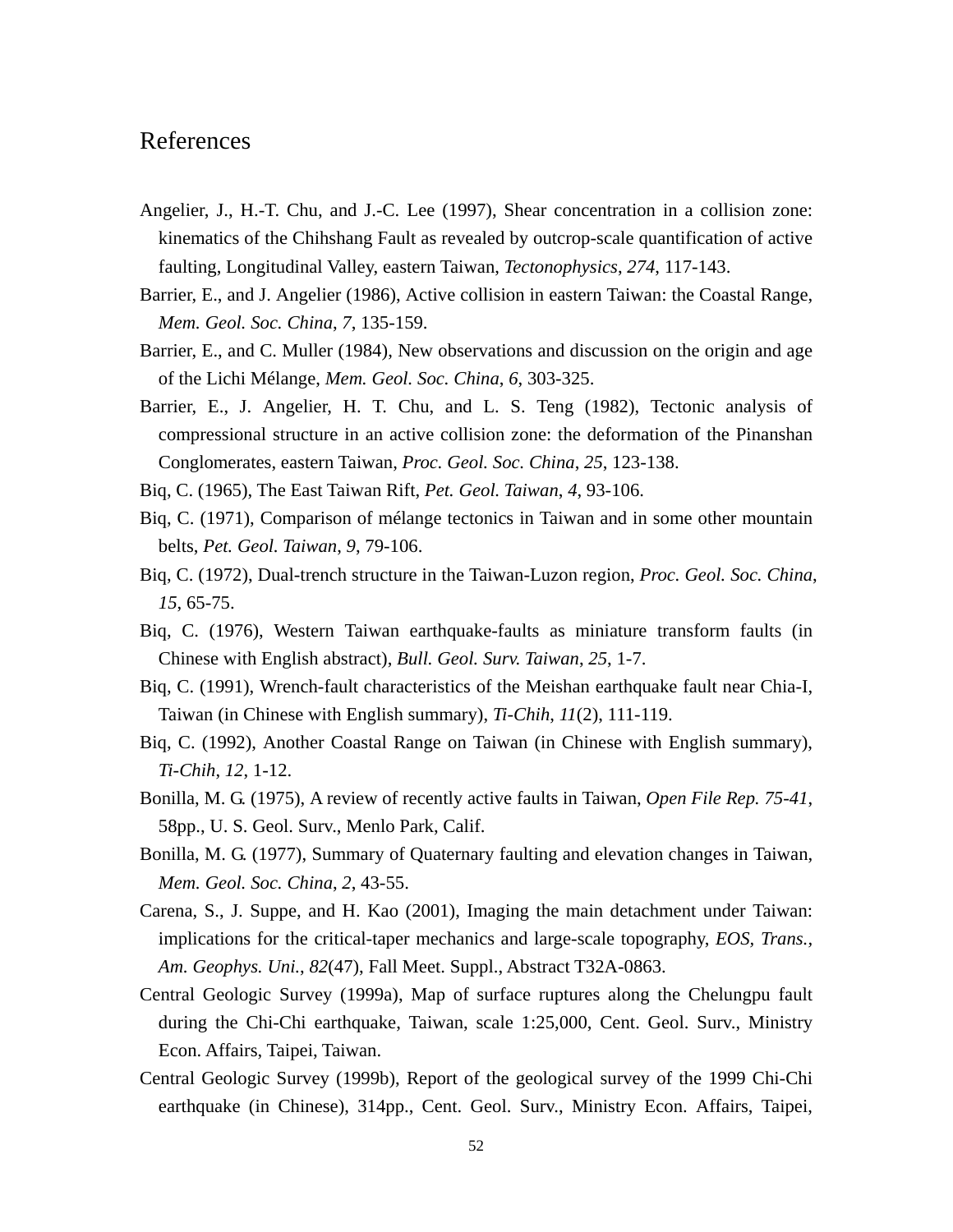Taiwan.

- Chan, C.-W. (1985), The Rueisuei, Hualien earthquake series on 24 April 1972 (in Chinese), M.S. thesis, 92pp., Natl. Taiwan Univ., Taipei, Taiwan.
- Chan, K.-Y. (1995), Scarp morphology analysis of the Taoyuan Tablelands (in Chinese), M.S. thesis, 114pp., Natl. Cent. Univ., Chungli, Taiwan.
- Chan, Y.-C., J.-C. Lee, C.-Y. Lu, and H.-T. Chu (2001), Transtensional tectonics along a major north-south trending fault in the active convergent Taiwan mountain belt, *EOS, Trans., Am. Geophys. Uni.*, *82*(47), Fall Meet. Suppl., Abstract T32A-0880.
- Chan, Y. C., J. C. Lee, C. Y. Lu, J. C. Hu, H. T. Chu, C. S. Hou, R. J. Rau, and K. E. Ching (2002), Neotectonic and structural characteristics along the Chaochou fault system in SW Taiwan: implications for tectonic escape during oblique plate convergence, *EOS, Trans., Am. Geophys. Uni.*, *83*(47), Fall Meet. Suppl., Abstract T62D-12.
- Chang, C.-P., J. Angelier, and C.-Y. Huang (2000), Origin and evolution of a mélange: the active plate boundary and suture zone of the Longitudinal Valley, Taiwan, *Tectonophysics*, *325*, 43-62.
- Chang, C. P., J. Angelier, C. Y. Huang, and C. S. Liu (2001), Structural evolution and significance of a mélange in a collision belt: the Lichi Mélange and the Taiwan arc-continent collision, *Geol. Mag.*, *138*, 633-651.
- Chang, H. C. (1976), Earthquakes in Taiwan in the recent 30 years (in Chinese), *Rep. Historiogr. Studies Taiwan*, *27*(2), 162-195.
- Chang, H.-C., C.-W. Lin, M.-M. Chen, and S.-T. Lu (1998), *An Introduction to the Active Faults of Taiwan, Explanatory Text of the Active Fault Map of Taiwan* (in Chinese with English abstract), *Spec. Pub. Cent. Geol. Surv.*, *10*, 103pp., Cent. Geol. Surv., Ministry Econ. Affairs, Taipei, Taiwan.
- Chang, J.-C., T.-T. Shih, S.-M. Shen, and C.-L. Chang (1992), A geomorphological study of river terrace in northern Huatung Longitudinal Valley (in Chinese with English abstract), *Geogr. Res.*, *18*, 1-51.
- Chang, J.-C., T.-T. Shih, S.-C. Yang, Y.-F. Lin, and H.-L. Chen (1994), A geomorphological study of alluvial fan in Huatung Longitudinal Valley (in Chinese with English abstract), *Geogr. Res.*, *21*, 43-74.
- Chang, J.-C., K.-H. Teng, and M.-C. Liu (1998), A geomorphological study on river terraces in Miaoli Hills (in Chinese with English abstract), *Geogr. Res.*, *29*, 97-112.
- Chang, J.-C., K.-H. Teng, and M.-C. Liu (1999), The geomorphological study on the terraces of Tou-chein River (in Chinese with English abstract), *Geogr. Res.*, *31*, 61-81.
- Chang, L.-S., M. Chow, and P.-Y. Chen (1947), The Tainan earthquake of December 5,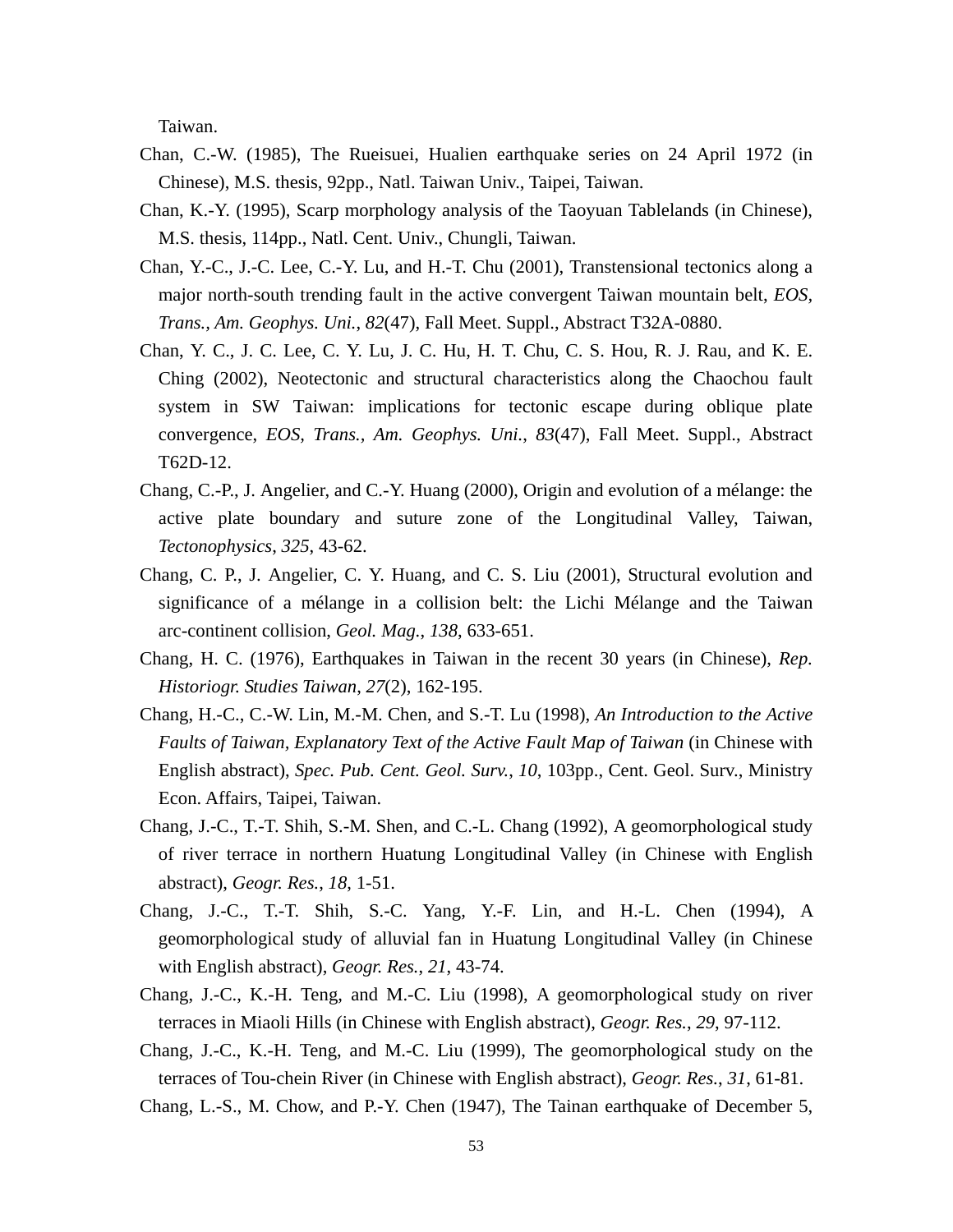1946 (in Chinese with English summary), *Bull. Geol. Surv. Taiwan*, *1*, 11-18 (Chinese), and 17-20 (English).

- Chang, S. S. L. (1971), Subsurface geologic study of the Taichung basin, Taiwan, *Pet. Geol. Taiwan*, *8*, 21-45.
- Chang, S. S. L. (1972), Subsurface geologic study of the Hsinchu basin, Taiwan, *Pet. Geol. Taiwan*, *10*, 63-87.
- Chang, S. S. L. (1974), Subsurface geologic study of the Miaoli area, Taiwan, *Pet. Geol. Taiwan*, *11*, 1-25.
- Chang, Y.-L., C.-I. Lee, C.-W. Lin, C.-H. Hsu, and E.-W. Mao (1996), Inversion tectonics in the fold-thrust belt of the foothills of the Chiayi-Tainan area, southwestern Taiwan, *Pet. Geol. Taiwan*, *30*, 163-176.
- Chemenda, A. I., R. K. Yang, C.-H. Hsieh, and A. L. Groholsky (1997), Evolutionary model for the Taiwan collision based on physical modelling, *Tectonophysics*, *274*, 253-274.
- Chemenda, A., S. Lallemand, and A. Bokun (2000), Strain partitioning and interplate friction in oblique subduction zones: Constraints provided by experimental modeling, *J. Geophys. Res.*, *105*, 5,567-5,581.
- Chen, C.-H. (1975), Petrological and chemical study of volcanic rocks from Tatun Volcano Group, *Proc. Geol. Soc. China*, *18*, 59-72.
- Chen, C.-H. (1990), *Igneous Rocks of Taiwan* (in Chinese with English abstract), 137pp., Cent. Geol. Surv., Ministry Econ. Affairs, Taipei, Taiwan.
- Chen, C.-H., and Y.-J. Wu (1971), Volcanic geology of the Tatun geothermal area, northern Taiwan, *Proc. Geol. Soc. China*, *14*, 5-20.
- Chen, C.-Y. (1974), Verification of the north-northeastward movement of the Coastal Range, eastern Taiwan, by re-triangulation (in Chinese with English abstract), *Bull. Geol. Surv. Taiwan*, *24*, 119-123.
- Chen, H.-H., and R.-J. Rau (2002), Earthquake locations and style of faulting in an active arc-continent plate boundary: the Chihshang fault of eastern Taiwan, *EOS, Trans., Am. Geophys. Uni.*, *83*(47), Fall Meet. Suppl., Abstract T61B-1277.
- Chen, J.-S. (1970), A preliminary interpretation of the refraction seismic data in the Miaoli-Hsinchu coastal area (in Chinese with English abstract), *Pet. Geol. Taiwan*, *7*, 53-63.
- Chen, J.-S. (1972), Seismic study of the Chunan structure, Miaoli, Taiwan, *Pet. Geol. Taiwan*, *10*, 229-246.
- Chen, J.-S. (1974), Seismic study of the Paoshan structure, Hsinchu, Taiwan, *Pet. Geol. Taiwan*, *11*, 183-195.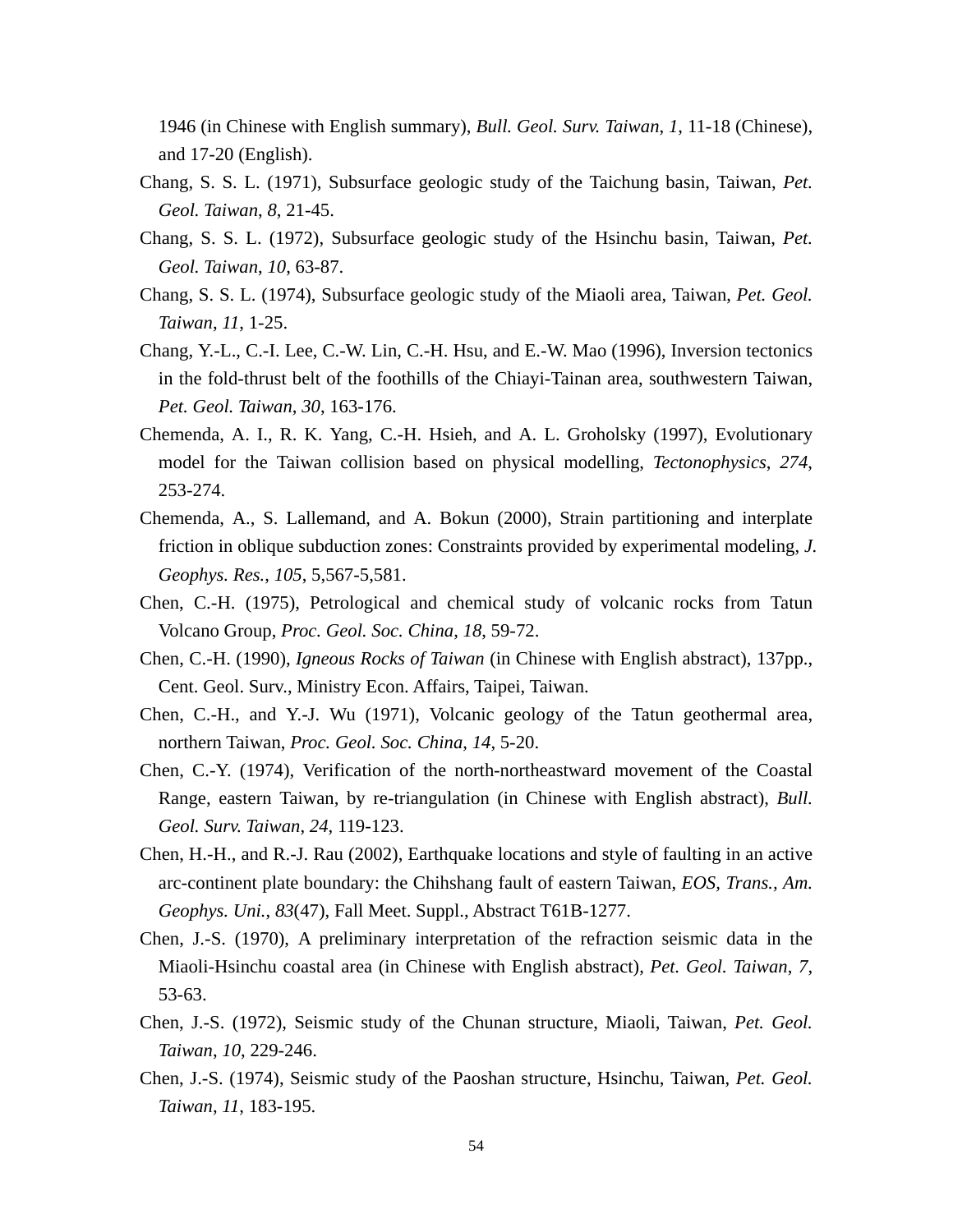- Chen, J.-S. (1976), The analysis and design of refraction and reflection seismic survey of the Taitung area, *Pet. Geol. Taiwan*, *13*, 225-246.
- Chen, J.-S. (1978), A comparative study of the refraction and reflection seismic data obtained on the Changhua plain to the Peikang Shelf, Taiwan, *Pet. Geol. Taiwan*, *15*, 199-217.
- Chen, J.-S., J.-N. Chou, Y.-C. Lee, and Y.-S. Chou (1974), Seismic survey conducted in eastern Taiwan (in Chinese with English abstract), *Pet. Geol. Taiwan*, *11*, 147-163.
- Chen, K.-J., Y.-H. Yeh, C.-S. Tsai, and S.-C. Yuan (1988), Gravity and microearthquake studies in the Nankan-Taoyuan area, northwestern Taiwan, *Proc. Geol. Soc. China*, *31*(1), 125-139.
- Chen, K.-J., Y.-H. Yeh, H.-Y. Yen, and C.-H. Lin (1995), Seismological studies in the Chinshan fault area, *J. Geol. Soc. China*, *38*, 335-353.
- Chen, M.-P., Y.-T. Shieh, and C.-S. Shyr (1988), Seafloor physiography and surface sediments off southeastern Taiwan, *Acta Geol. Taiwanica*, *26*, 333-353.
- Chen, R.-F. (1999), Geomorphic index study of active structures in Chiayi-Tainan area, southwestern Taiwan (in Chinese with English abstract), M.S. thesis, 146pp., Natl. Cheng Kung Univ., Tainan, Taiwan.
- Chen, R.-F., J. Angelier, H. Tsai, B. Deffontaines, and M.-L. Hsieh (2001), Active uplift at the Taiwan belt front revealed by river profiles: the Hsiaomei anticline area, *Program Proceeding of the International Symposium on Earthquake and Active Tectonics and the International Symposium on East Asian Tectonics (iSEAT)*, 117-118, Taipei, Taiwan.
- Chen, W.-F., and L. S. Teng (1990), Depositional environment of Quaternary deposits of the Linkou Tableland, northwestern Taiwan, *Proc. Geol. Soc. China*, *33*, 39-63.
- Chen, W.-F., L. S. Teng, J. Angelier, J.-C. Lee, and H.-T. Chu (1994), The Nankan fault outcrops (in Chinese with English abstract), *Ti-Chih*, *14*(1), 63-71.
- Chen, W.-S. (1988), Tectonic evolution of sedimentary basins in Coastal Range, Taiwan (in Chinese), Ph.D. thesis, 304pp., Natl. Taiwan Univ., Taipei, Taiwan.
- Chen, W.-S. (1991), Origin of the Lichi Mélange in the Coastal Range, eastern Taiwan (in Chinese with English abstract), *Spec. Pub. Cent. Geol. Surv.*, *5*, 257-266.
- Chen, W.-S. (2000), Sedimentary environment analysis and stratigraphic correlations Lanyang Plain (in Chinese), *Cent. Geol. Surv. Rep. 89-17*, 49pp., Cent. Geol. Surv., Ministry Econ. Affairs, Taipei, Taiwan.
- Chen, W.-S., and Y. Wang (1988), Development of deep-sea fan systems in Coastal Range Basin, eastern Taiwan, *Acta Geol. Taiwanica*, *26*, 37-56.
- Chen, W.-S., Y.-M. Cheng, and C.-Y. Huang (1985), Geology of the Hengchun Peninsula,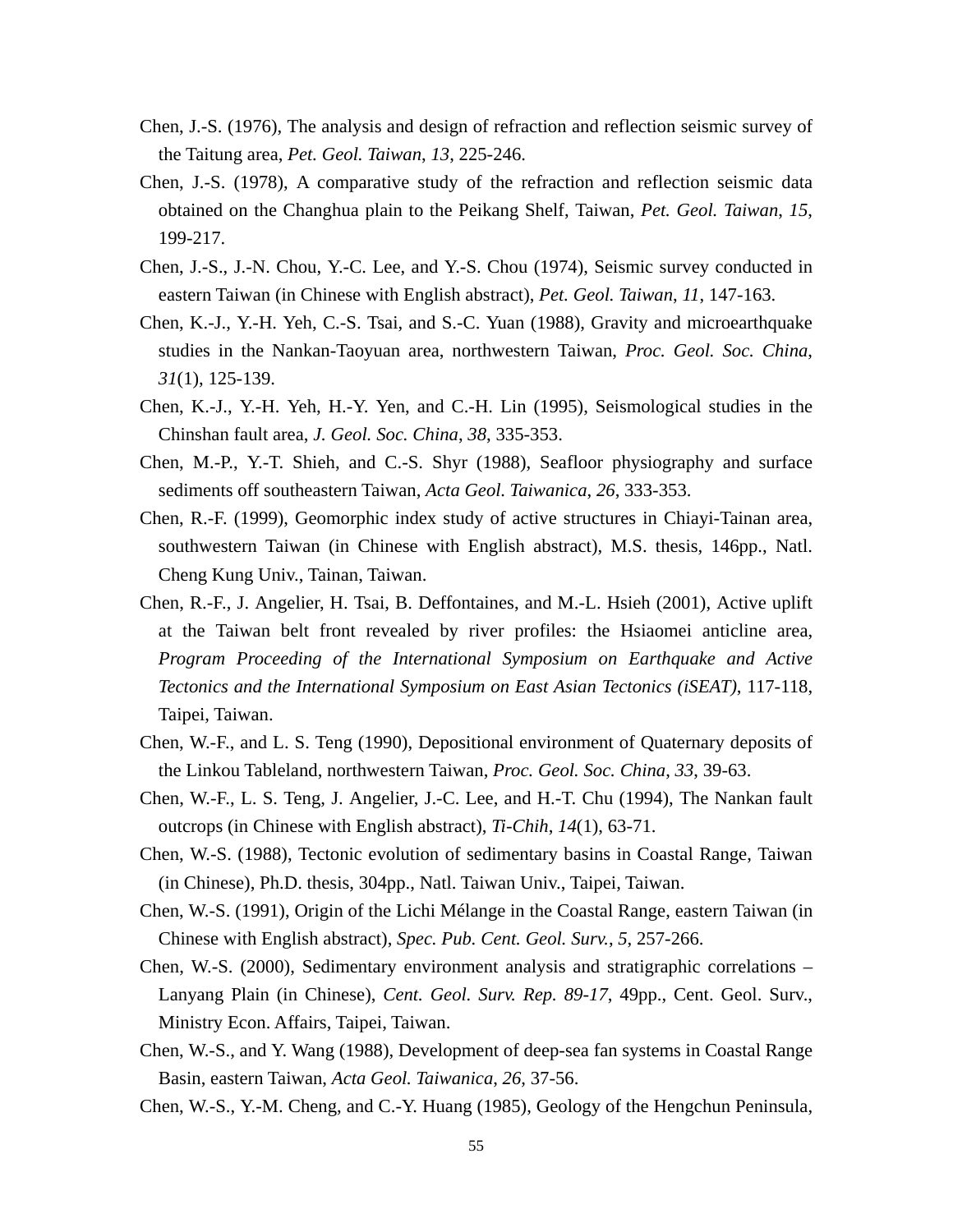southern Taiwan (in Chinese with English abstract), *Ti-Chih*, *6*(2), 47-74.

- Chen, W.-S., Y.-G. Chen, T.-K. Liu, N.-W. Huang, C.-C. Lin, S.-H. Sung, and K.-J. Lee (2000), Characteristics of the Chi-Chi earthquake ruptures (in Chinese with English abstract), *Spec. Pub. Cent. Geol. Surv.*, *12*, 139-154.
- Chen, W.-S., et al. (2001a), 1999 Chi-Chi earthquake: A case study on the role of thrust-ramp structures for generating earthquakes, *Bull. Seismol. Soc. Am.*, *91*, 986-994.
- Chen, W.-S., Y.-G. Chen, and H.-C. Chang (2001b), Paleoseismic study of the Chelungpu fault in the Mingjian area, *Western Pacific Earth Sci.*, *1*, 351-358.
- Chen, W.-S., Y.-G. Chen, H.-C. Chang, Y.-H. Lee, and J.-C. Lee (2001c), Paleoseismic study of the Chelungpu fault in the Wanfung area, *Western Pacific Earth Sci.*, *1*, 499-506.
- Chen, Y.-G. (1988), C-14 dating and correlation of river terraces along the lower reach of the Tahan-chi, northern Taiwan (in Chinese), M.S. thesis, 88pp., Natl. Taiwan Univ., Taipei, Taiwan.
- Chen, Y.-G. (1993), Sea-level change and neotectonics in southern part of Taiwan region since Late Pleistocene (in Chinese), Ph.D. thesis, 158pp., Natl. Taiwan Univ., Taipei, Taiwan.
- Chen, Y.-G., and T.-K. Liu (1992), Vertical crustal movement of a tectonic uplifting volcanic island – Lutao, *J. Geol. Soc. China*, *35*, 231-246.
- Chen, Y.-G., and T.-K. Liu (1993), Holocene radiocarbon dates in Hengchun Peninsula and their neotectonic implications, *J. Geol. Soc. China*, *36*, 457-479.
- Chen, Y.-G., and T.-K. Liu (2000), Holocene uplift and subsidence along an active tectonic margin southwestern Taiwan, *Quat. Sci. Rev.*, *19*, 923-930.
- Chen, Y.-G., W.-S. Chen, J.-C. Lee, Y.-H. Lee, C.-T. Lee, H.-C. Chang, and C.-H. Lo (2001a), Surface rupture of 1999 Chi-Chi earthquake yields insights on active tectonics of central Taiwan, *Bull. Seismol. Soc. Am.*, *91*, 977-985.
- Chen, Y.-G., W.-S. Wu, C.-H. Chen, and T.-K. Liu (2001b), A date for volcanic eruption inferred from a siltstone xenolith, *Quat. Sci. Rev.*, *20*, 869-873.
- Chen, Y.-G., W.-S. Chen, Y. Wang, P.-W. Lo, T.-K. Liu, and J.-C. Lee (2002), Geomorphic evidence for prior earthquakes: Lessons from the 1999 Chichi earthquake in central Taiwan, *Geology*, *30*, 171-174.
- Chen, Y.-G., J. B. H. Shyu, Y. Ota, W.-S. Chen, J.-C. Hu, B.-W. Tsai, and Y. Wang (2004), Active structures as deduced from geomorphic features: a case in Hsinchu area, northwestern Taiwan, *Quat. Int.*, *115-116*, 189-199.
- Cheng, S.-N., Y. T. Yeh, and M.-S. Yu (1996), The 1951 Taitung earthquake in Taiwan, *J.*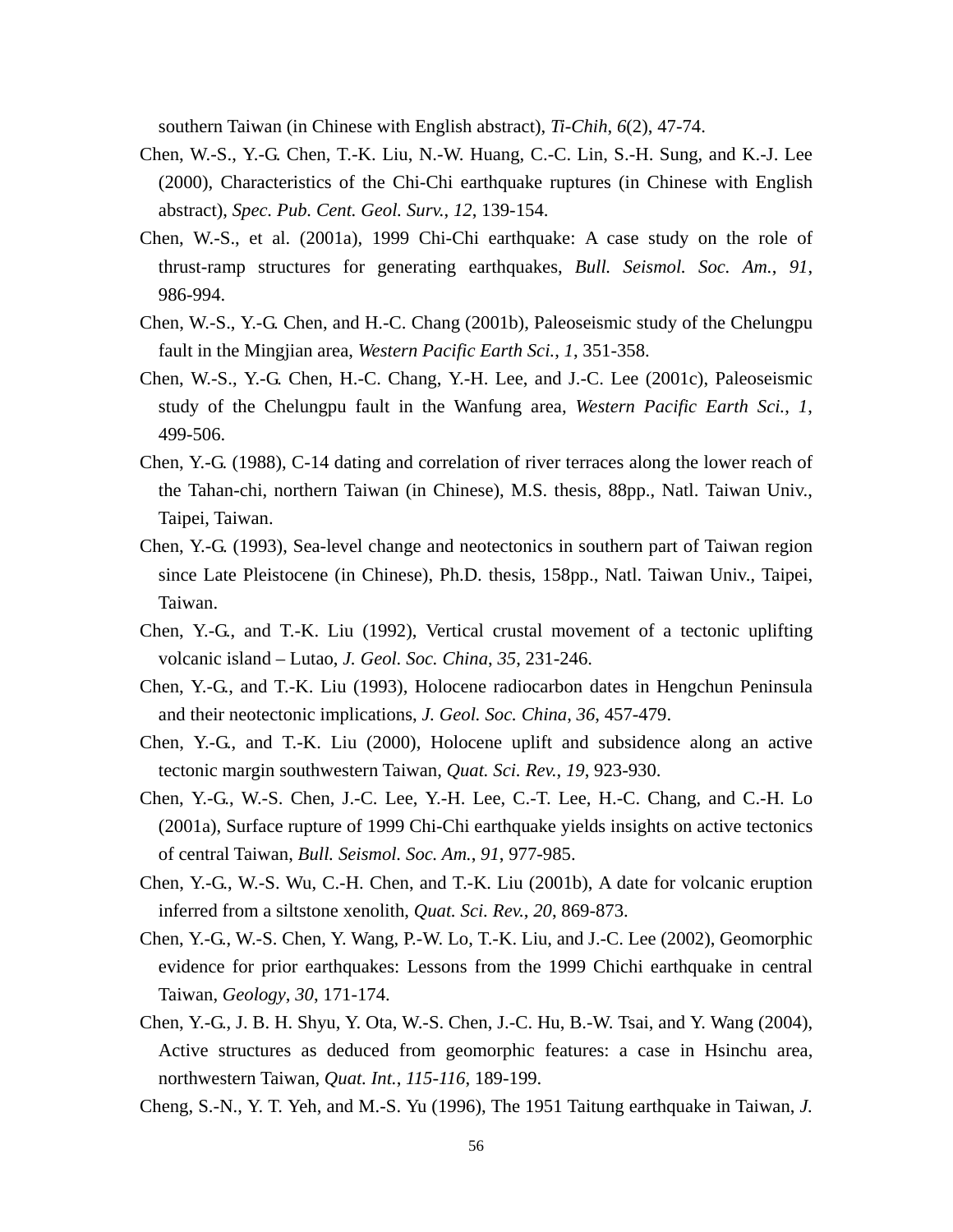*Geol. Soc. China*, *39*, 267-285.

- Chiang, S. C. (1970), Seismic interpretation of the Yunghoshan anticline, Miaoli, Taiwan, *Pet. Geol. Taiwan*, *7*, 65-72.
- Chiang, S. C. (1971), Seismic study of the Chaochou structure, Pingtung, Taiwan, *Pet. Geol. Taiwan*, *8*, 281-294.
- Chiang, S. C. (1976), Seismic study in the Ilan Plain (in Chinese), *Mining Tech.*, *14*(6), 215-221.
- Chien, J.-Y., Y.-M. Chang, F.-L. Tu, J.-S. Liou, K.-Y. Chan, S. Ouyang, and C.-C. Cheng (1998), The investigation and prediction on ground subsidence in the costal Pingtung Plain (in Chinese with English abstract), *Proceedings of the Symposium on Groundwater and Hydrogeology of the Pingtung Plain*, 253-267, Taipei, Taiwan.
- Chien, S.-C. (1993), Preliminary study on the geomorphology and geology along the middle and lower reach of the Choushui River (in Chinese), B.S. thesis, 74pp., Natl. Taiwan Univ., Taipei, Taiwan.
- Chinese Petroleum Corporation (1978), The geologic map of Taoyuan-Hsinchu, scale 1:100,000, *No. 2*, Taiwan Pet. Exploration Div., Chinese Pet. Corp., Miaoli, Taiwan.
- Chinese Petroleum Corporation (1982), The geologic map of Taichung, scale 1:100,000, *No. 4*, Taiwan Pet. Exploration Div., Chinese Pet. Corp., Miaoli, Taiwan.
- Chinese Petroleum Corporation (1986), The geologic map of Chia-I, scale 1:100,000, *No. 5,* Taiwan Pet. Exploration Div., Chinese Pet. Corp., Miaoli, Taiwan.
- Chinese Petroleum Corporation (1994), The geologic map of Miaoli, scale 1:100,000, *No. 3*, Taiwan Pet. Exploration Div., Chinese Pet. Corp., Miaoli, Taiwan.
- Chiu, H. T. (1970), Structural features of the area between Hsinchu and Taoyuan, northern Taiwan, *Proc. Geol. Soc. China*, *13*, 63-75.
- Chou, J. T. (1971), A sedimentologic and paleogeographic study of the Neogene formations in the Taichung region, western Taiwan, *Pet. Geol. Taiwan*, *9*, 43-66.
- Chou, J. T. (1976), Sedimentology and paleogeography of the Miocene clastic sequence in northern Taiwan, with emphasis on its sandstones, *Pet. Geol. Taiwan*, *13*, 83-118.
- Chow, J., K.-M. Yang, and H.-M. Chen (1988), Seismic interpretation of the subsurface structures in the Yichu-Chiali area, southern Taiwan, *Pet. Geol. Taiwan*, *24*, 60-95.
- Chu, C.-J., C. T. Lee, and L. S. Teng (1998), Structural features and Quaternary tectonics of the Chinshan fault, northern Taiwan, *J. Geol. Soc. China*, *41*, 25-42.
- Chu, H.-T., and M.-S. Yu (1997), The relationships between earthquakes and faults in the Taitung Longitudinal Valley (in Chinese), *Natl. Sci. Council Project Rep., No. NSC-86-2116-M-047-002*, 133pp., Natl. Sci. Council, Taipei, Taiwan.
- Chung, C. T. (1968), Regional stratigraphic and structural study of the Tainan foothills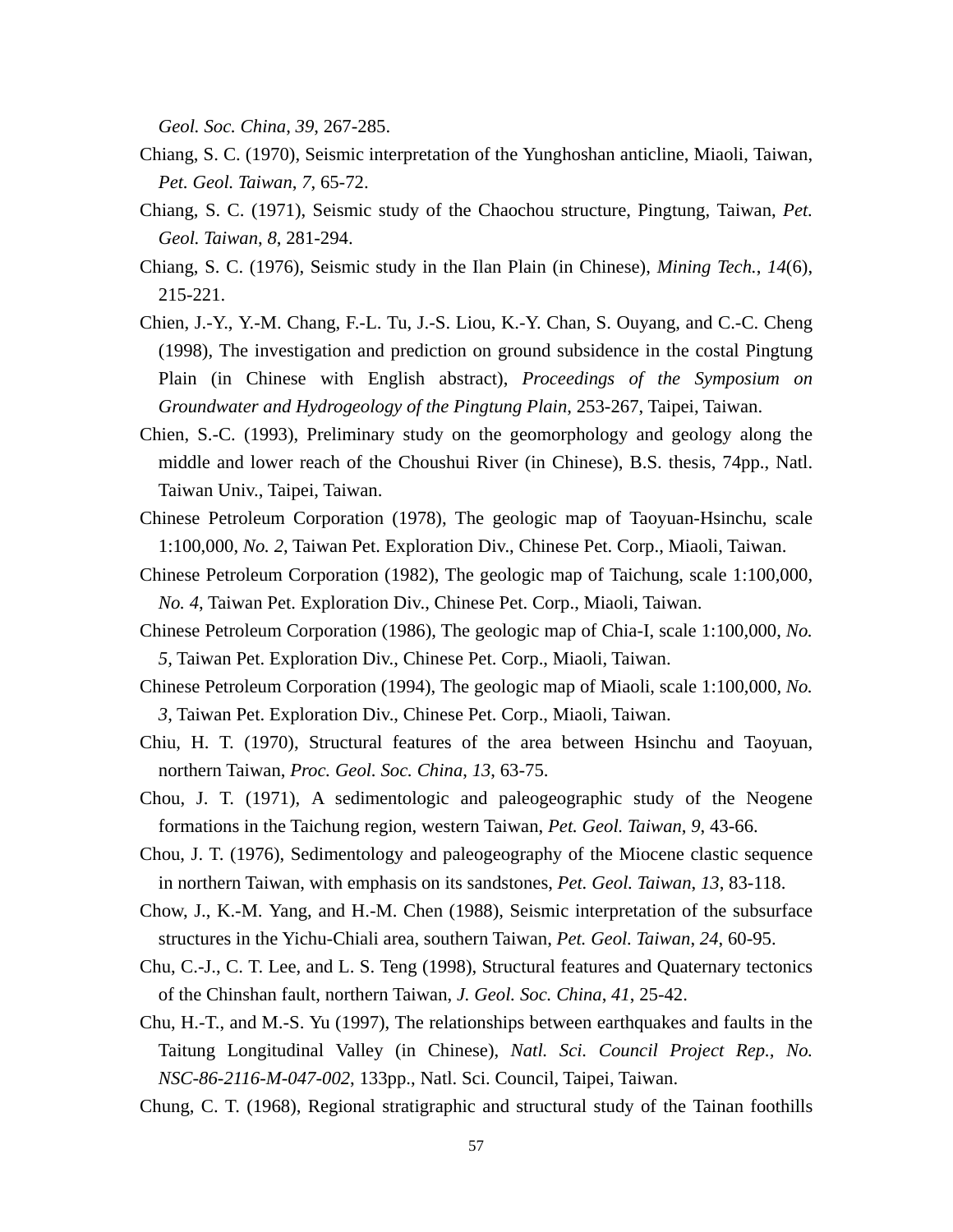area, southern Taiwan, *Pet. Geol. Taiwan*, *6*, 15-31.

- Chung, S.-L., K.-L. Wang, A. J. Crawford, V. S. Kamenetsky, C.-H. Chen, C.-Y. Lan, and C.-H. Chen (2001), High-Mg potassic rocks from Taiwan: implications for the genesis of orogenic potassic lavas, *Lithos*, *59*, 153-170.
- Chyi, S.-J., and Q.-C. Sung (2000), River terraces of Tou-Liu Chia-I Foothill Province and their neotectonic implication (in Chinese with English abstract), *Program and Abstracts, 2000 Ann. Meet. Geol. Soc. China*, 160-162, Taipei, Taiwan.
- Deffontaines, B., O. Lacombe, J. Angelier, H. T. Chu, F. Mouthereau, C. T. Lee, J. Deramond, J. F. Lee, M. S. Yu, and P. M. Liew (1997), Quaternary transfer faulting in the Taiwan Foothills: evidence from a multisource approach, *Tectonophysics*, *274*, 61-82.
- Dominguez, S., J.-P. Avouac, and R. Michel (2003), Horizontal coseismic deformation of the 1999 Chi-Chi earthquake measured from SPOT satellite images: Implications for the seismic cycle along the western foothills of central Taiwan, *J. Geophys. Res.*, *108*(B2), 2083, doi:10.1029/2001JB000951.
- Earthquake Research Institute (1934), Change in the heights of the bench marks along the route passing Ratô, Taiwan (Formosa) (in Japanese with English abstract), *Bull. Earthquake Res. Inst., Tokyo Imp. Univ.*, *12*, 261-262.
- Elishewitz, B. (1963), A new interpretation of the structure of the Miaoli area in the light of the décollement tectonics of northwest Taiwan, *Pet. Geol. Taiwan*, *2*, 21-45.
- Ernst, W. G. (1977), Olistostromes and included ophiolitic debris from the Coastal Range of eastern Taiwan, *Mem. Geol. Soc. China*, *2*, 97-114.
- Font, Y., C.-S. Liu, P. Schnurle, and S. Lallemand (2001), Constraints on backstop geometry of the southwest Ryukyu subduction based on reflection seismic data, *Tectonophysics*, *333*, 135-158.
- Fruneau, B., E. Pathier, D. Raymond, B. Deffontaines, C. T. Lee, H. T. Wang, J. Angelier, J. P. Rudant, and C. P. Chang (2001), Uplift of Tainan Tableland (SW Taiwan) revealed by SAR interferometry, *Geophys. Res. Lett.*, *28*, 3,071-3,074.
- Fuh, S.-C., C.-S. Liu, and G.-S. Song (1994), Decoupled transcurrent faults in the offshore area south of Taiwan, *Pet. Geol. Taiwan*, *29*, 27-46.
- Hanai, S. (1930), Active faults in the Toen Hill, Formosa (in Japanese), *Geogr. Rev. Japan*, *6*(7), 778-789.
- Hanzawa, S. (1931), Raised coral reefs of Taiwan (in Japanese), *Geogr. Rev. Japan*, *7*(2), 91-104.
- Hayasaka, I. (1935), On the earthquake of April, 21, 1935 in Sintiku and Taityû Prefectures (in Japanese), *Taiwan Tigaku Kizi*, *6*(6), 58-78.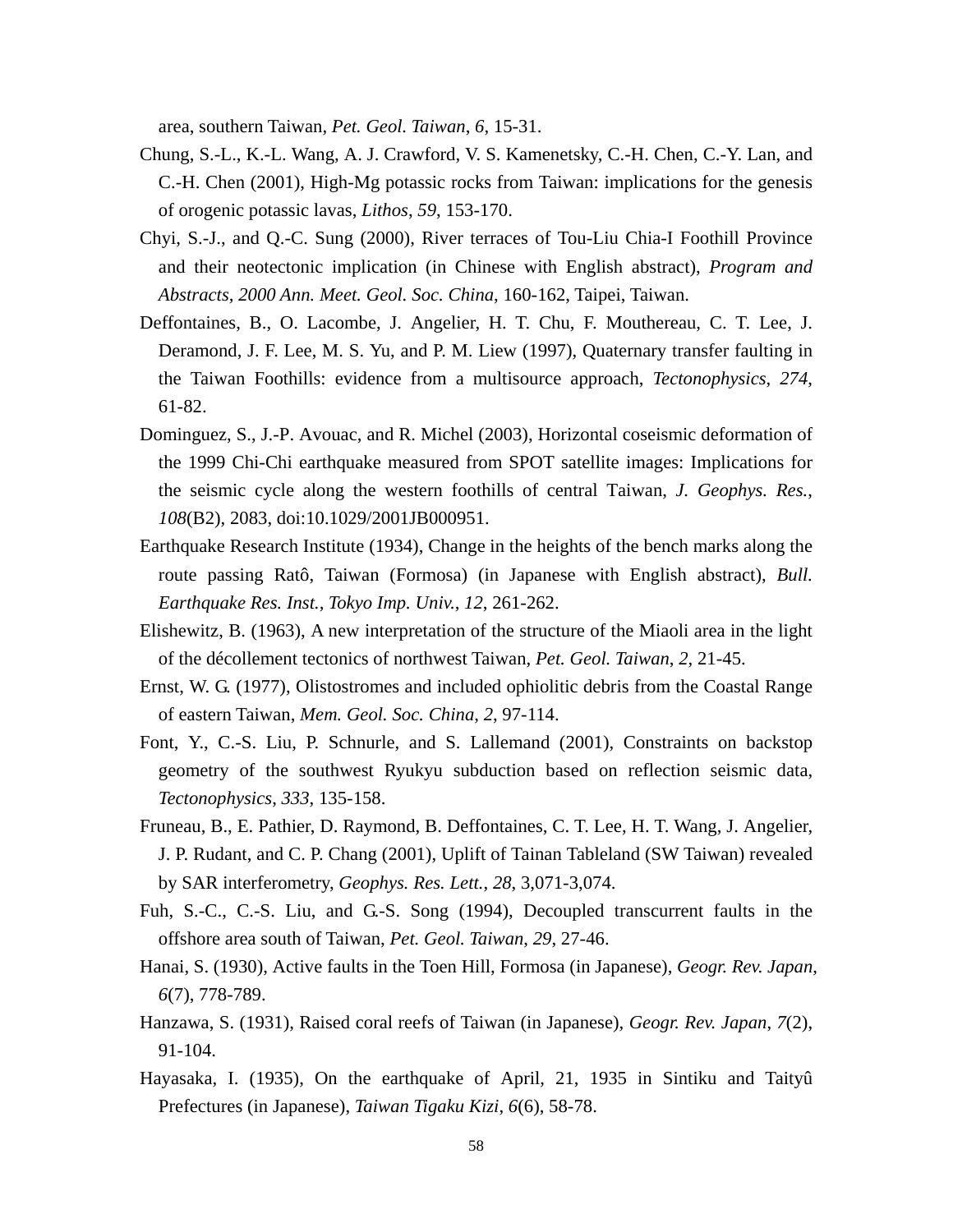- Heim, A., and C. T. Chung (1962), Preliminary observations on the structure of the Kaohsiung limestone mountains, *Pet. Geol. Taiwan*, *1*, 23-30.
- Herman, B. M., R. N. Anderson, and M. Truchan (1978), Extensional tectonics in the Okinawa Trough, in *Geological and Geophysical Investigations of Continental Margins*, edited by J. S. Watkins, L. Montadert, and P. W. Dickerson, *Mem. Am. Assoc. Pet. Geol.*, *29*, 199-208.
- Ho, C. S. (1969), Some stratigraphic-structural problems of the Linkou terrace in northern Taiwan, *Proc. Geol. Soc. China*, *12*, 65-80.
- Ho, C. S. (1986), A synthesis of the geologic evolution of Taiwan, *Tectonophysics*, *125*, 1-16.
- Ho, C. S. (1988), *An Introduction to the Geology of Taiwan, Explanatory Text of the Geologic Map of Taiwan*, 2nd ed., 192pp., Cent. Geol. Surv., Ministry Econ. Affairs, Taipei, Taiwan.
- Hou, C.-S., L.-Y. Fei, and T.-C. Lai (1998), GPS investigation in the Pingtung Plain (in Chinese with English abstract), *Proceedings of the Symposium on Groundwater and Hydrogeology of the Pingtung Plain*, 239-251, Taipei, Taiwan.
- Hsiao, L.-Y., K.-A. Lin, S.-T. Huang, and L. S. Teng (1998), Structural characteristics of the southern Taiwan-Sinzi Folded Zone (in Chinese with English abstract), *Pet. Geol. Taiwan*, *32*, 133-153.
- Hsiao, P. T. (1968), Seismic study of the Taichung area, Taiwan, *Pet. Geol. Taiwan*, *6*, 209-218.
- Hsiao, P. T. (1971), Seismic study of the area between the coastal plain and the foothills, Yunlin, Taiwan, *Pet. Geol. Taiwan*, *8*, 249-263.
- Hsiao, P. T. (1974), Subsurface geologic study of the Hsinying coastal plain area, Taiwan, *Pet. Geol. Taiwan*, *11*, 27-39.
- Hsiao, W.-C. (1993), Shallow seismic reflection survey in the Kuantu-Luchou area, Taipei Basin (in Chinese), M.S. thesis, 107pp., Natl. Cent. Univ., Chungli, Taiwan.
- Hsieh, C.-H., L.-Y. Tsai, C.-H. Lin, and M.-T. Lin (1991), Seismic surveys of subsurface structures in the Kanchiao-Chinshan area (in Chinese), *Hazard Mitigation Res. Rep. 78-88*, 67pp., Natl. Sci. Council, Taipei, Taiwan.
- Hsieh, C.-H., Y.-F. Chang, and R.-H. Sun (1992), Seismic investigate Hsin-Chuan fault on the west of Taipei Basin (in Chinese with English abstract), *Ti-Chih*, *12*(1), 13-26.
- Hsieh, M.-L. (1999), Holocene tectonics in the fold and thrust belt, southwestern Foothills, Taiwan: evidence revealed by river terraces, Ph.D. thesis, 206pp., State Univ. N. Y. at Binghamton, Binghamton, N.Y.
- Hsieh, M.-L., and P. L. K. Knuepfer (2002), Synchroneity and morphology of Holocene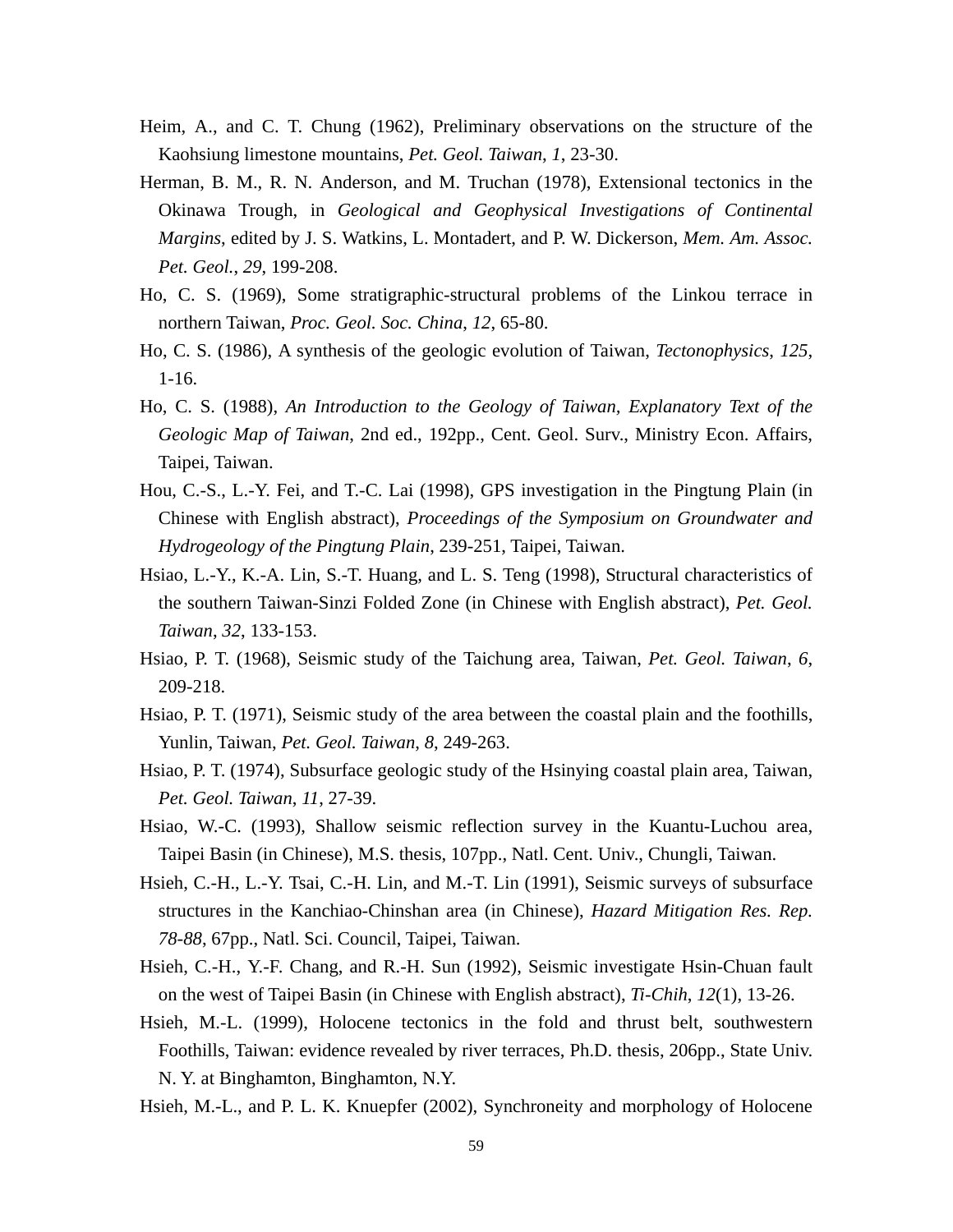river terraces in the southern Western Foothills, Taiwan: A guide to interpreting and correlating erosional river terraces across growing anticlines, *Geol. Soc. Am. Spec. Paper*, *358*, 55-74.

- Hsieh, M.-L., P.-M. Liew, and Y. Ota (2001), *The Dynamic Hualien-Taitung Coast, Eastern Taiwan*, Field Guide for the 2001 International Meeting on both Sea-level changes and coastal evolution (INQUA) and Neotectonics (INQUA), 53pp., Taipei, Taiwan.
- Hsieh, S. H. (1970), Geology and gravity anomalies of the Pingtung Plain, Taiwan, *Proc. Geol. Soc. China*, *13*, 76-89.
- Hsieh, S. H. (1972), Subsurface geology and gravity anomalies of the Tainan and Chungchou structures of the coastal plain of southwestern Taiwan, *Pet. Geol. Taiwan*, *10*, 323-338.
- Hsu, B.-H. (1999), Geological structure of South Okinawa Trough: a reflection seismic interpretation (in Chinese with English abstract), M.S. thesis, 60pp., Natl. Cent. Univ., Chungli, Taiwan.
- Hsu, H.-K., R.-R. Su, Y.-P. Lee, and J.-H. Fan (1998), The request and supply of groundwater resources in the Pingtung Plain (in Chinese with English abstract), *Proceedings of the Symposium on Groundwater and Hydrogeology of the Pingtung Plain*, 15-30, Taipei, Taiwan.
- Hsü, K. J. (1988), Mélange and the mélange tectonics of Taiwan, *Proc. Geol. Soc. China*, *31*(2), 87-92.
- Hsu, M.-Y. (1978), Comparisons between the Nanao, Hoping, and Liwu River fan deltas along the Suao-Hualien coast (in Chinese), M.S. thesis, 46pp., Natl. Taiwan Normal Univ., Taipei, Taiwan.
- Hsu, S.-K., J.-C. Sibuet, S. Monti, C.-T. Shyu, and C.-S. Liu (1996), Transition between the Okinawa Trough backarc extension and the Taiwan collision: new insights on the southernmost Ryukyu subduction zone, *Mar. Geophys. Res.*, *18*, 163-187.
- Hsu, T. L. (1955), Earthquakes in Taiwan (in Chinese), *Quart. J. Bank Taiwan*, *7*(2), 148-164.
- Hsu, T. L. (1956), Geology of the Coastal Range, eastern Taiwan, *Bull. Geol. Surv. Taiwan*, *8*, 15-41 (Chinese), and 39-63 (English).
- Hsu, T. L. (1962), Recent faulting in the Longitudinal Valley of eastern Taiwan, *Mem. Geol. Soc. China*, *1*, 95-102.
- Hsu, T. L. (1974), Fluvial landforms of northern Taiwan and their neotectonic significance, *Bull. Geol. Surv. Taiwan*, *24*, 109-118.
- Hsu, T. L. (1976), Neotectonics of the Longitudinal Valley, eastern Taiwan, *Bull. Geol.*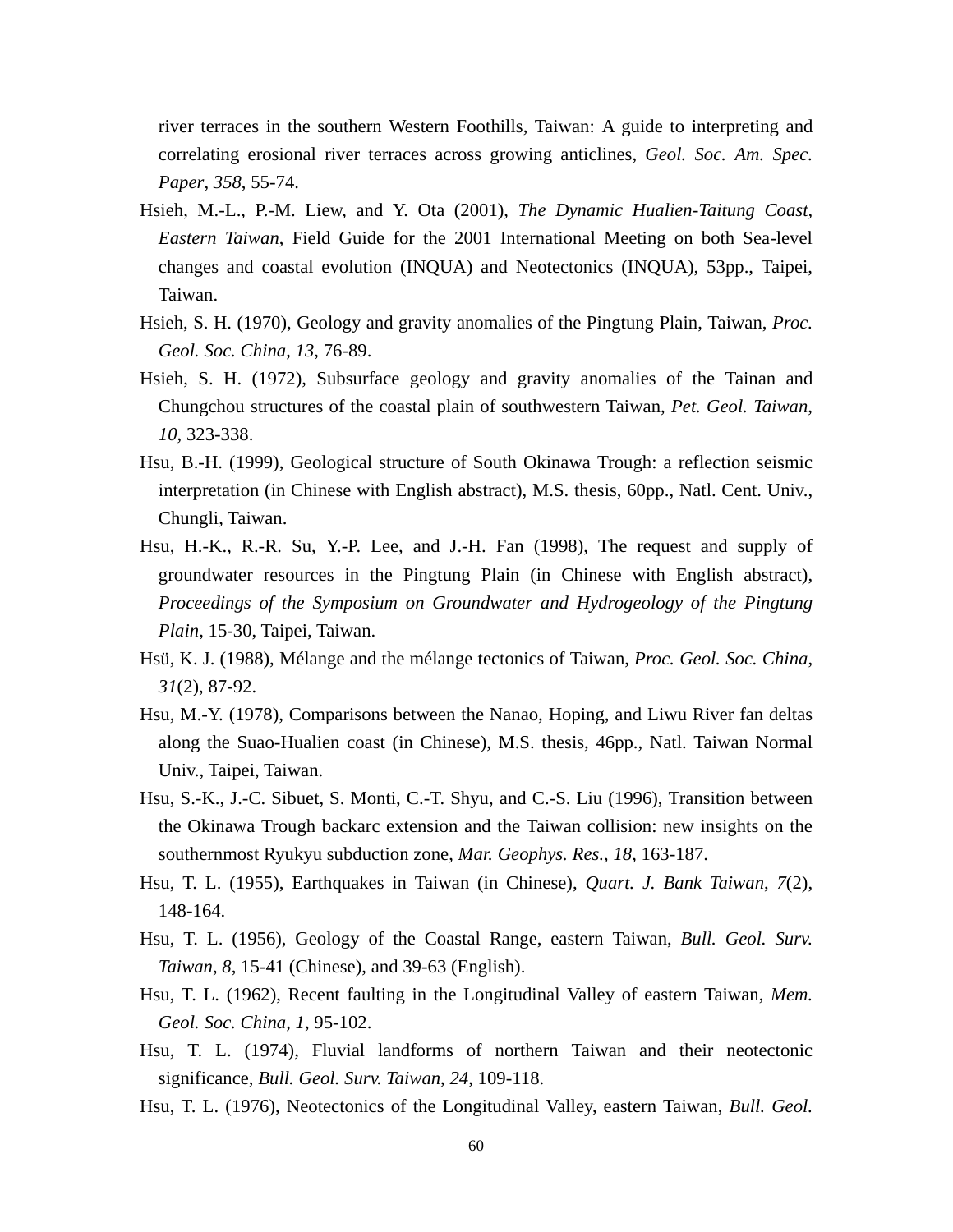*Surv. Taiwan*, *25*, 53-63.

- Hsu, T. L., and H. C. Chang (1979), Quaternary faulting in Taiwan, *Mem. Geol. Soc. China*, *3*, 155-165.
- Hsu, W.-L. (2001), Detecting the Changhua fault and its neighboring structures (in Chinese with English abstract), M.S. thesis, 94pp., Natl. Cent. Univ., Chungli, Taiwan.
- Hsu, Y.-J. (1999), The extensional deformation of the Ilan Plain from the GPS observation (in Chinese), M.S. thesis, 108pp., Natl. Cent. Univ., Chungli, Taiwan.
- Hsu, Y.-J., M. Simons, S.-B. Yu, L.-C. Kuo, and H.-Y. Chen (2003), A two-dimensional dislocation model for interseismic deformation of the Taiwan mountain belt, *Earth Planet. Sci. Lett.*, *211*, 287-294.
- Hu, J.-C., J. Angelier, C. Homberg, J.-C. Lee, and H.-T. Chu (2001a), Three-dimensional modeling of the behavior of the oblique convergent boundary of southeast Taiwan: friction and strain partitioning, *Tectonophysics*, *333*, 261-276.
- Hu, J.-C., S.-B. Yu, J. Angelier, and H.-T. Chu (2001b), Active deformation of Taiwan from GPS measurements and numerical simulations, *J. Geophys. Res.*, *106*, 2,265-2,280.
- Huang, C. S. (1984), Quaternary faults in the coastal area between Hsinchu and Chunan, northwestern Taiwan, *Spec. Pub. Cent. Geol. Surv.*, *3*, 103-126.
- Huang, C. S., H. C. Chang, and H. C. Liu (1994a), Geological investigation of the Chukou fault, southern Taiwan (in Chinese with English abstract), *Bull. Cent. Geol. Surv.*, *9*, 51-76.
- Huang, C. S., H. C. Chang, Y. H. Lee, and C. T. Lin (1994b), The Hsintien fault and related features in the Taipei suburb area (in Chinese with English abstract), *Ti-Chih*, *14*(1), 1-18.
- Huang, C.-Y., C.-T. Shyu, S. B. Lin, T.-Q. Lee, and D. D. Sheu (1992), Marine geology in the arc-continent collision zone off southeastern Taiwan: Implications for Late Neogene evolution of the Coastal Range, *Mar. Geol.*, *107*, 183-212.
- Huang, C.-Y., W.-Y. Wu, C.-P. Chang, S. Tsao, P. B. Yuan, C.-W. Lin, and K.-Y. Xia (1997), Tectonic evolution of accretionary prism in the arc-continent collision terrane of Taiwan, *Tectonophysics*, *281*, 31-51.
- Huang, C.-Y., P. B. Yuan, C.-W. Lin, T. K. Wang, and C.-P. Chang (2000), Geodynamic processes of Taiwan arc-continent collision and comparison with analogs in Timor, Papua New Guinea, Urals and Corsica, *Tectonophysics*, *325*, 1-21.
- Huang, G.-C. (1997), The structural characteristics of the subducting slab between the Luzon Arc and the Taiwan collision belt revealed by focal mechanisms (in Chinese), M.S. thesis, 160pp., Natl. Taiwan Univ., Taipei, Taiwan.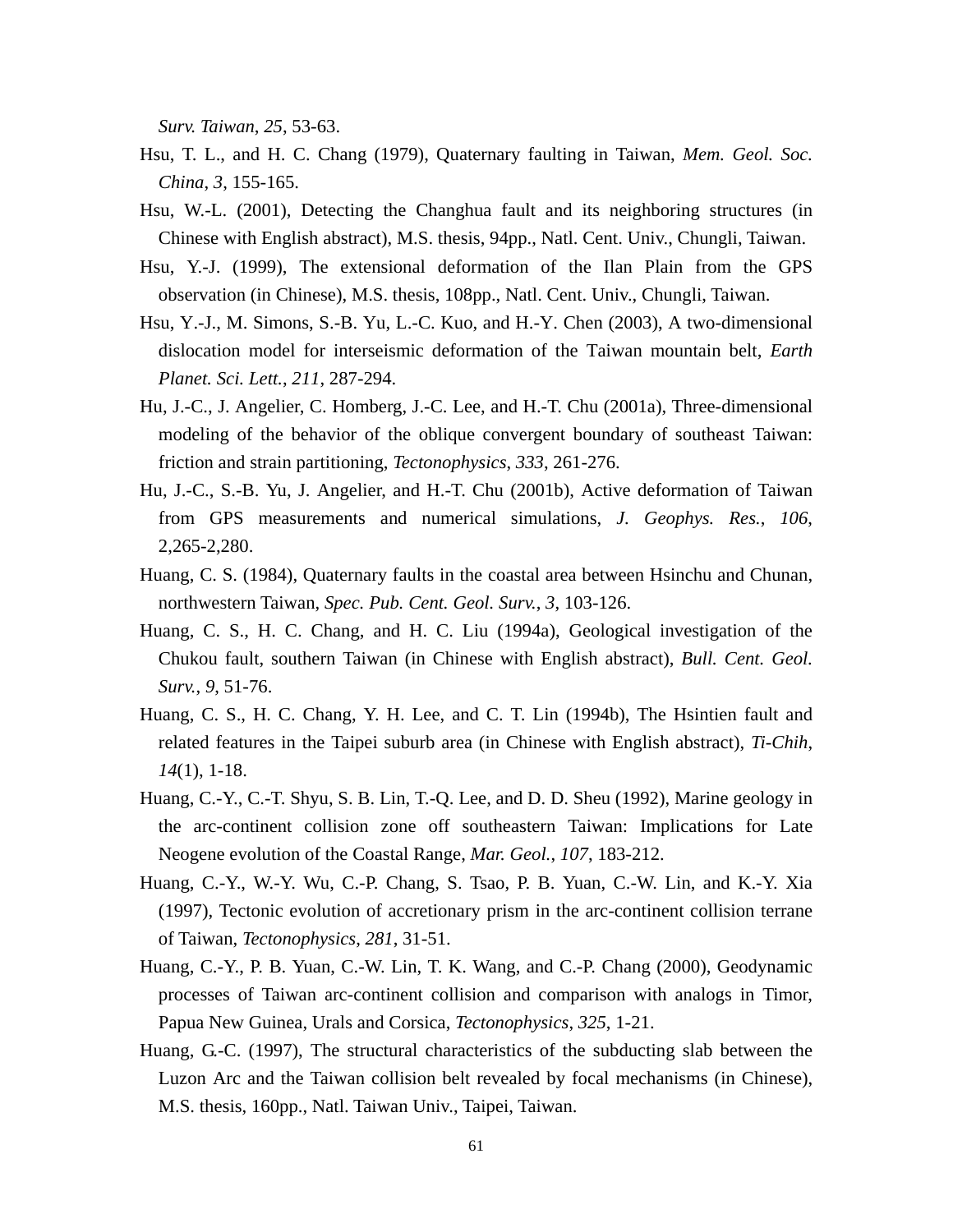- Huang, G.-T. (1996), Preliminary study on the tectonic geomorphology in the southwestern Foothills, Taiwan (in Chinese), M.S. thesis, 114pp., Natl. Cent. Univ., Chungli, Taiwan.
- Huang, H.-C. (1995), Gravel deposits on the Taoyuan Tablelands (in Chinese), M.S. thesis, 92pp., Natl. Cent. Univ., Chungli, Taiwan.
- Huang, M.-T., W.-L. Wang, K.-L. Pan, and T. P. Yen (1985), Photogeologic study of active fault II: The Meishan surface fault (in Chinese with English abstract), *Hazard Mitigation Res. Rep. 73-29*, 42pp., Natl. Sci. Council, Taipei, Taiwan.
- Huang, Y.-L. (1993), Geologic structural analysis offshore southwestern Taiwan (in Chinese), M.S. thesis, 58pp., Natl. Taiwan Univ., Taipei, Taiwan.
- Huang, Y.-T. (2001), Upper Quaternary sedimentary environments and sequence stratigraphy of the Tsengwen-hsi River Basin, Chianan Plain: a preliminary study (in Chinese), M.S. thesis, 187pp., Natl. Taiwan Univ., Taipei, Taiwan.
- Hung, J.-H. (1996), Structure of Western Foothills and crustal deformation in southwestern Taiwan (in Chinese with English abstract), *Program with Abstracts, 1996 Ann. Meet. Geol. Soc. China*, 436-440, Taipei, Taiwan.
- Hung, J.-H., and D. V. Wiltschko (1993), Structure and kinematics of arcuate thrust faults in the Miaoli-Cholan area of western Taiwan, *Pet. Geol. Taiwan*, *28*, 59-96.
- Hung, J.-H., D. V. Wiltschko, H.-C. Lin, J. B. Hickman, P. Fang, and Y. Bock (1999), Structure and motion of the southwestern Taiwan Fold and Thrust Belt, *Terr. Atmos. Oceanic Sci.*, *10*, 543-568.
- Ichikawa, Y. (1927), On the coral-limestone of Taiwan (Formosa) (in Japanese), *J. Geogr.*, *39*(462), 441-444.
- Ji, C., D. V. Helmberger, T.-R. A. Song, K.-F. Ma, and D. J. Wald (2001), Slip distribution and tectonic implication of the 1999 Chi-Chi, Taiwan, Earthquake, *Geophys. Res. Lett.*, *28*, 4,379-4,382.
- Johnson, K. M., Y.-J. Hsu, P. Segall, and S.-B. Yu (2001), Fault geometry and slip distribution of the 1999 Chi-Chi, Taiwan earthquake imaged from inversion of GPS data, *Geophys. Res. Lett.*, *28*, 2,285-2,288.
- Juang, W. S., and H. Bellon (1984), The potassium-argon dating of andesites from Taiwan, *Proc. Geol. Soc. China*, *27*, 86-100.
- Juang, W. S., and J. C. Chen (1989), Geochronology and geochemistry of volcanic rocks in northern Taiwan (in Chinese with English abstract), *Bull. Cent. Geol. Surv.*, *5*, 31-66.
- Kao, H., and P.-R. Jian (1999), Source parameters of regional earthquakes in Taiwan: July 1995-December 1996, *Terr. Atmos. Oceanic Sci.*, *10*, 585-604.
- Kao, H., and R.-J. Rau (1999), Detailed structures of the subducted Philippine Sea plate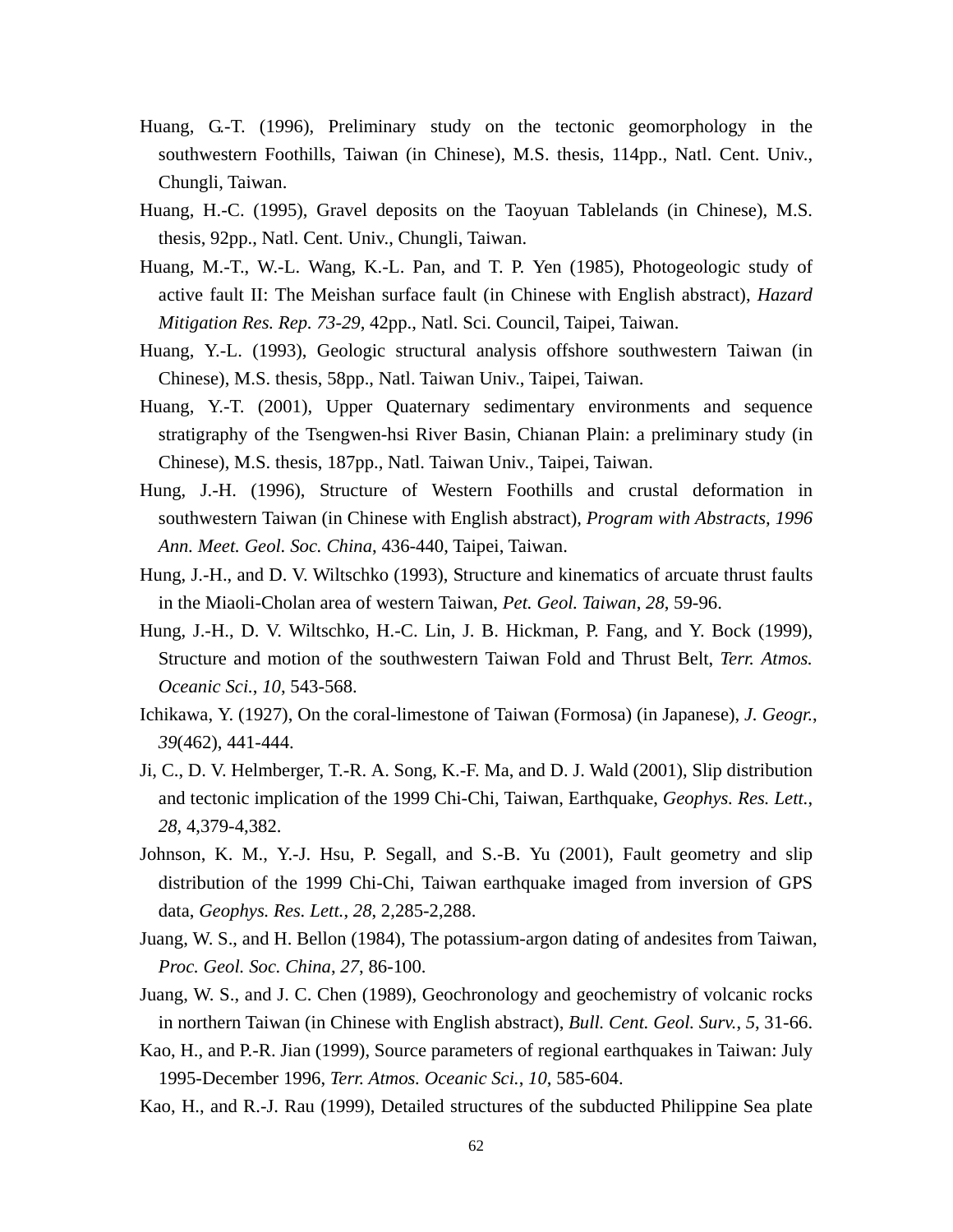beneath northeast Taiwan: A new type of double seismic zone, *J. Geophys. Res.*, *104*, 1,015-1,033.

- Kao, H., S.-s. J. Shen, and K.-F. Ma (1998), Transition from oblique subduction to collision: Earthquakes in the southernmost Ryukyu arc-Taiwan region, *J. Geophys. Res.*, *103*, 7,211-7,229.
- Kao, H., G.-C. Huang, and C.-S. Liu (2000), Transition from oblique subduction to collision in the northern Luzon arc-Taiwan region: Constraints from bathymetry and seismic observations, *J. Geophys. Res.*, *105*, 3,059-3,079.
- Karig, D. E. (1973), Plate convergence between the Philippines and the Ryukyu Islands, *Mar. Geol.*, *14*, 153-168.
- Ko, C.-T. (1997), Sedimentary environments of the Tokoushan Formation in the Sanyi, Tatu and Pakua Tablelands (in Chinese), M.S. thesis, 90pp., Natl. Taiwan Univ., Taipei, Taiwan.
- Ku, C.-C. (1963), Photogeologic study of terraces in northwestern Taiwan, *Proc. Geol. Soc. China*, *6*, 51-60.
- Kuo, L.-C., and S.-B. Yu (1994), Extensional deformations in the Ilan Plain (in Chinese), *Proc. 5th Taiwan Symp. Geophys.*, 633-641, Chungli, Taiwan.
- Lacombe, O., J. Angelier, H.-W. Chen, B. Deffontaines, H.-T. Chu, and M. Rocher (1997), Syndepositional tectonics and extension-compression relationships at the front of the Taiwan collision belt: a case study in the Pleistocene reefal limestones near Kaohsiung, SW Taiwan, *Tectonophysics*, *274*, 83-96.
- Lacombe, O., F. Mouthereau, B. Deffontaines, J. Angelier, H. T. Chu, and C. T. Lee (1999), Geometry and Quaternary kinematics of fold-and-thrust units of southwestern Taiwan, *Tectonics*, *18*, 1,198-1,223.
- Lacombe, O., F. Mouthereau, J. Angelier, and B. Deffontaines (2001), Structural, geodetic and seismological evidence for tectonic escape in SW Taiwan, *Tectonophysics*, *333*, 323-345.
- Lai, K.-Y. (2002), Geomorphic features and active structures: cases of Hsinshe and Houli area, central Taiwan (in Chinese with English abstract), M.S. thesis, 79pp., Natl. Taiwan Univ., Taipei, Taiwan.
- Lallemand, S. E., C.-S. Liu, and Y. Font (1997), A tear fault boundary between the Taiwan orogen and the Ryukyu subduction zone, *Tectonophysics*, *274*, 171-190.
- Lallemand, S., C.-S. Liu, S. Domingues, P. Schnürle, J. Malavieille, and the ACT Scientific Crew (1999), Trench-parallel stretching and folding of forearc basins and lateral migration of the accretionary wedge in the southern Ryukyus: A case of strain partition caused by oblique convergence, *Tectonics*, *18*, 231-247.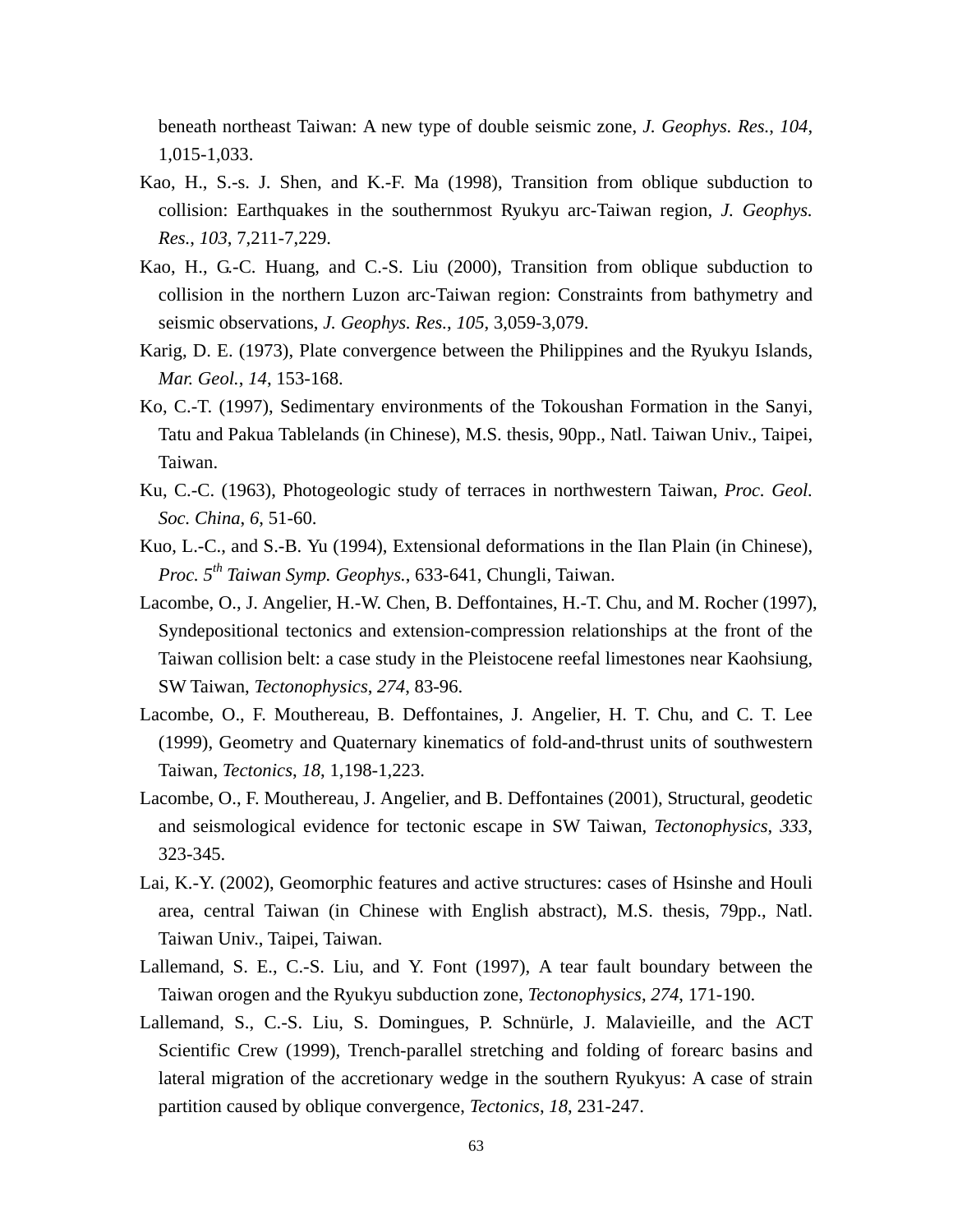- Lee, C.-I., Y.-L. Chang, E.-W. Mao, and C.-S. Tseng (1993), Fault reactivation and structural inversion in the Hsinchu-Miaoli area of northern Taiwan, *Pet. Geol. Taiwan*, *28*, 47-58.
- Lee, C.-I., C.-H. Hsu, Y.-L. Chang, E.-W. Mao, and J.-F. Lee (1998), Puli fault in central Taiwan (in Chinese with English abstract), *Pet. Geol. Taiwan*, *32*, 155-164.
- Lee, C.-I., Y.-L. Chang, and M. P. Coward (2002), Inversion tectonics of the fold-and-thrust belt, western Taiwan, *Geol. Soc. Am. Spec. Paper*, *358*, 13-30.
- Lee, C. T., and Y. Wang (1988), Quaternary stress changes in northern Taiwan and their tectonic implication, *Proc. Geol. Soc. China*, *31*(1), 154-168.
- Lee, C.-T., C.-T. Cheng, C.-W. Liaw, and Y.-B. Chang (1998), Active fault map of Taiwan, Inst. Applied Geology, Natl. Cent. Univ., Chungli, Taiwan.
- Lee, J.-C. (1989), Neotectonics of northern Taiwan based on the faults and paleostress analyses (in Chinese), M.S. thesis, 128pp., Natl. Taiwan Univ., Taipei, Taiwan.
- Lee, J.-C., H.-T. Chu, C.-Y. Lu, B. Deffontaines, O. Lacombe, F. Mouthereau, J. Angelier, and B. Delcaillau (1997a), Structural characteristics of the Changhua thrust zone, western Taiwan (in Chinese), *Program and Expanded Abstracts, 1997 Ann. Meet. Geol. Soc. China*, 313-314, Tainan, Taiwan.
- Lee, J.-C., J. Angelier, and H.-T. Chu (1997b), Polyphase history and kinematics of a complex major fault zone in the northern Taiwan mountain belt: the Lishan Fault, *Tectonophysics*, *274*, 97-115.
- Lee, J.-C., J. Angelier, H.-T. Chu, S.-B. Yu, and J.-C. Hu (1998), Plate-boundary strain partitioning along the sinistral collision suture of the Philippine and Eurasian plates: Analysis of geodetic data and geological observation in southeastern Taiwan, *Tectonics*, *17*, 859-871.
- Lee, J.-C., J. Angelier, H.-T. Chu, J.-C. Hu, and F.-S. Jeng (2001a), Continuous monitoring of an active fault in a plate suture zone: a creepmeter study of the Chihshang Fault, eastern Taiwan, *Tectonophysics*, *333*, 219-240.
- Lee, J.-C., Y.-G. Chen, K. Sieh, K. Mueller, W.-S. Chen, H.-T. Chu, Y.-C. Chan, C. Rubin, and R. Yeats (2001b), A vertical exposure of the 1999 surface rupture of the Chelungpu fault at Wufeng, western Taiwan: structural and paleoseismic implications for an active thrust fault, *Bull. Seismol. Soc. Am.*, *91*, 914-929.
- Lee, J.-C., H.-T. Chu, J. Angelier, Y.-C. Chan, J.-C. Hu, C.-Y. Lu, and R.-J. Rau (2002), Geometry and structure of northern surface ruptures of the 1999  $Mw = 7.6$  Chi-Chi Taiwan earthquake: influence from inherited fold belt structures, *J. Struct. Geol.*, *24*, 173-192.
- Lee, J.-F. (1994), Sani fault and their neotectonic significance (in Chinese with English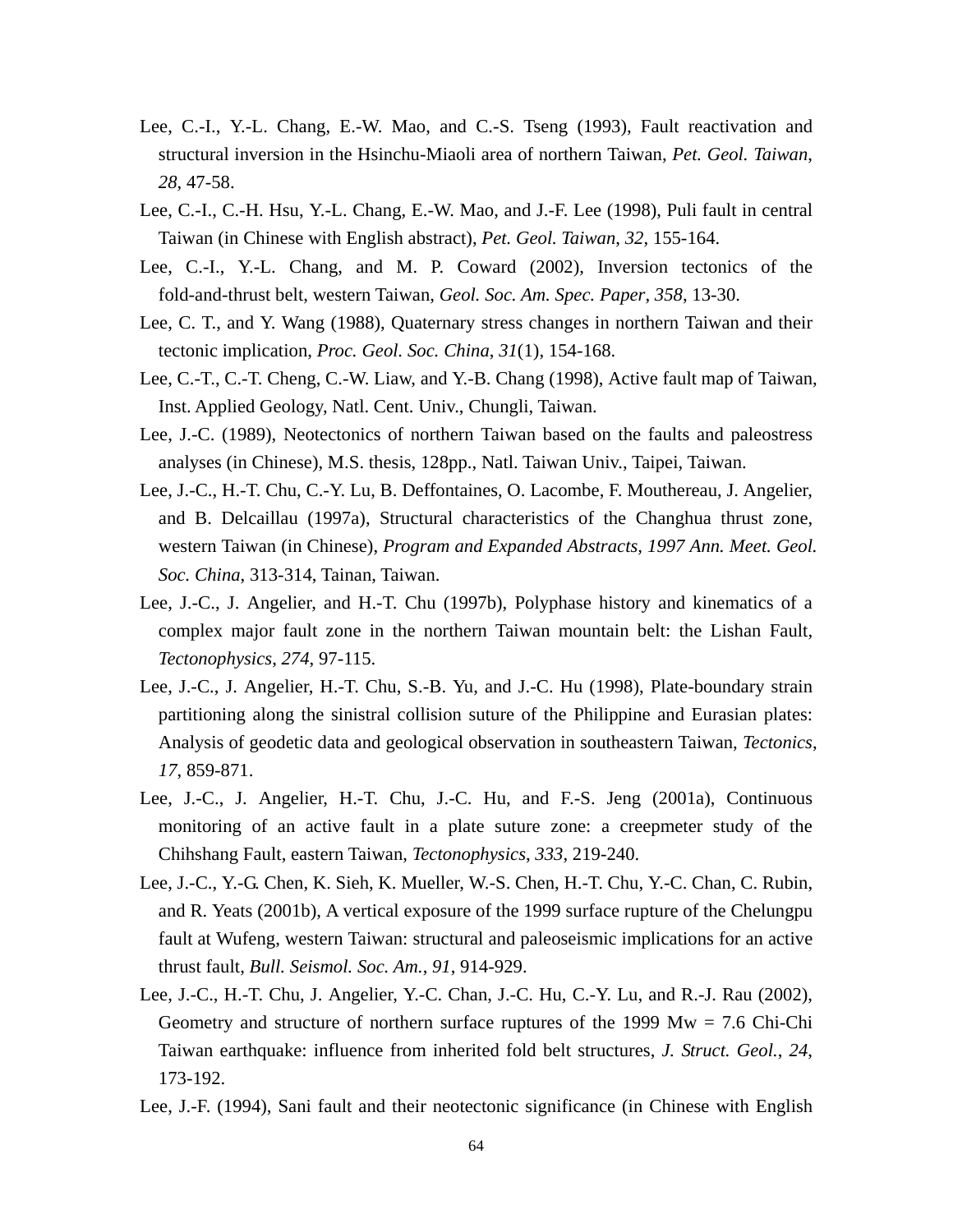abstract), *Ti-Chih*, *14*(1), 73-96.

- Lee, J.-F., T.-C. Lai, C.-H. Hsu, C.-I. Lee, and K.-L. Wen (1997), NW-SE transfer fault zones in western central Taiwan (in Chinese), *Program and Expanded Abstracts, 1997 Ann. Meet. Geol. Soc. China*, 325-329, Tainan, Taiwan.
- Lee, J.-S. (2000), The geophysical evidences of New Taiwan Orogeny (in Chinese), M.S. thesis, 72pp., Natl. Cheng Kung Univ., Tainan, Taiwan.
- Lee, T.-S. (1949), The topographic reflection of subsurface structures as shown by the gravity anomalies in the western plain of Taiwan, *J. Chinese Geophys. Soc.*, *1*(2), 205-212.
- Lee, Y.-H., W.-Y. Wu, T.-S. Shih, S.-T. Lu, M.-L. Hsieh, and H.-C. Chang (2000), Deformation characteristics of surface ruptures of the Chi-Chi earthquake, east of the Pifeng Bridge (in Chinese with English abstract), *Spec. Pub. Cent. Geol. Surv.*, *12*, 19-40.
- Lee, Y.-H., S.-D. Lu, T.-S. Shih, and R.-J. Rau (2002), Deformation mechanism of the southern ending of the Chi-Chi earthquake – the TFF triple-junction model (in Chinese with English abstract), *Bull. Cent. Geol. Surv.*, *15*, 87-101.
- Letouzey, J., and M. Kimura (1986), The Okinawa Trough: genesis of a back-arc basin developing along a continental margin, *Tectonophysics*, *125*, 209-230.
- Liew, P.-M., M.-H. Tseng, and T.-S. Shih (1990), The natural environmental change of the Linkou Tableland and its vicinity since Pleistocene (I) (in Chinese), *Hazard Mitigation Res. Rep. 78-86*, 53pp., Natl. Sci. Council, Taipei, Taiwan.
- Liew, P.-M., M.-H. Tseng, T.-S. Shih, and W.-R. Chi (1991), The natural environmental change of the Linkou Tableland and its vicinity since Pleistocene (II) (in Chinese), *Hazard Mitigation Res. Rep. 79-36*, 90pp., Natl. Sci. Council, Taipei, Taiwan.
- Lin, C.-C. (1957), *Geomorphology of Taiwan* (in Chinese), 424pp., Taiwan Prov. Literature Comm., Taipei, Taiwan.
- Lin, C.-W., H.-C. Chang, S.-T. Lu, T.-S. Shih, and W.-J. Huang (2000a), *An Introduction to the Active Faults of Taiwan, 2nd ed., Explanatory Text of the Active Fault Map of Taiwan* (in Chinese with English abstract), *Spec. Pub. Cent. Geol. Surv.*, *13*, 122pp., Taipei, Taiwan.
- Lin, C.-W., S.-T. Lu, W.-J. Huang, T.-S. Shih, and H.-C. Chang (2000b), The Chi-Chi earthquake fault and structural analysis of the area south of Choshuihsi, central Taiwan (in Chinese with English abstract), *Spec. Pub. Cent. Geol. Surv.*, *12*, 89-111.
- Lin, H.-Y. (1998), Depositional system of the Maanshan Formation, Hengchun Peninsula (in Chinese), M.S. thesis, 74pp., Natl. Sun Yat-sen Univ., Kaohsiung, Taiwan.
- Lin, S.-F. (1991), A preliminary study on lateritic soils of the Taoyuan Tablelands (in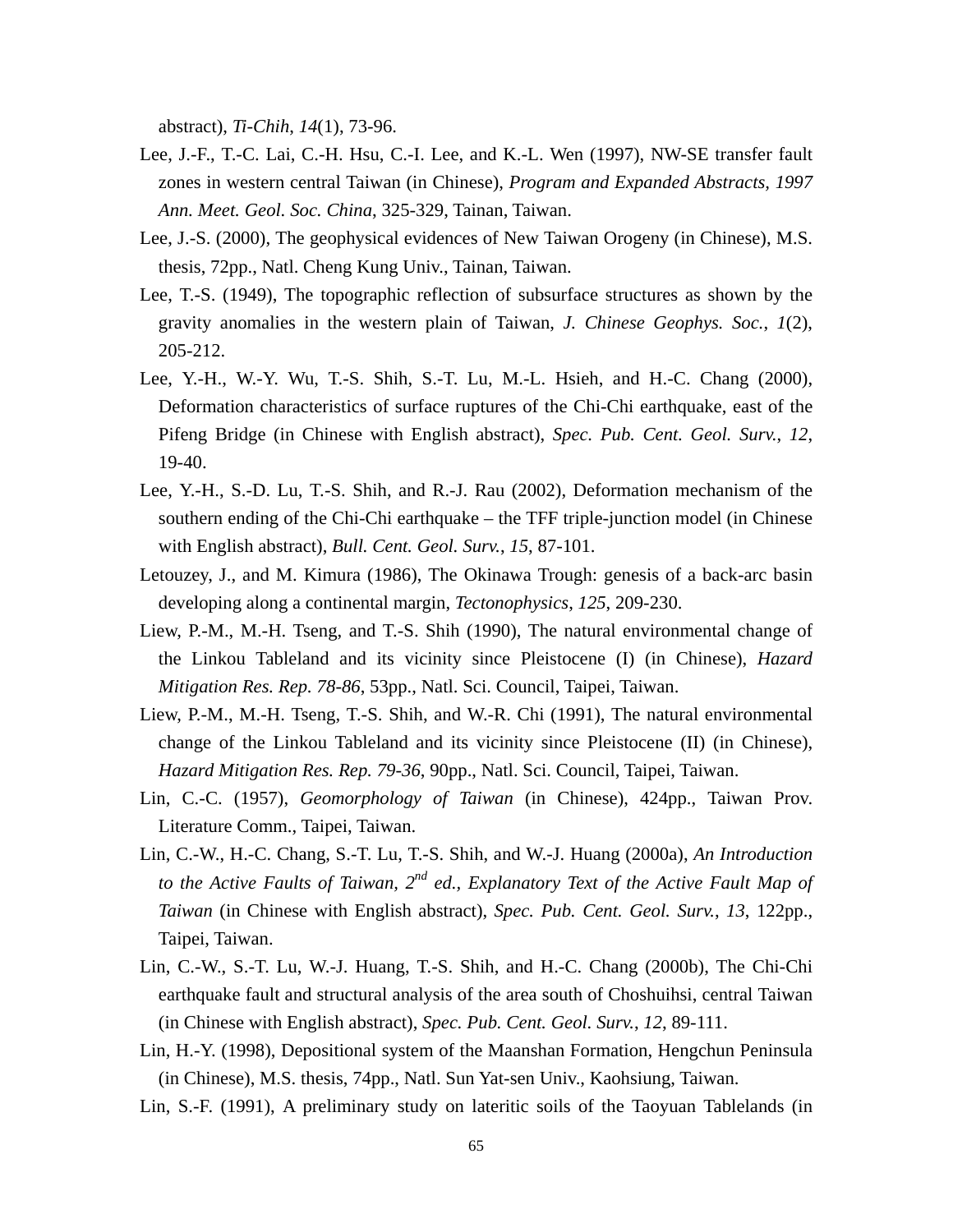Chinese), M.S. thesis, 82pp., Natl. Taiwan Univ., Taipei, Taiwan.

- Lin, S.-Y. (1998), Depositional environment on the coastal plain in southwestern Taiwan (in Chinese), M.S. thesis, 122pp., Natl. Cheng Kung Univ., Tainan, Taiwan.
- Liu, C.-C. (1995), The Ilan Plain and the southwestward extending Okinawa Trough, *J. Geol. Soc. China*, *38*, 229-242.
- Liu, C.-C., and S.-B. Yu (1990), Vertical crustal movements in eastern Taiwan and their tectonic implications, *Tectonophysics*, *183*, 111-119.
- Liu, C.-S., I. L. Huang, and L. S. Teng (1997), Structural features off southwestern Taiwan, *Mar. Geol.*, *137*, 305-319.
- Liu, C.-S., S.-Y. Liu, S. E. Lallemand, N. Lundberg, and D. L. Reed (1998), Digital elevation model offshore Taiwan and its tectonic implications, *Terr. Atmos. Oceanic Sci.*, *9*, 705-738.
- Liu, S.-Y. (1993), The characteristics of bathymetry, gravity and magnetic anomalies between Taiwan and North Luzon: tectonic evolution from normal subduction to arc-continent collision (in Chinese), M.S. thesis, 79pp., Natl. Taiwan Univ., Taipei, Taiwan.
- Lo, P.-W. (2001), Seismogenic structures and related geological structures associated with the 1998  $M<sub>L</sub>$  6.2 Rueyli earthquake (in Chinese with English abstract), M.S. thesis, 75pp., Natl. Taiwan Univ., Taipei, Taiwan.
- Lu, R. S., J. J. Pan, and T. C. Lee (1981), Heat flow in the southwestern Okinawa Trough, *Earth Planet. Sci. Lett.*, *55*, 299-310.
- Lu, S., T.-H. Lai, and C.-J. Chiang (1998), Long-term subsidence rates of the Pingtung Plain (in Chinese with English abstract), *Proceedings of the Symposium on Groundwater and Hydrogeology of the Pingtung Plain*, 153-163, Taipei, Taiwan.
- Lu, S.-T., T.-S. Shih, C.-W. Lin, W.-J. Huang, H.-W. Chen, Y.-H. Lee, Z.-Y. Chen, and H.-C. Chang (2000), Field investigation of active faults on Hsinchu area, northern Taiwan (in Chinese with English abstract), *Program and Abstracts, 2000 Ann. Meet. Geol. Soc. China*, 308-310, Taipei, Taiwan.
- Lundberg, N., D. L. Reed, C.-S. Liu, and J. Lieske, Jr. (1997), Forearc-basin closure and arc accretion in the submarine suture zone south of Taiwan, *Tectonophysics*, *274*, 5-23.
- Ma, C.-P. (1995), The origin of the Chilung Sea Valley revealed by topographic lineaments (in Chinese), M.S. thesis, 70pp., Natl. Taiwan Univ., Taipei, Taiwan.
- Malavieille, J., S. E. Lallemand, S. Dominguez, A. Deschamps, C.-Y. Lu, C.-S. Liu, P. Schnürle, and the ACT Scientific Crew (2002), Arc-continent collision in Taiwan: new marine observations and tectonic evolution, *Geol. Soc. Am. Spec. Paper*, *358*, 187-211.

Meng, C.-Y. (1963), The San-i overthrust, *Pet. Geol. Taiwan*, *2*, 1-20.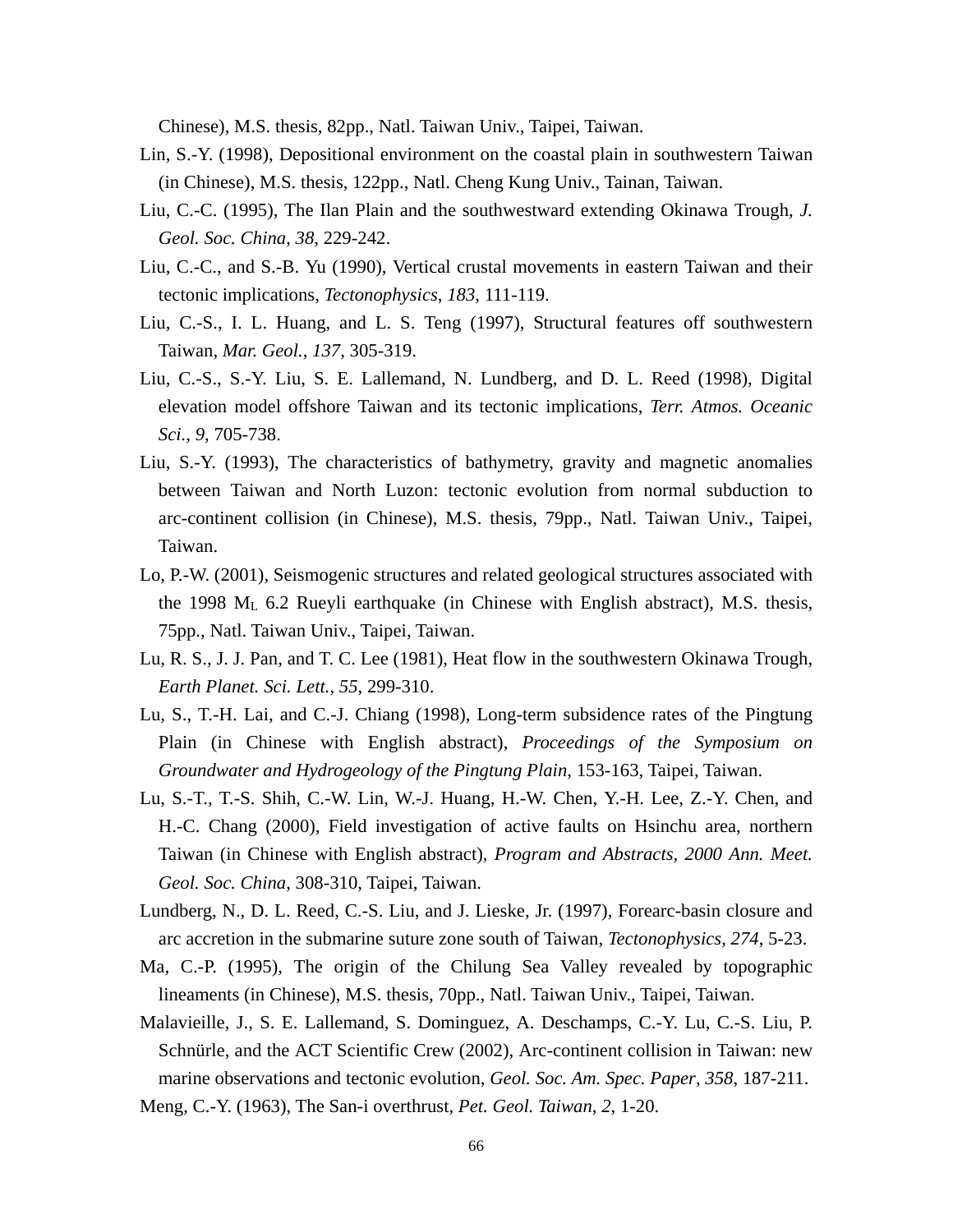- Meng, C.-Y. (1967), The structural development of the southern half of western Taiwan, *Proc. Geol. Soc. China*, *10*, 77-82.
- Mouthereau, F., O. Lacombe, B. Deffontaines, J. Angelier, H. T. Chu, and C. T. Lee (1999), Quaternary transfer faulting and belt front deformation at Pakuashan (western Taiwan), *Tectonics*, *18*, 215-230.
- Mouthereau, F., O. Lacombe, B. Deffontaines, J. Angelier, and S. Brusset (2001), Deformation history of the southwestern Taiwan foreland thrust belt: insights from tectono-sedimentary analyses and balanced cross-sections, *Tectonophysics*, *333*, 293-322.
- Mouthereau, F., B. Deffontaines, O. Lacombe, and J. Angelier (2002), Variations along the strike of the Taiwan thrust belt: Basement control on structural style, wedge geometry, and kinematics, *Geol. Soc. Am. Spec. Paper*, *358*, 31-54.
- Namson, J. (1981), Structure of the Western Foothills belt, Miaoli-Hsinchu area, Taiwan: (I) Southern part, *Pet. Geol. Taiwan*, *18*, 31-51.
- Namson, J. (1983), Structure of the Western Foothills belt, Miaoli-Hsinchu area, Taiwan: (II) Central part, *Pet. Geol. Taiwan*, *19*, 51-76.
- Namson, J. (1984), Structure of the Western Foothills belt, Miaoli-Hsinchu area, Taiwan: (III) Northern part, *Pet. Geol. Taiwan*, *20*, 35-52.
- Omori, F. (1907), Preliminary note on the Formosa earthquake of March 17, 1906, *Bull. Imp. Earthquake Invest. Comm.*, *1*(2), 53-69.
- Ota, Y., et al. (2001a), Trenching study at the Tsaotun site in the central part of the Chelungpu fault, Taiwan, *Western Pacific Earth Sci.*, *1*, 487-498.
- Ota, Y., et al. (2001b), Trench study on the Tsaotun site on the central part of the Chelungpu fault, Taiwan (in Japanese with English abstract), *J. Geogr.*, *110*, 698-707.
- Ota, Y., J. B. H. Shyu, Y.-G. Chen, and M.-L. Hsieh (2002), Deformation and age of fluvial terraces south of the Choushui River, central Taiwan, and their tectonic implications, *Western Pacific Earth Sci.*, *2*, 251-260.
- Otuka, Y. (1936), The earthquake of central Taiwan (Formosa), April 21, 1935, and earthquake faults (in Japanese with English résumé), *Bull. Earthquake Res. Inst., Tokyo Imp. Univ.*, *Suppl. 3*, 22-74.
- Page, B. M., and J. Suppe (1981), The Pliocene Lichi Mélange of Taiwan: its plate-tectonic and olistostromal origin, *Am. J. Sci.*, *281*, 193-227.
- Pan, K.-L., W.-N. Wang, K.-H. Hu, and T.-P. Yen (1983), Photogeologic investigations of the earthquake fault of 1935, central Taiwan (in Chinese), *Hazard Mitigation Res. Rep. 72-20*, 48pp., Natl. Sci. Council, Taipei, Taiwan.
- Pan, Y. S. (1965), Interpretation and seismic coordination of the Bouguer gravity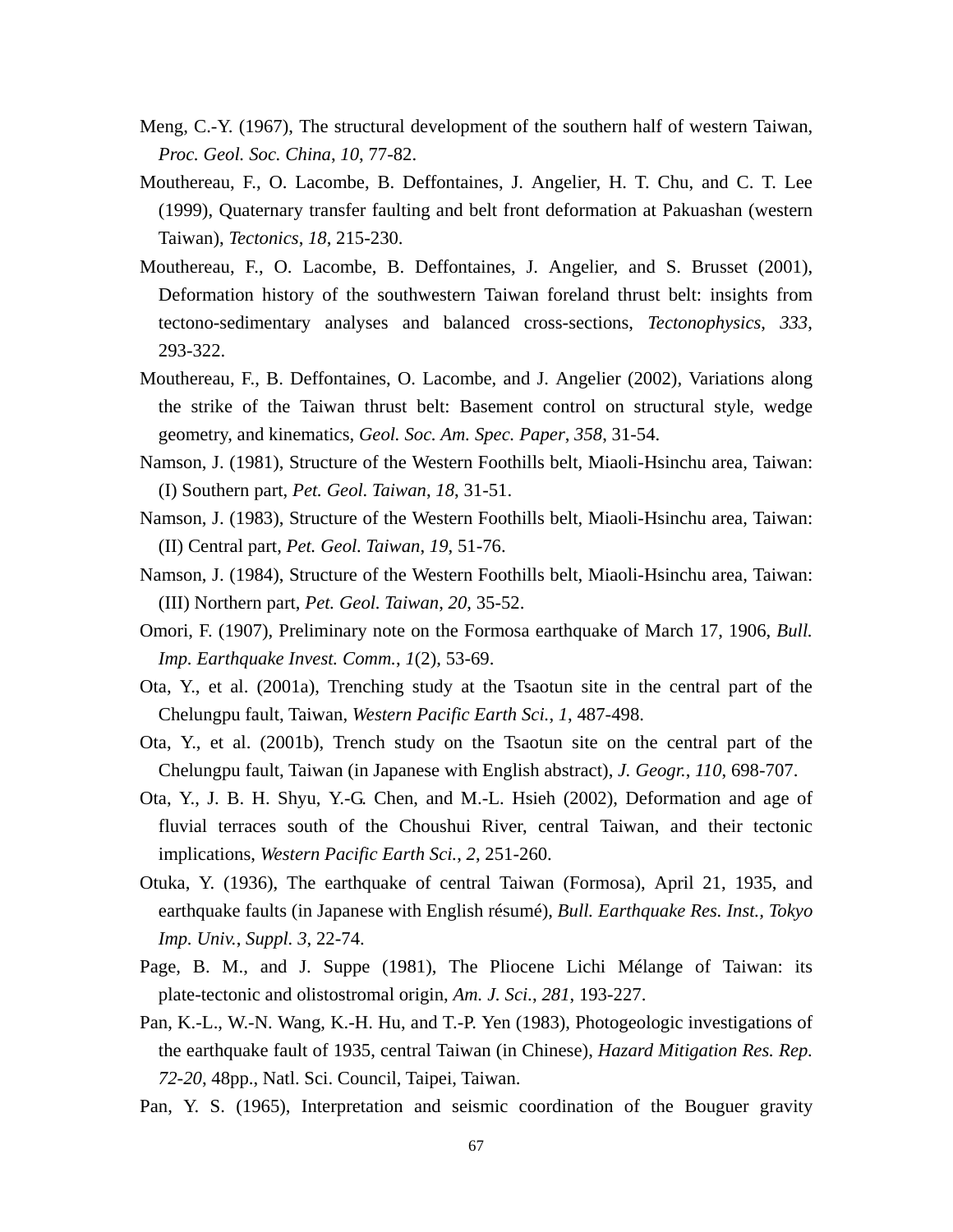anomalies obtained in northwestern Taiwan, *Pet. Geol. Taiwan*, *4*, 287-301.

- Pan, Y. S. (1967), Interpretation and seismic coordination of the Bouguer gravity anomalies over west-central Taiwan, *Pet. Geol. Taiwan*, *5*, 99-115.
- Pan, Y. S., and C.-C. Hu (1972), An analysis on the sea bottom topography of the offshore area west of Hsinchu and Miaoli, Taiwan, *Pet. Geol. Taiwan*, *10*, 339-349.
- Peng, C.-H. (1998), Late Quaternary depositional environment of the Taipei Basin (in Chinese with English abstract), M.S. thesis, 77pp., Natl. Taiwan Univ., Taipei, Taiwan.
- Schnürle, P., C.-S. Liu, S. E. Lallemand, and D. L. Reed (1998), Structural insight into the south Ryukyu margin: effects of the subducting Gagua Ridge, *Tectonophysics*, *288*, 237-250.
- Shen, J.-C., and C. S. Wang (1999), Strike slip fault in southwestern Taiwan and its hydrocarbon potential (in Chinese with English abstract), *Pet. Geol. Taiwan*, *33*, 241-259.
- Shen, S.-S. (1996), Characteristics of the subduction and collision structures offshore northeastern Taiwan from earthquake focal mechanisms (in Chinese), M.S. thesis, 177pp., Natl. Cent. Univ., Chungli, Taiwan.
- Sheu, H.-C. (1987), Crustal movements of south Okinawa Trough and Ilan area, Taiwan (in Chinese with English abstract), *J. Surveying Engineer.*, *29*(3), 1-6.
- Shieh, Y.-T. (2000), The paleogeography of the ancient Taipei lakebed in the K'anghsi Period (in Chinese with English abstract), *J. Geogr. Sci.*, *27*, 85-95.
- Shih, R.-C., C.-Y. Wang, and C.-H. Hsieh (1998), Seismic investigations on active faults in the Yunlin-Chiayi-Tainan area (in Chinese), *1998 Ann. Rep., Geophysical Investigation Projects on Active Faults*, 130pp., Cent. Geol. Surv., Ministry Econ. Affairs, Taipei, Taiwan.
- Shih, R.-C., C.-Y. Wang, C.-H. Lin, and H.-Y. Yen (1999), Geophysical investigations on active faults in the northern part of Taiwan (in Chinese), *1999 Ann. Rep., Geophysical Investigation Projects on Active Faults*, 80pp., Cent. Geol. Surv., Ministry Econ. Affairs, Taipei, Taiwan.
- Shih, R.-C., P.-H. Chen, H.-Y. Yen, and C.-H. Lin (2000), Geophysical investigations on active faults in the central part of Taiwan and Taitung area (in Chinese), *2000 Ann. Rep., Geophysical Investigation Projects on Active Faults*, 126pp., Cent. Geol. Surv., Ministry Econ. Affairs, Taipei, Taiwan.
- Shih, R.-C., P.-H. Chen, M.-T. Lu, W.-S. Chen (2002), Earthquake geology investigation and the construction of the active faults database (in Chinese), *2002 Ann. Rep., Geophysical Investigation Projects on Active Faults*, 166pp., Cent. Geol. Surv., Ministry Econ. Affairs, Taipei, Taiwan.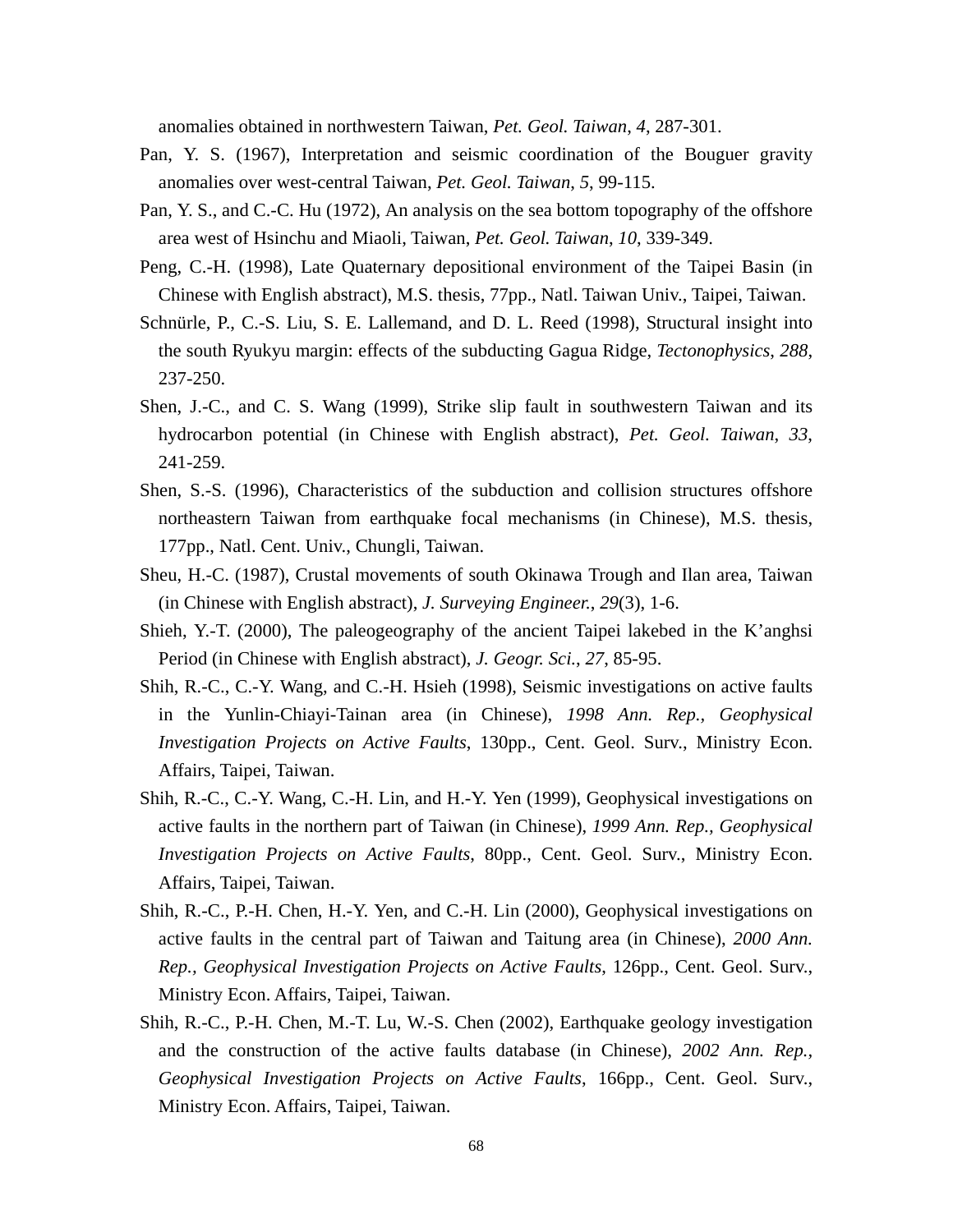- Shih, T.-T., and K.-H. Teng (1983), Active faults and landforms in Chaochou fault zone (in Chinese with English abstract), *Geogr. Studies*, *7*, 17-34.
- Shih, T.-T., and G.-S. Yang (1985), The active faults and geomorphic surfaces of Pakua Tableland in Taiwan (in Chinese with English abstract), *Geogr. Res.*, *11*, 173-186.
- Shih, T.-T., J.-C. Chang, C.-E. Hwang, C.-D. Shih, G.-S. Yang, and Y.-M. Sunlin (1983a), A geomorphological study of active fault in northern and eastern Taiwan (in Chinese with English abstract), *Geogr. Res.*, *9*, 20-72.
- Shih, T.-T., J.-C. Chang, and G.-S. Yang (1983b), The active faults and geomorphic surfaces of Houli Tableland in Taiwan (in Chinese), *Bull. Geogr. Soc. China*, *11*, 46-55.
- Shih, T.-T., J.-C. Chang, C.-E. Hwang, C.-D. Shih, and G.-S. Yang (1984a), A geomorphological study of active fault in northern and eastern Taiwan, *Geogr. Studies*, *8*, 1-30.
- Shih, T.-T., K.-H. Teng, J.-C. Chang, C.-D. Shih, G.-S. Yang, and M.-Y. Hsu (1984b), A geomorphological study of active fault in western and southern Taiwan (in Chinese with English abstract), *Geogr. Res.*, *10*, 49-94.
- Shih, T.-T., K.-H. Teng, and G.-S. Yang (1984c), The active faults and geomorphic surfaces of Tatu Tableland in Taiwan (in Chinese), *Bull. Geogr. Soc. China*, *12*, 9-21.
- Shih, T.-T., K.-H. Teng, J.-C. Chang, and G.-S. Yang (1985a), The active faults and geomorphic surfaces of Hengchun area in Taiwan (in Chinese with English abstract), *Geogr. Education*, *11*, 1-14.
- Shih, T.-T., J.-C. Chang, G.-S. Yang, and M.-Y. Hsu (1985b), The active faults and geomorphic surfaces of Tsaotun and Chelungpu terraces in Taiwan (in Chinese with English abstract), *Bull. Geogr. Soc. China*, *13*, 1-12.
- Shih, T.-T., K.-H. Teng, J.-C. Chang, and G.-S. Yang (1985c), The active faults and geomorphic surfaces of Chutung Tableland in Taiwan (in Chinese with English abstract), *Geogr. Studies*, *9*, 1-16.
- Shih, T.-T., K.-H. Teng, G.-S. Yang, and M.-Y. Hsu (1986), The active faults and geomorphic surfaces of Hsinshe terraces in Taiwan (in Chinese), *Annals Assoc. Chinese Geogr.*, *5*, 65-75.
- Shyu, J. B. H. (1994), Geomorphology and neotectonics of the middle reach area of the Chuoshui River, central Taiwan (in Chinese), B.S. thesis, 104pp., Natl. Taiwan Univ., Taipei, Taiwan.
- Shyu, J. B. H. (1999), The sedimentary environment of southern Pingdong Plain since the Last Glacial (in Chinese with English abstract), M.S. thesis, 212pp., Natl. Taiwan Univ., Taipei, Taiwan.
- Shyu, J. B. H., K. Sieh, L.-H. Chung, Y.-G. Chen, and Y. Wang (2002), The active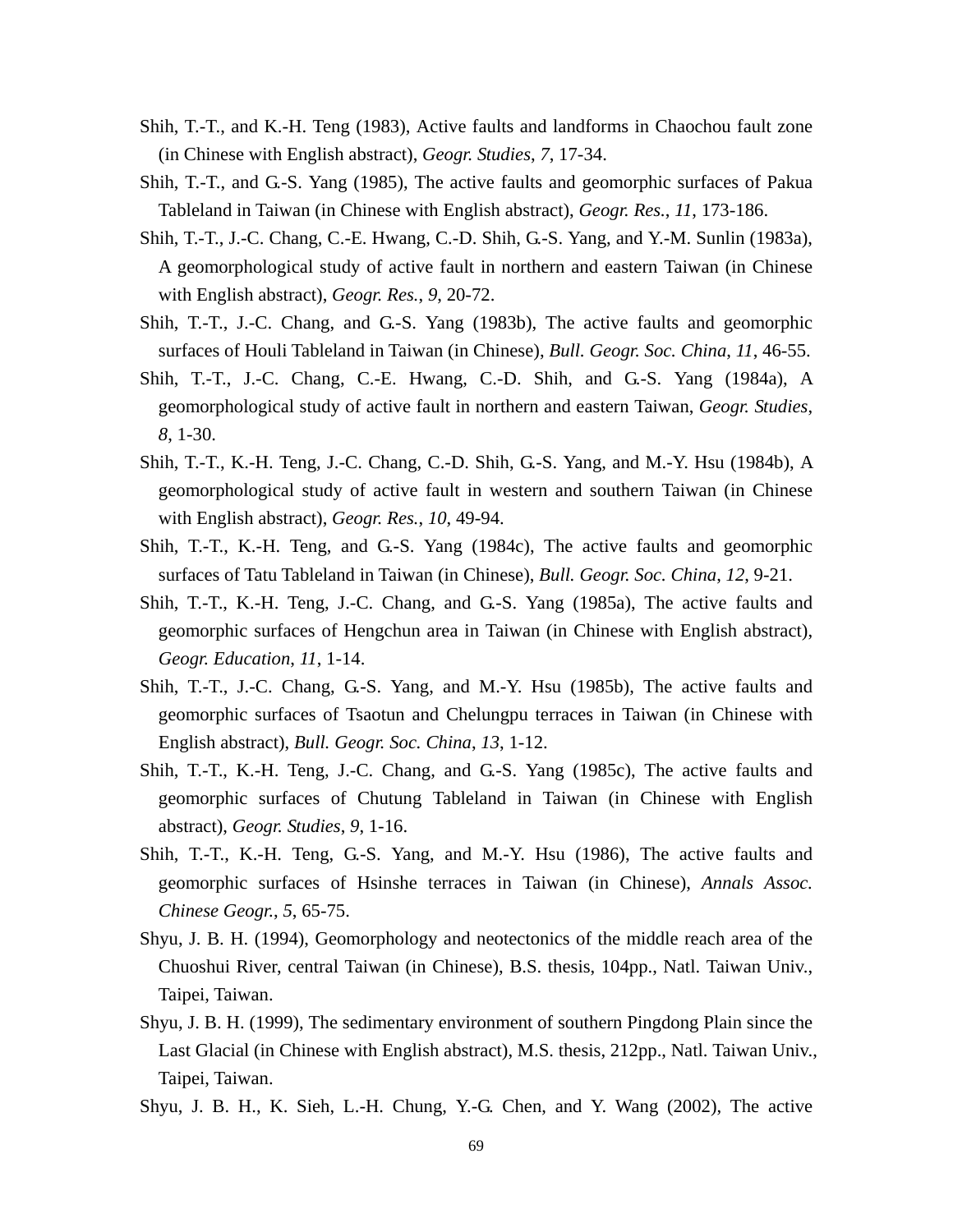tectonics of eastern Taiwan—new insights from the two geomorphic tablelands ("the Feet") in the Longitudinal Valley, *EOS, Trans., Am. Geophys. Uni.*, *83*(47), Fall Meet. Suppl., Abstract T61B-1278.

- Shyu, J. B. H., L.-H. Chung, Y.-G. Chen, J.-C. Lee, and K. Sieh (2005a), Re-evaluation of the surface ruptures of the November 1951 earthquake series in eastern Taiwan, and its neotectonic implications, *J. Asian Earth Sci.*, submitted.
- Shyu, J. B. H., K. Sieh, and Y.-G. Chen (2005b), Tandem suturing and disarticulation of the Taiwan orogen revealed by its neotectonic elements, *Earth Planet. Sci. Lett.*, submitted.
- Sibuet, J.-C., et al. (1987), Back arc extension in the Okinawa Trough, *J. Geophys. Res.*, *92*, 14,041-14,063.
- Sibuet, J.-C., B. Deffontaines, S.-K. Hsu, N. Thareau, J.-P. Le Formal, C.-S. Liu, and ACT party (1998), Okinawa trough backarc basin: Early tectonic and magmatic evolution, *J. Geophys. Res.*, *103*, 30,245-30,267.
- Song, S.-R., S. Tsao, and H.-J. Lo (2000a), Characteristics of the Tatun volcanic eruptions, north Taiwan: implications for a cauldron formation and volcanic evolution, *J. Geol. Soc. China*, *43*, 361-378.
- Song, S.-R., T. F. Yang, Y.-H. Yeh, S. Tsao, and H.-J. Lo (2000b), The Tatun Volcano Group is active or extinct?, *J. Geol. Soc. China*, *43*, 521-534.
- Stach, L. W. (1958), Subsurface exploration and geology of the coastal plain region of western Taiwan, *Proc. Geol. Soc. China*, *1*, 55-96.
- Streig, A. R., C. M. Rubin, W.-S. Chen, Y.-G. Chen, L.-S. Lee, S.-T. Lu, S. Thompson, and S.-Y. Huang (2005), Evidence for prehistoric coseismic folding along the Tsaotun segment of the Chelungpu fault near Nan-Tou, Taiwan: Seismic hazard along active fold scarps, *J. Geophys. Res.*, in press.
- Sun, R., Q.-C. Sung, and T.-K. Liu (1998), Near-surface evidence of recent Taiwan Orogeny detected by a shallow seismic method, *Earth Planet. Sci. Lett.*, *163*, 291-300.
- Sun, R., C.-H. Yang, and Q.-C. Sung (1999), Late Quaternary tectonic activity detected by shallow seismics in southwestern Taiwan, *J. Geol. Soc. China*, *42*, 447-464.
- Sun, R.-H. (1990), The seismic survey on the subsurface structures in the western edge (Wuku-Taishan) area of Taipei Basin (in Chinese), M.S. thesis, 61pp., Natl. Cent. Univ., Chungli, Taiwan.
- Sun, S. C. (1963), The reef limestones and the geologic structures in the vicinity of Kaohsiung City, Taiwan, *Pet. Geol. Taiwan*, *2*, 47-64.
- Sun, S. C. (1964), Photogeologic study of the Tainan-Kaohsiung coastal plain area, Taiwan, *Pet. Geol. Taiwan*, *3*, 39-51.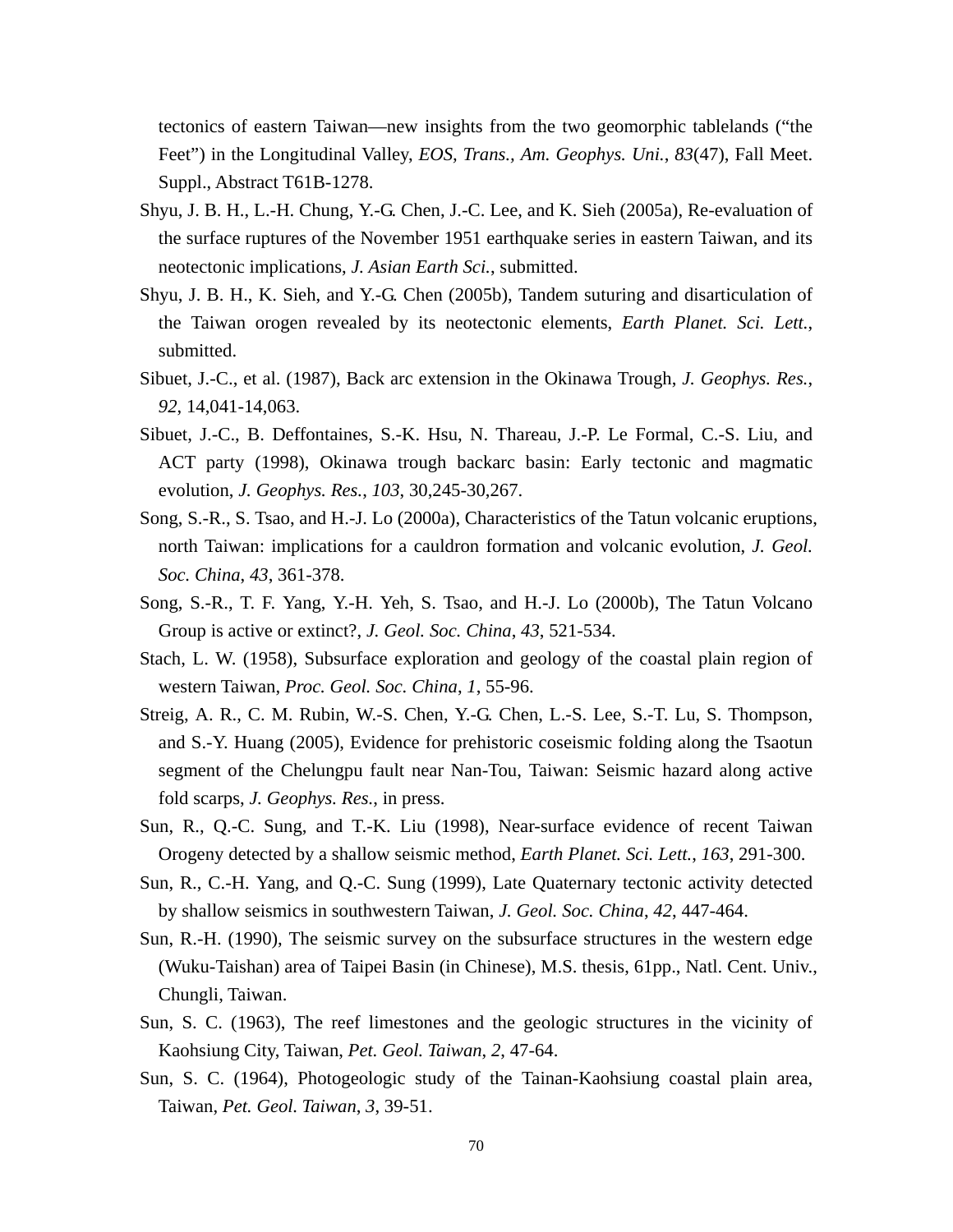- Sun, S. C. (1965), Geology and petroleum potentialities of the Chingshui-Yuanlin area, Taiwan, *Pet. Geol. Taiwan*, *4*, 161-173.
- Sun, S. C. (1970), Photogeologic study of the Tainan-Hsinying coastal plain, Taiwan, *Pet. Geol. Taiwan*, *7*, 133-144.
- Sun, S. C. (1971), Photogeologic study of the Hsinying-Chiayi coastal plain, Taiwan, *Pet. Geol. Taiwan*, *8*, 65-75.
- Sun, S. C. (1972), Photogeologic study of the Peikang-Choshuichi coastal plain, Taiwan, *Pet. Geol. Taiwan*, *10*, 187-199.
- Sun, S.-C., and C.-S. Liu (1993), Mud diapirs and submarine channel deposits in offshore Kaohsiung-Hengchun, southwest Taiwan, *Pet. Geol. Taiwan*, *28*, 1-14.
- Sung, Q.-C., and Y. Wang (1985), Petrofacies of Miocene sediments in the Hengchun Peninsula and its tectonic implication, *Proc. Geol. Soc. China*, *28*, 23-44.
- Sung, Q., and Y. Wang (1986), Sedimentary environments of the Miocene sediments in the Hengchun Peninsula and their tectonic implication, *Mem. Geol. Soc. China*, *7*, 325-340.
- Sunlin, Y.-M. (1982), A geomorphological study on active faults on the Taoyuan Tablelands (in Chinese), M.S. thesis, 53pp., Natl. Taiwan Normal Univ., Taipei, Taiwan.
- Suppe, J. (1976), Décollement folding in southwestern Taiwan, *Pet. Geol. Taiwan*, *13*, 25-35.
- Suppe, J. (1980), Imbricated structure of western foothills belt, southcentral Taiwan, *Pet. Geol. Taiwan*, *17*, 1-16.
- Suppe, J. (1981), Mechanics of mountain building and metamorphism in Taiwan, *Mem. Geol. Soc. China*, *4*, 67-89.
- Suppe, J. (1984), Kinematics of arc-continent collision, flipping of subduction, and back-arc spreading near Taiwan, *Mem. Geol. Soc. China*, *6*, 21-33.
- Suppe, J. (1986), Reactivated normal faults in the western Taiwan fold-and-thrust belt, *Mem. Geol. Soc. China*, *7*, 187-200.
- Suppe, J. (1987), The active Taiwan mountain belt, in *Anatomy of Mountain Chains*, edited by J. P. Schaer, and J. Rodgers, pp. 277-293, Princeton Univ. Press, Princeton, N.J.
- Suppe, J., and J. Namson (1979), Fault-bend origin of frontal folds of the western Taiwan fold-and-thrust belt, *Pet. Geol. Taiwan*, *16*, 1-18.
- Suppe, J., S. Carena, H. Kao, Y.-G. Chen, J.-H. Hung, Y.-H. Lee, and L.-F. Yue (2001), The ramp-detachment structure of Taiwan as illuminated by the Chi-Chi earthquake, *Program Proceeding of the International Symposium on Earthquake and Active*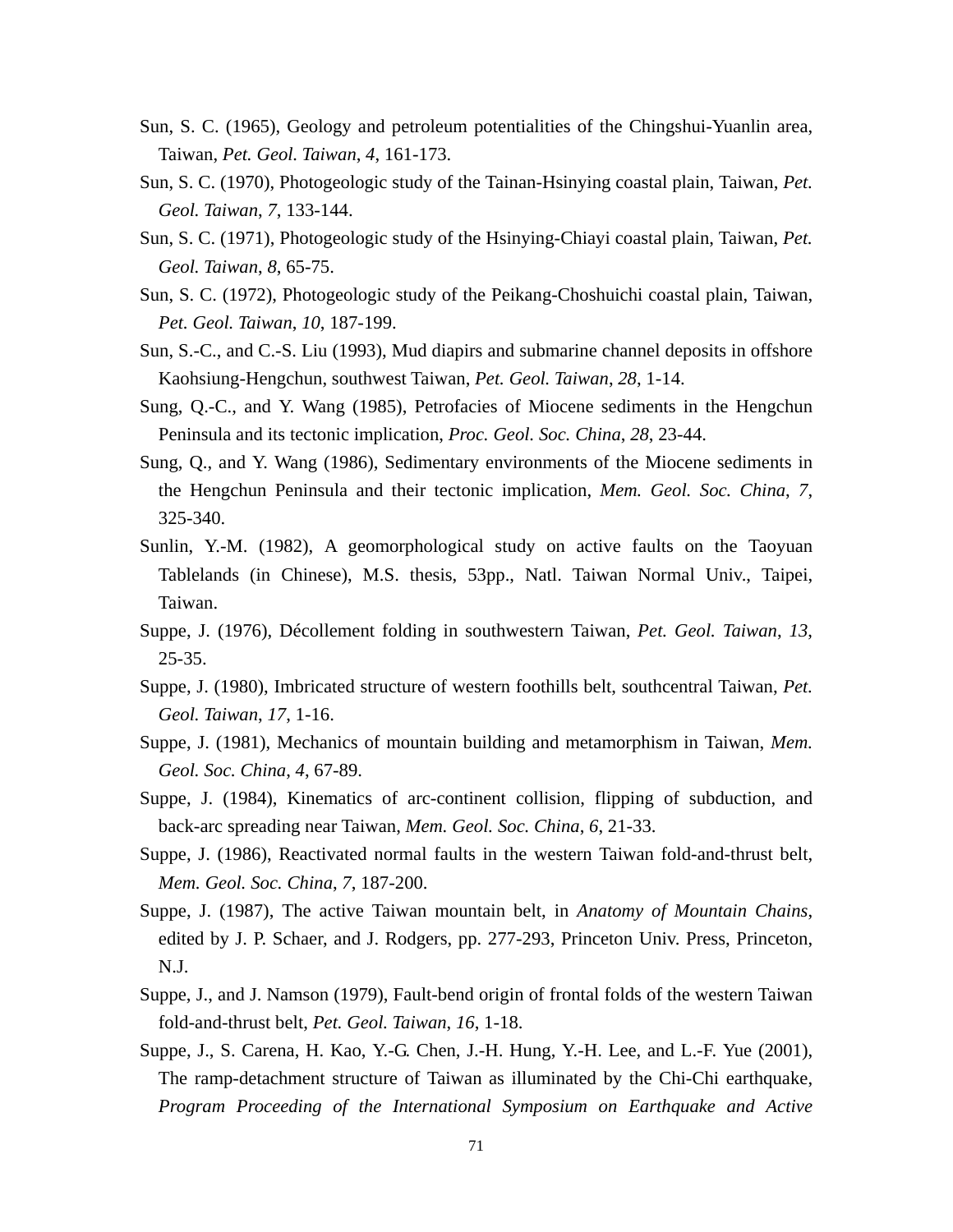*Tectonics and the International Symposium on East Asian Tectonics (iSEAT)*, 1-2, Taipei, Taiwan.

- Taiwan Weather Bureau (1951), The 1951 earthquake report (in Chinese), 83pp., Taiwan Weather Bur., Taipei.
- Tan, K. (1934), Geomorphological study of Chikuto Plateau, Shinchikushu, Formosa (in Japanese), *J. Geogr.*, *46*(539), 35-43.
- Tan, K. (1939), Geological consideration on the Taihoku Basin (in Japanese with English abstract), *Jubilee Pub. Commemoration Prof. H. Yabe, M. I. A., 60th Birthday*, *1*, 371-380.
- Tang, C. H. (1963), Geology and oil potentialities of the Hukou anticline, Hsinchu, *Pet. Geol. Taiwan*, *2*, 241-252.
- Tang, C. H. (1968), Photogeological observations on the low hilly terrain and coastal plain area of Hsinchu, Taiwan, *Pet. Geol. Taiwan*, *6*, 71-79.
- Tang, C. H. (1969), Photogeologic interpretation of the Miaoli area, Taiwan, with special reference to its geologic structures, *Proc. Geol. Soc. China*, *12*, 11-19.
- Tang, C. H., and C. H. Hsu (1970), Subsurface geology and petroleum deposits in the Hsinchu area, *Pet. Geol. Taiwan*, *7*, 89-101.
- Teng, L. S. (1981), On the origin and tectonic significance of the Lichi Formation, Coastal Range, eastern Taiwan (in Chinese with English abstract), *Ti-Chih*, *3*, 51-61.
- Teng, L. S. (1990), Late Cenozoic arc-continent collision in Taiwan, *Tectonophysics*, *183*, 57-76.
- Teng, L. S. (1992), Geotectonic evolution of Tertiary continental margin basins of Taiwan, *Pet. Geol. Taiwan*, *27*, 1-19.
- Teng, L. S. (1996), Extensional collapse of the northern Taiwan mountain belt, *Geology*, *24*, 949-952.
- Teng, L. S., and H.-J. Lo (1985), Sedimentary sequences in the island arc settings of the Coastal Range, eastern Taiwan, *Acta Geol. Taiwanica*, *23*, 77-98.
- Teng, L. S., Y. Wang, C.-H. Tang, C.-Y. Huang, T.-C. Huang, M.-S. Yu, and A. Ke (1991), Tectonic aspects of the Paleogene depositional basin of northern Taiwan, *Proc. Geol. Soc. China*, *34*, 313-336.
- Teng, L. S., C. T. Lee, Y. B. Tsai, L.-Y. Hsiao (2000), Slab breakoff as a mechanism for flipping of subduction polarity in Taiwan, *Geology*, *28*, 155-158.
- Teng, L. S., C. T. Lee, C.-H. Peng, W.-F. Chen, and C.-J. Chu (2001), Origin and geological evolution of the Taipei Basin, northern Taiwan, *Western Pacific Earth Sci.*, *1*, 115-142.
- Tomita, Y. (1932), Topography of the southern part of the Hakkei Hills in Taiwan (in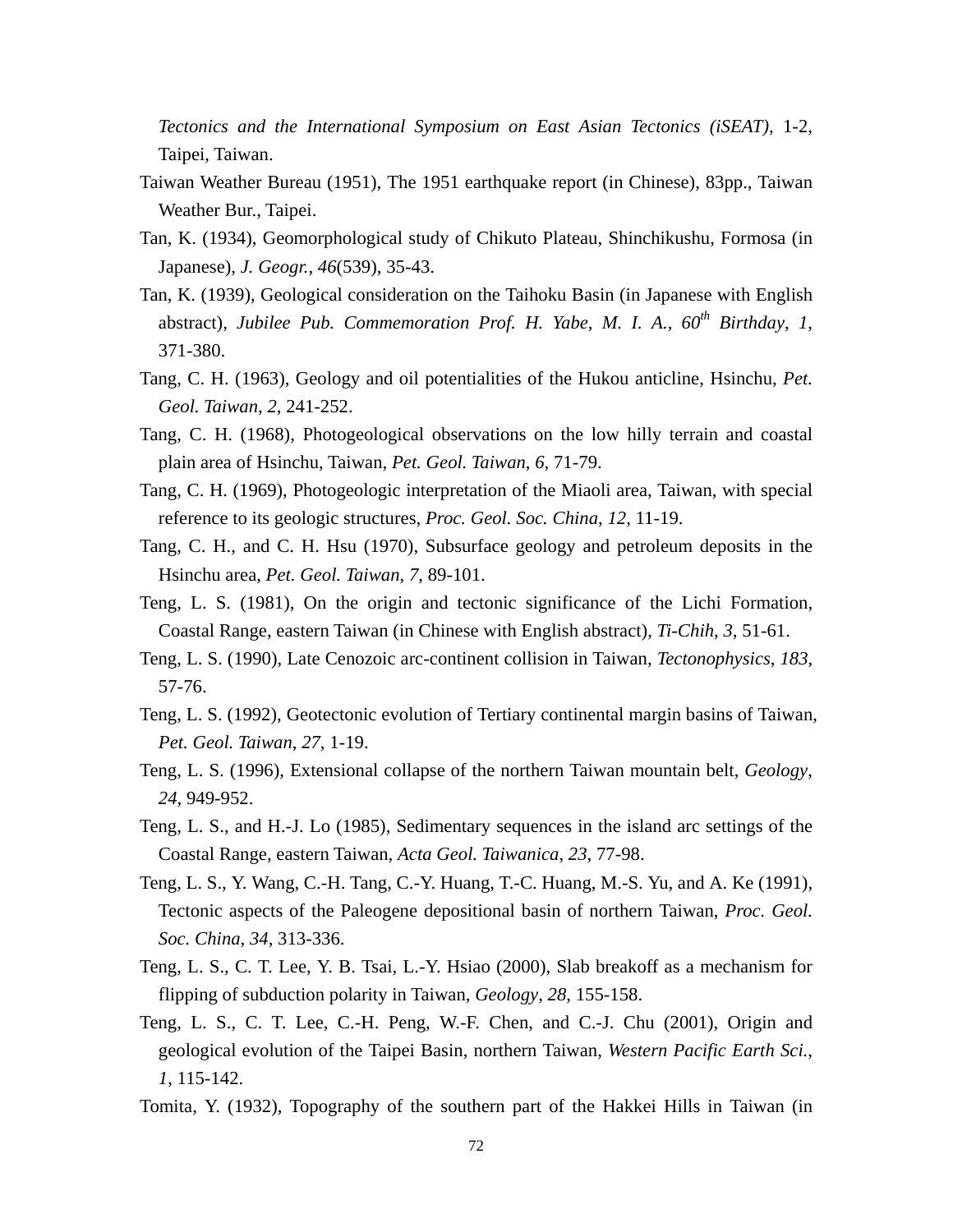Japanese), *Taiwan Tigaku Kizi*, *3*(4), 43-48.

- Tong, L.-T., and C.-H. Yang (1999), Geophysical survey and stratigraphic correlations of the Chianan Plain (in Chinese), *Cent. Geol. Surv. Rep. 88-017*, 122pp., Cent. Geol. Surv., Ministry Econ. Affairs, Taipei, Taiwan.
- Tsai, C.-S. (1986), Gravity and microseismicity analysis in the Taoyuan-Nankan area (in Chinese), M.S. thesis, 97pp., Natl. Taiwan Univ., Taipei, Taiwan.
- Tsai, H., and Q.-C. Sung (2000), A discussion on the origin of terrace scarp in southern Pakua Tableland, Taiwan (in Chinese with English abstract), *Bull. Geogr. Soc. China*, *28*, 239-253.
- Tsai, Y. B. (1976), Earthquake studies in the Ilan area (in Chinese), *Mining Tech.*, *14*(5), 156-165.
- Tsai, Y. B., and J. M. Chiu (1976), An active fault at the estuary of the Tsengwen-hsi in southwestern Taiwan, *Pet. Geol. Taiwan*, *13*, 209-224.
- Tsai, Y. B., C. C. Feng, J. M. Chiu, and H. B. Liaw (1975), Correlation between microearthquakes and geologic faults in the Hsintien-Ilan area, *Pet. Geol. Taiwan*, *12*, 149-167.
- Tsao, C.-K. (1975), Geophysical interpretations of the geological structures offshore northeast Hualien (in Chinese), M.S. thesis, 53pp., Natl. Taiwan Univ., Taipei, Taiwan.
- Tsao, S. (1994), Potassium-argon age determination of volcanic rocks from the Tatun Volcano Group (in Chinese with English abstract), *Bull. Cent. Geol. Surv.*, *9*, 137-154.
- Wang, C., M.-L. Yung, C.-S. Lee, and C.-P. Chou (1998), Morphology and seismicity distribution of the Okinawa Trough: western extension to the island of Taiwan (in Chinese), *Program and Abstracts, 1998 Ann. Meet. Geol. Soc. China*, 115, Chungli, Taiwan.
- Wang, C.-S. (1976), The Lichi Formation of the Coastal Range and arc-continent collision in eastern Taiwan, *Bull. Geol. Surv. Taiwan*, *25*, 73-86.
- Wang, C.-Y., G.-P. Chen, and D.-T. Jong (1994), The detection of active faults on Taiwan using shallow reflection seismics, *Terr. Atmos. Oceanic Sci.*, *5*, 277-293.
- Wang, C.-Y., Y.-L. Tsai, and M.-L. Ger (1995), Reflection seismic stratigraphy in the Taipei Basin (II) – western and southern Taipei Basin, *J. Geol. Soc. China*, *38*, 141-172.
- Wang, C.-Y., H.-C. Chang, and G.-Y. Lee (1999), Nankan fault an active fault? (in Chinese with English abstract), *Program and Abstracts, 1999 Ann. Meet. Geol. Soc. China*, 287-289, Taipei, Taiwan.
- Wang, K.-L., S.-L. Chung, C.-H. Chen, R. Shinjo, T. F. Yang, and C.-H. Chen (1999), Post-collisional magmatism around northern Taiwan and its relation with opening of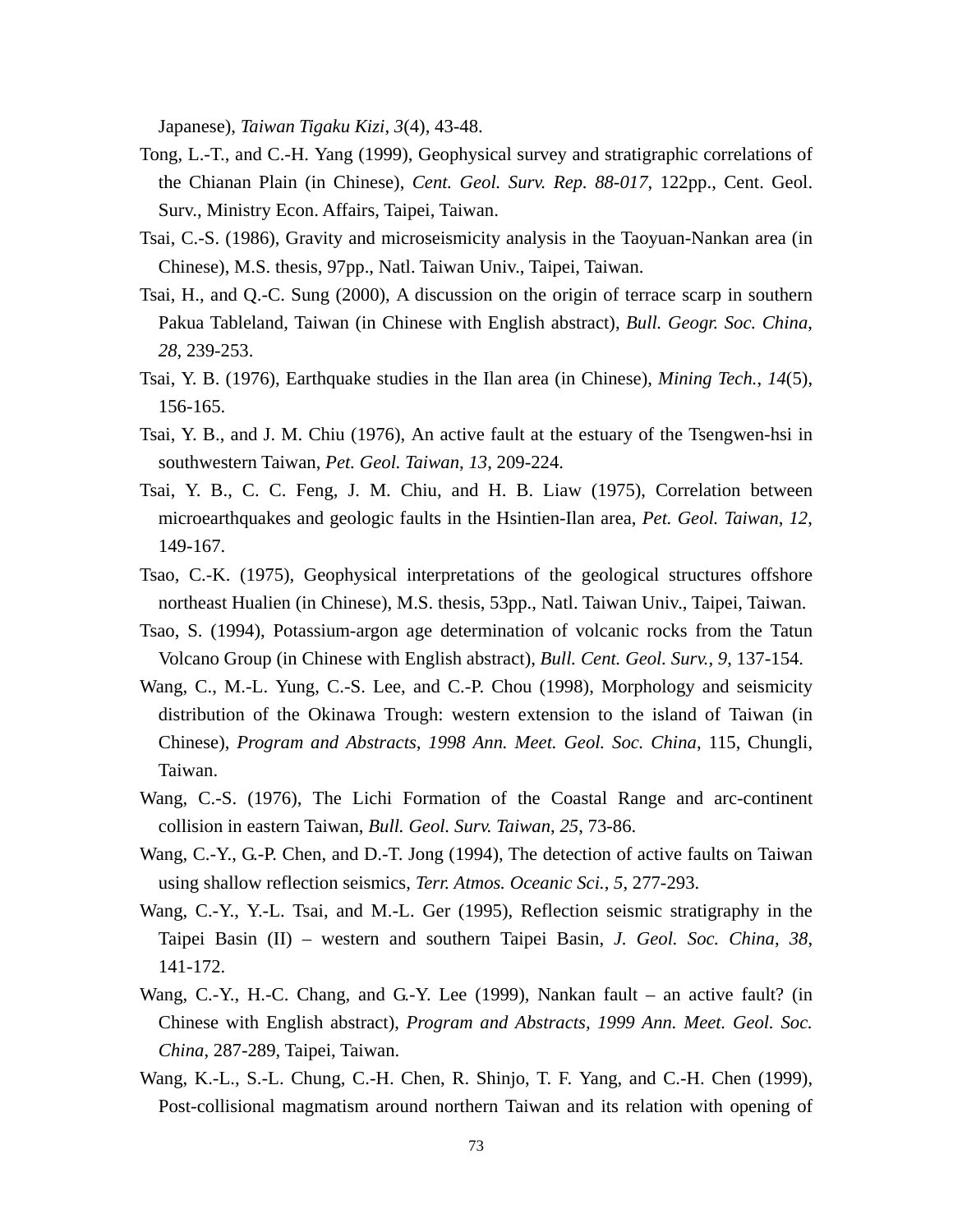the Okinawa Trough, *Tectonophysics*, *308*, 363-376.

- Wang, P. C. M. (1964), Reflection seismic survey conducted on the Hukou-Yangmei structure, Taiwan, *Pet. Geol. Taiwan*, *3*, 185-191.
- Wang, P. C. M. (1967), Subsurface geology and oil possibilities of the Taoyuan-Miaoli offshore region, Taiwan, *Pet. Geol. Taiwan*, *5*, 81-98.
- Wang, W.-H. (1989), Volcanic geology and fission track dating of the Tatun Volcanoes, northern Taiwan (in Chinese), M.S. thesis, 154pp., Natl. Taiwan Univ., Taipei, Taiwan.
- Wang, Y. (2003), Morphotectonics in Taoyuan-Hsinchu area, northwestern Taiwan (in Chinese with English abstract), M.S. thesis, 105pp., Natl. Taiwan Univ., Taipei, Taiwan.
- Wang-Lee, C. M., Y. M. Cheng, and Y. Wang (1978), Geology of the Taipei Basin (in Chinese), *Taiwan Mining Industry*, *30*(4), 350-380.
- Wei, K., Y.-G. Chen, and T.-K. Liu (1998), Sedimentary history of the Taipei Basin with constraints from thermoluminescence dates, *J. Geol. Soc. China*, *41*, 109-125.
- Wu, D.-J., Y.-G. Chen, and T.-K. Liu (1992), Sedimentary history and neotectonic implications of Tainan Formation on Tainan Tableland (in Chinese with English abstract), *Ti-Chih*, *12*(2), 167-184.
- Wu, F.-T. (1965), Subsurface geology of the Hsinchuang structure in the Taipei Basin, *Pet. Geol. Taiwan*, *4*, 271-282.
- Wu, F. T. (1978), Recent tectonics of Taiwan, *J. Phys. Earth*, *26*, Suppl., S265-S299.
- Wu, F. T., Y. H. Yeh, and Y. B. Tsai (1979), Seismicity in the Tsengwen Reservoir area, Taiwan, *Bull. Seismol. Soc. Am.*, *69*, 1,783-1,796.
- Wu, H.-J. (1998), Shallow seismic reflection survey of Meishan fault and Hsinhua fault (in Chinese), M.S. thesis, 117pp., Natl. Chung Cheng Univ., Chiayi, Taiwan.
- Wu, L.-C. (1997), Sedimentary environment analysis and stratigraphic correlations of the Pingtung Plain (in Chinese), *Cent. Geol. Surv. Rep. 86-016*, 90pp., Cent. Geol. Surv., Ministry Econ. Affairs, Taipei, Taiwan.
- Wu, L.-C. (1999), Sedimentary environment analysis and stratigraphic correlations of the Chianan Plain (in Chinese), *Cent. Geol. Surv. Rep. 88-015*, 119pp., Cent. Geol. Surv., Ministry Econ. Affairs, Taipei, Taiwan.
- Wu, L.-C. (2000), Sedimentary environment analysis and stratigraphic correlations Chianan Plain (in Chinese), *Cent. Geol. Surv. Rep. 89-16*, 88pp., Cent. Geol. Surv., Ministry Econ. Affairs, Taipei, Taiwan.
- Wu, L.-C., and Y.-W. Tsai (1996), Sedimentary environment analysis and stratigraphic correlations of the Pingtung Plain (in Chinese), *Cent. Geol. Surv. Rep. 85-017*, 95pp., Cent. Geol. Surv., Ministry Econ. Affairs, Taipei, Taiwan.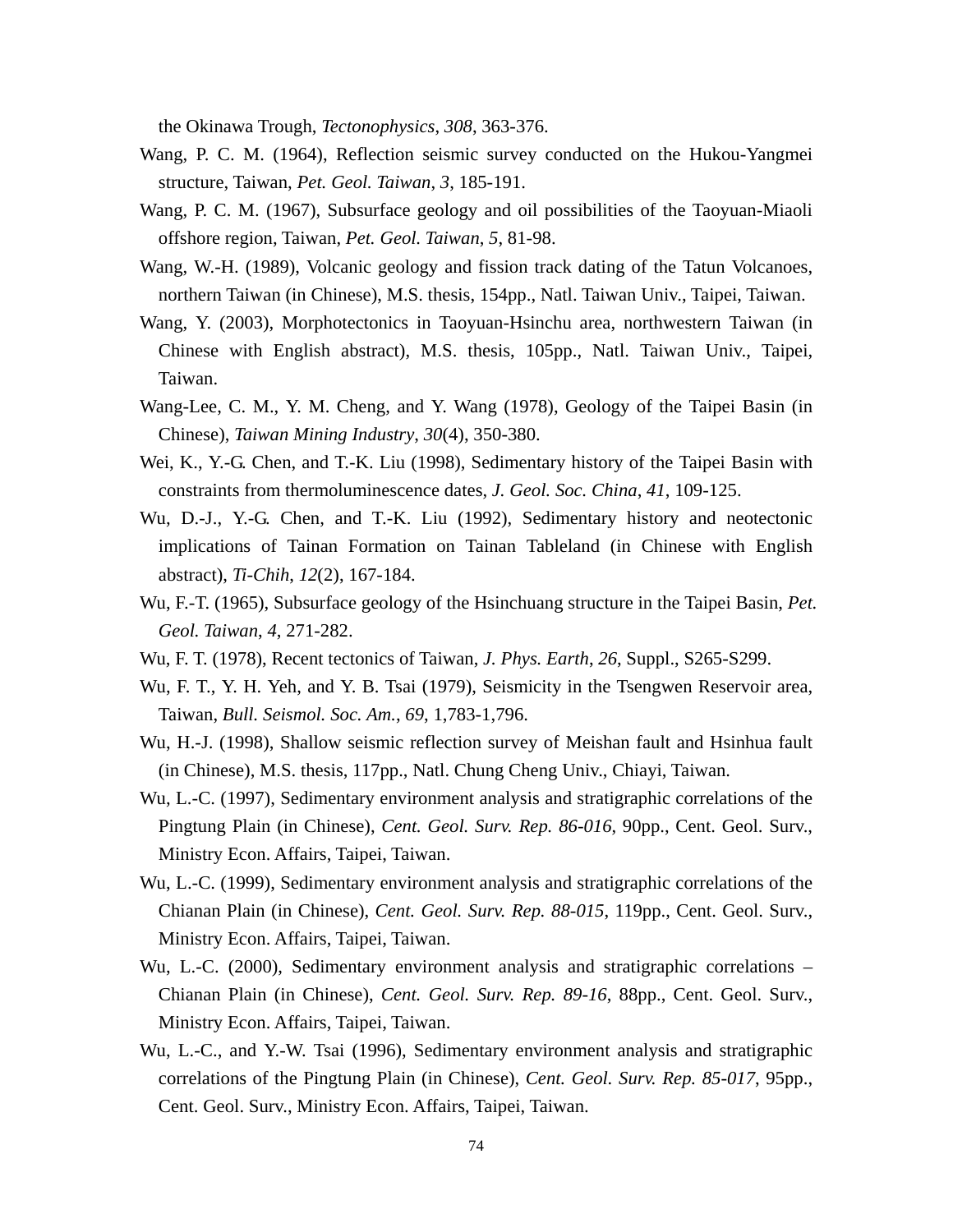- Wu, L.-H. (1994), A preliminary study on neotectonic open joints in northern Taiwan (in Chinese), M.S. thesis, 98pp., Natl. Cent. Univ., Chungli, Taiwan.
- Yang, G.-S. (1986), A geomorphological study of active faults in Taiwan especially on the relation between active faults and geomorphic surfaces (in Chinese), Ph.D. thesis, 178pp., Chinese Culture Univ., Taipei, Taiwan.
- Yang, K.-M., J.-C. Wu, H.-H. Ting, J.-B. Wang, W.-R. Chi, and C.-L. Kuo (1994), Sequential deformation in foothills belt, Hsinchu and Miaoli areas: implications in hydrocarbon accumulation, *Pet. Geol. Taiwan*, *29*, 47-74.
- Yang, K.-M., J.-C. Wu, J. S. Wickham, H.-H. Ting, J.-B. Wang, and W.-R. Chi (1996), Transverse structures in Hsinchu and Miaoli areas: structural mode and evolution in foothills belt, northwestern Taiwan, *Pet. Geol. Taiwan*, *30*, 111-150.
- Yang, K.-M., H.-H. Ting, J.-C. Wu, and W.-R. Chi (1997), Geological model for complex structures and its implications for hydrocarbon exploration in northwestern Taiwan, *Pet. Geol. Taiwan*, *31*, 1-42.
- Yang, K.-M., M.-G. Yeh, J.-C. Wu, and Z.-F. Sun (2000), Geometry, characteristics and evolution of Changhua fault and its associated structures (in Chinese with English abstract), *Program and Abstracts, 2000 Ann. Meet. Geol. Soc. China*, 103-105, Taipei, Taiwan.
- Yang, S.-H. (1999), Determination of the fault locations using surface movement examples from the Hualien area (in Chinese), M.S. thesis, 92pp., Natl. Cent. Univ., Chungli, Taiwan.
- Yang, Y.-C. (1953), Earthquakes in Hualien in the latest 41 years (in Chinese), *Hualien Literatures*, *1*, 67-71.
- Yeats, R. S., K. Sieh, and C. R. Allen (1997), *The Geology of Earthquakes*, 568pp., Oxford Univ. Press, New York.
- Yeh, M.-G., W.-S. Chen, and W.-C. Shyr (1999), Seismic study of the Pliocene to Pleistocene Series in the southwest plain, Taiwan (in Chinese with English abstract), *Pet. Geol. Taiwan*, *33*, 199-215.
- Yeh, P.-A. (1994), Fractal geometric characteristics of the topography in the Tatun Volcano area, northern Taiwan, and their geological implications (in Chinese), M.S. thesis, 92pp., Natl. Cent. Univ., Chungli, Taiwan.
- Yeh, Y.-H., K.-J. Chen, and H.-Y. Yen (1989a), Investigations of the Chinshan fault gravity and micro-seismicity observations (in Chinese), *Hazard Mitigation Res. Rep. 77-57*, 46pp., Natl. Sci. Council, Taipei, Taiwan.
- Yeh, Y.-H., C.-H. Lin, and S. W. Roecker (1989b), A study of upper crustal structures beneath northeastern Taiwan: possible evidence of the western extension of Okinawa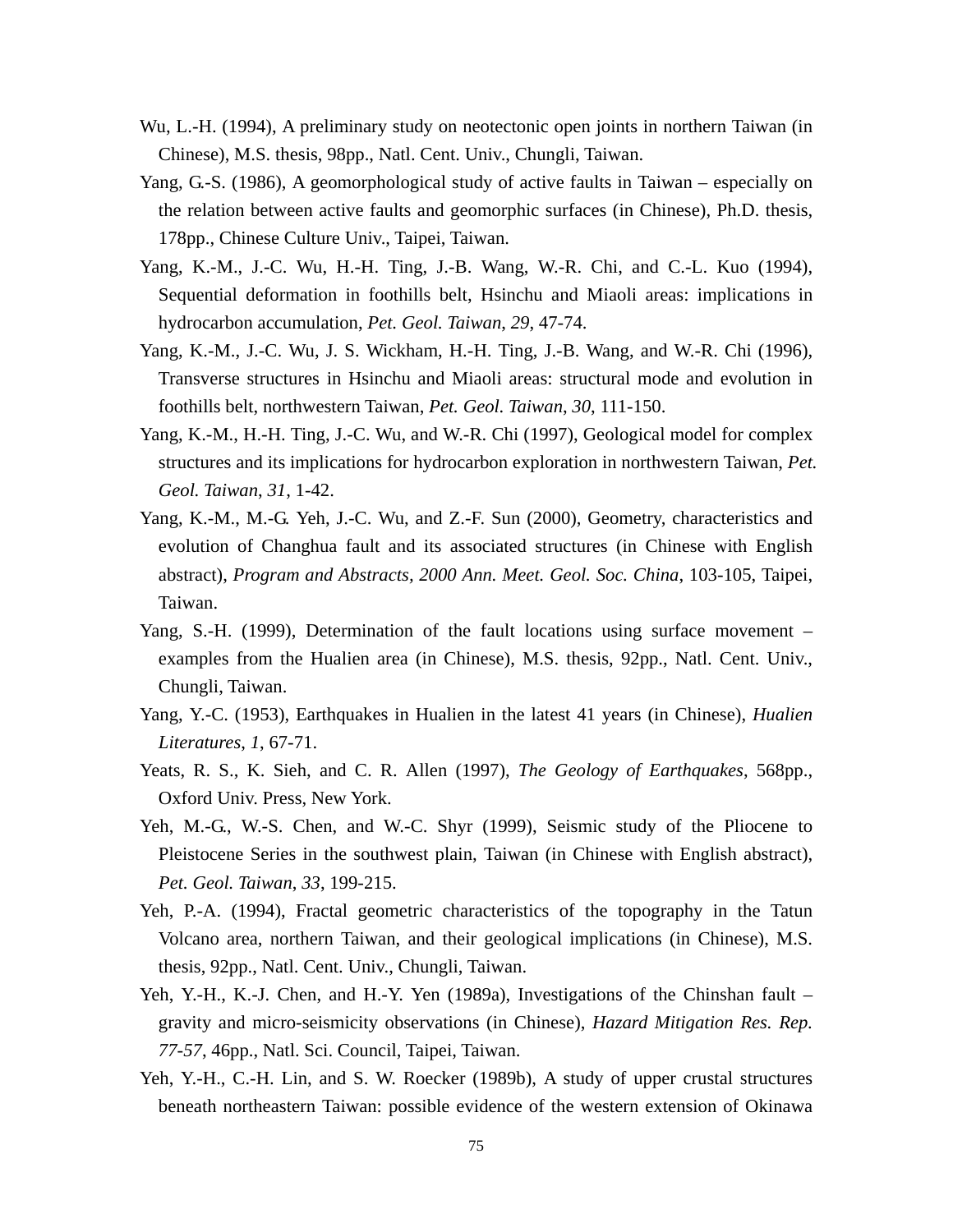Trough, *Proc. Geol. Soc. China*, *32*, 139-156.

- York, J. E. (1976), Quaternary faulting in eastern Taiwan, *Bull. Geol. Surv. Taiwan*, *25*, 63-75.
- Yu, H.-S. (1993), Contrasting tectonic style of a foredeep with a passive margin: Southwest Taiwan and South China, *Pet. Geol. Taiwan*, *28*, 97-118.
- Yu, H.-S., and J. C. Lu (1995), Development of the shale diapir-controlled Fangliao Canyon on the continental slope off southwestern Taiwan, *J. Southeast Asian Earth Sci.*, *11*, 265-276.
- Yu, H.-S., and C.-T. Shyu (1994), Topography, geomagnetism and structure in the shelf-slope region off northeastern Taiwan, *J. Geol. Soc. China*, *37*, 247-260.
- Yu, H.-S., and G.-S. Song (2000), Submarine physiographic features in Taiwan region and their geological significance, *J. Geol. Soc. China*, *43*, 267-286.
- Yu, M.-S. (1994), Wrench-fault characteristics of the Taitung Longitudinal Valley fault zone (in Chinese with English abstract), *Ti-Chih*, *14*(1), 121-147.
- Yu, M.-S. (1997), Active faults in the Taitung Longitudinal Valley (in Chinese), Ph.D. thesis, 141pp., Natl. Taiwan Univ., Taipei, Taiwan.
- Yu, N.-T. (2001), Oligocene to Miocene sequence stratigraphy in western Taiwan (in Chinese with English abstract), Ph.D. thesis, 146pp., Natl. Taiwan Univ., Taipei, Taiwan.
- Yu, S.-B., and H.-Y. Chen (1996), Spatial variation of crustal strain in the Taiwan area, *Proc. 6th Taiwan Symp. Geophys.*, 659-668, Chiayi, Taiwan.
- Yu, S.-B., and H.-Y. Chen (1998), Strain accumulation in southwestern Taiwan, *Terr. Atmos. Oceanic Sci.*, *9*, 31-50.
- Yu, S.-B., and L.-C. Kuo (2001), Present-day crustal motion along the Longitudinal Valley Fault, eastern Taiwan, *Tectonophysics*, *333*, 199-217.
- Yu, S.-B., and C.-C. Liu (1989), Fault creep on the central segment of the Longitudinal Valley fault, eastern Taiwan, *Proc. Geol. Soc. China*, *32*, 209-231.
- Yu, S.-B., and Y.-B. Tsai (1979), Geomagnetic anomalies of the Ilan plain, Taiwan, *Pet. Geol. Taiwan*, *16*, 19-27.
- Yu, S.-B., Y. T. Yeh, and Y.-B. Tsai (1983), Microearthquake activity in southwestern Taiwan, *Bull. Inst. Earth Sci., Acad. Sinica*, *3*, 71-86.
- Yu, S.-B., G.-K. Yu, L.-C. Kuo, and C. Lee (1992), Crustal deformation in the southern Longitudinal Valley area, eastern Taiwan, *J. Geol. Soc. China*, *35*, 219-230.
- Yu, S.-B., H.-Y. Chen, and L.-C. Kuo (1995), Velocity field of GPS stations in the Taiwan area, *Program and Extended Abstract, International Conference and 3rd Sino-French Symposium on "Active Collision in Taiwan (ACT)"*, 317-327, Taipei, Taiwan.